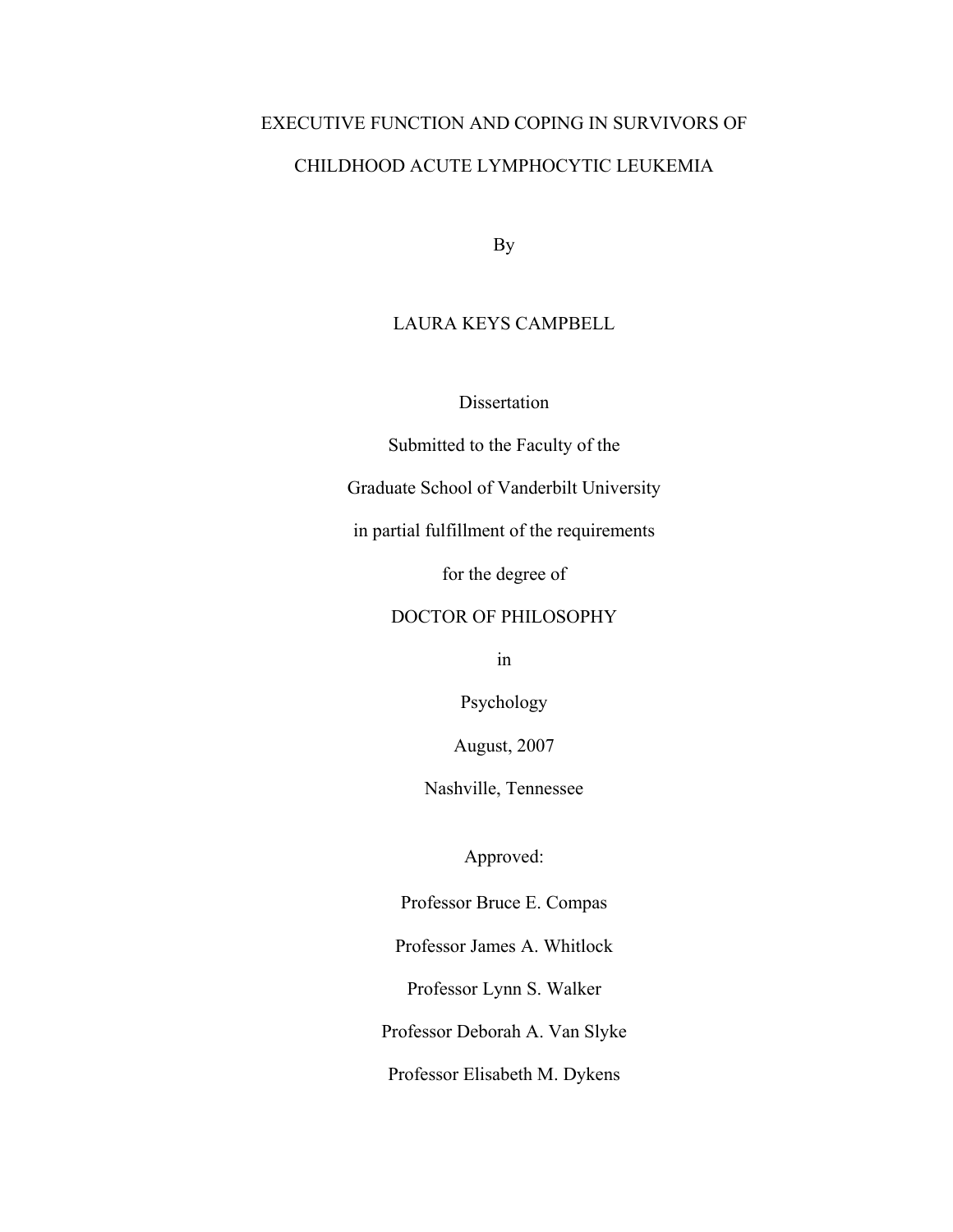To my husband Bryan, for everything.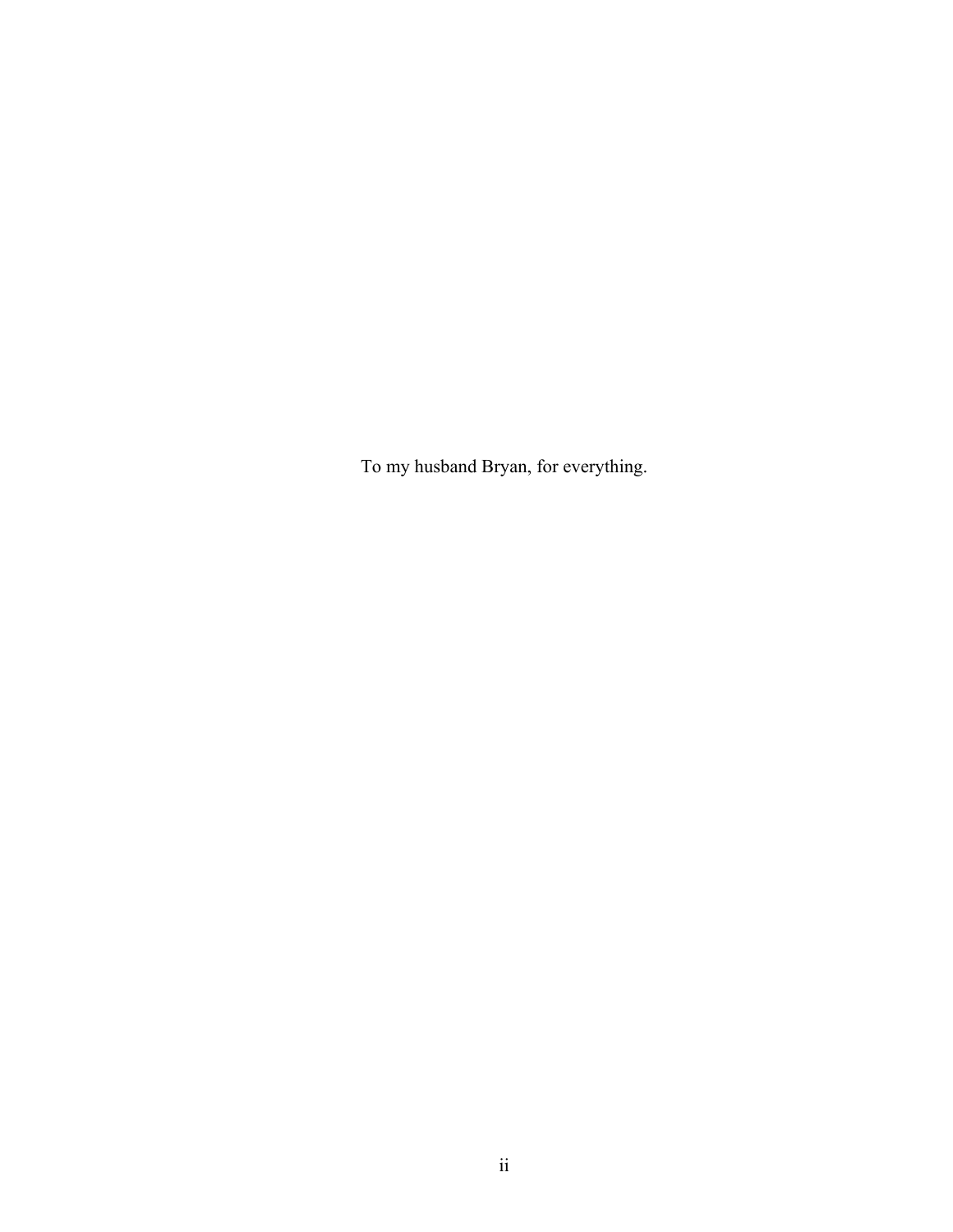### ACKNOWLEDGMENTS

 This work would not have been possible without the financial support of the Vanderbilt-Ingram Cancer Center Support Grant, National Cancer Institute and the willing and gracious participation of the children and parents who took part.

I owe a debt of gratitude to my research advisor and mentor, Dr. Bruce Compas. He provided me invaluable professional and personal guidance throughout my graduate training and had unwavering confidence in my ability to succeed. I would also like to thank Dr. Debbie Van Slyke and Dr. Frances Niarhos for the professional assistance, support, and advice they shared with me through the years. In addition, the members of my research team who assisted in recruitment and data collection, including Dr. Sue Alisanski, Kate Berlin, Jennifer Champion, Lynette Dufton, Jessica Fear, Julia Felton, Kari Freeman, and Kristen Reeslund, and Mary Scaduto, deserve special recognition. And of course, I would like to acknowledge the members of my Dissertation Committee, whose constructive feedback and suggestions have made me a better researcher.

 Lastly, I am so thankful for my husband, Bryan, my parents, and my dear friends for always believing in me.

iii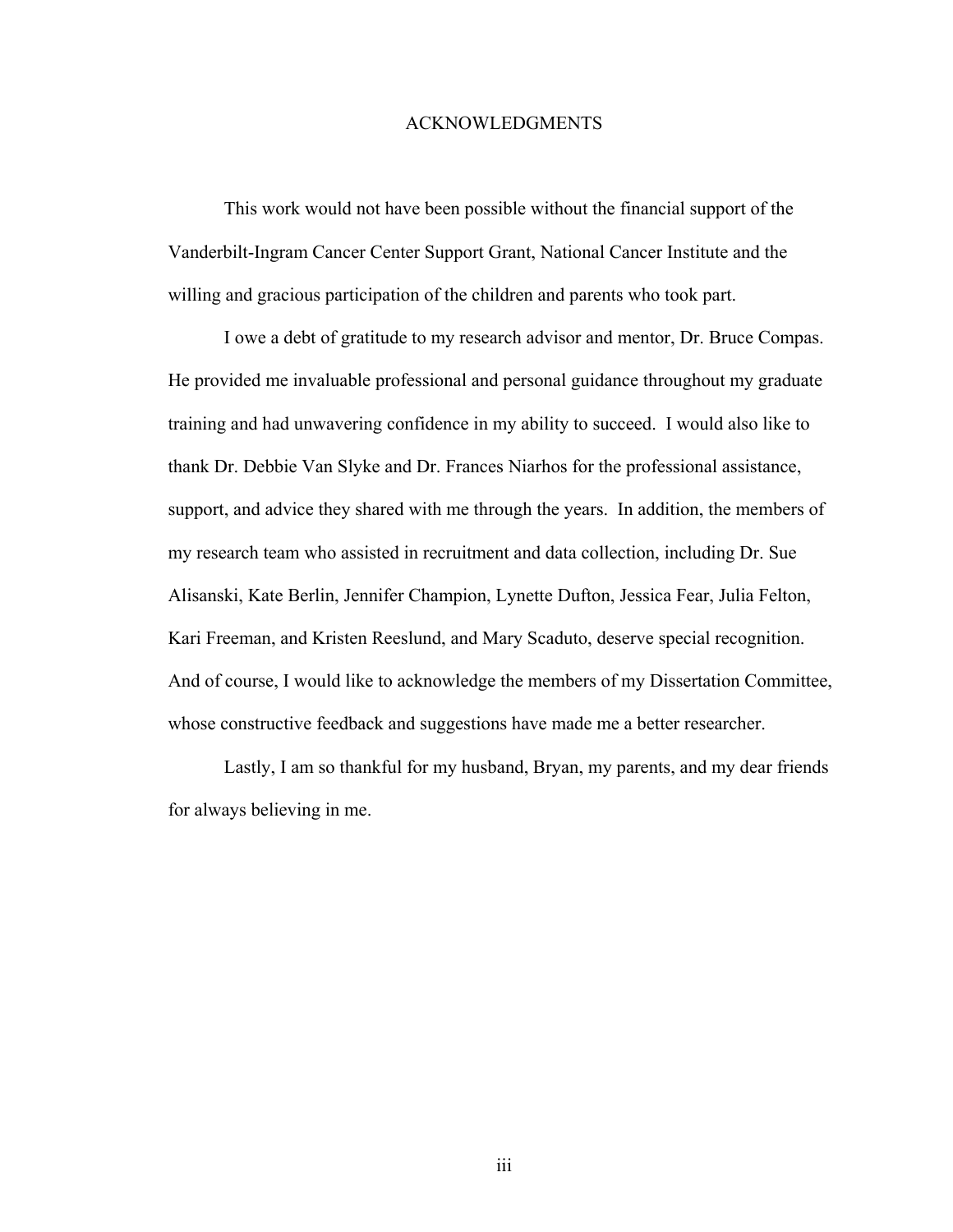# TABLE OF CONTENTS

|                                                                        | Page |
|------------------------------------------------------------------------|------|
|                                                                        |      |
|                                                                        |      |
|                                                                        |      |
| Chapter                                                                |      |
| $\mathbf{I}$ .                                                         |      |
| Neurophysiological and Neurocognitive Changes Associated with          |      |
| Risk Factors for Developing Neurocognitive Sequelae of Pediatric ALL11 |      |
|                                                                        |      |
| Executive Function, Coping, and Emotion Regulation in ALL Survivors16  |      |
|                                                                        |      |
| $\Pi$ .                                                                |      |
|                                                                        |      |
|                                                                        |      |
|                                                                        |      |
|                                                                        |      |
|                                                                        |      |
| III.                                                                   |      |
|                                                                        |      |
|                                                                        |      |
|                                                                        |      |
| IV.                                                                    |      |
|                                                                        |      |
|                                                                        |      |
|                                                                        |      |
|                                                                        |      |
|                                                                        |      |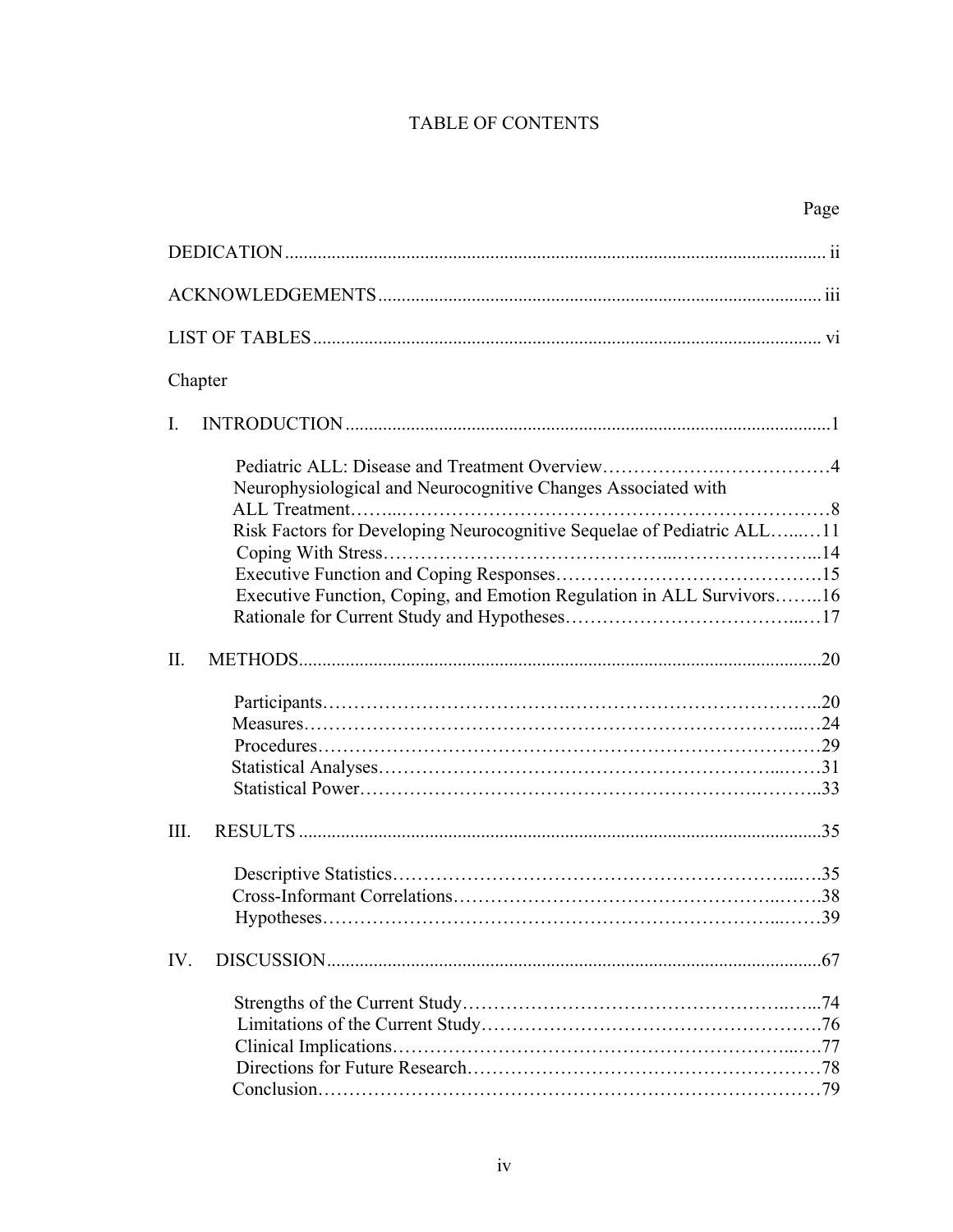| Appendix E: Advertisement for Recruiting Healthy Control Participants100 |  |
|--------------------------------------------------------------------------|--|
|                                                                          |  |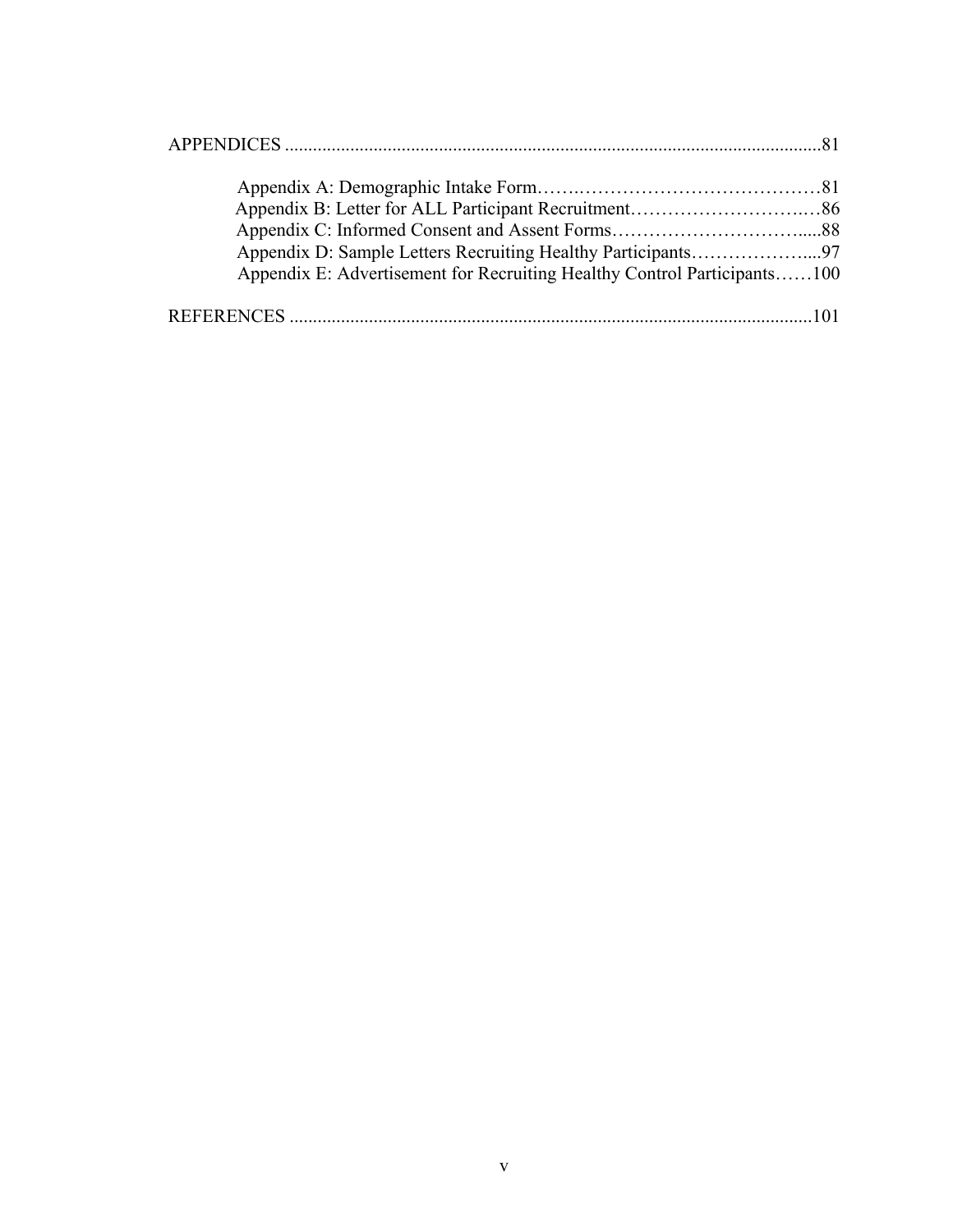# LIST OF TABLES

| Table<br>Page                                                                            |
|------------------------------------------------------------------------------------------|
| 1.                                                                                       |
| 2.<br>Mean Scaled Scores and Standard Deviations for FSIQ and the Executive Function     |
| 3 <sub>1</sub><br>Effect Sizes (Hedge's gs) Comparing ALL Sample to Normative Data and a |
| Correlations Among Executive Function, Self-Reported Coping, and Self-Reported<br>4.     |
| Correlations Among Executive Function, Parent-Reported Coping, and Parent-<br>5.         |
| Cross-Informant Correlations for Coping and Emotional and<br>6.                          |
| Regression Equations Testing Primary Control Coping as a Mediator Between<br>7.          |
| Regression Equations Testing Primary Control Coping as a Mediator Between<br>8.          |
| Regression Equation Testing Secondary Control Coping as a Mediator Between<br>9.         |
| Regression Equations Testing Secondary Control Coping as a Mediator Between<br>10.       |
| Regression Equations Testing Disengagement Coping as a Mediator Between<br>11.           |
| 12.<br>Regression Equations Testing Disengagement Coping as a Mediator Between           |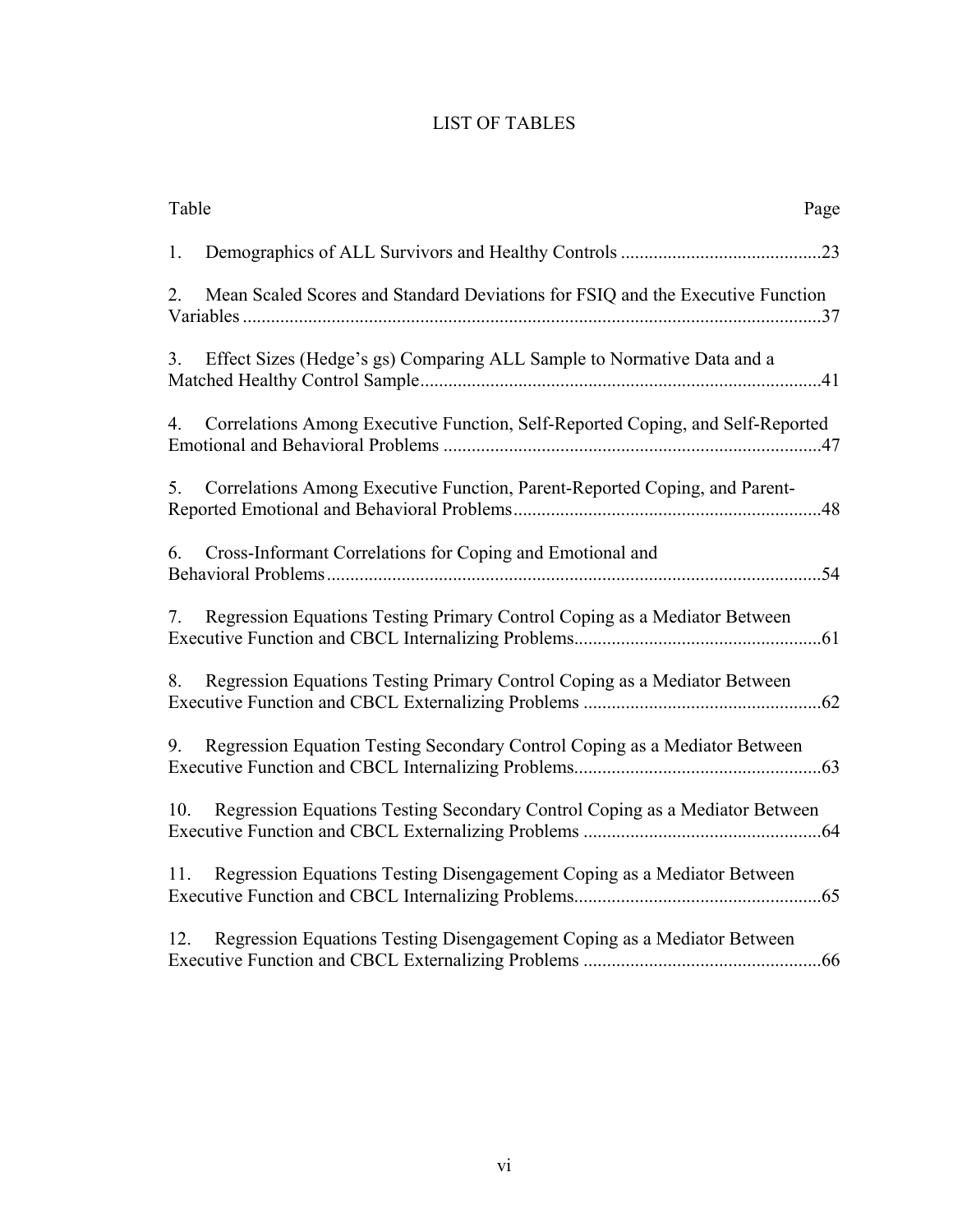### CHAPTER I

# **INTRODUCTION**

 Although its base rate is low compared to many other childhood diseases, cancer remains the leading cause of disease-related death of children in the United States. Approximately 1,560 children are expected to die from cancer this year, and an estimated 9,500 children under the age of 14 will receive a new cancer diagnosis (American Cancer Society, 2006). Acute lymphocytic leukemia (ALL) is the most common form of childhood cancer, accounting for nearly one-third of all diagnoses (American Cancer Society, 2006). An invariably fatal disease prior to 1960 (Mulhern, 1994), ALL now has a five-year survival rate of over 70% owing to the introduction and ongoing modification of powerful treatment protocols, which not only destroy leukemic cells in the bone marrow, organs, and cerebrospinal fluid (CSF) but also prevent disease relapse in the central nervous system (i.e., CNS prophylaxis; Smith, Ries, Gurney, & Ross, 2004).

As a result of these advances in treatment, the majority of children diagnosed with ALL are living well into adulthood, and the issue of managing the long-term sequelae of treatment and preserving quality of life of childhood ALL patients and survivors has become a major focus of research and clinical practice. Known long-term effects of treatment for childhood ALL can include hormone deficiencies, infertility, pulmonary fibrosis and inflammation, kidney disease, osteopenia, cardiac complications, dental abnormalities, and even the development of second cancers (American Cancer Society, 2006). It is no surprise that the Childhood Cancer Survivorship Study (CCSS), a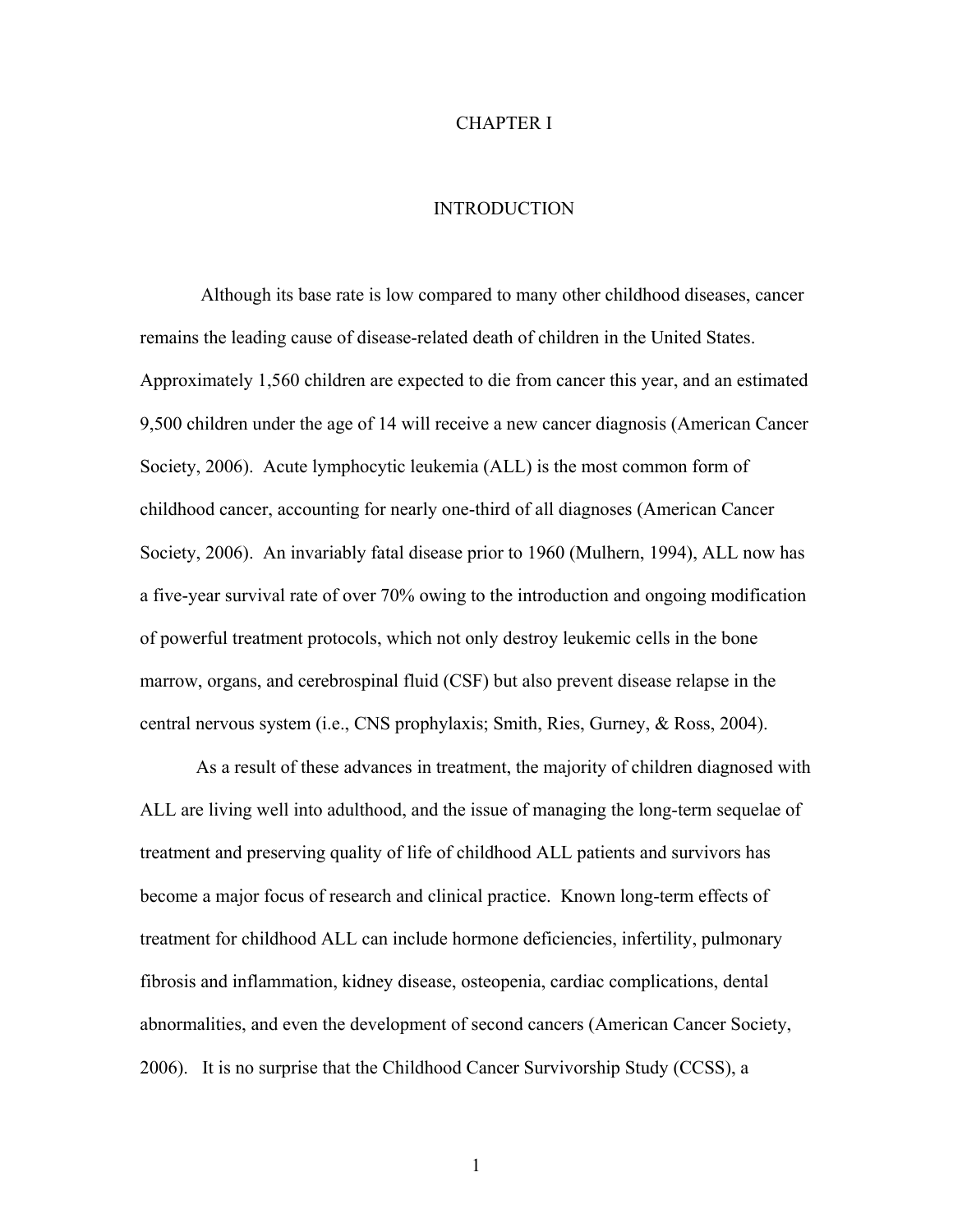multicenter cohort study of the late effects of childhood cancer treatment, found that adult survivors of childhood ALL reported experiencing significantly more overall physical and mental health problems, activity limitations, and functional impairment compared to adult siblings with no history of cancer (Ness et al., 2005; Hudson et al., 2003; See Robison et al., 2005 for a review).

One important long-term consequence of ALL treatment that has been observed is impaired neurocognitive functioning. Declines in overall intellectual ability (e.g., Mulhern, Ochs, & Fairclough, 1992; see Cousens, Waters, Said, & Stevens, 1988 for early meta-analytic review), academic performance (e.g., Anderson et al., 2000), memory and learning (e.g., Hill et al., 1997), attention and concentration (e.g., Lockwood, Bell, & Colegrove, 1999), information processing speed (Cousens et al., 1991), visuospatial skill (e.g., Espy et al., 2001), psychomotor functioning (e.g., Kaleita et al., 1999), executive functioning (e.g., Anderson et al., 1997) and language skills (e.g., Buttsworth, Murdoch, & Ozanne, 1993) are among the adverse neurocognitive outcomes reported in the literature. A recently published meta-analytic review of the literature on the neurocognitive effects of treatment for childhood ALL found that when compared to control groups composed of healthy peers, siblings, or children treated for solid tumors or other chronic illness, ALL survivors experienced significant declines in both global and specific domains of neurocognitive function (Campbell et al., in press). The effect sizes ranged from small to moderate  $(g = -34$  to  $-71$ ) and were in the negative direction, indicating consistent deficits for groups of children treated for ALL across all nine neurocognitive domains assessed: Overall Cognitive Functioning (which includes scores on measures of verbal, performance, and full scale intelligence), Academic Achievement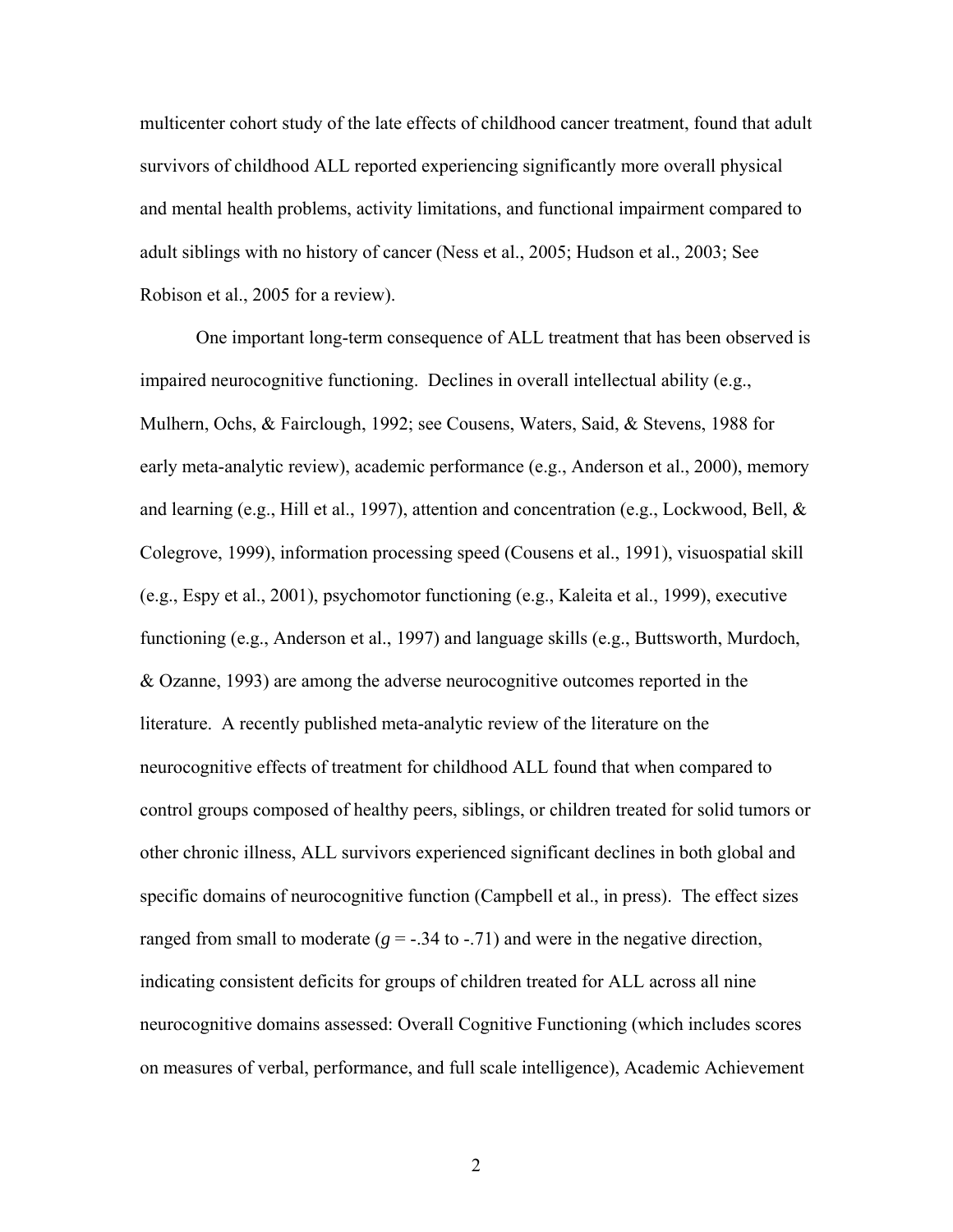(which includes Reading, Arithmetic, and Spelling Achievement), Attention, Executive Function, Verbal Memory, Visuospatial Memory, Visuospatial Skill, Psychomotor Skill, and Information Processing Speed.

Impairment in cognitive development and function holds clear implications for disruption in academic achievement and learning. However, cognitive impairments as a result of cancer treatment may also have ramifications for social and emotional development. Specifically, the current study focused on the broad higher order neurocognitive domain of executive function, as it has been shown to underlie emotion regulation and the utilization of adaptive coping mechanisms in children (Copeland & Compas, 2007). If this is indeed the case, then it would be expected that impaired executive function as a result of ALL treatment could delay the development of or erode previously developed skills needed to regulate emotions and cope with stressful situations. Further, because children who are unable to appropriately respond to stressful situations are considered to be at higher risk for developing symptoms of psychopathology (Compas et al. 2001), it follows that an indirect consequence of ALL treatment could be the onset or increase in emotional and behavioral problems in survivors of childhood cancer. This study examined the links among executive function, coping strategies, and emotional and behavioral outcomes, in children and adolescents who have completed treatment for ALL.

Before going on to describe the current study, I first provide an overview of basic information on childhood ALL and its treatment, as well as a summary of the neurophysiological and neurocognitive changes associated with childhood ALL treatment. I then proceed to discuss the model of coping that is employed in the proposed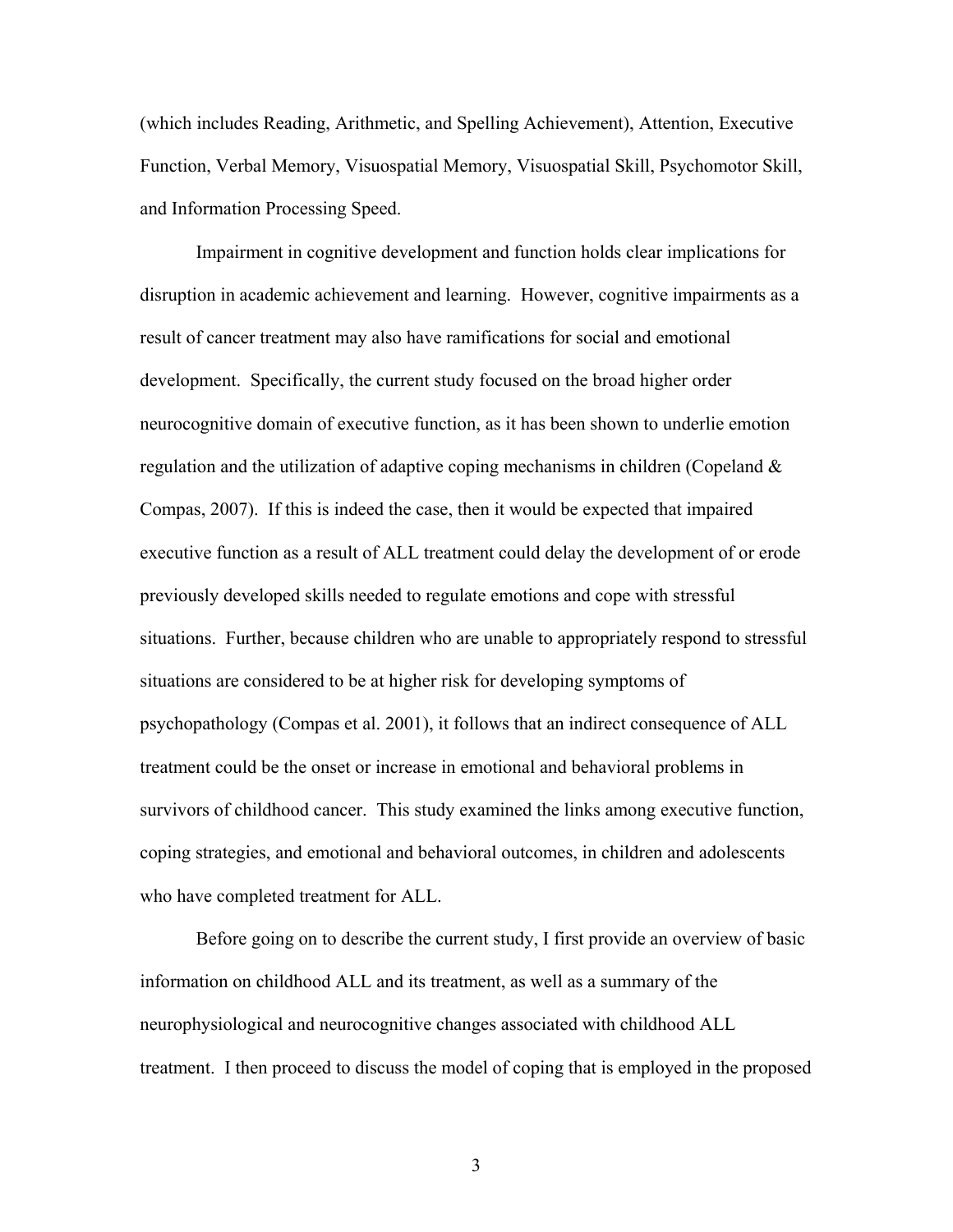study and further explain its relation to executive function and self-regulation. Lastly, I state the hypotheses and describe the method and results of the present study.

# *Pediatric ALL: Disease and Treatment Overview*

 Approximately 75% of all childhood leukemia diagnoses are acute lymphocytic leukemia (ALL), a disease in which immature lymphocytes (i.e., white blood cells) rapidly proliferate and accrue in the bone marrow and eventually spread to the blood, meninges, lymph nodes, testicles in boys, and vital organs throughout the body (National Cancer Institute, 2004). As leukemic cells accumulate, the cells that typically carry oxygen through the body (red blood cells), clot blood (platelets), and fight infection (normal white blood cells) are crowded out of the bone marrow and are unable to carry out their normal functions properly. Consequently, the most common signs and symptoms children with ALL present with include bruising, bleeding, pallor, fatigue, fever, bone pain, and anemia. While these symptoms and an abnormal blood cell count may be suggestive of the disease, a bone marrow sample drawn from the hip or sternum is necessary to make a definitive diagnosis of ALL. In addition, cerebrospinal fluid (CSF) taken from the spine via lumbar puncture must also be tested to determine whether the disease has advanced to the CNS (National Cancer Institute, 2004).

Once a diagnosis of ALL has been made the risk for relapse is estimated in order to determine what is likely to be the most effective course of treatment. A number of factors are taken into account to determine prognosis, such as the child's age (children 2- 10 years of age have better outcomes on average), sex (girls have higher remission and cure rates than boys), white blood cell count, certain genetic mutations (e.g., Philadelphia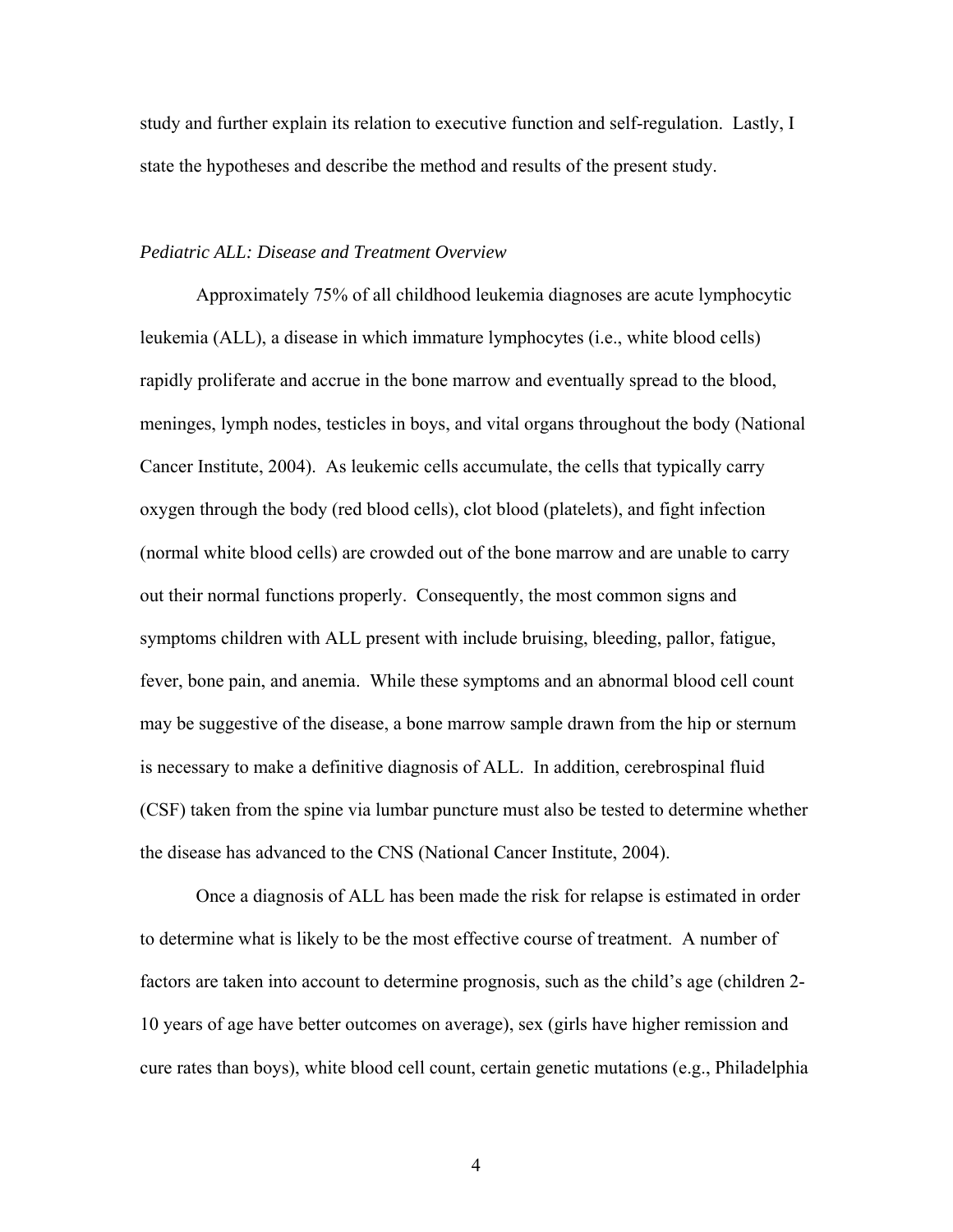chromosome), and the extent to which the disease has spread (National Cancer Institute, 2004). Children considered "high-risk" because they have a number of risk factors receive the most aggressive forms of treatment, which consequently are most likely to have adverse long-term effects, while children with a relatively good prognosis (i.e., "standard-risk") are spared the most toxic of therapies.

The current standard of care for the treatment of childhood ALL involves the administration of multiple chemotherapy drugs at specifically scheduled intervals over a period of two to three years. Treatment occurs in four phases. During the induction phase, remission of the disease is achieved by means of systemic chemotherapy (i.e., chemotherapy administered intravenously, intramuscularly, or orally), which destroys leukemic cells located in bone marrow, liver, spleen, and lymph nodes. However, because these drugs cannot adequately infiltrate the blood-brain barrier, occult leukemic cells may remain in the CSF. Treatment administered directly to the CNS (i.e., CNS prophylaxis) during the second phase of treatment is necessary to eradicate these cells and prevent future leukemia relapse in the CNS (National Cancer Institute, 2004). Next, children undergo consolidation or intensification, during which high-dose chemotherapy drugs are employed in order to wipe out any remaining leukemic cells in the body. The fourth stage of treatment is referred to as maintenance therapy. At this final stage patients are administered lower doses of chemotherapy drugs for approximately two to three years to prevent leukemia relapse (National Cancer Institute, 2004). While systemic therapies at various stages of treatment as well as the disease itself surely contribute to adverse long-term outcomes in survivors of childhood ALL, CNS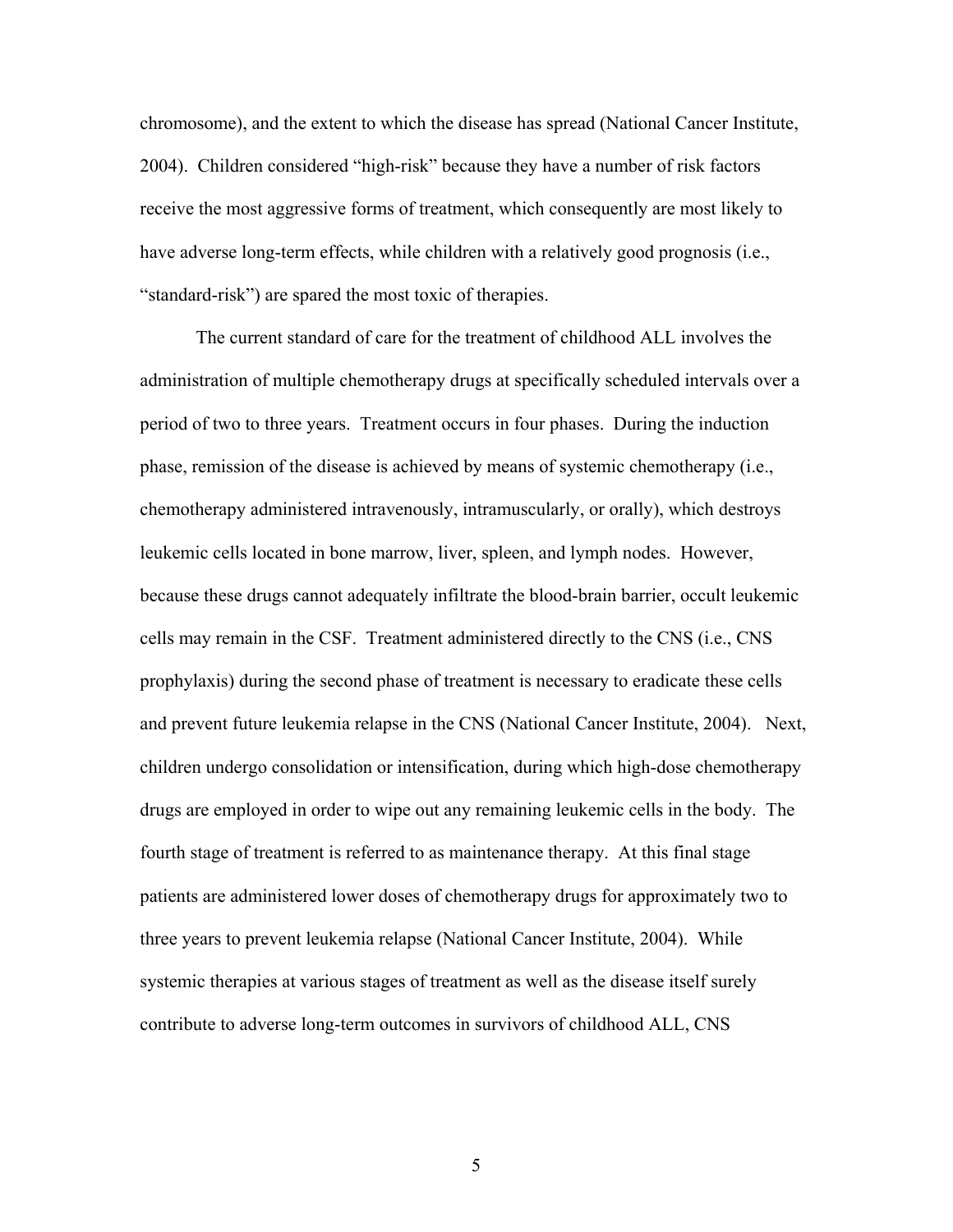prophylaxis, which is discussed in the following section, may be the primary cause of neurocognitive sequelae.

Although only 3% of childhood ALL patients present with occult leukemic cells in the CSF at the time of diagnosis, more than 50% of patients will develop CNS involvement if they do not receive CNS prophylaxis (National Cancer Institute, 2004). Consequently, all children diagnosed with ALL receive treatment designed to eradicate present CNS involvement and to prevent leukemia from developing in the CNS, in an effort to maximize their chance for survival. For low- and standard-risk patients the drug methotrexate alone or in combination with other chemotherapy, including corticosteroids, is administered directly into the spinal fluid by means of a lumbar puncture (i.e., intrathecally). Until full-brain or cranial irradiation therapy (CRT) was identified as a major cause of neurocognitive sequelae, most children diagnosed with ALL also received CRT as a part of CNS prophylaxis. Due to its known toxicity in the developing brain, CRT is now reserved for children with CNS involvement at diagnosis, relapsed patients, and children at very high risk for relapse (Brown et al. 1996). Although most no longer receive CRT, children with ALL remain at risk for declines in neurocognitive functioning because intrathecal methotrexate, the standard CNS prophylactic treatment has also been deemed as neurotoxic based on the results of some previous studies (see Campbell et al., in press for review).

Corticosteroids are usually incorporated in standard treatment protocols for childhood ALL and other types of cancer. Because of their anti-inflammatory properties, corticosteroids target and destroy white blood cells, and in the case of ALL, leukemic cells. Prednisone and dexamethasone are the most commonly used steroids and are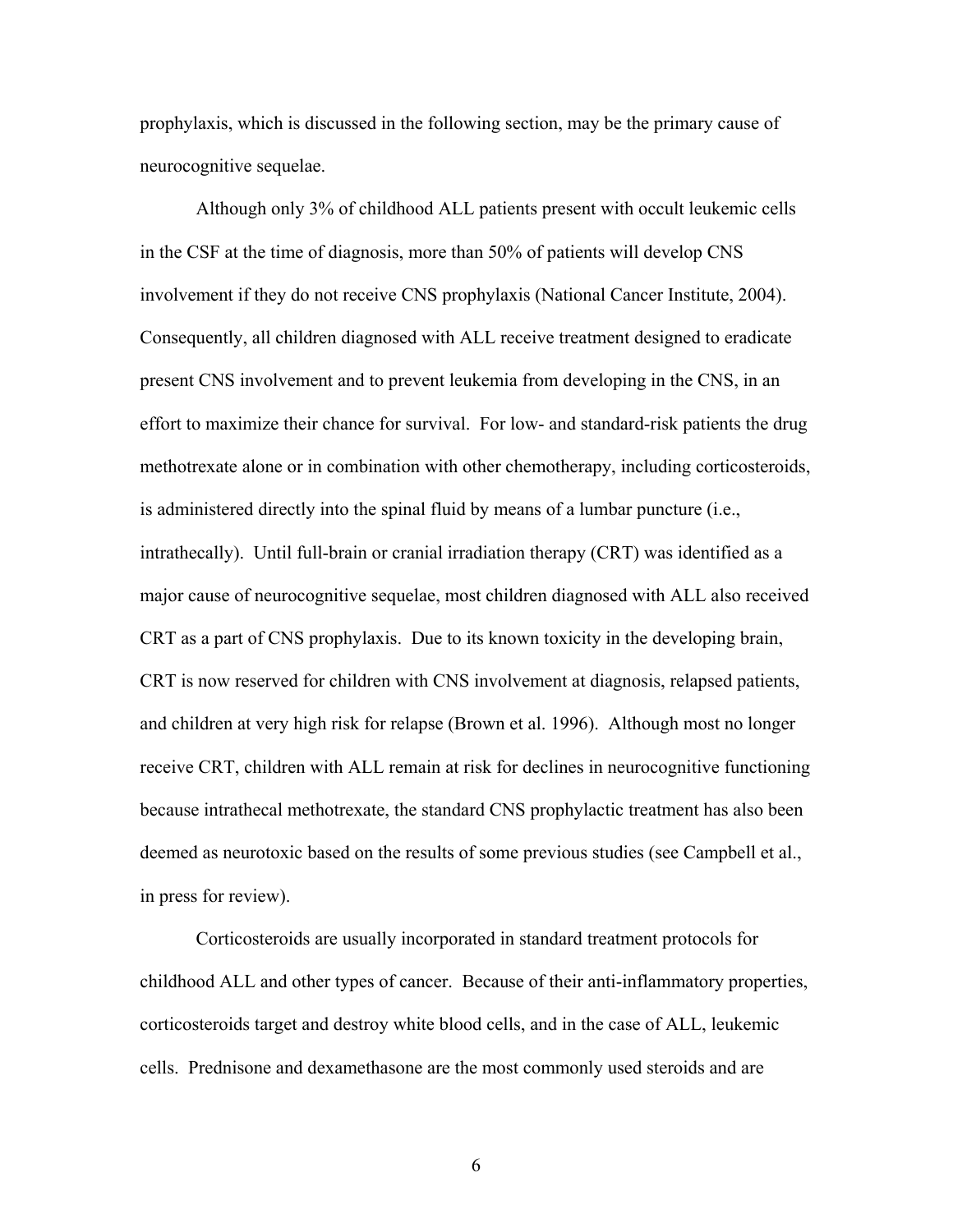administered in conjunction with vincristine and other chemotherapy drugs. Because it is better able to penetrate the blood-brain barrier as a CNS prophylactic agent, dexamethasone is thought to be superior to prednisone in its ability to prevent CNS relapse (e.g., Kaspers et al., 1996). However, some studies have shown that dexamethasone increases children's risk of developing long-term neurocognitive sequelae to a greater degree than prednisone and so use of dexamethasone in children has been hotly contested. In one of these studies, Waber and colleagues (2000) compared two ALL treatment groups: one received dexamethasone whereas the other received prednisone, both in conjunction to other modes of treatment as usual. Results showed that the dexamethasone group performed significantly more poorly on tests of reading and mathematical academic achievement, working memory, and visuospatial skill and memory even after other treatment differences or effects were taken into account (Waber et al., 2000). Clinical trials continue to be conducted to determine whether the benefits of dexamethasone outweigh its risks in comparison with prednisone.

Although the majority of children diagnosed with ALL are successfully treated, a small number of patients will experience a relapse of their disease. Many of these children will respond well to a second intensive course of chemotherapy and CRT; however, the few who relapse early on during their initial course of treatment or whose ALL recurs several times may require stem-cell transplantation (SCT). This procedure involves harvesting bone marrow or stem cells from the patient (i.e., autologous) or from a matched donor (i.e., allogenic). The child then undergoes high dose chemotherapy and sometimes full body irradiation in order to destroy all remaining leukemic cells; however, normal bone marrow and immune system cells are also killed in the process. After the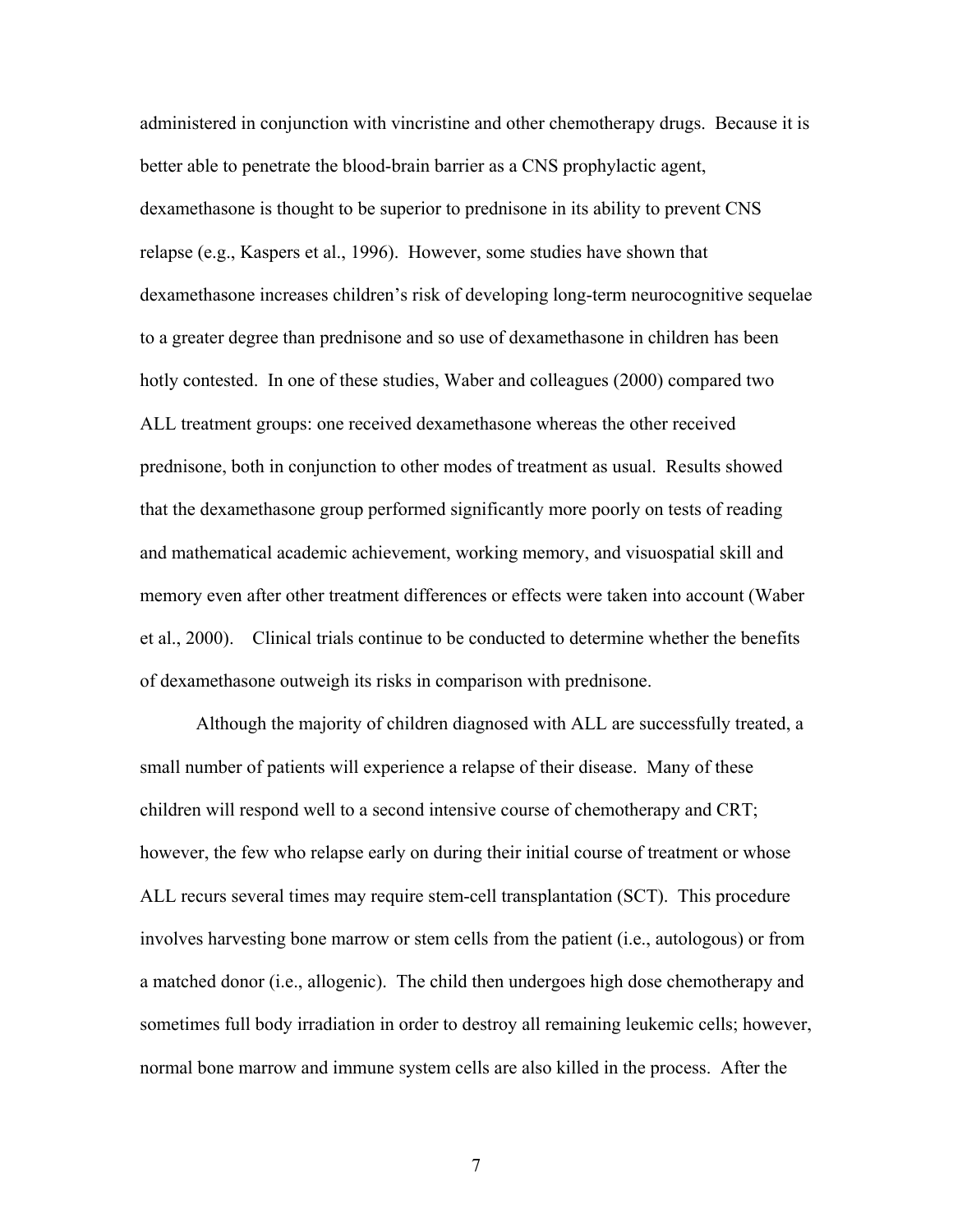SCT is performed, the child must stay in an environment free of pathogens due to chemotherapy-induced immunosuppression and is given supportive therapies to compensate for their deficient normal cells. Many complications, such as graft-versushost disease and life-threatening infections, can result from SCT. In addition, most children suffer painful acute symptoms (e.g., mucositis) and some will experience disabling or even life-threatening late effects (cataracts; organ damage). Given their exposure to more neurotoxic treatments for a longer duration, children who relapse or undergo SCT may also be at even greater risk for developing neurocognitive deficits than children who were successfully treated following initial diagnosis (see Copeland, 1992 for review; Cool, 1996). For that reason, patients who experienced relapse or underwent SCT were considered beyond the scope of the current study.

## *Neurophysiological and Neurocognitive Changes Associated with ALL Treatment*

Research has estimated that 16%-52% of children treated for ALL have at least one brain abnormality detected by magnetic resonance imaging (MRI) and computerized cranial tomography (CCT) scans (e.g., Hertzberg et al., 1997, Porto et al., 2004). According to Hertzberg and colleagues (1997) there are four distinct types of brain changes associated with CNS prophylaxis, including leukoencephalopathy and subacute necrotizing leukomyelopathy, both of which involve destruction of white matter; mineralizing microangiopathy (i.e., calcifications); and secondary CNS tumors. Other studies have also identified enlargement of ventricles, cortical atrophy, and cerebrovascular problems (e.g., strokes; hemorrhage) as a result of ALL treatment (Paakko et al., 1994; Hertzberg et al. 1997; Porto et al., 2004). There is evidence that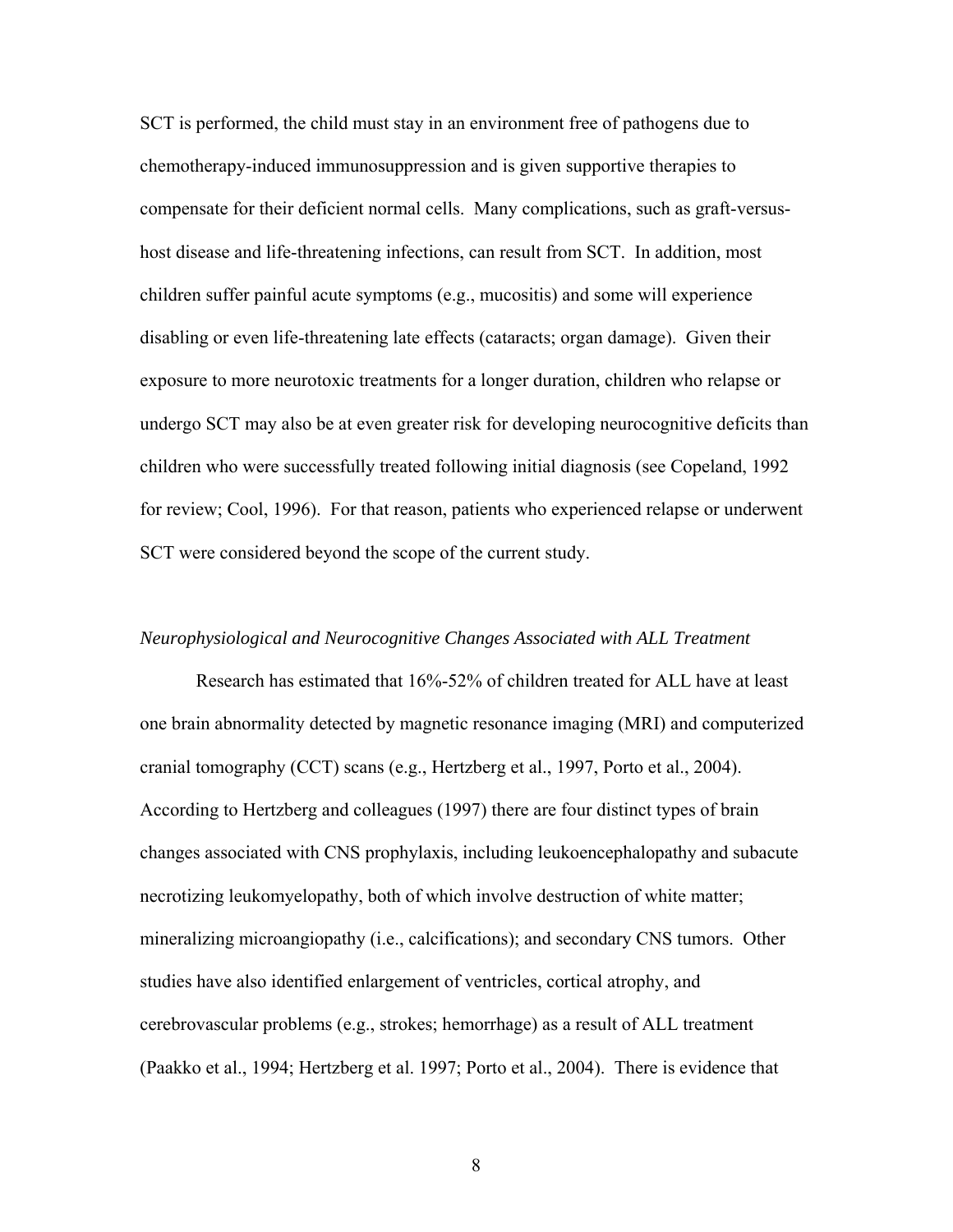these changes are transient and may be temporally related to the administration of certain treatments, such as intermediate- or high-dose methotrexate (e.g., Chu et al. 2003; Paakko et al. 1992); however, their functional consequences may be permanent. Although direct relationships between structural changes and neurocognitive functioning remain unclear, findings from imaging studies paired with current knowledge of normal brain development could provide insight into the underlying causes of specific deficits exhibited by childhood ALL survivors.

Currently, the most widely studied treatment-induced brain abnormality and possibly the one with the most significant neurocognitive implications is the degeneration of white matter and disruption of myelination. Oligodendrocytes, a type of glial cell, produce myelin, which insulates neural pathways in the central nervous system in order to speed the transmission of information throughout the brain. Myelination begins during gestation and continues through adolescence and into early adulthood (Luna & Sweeney, 2004). Thus, because the cells producing myelin, particularly in the frontal lobe and basal ganglia, are still developing throughout childhood and adolescence, it is likely that they are particularly vulnerable to treatments that are meant to target rapidly proliferating leukemic cells and are administered directly to the developing CNS.

The cerebral hemispheres eventually become densely packed with white matter tracts that provide connections among cortical and subcortical structures (Lezak, Howieson, & Loring, 2004). The ratio of white matter to gray matter is even greater in the right hemisphere where it is thought to be mainly involved in processing and integrating visuospatial information and novel stimuli, coordinating movement, emotional understanding and expression, among other nonverbal functions (Rourke,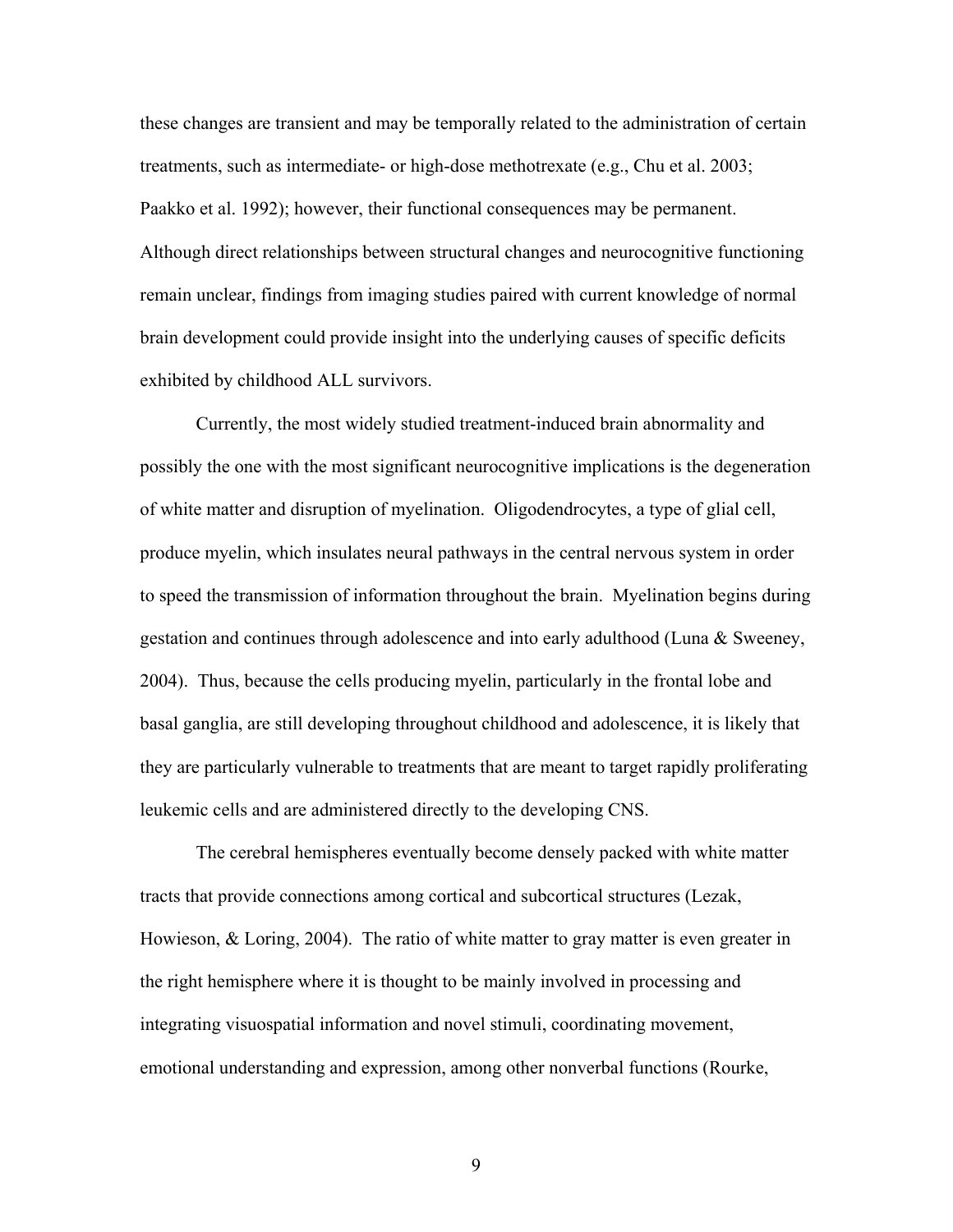1987; Goldberg & Costa, 1981). Consequently, the functions primarily conducted in the right hemisphere would logically be most severely affected by abnormal or damaged white matter and could result in signs and symptoms consistent with nonverbal learning disabilities (NVLD), including impairments in the following domains: psychomotor coordination, visuospatial ability, visual-motor integration, nonverbal reasoning, attention, mathematical achievement, social skills, and emotionality (Rourke & Tsatsanis, 1996; Picard & Rourke, 1995). Previous research studies have identified subtle deficits consistent with NLD syndrome in children treated for ALL, providing evidence that the white matter changes in the right hemisphere that occur as a result of CNS prophylaxis is indeed associated with specific neurocognitive sequelae (for review, see Picard  $\&$ Rourke, 1995).

Results from several previous studies have also suggested that children treated for ALL experience problems with executive functioning (e.g., Anderson, Godber, Smibert, & Ekert, 1997; Espy et al., 2001; see Campbell et al., in press, for a meta-analytic review), the set of higher order cognitive processes that includes planning, mental flexibility, initiation of behavior, behavioral inhibition, goal-directed behavior, working memory, and attention (Lezak, Howieson, & Loring, 2004). Impaired executive functioning is usually associated with damage to the prefrontal cortex, which happens to be the last area of the brain to become fully myelinated. The gradual emergence of the executive functions parallels the process of myelination, with both processes continuing into adulthood. Thus, disruption of myelination or damage to white matter caused by CNS prophylaxis during childhood or adolescence could prevent or inhibit the normal development of executive functions. This theory has been supported by studies that have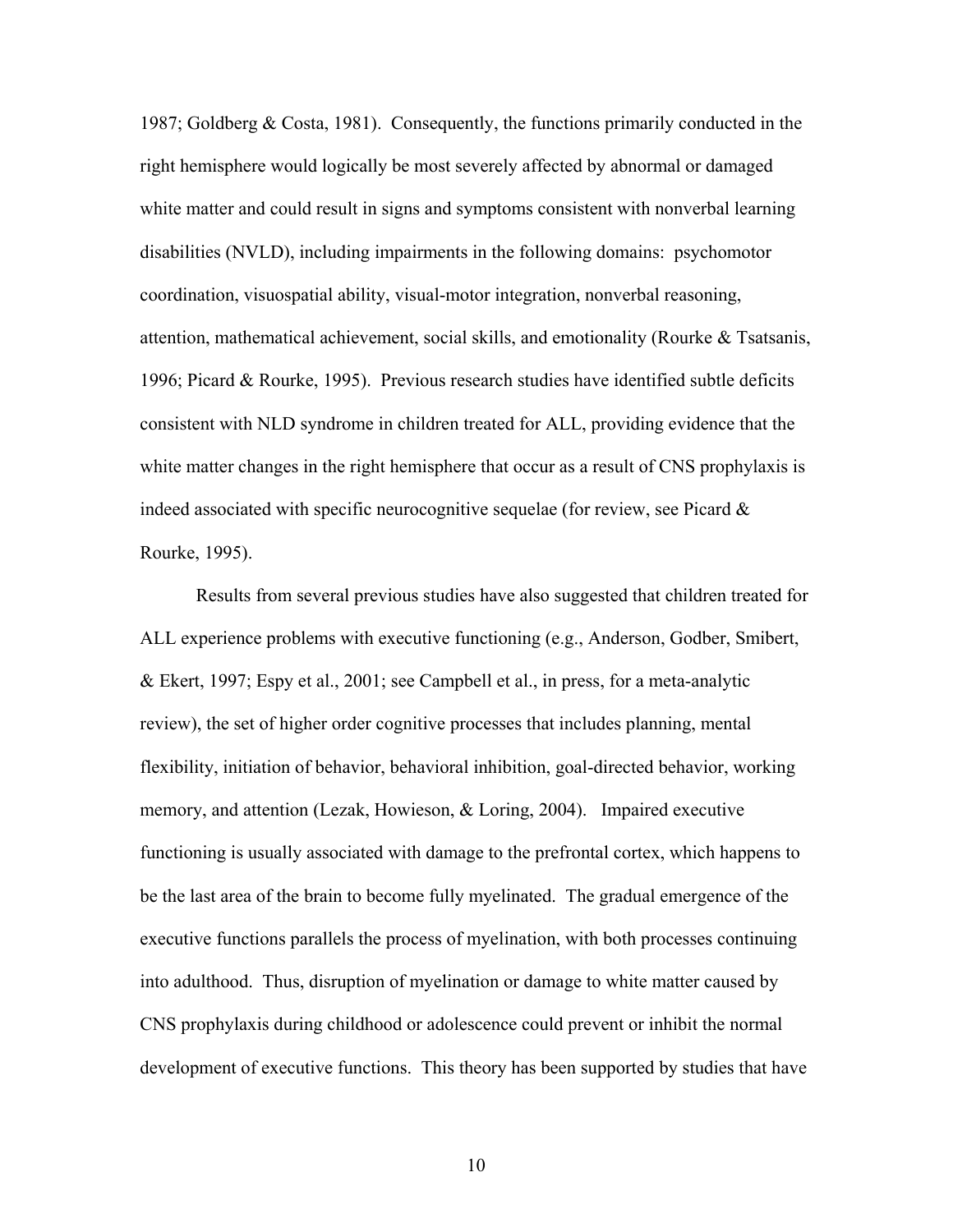found symptoms of attention deficit hyperactivity disorder (ADHD) in children who had received treatment for ALL, specifically decreased attention and working memory, as well as slowed information processing speed (e.g., Schatz et al. 2000). As might be expected given these treatment-induced symptoms, methylphenidate, the standard treatment for children with ADHD, has been shown to improve attention in long-term childhood ALL survivors (Mulhern et al. 2004).

To summarize, several types of neurophysiological changes have been identified in children treated for ALL via neuro-imaging techniques. However, demyelination and damage to white matter tracts appear to have the most likely functional implications based on research studies that have found impaired executive functioning and NLD-like deficits in ALL survivors. These, among other neurocognitive problems that have been found in previous research, may be experienced on some level by all ALL survivors, but some children appear to be more susceptible to such treatment effects. The next section will discuss putative demographic and medical variables that increase children's vulnerability for neurocognitive effects.

# *Risk Factors for Developing Neurocognitive Sequelae of Pediatric ALL*

 Several potential risk factors for developing neurocognitive impairment have been found in previous studies of children treated for ALL. First, young age at diagnosis, especially during the first year of life, is considered to be a major risk factor for neurocognitive sequelae. Infants are especially vulnerable to CNS involvement and relapse and are consequently given additional CNS prophylaxis to improve their prognosis. Therefore, it is thought that infant patients are at greater risk for long-term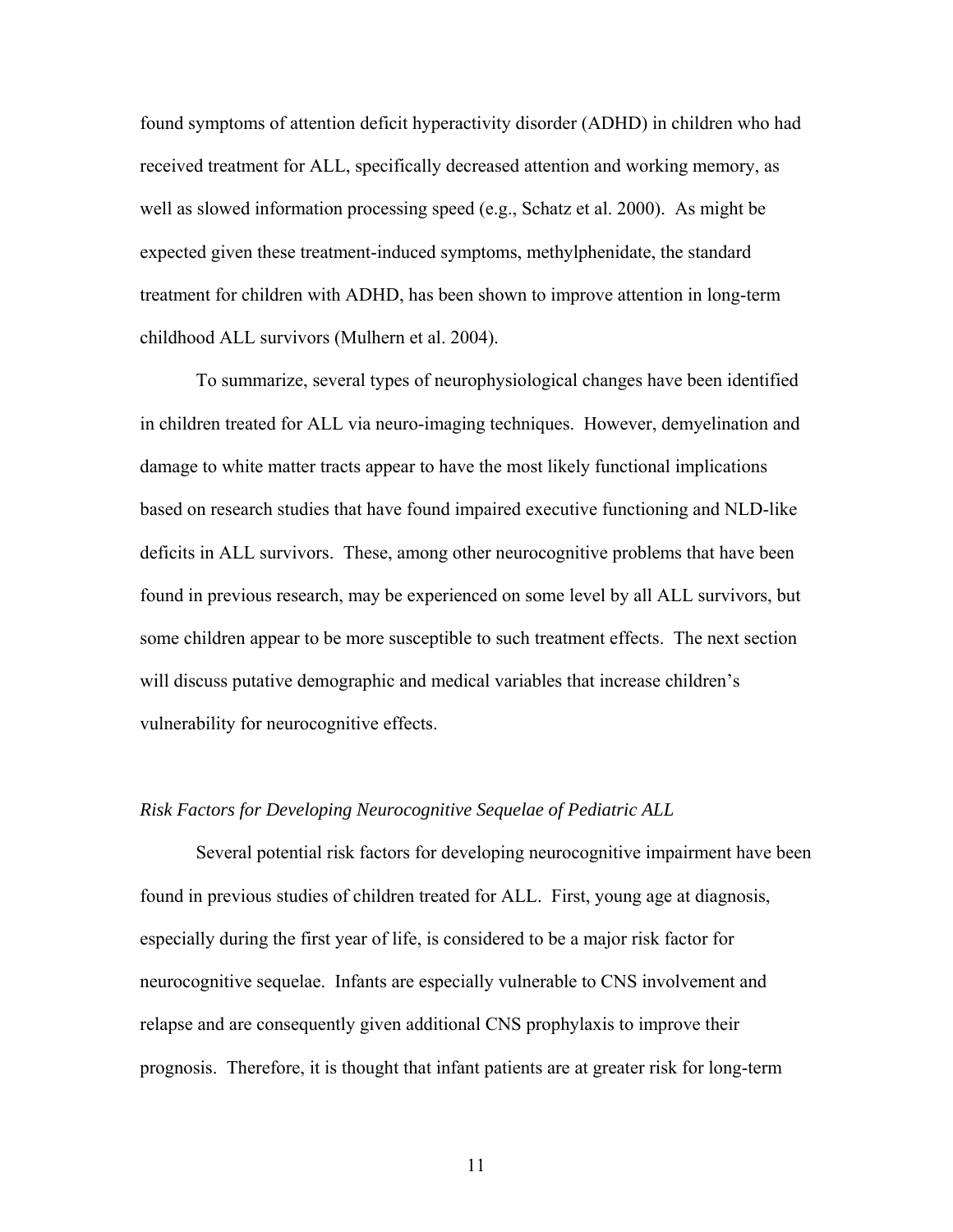neurocognitive sequelae given the neurotoxicity of treatment and a rapidly developing brain. However, contrary to this hypothesis, in a study of 30 children who were treated for ALL during the first year of life, an average of 5 years prior to testing, cognitive functioning as measured by the McCarthy Scales of Children's Abilities was found to fall well within the average range compared to normative data (Kaleita, Reaman, MacLean, Sather, & Whitt, 1999).

In contrast to the Kaleita et al. (1999) study, empirical evidence from other studies has suggested greater vulnerability to neurocognitive effects in children less than five years of age at diagnosis. For instance, Copeland and colleagues (1996) found a significant negative correlation between age at diagnosis and performance on perceptualmotor tasks, such as the Beery Visual-Motor Integration Test and the Block Design subtest of the Wechsler Intelligence Scale for Children (WISC). That is, the younger the child was at the time of diagnosis, the poorer the child's performance on these nonverbal neurocognitive measures. Another recent study found that children who were younger at diagnosis were significantly more likely to perform more poorly on the WISC Vocabulary and Digit Span subtests (Waber et al., 2001). Although both the Copeland and Waber studies found a relation between age and neurocognitive effects, it is interesting to note the difference in which tasks and domains were affected.

A second risk factor that has been identified in the literature is gender. Although girls generally have a better prognosis than boys in terms of risk for relapse, they are generally thought to be more vulnerable to long-term neurocognitive treatment effects. One study found that girls treated with high-dose methotrexate scored approximately 9.3 IQ points lower than boys receiving the same treatment (Waber et al. 1995). In another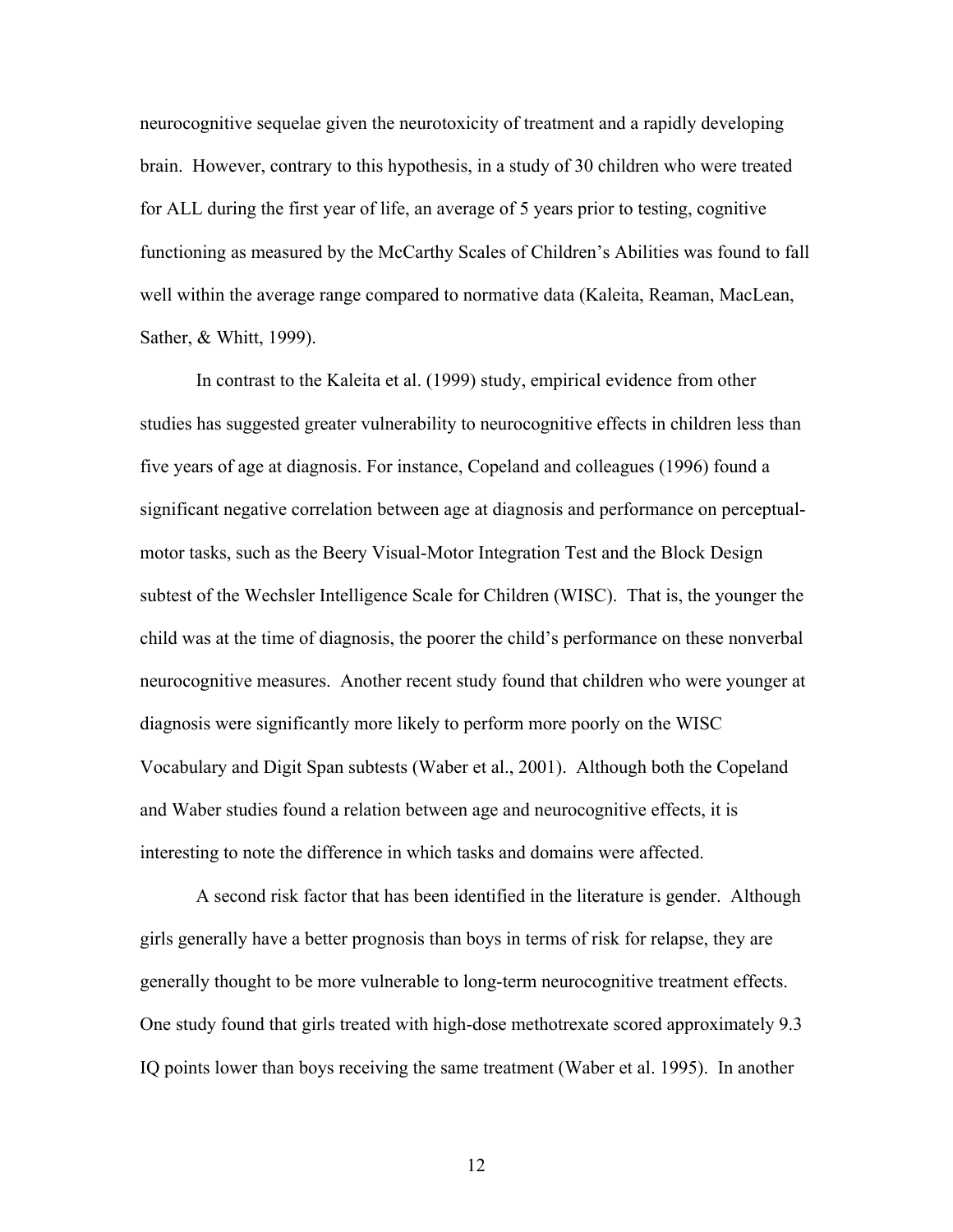study, males scored an average of 15 Full-Scale IQ points higher than females and also scored significantly higher for both Verbal and Performance IQ, as well as long-term verbal memory and visual motor integration (Iuvone et al. 2002). The reason for this significant gender difference remains unclear, however, one plausible explanation offered by Bleyer and colleagues (1990) is that brain development occurs at a faster rate in girls than boys during childhood, making girls' brains even more vulnerable to CNS prophylactic treatments designed to target rapidly growing leukemic cells in the brain and spinal cord. Therefore, it is possible that there is an age X gender interaction whereby young age at diagnosis is a factor for experiencing deficits in neurocognitive functioning for girls treated for ALL but not for boys. Unfortunately, research on the potential causes of gender differences in neurocognitive treatment sequelae is lacking.

Finally, it appears that length of time since the termination of ALL treatment is associated with greater likelihood of survivors exhibiting neurocognitive sequelae. Research has found that children's performance on neurocognitive measures decreases over time. Few longitudinal studies have assessed children at multiple time points throughout treatment and for several years following the end of treatment, but those that have demonstrate a rather steady decline in functioning (e.g., Rubenstein, Varni & Katz, 1990). It is likely that this phenomenon reflects a disruption in normative brain and neurocognitive development rather than an actual decline in ability (e.g., Armstrong, Blumberg, & Toledano, 1999)**.**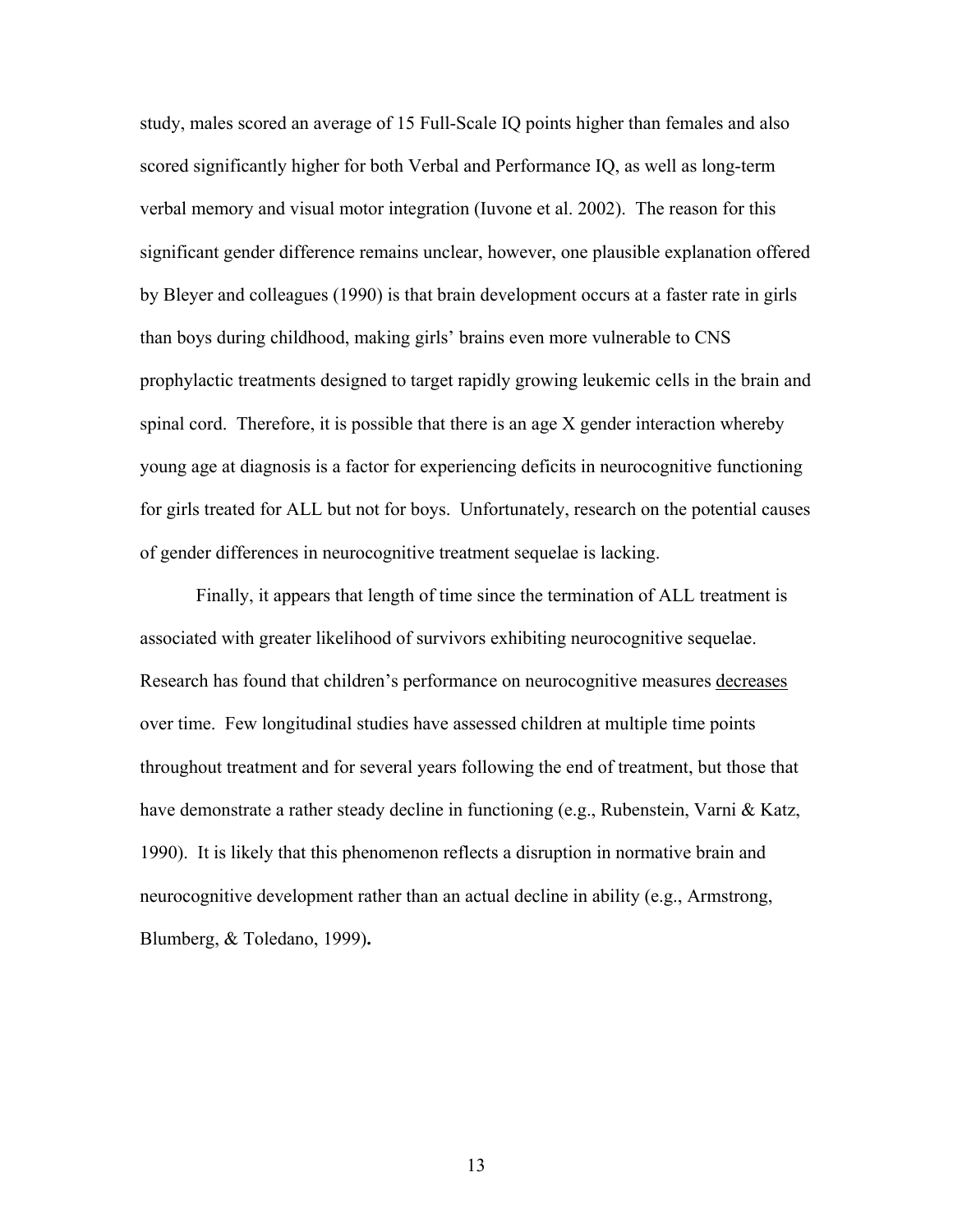# *Coping with Stress*

If executive functions are adversely affected in pediatric cancer survivors, one of the processes that may be disrupted is the ability to regulate emotions and cope with stress. In the present study, coping is conceptualized according to the multidimensional model of responses to stress developed by Compas and colleagues (Connor-Smith et al., 2000). The model encompasses of both voluntary and involuntary responses to stress. However, this study will focus only on voluntary responses, which are thought to be selfregulatory efforts that depend on intact higher order executive function. Coping is defined as "conscious volitional efforts to regulate emotion, cognition, behavior, physiology, and the environment in response to stressful events or circumstances" (Compas et al., 2001). This model distinguishes coping on a dimension of engagement with or disengagement from a stressors or one's reactions to the stressors. Engagement responses are further differentiated into primary control strategies and secondary control strategies, depending on the goal they aim to serve. This model has been validated in several independent samples of children and adolescents (e.g., Calvita & Connor-Smith, 2004; Compas et al., 2006; Connor-Smith et al., 2000; Wadsworth et al., 2004).

Primary control coping responses are directed toward changing the stressor itself or one's emotional response to the stressor, including problem solving (e.g., I try to think of different ways to change the problem or fix the situation), emotional modulation (e.g., I keep my feelings under control when I have to, then let them out when they won't make things worse), and emotional expression (e.g., I let someone or something know how I feel). Secondary control coping responses are directed toward adapting to the stressor or ensuing emotional responses, including positive thinking (e.g., I tell myself that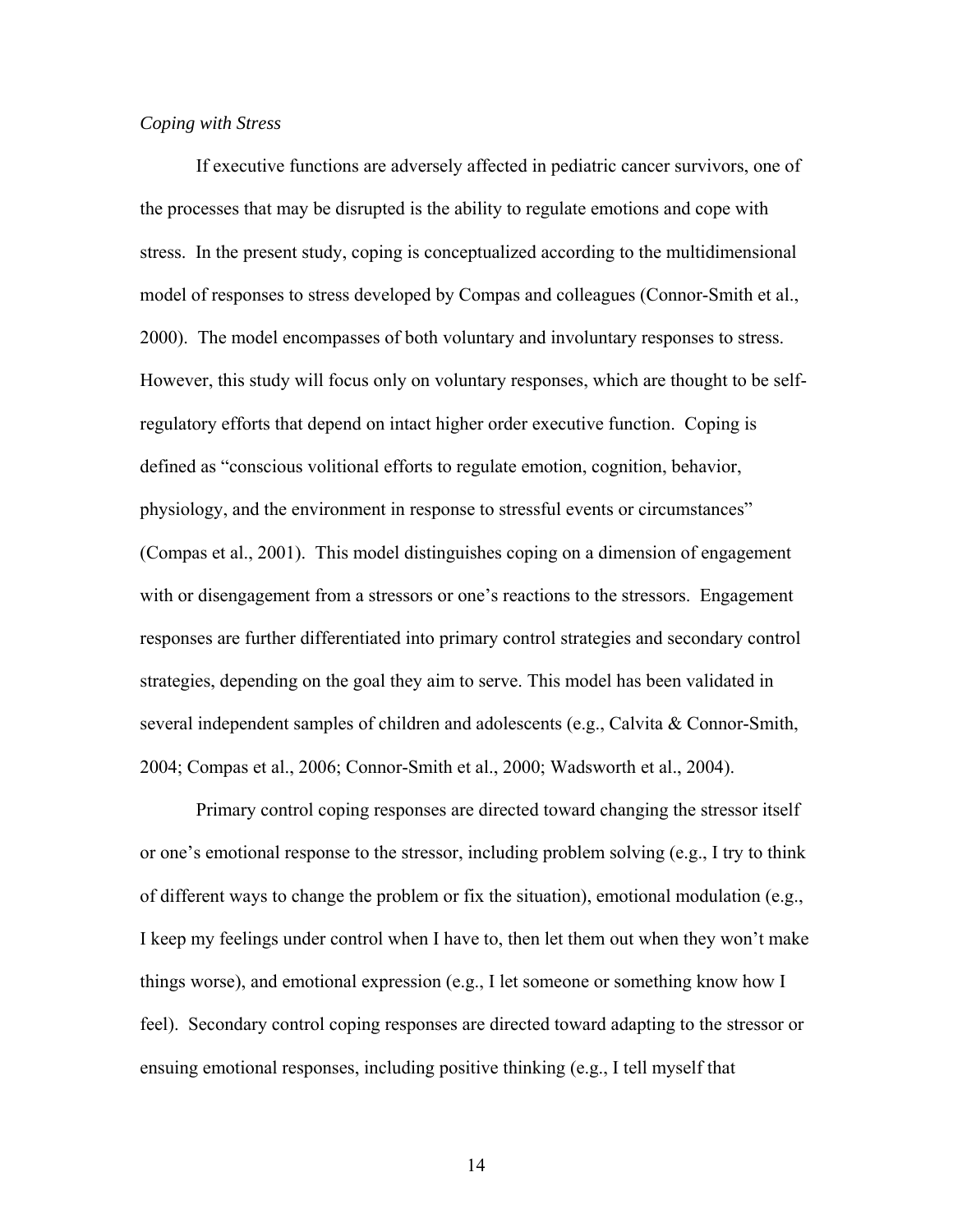everything will be all right), cognitive restructuring (I think about the things that I am learning from the situation, or something good that will come from it), acceptance (e.g., I realize that I just have to live with things the way they are), and distraction (e.g., I keep my mind off the problem by exercising, playing video games, seeing a friend, doing a hobby, and/or watching TV). Both primary and secondary control coping responses have been associated with lower levels of emotional and behavioral problems in children and adolescents (e.g., Compas, Boyer et al., 2006; Connor-Smith et al., 2000; Thomsen et al., 2002; Wadsworth & Compas, 2002).

Disengagement coping responses are characterized by attempts to orient oneself away from the stressor or one's emotional responses to the stressor. These include avoidance (e.g., I try to stay away from people and things that make me feel upset or remind me of the problem), denial (e.g., I say to myself "This isn't real), and wishful thinking (e.g., I deal with the problem by wishing it would just go away, that everything would work itself out). In contrast with the engagement coping responses described above, which appear to be adaptive, disengagement coping responses have been associated with higher levels of emotional and behavioral problems (e.g., Connor-Smith et al., 2000).

#### *Executive Function and Coping Responses*

Coping responses are one type of a broader category of behaviors that are aimed at regulating emotion, cognition, behavior, and physiology (Compas et al., 2001). As such, coping can be viewed as a type of executive function (Compas, 2006). A recent study examined the role of one domain of executive functioning, executive inhibition, in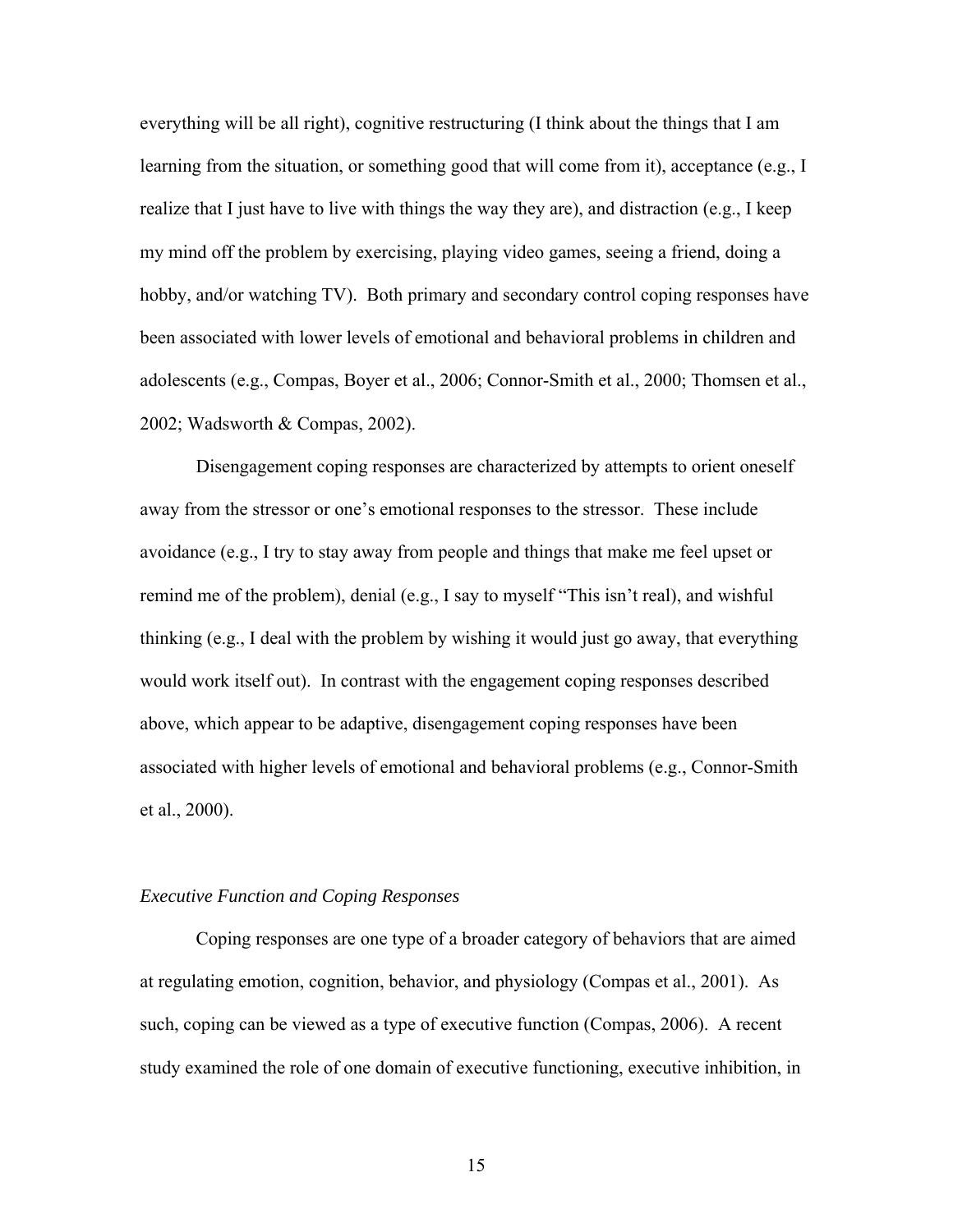the coping responses of children with attention and externalizing problems (Copeland  $\&$ Compas, 2007). Executive inhibition refers to the ability to suppress dominant prepotent or previously reinforced responses to stimuli (Roberts & Pennington, 1996). In this study, inhibitory control was measured using three standardized tests of the ability to delay and inhibit behavioral responses (a go-no go task, a Stroop color naming task, and a delay of gratification task). Copeland and Compas (2007) found that engagement coping strategies, including primary control and secondary control coping, were associated with greater inhibitory control, while disengagement coping was associated with poorer inhibitory control. Further, primary control coping responses mediated the association between inhibitory control and externalizing behavior problems. That is, poor inhibitory control was related to more externalizing problems in part because of deficits in the use of primary control coping strategies. This study provided initial evidence that executive inhibition is important in the development and execution of effective coping strategies. The proposed study seeks to build on the findings from this study by examining multiple domains of executive function in addition to inhibition.

# *Executive Function, Coping, and Emotion Regulation in ALL Survivors*

Several studies have found that children with cancer report lower levels of emotional distress when compared to normative data (Elkin, Phipps, Mulhern, & Fairclough, 1997; Phipps & Srivastava, 1997) and healthy control samples (Phipps & Srivastava, 1997; Phipps & Steele, 2002). Most of the patients sampled in these studies were still receiving treatment for ALL and therefore late effects were not assessed. However, a CCSS study published by Recklitis and colleagues (2006) in which a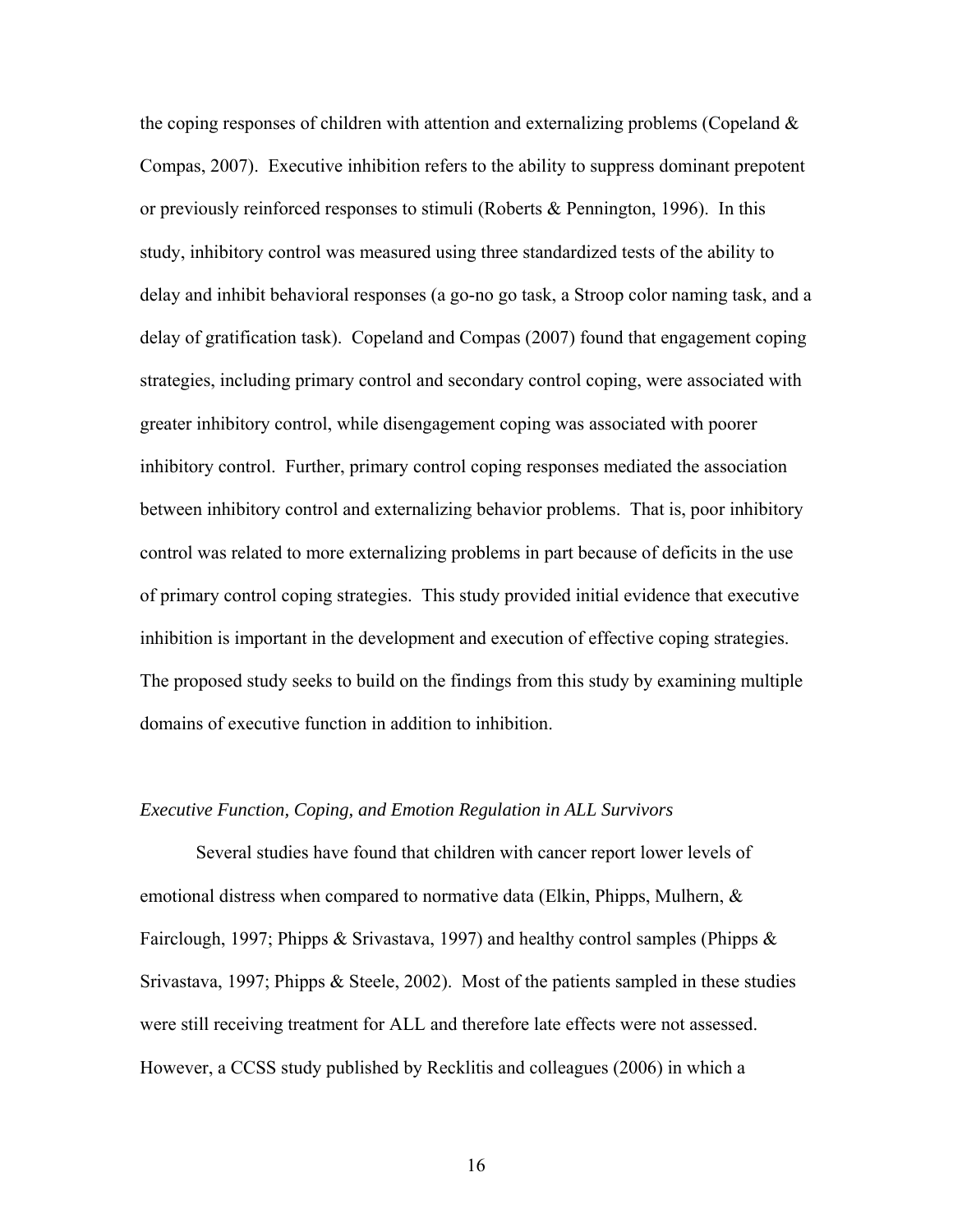heterogeneous cohort of adult childhood cancer survivors, including those treated for ALL, were administered the Brief Symptom Inventory-18, found that when compared to community participants or adult cancer patients, childhood cancer survivors reported significantly less psychological distress. In contrast, another CCSS study (Hudson et al., 2003) examining various quality of life domains in adult survivors of childhood cancer, including ALL, found that survivors reported significantly more symptoms of psychopathology compared to their healthy adult siblings. While the findings regarding late emotional and behavioral sequelae of childhood ALL treatment are mixed, there is good reason to believe that childhood ALL survivors are at risk for psychological problems.

 Given the important role that executive function may play in the development and implementation of coping strategies and the link between maladaptive patterns of coping and emotional and behavioral problems, it is possible that the treatment-related declines in executive function described above lead to difficulties in generating effective coping strategies, which in turn leads to emotional and behavioral problems in survivors of childhood ALL. The focus up until now in the field has mainly been on the implications of neurocognitive effects for academic achievement and work performance. However, there may well be an additional implication on the regulation of emotion and the ability to effectively cope with stress in childhood ALL survivors.

#### *Rationale for the Current Study and Hypotheses*

The current study examined executive function, coping, and emotional and behavioral outcomes in children and adolescents who have completed treatment for ALL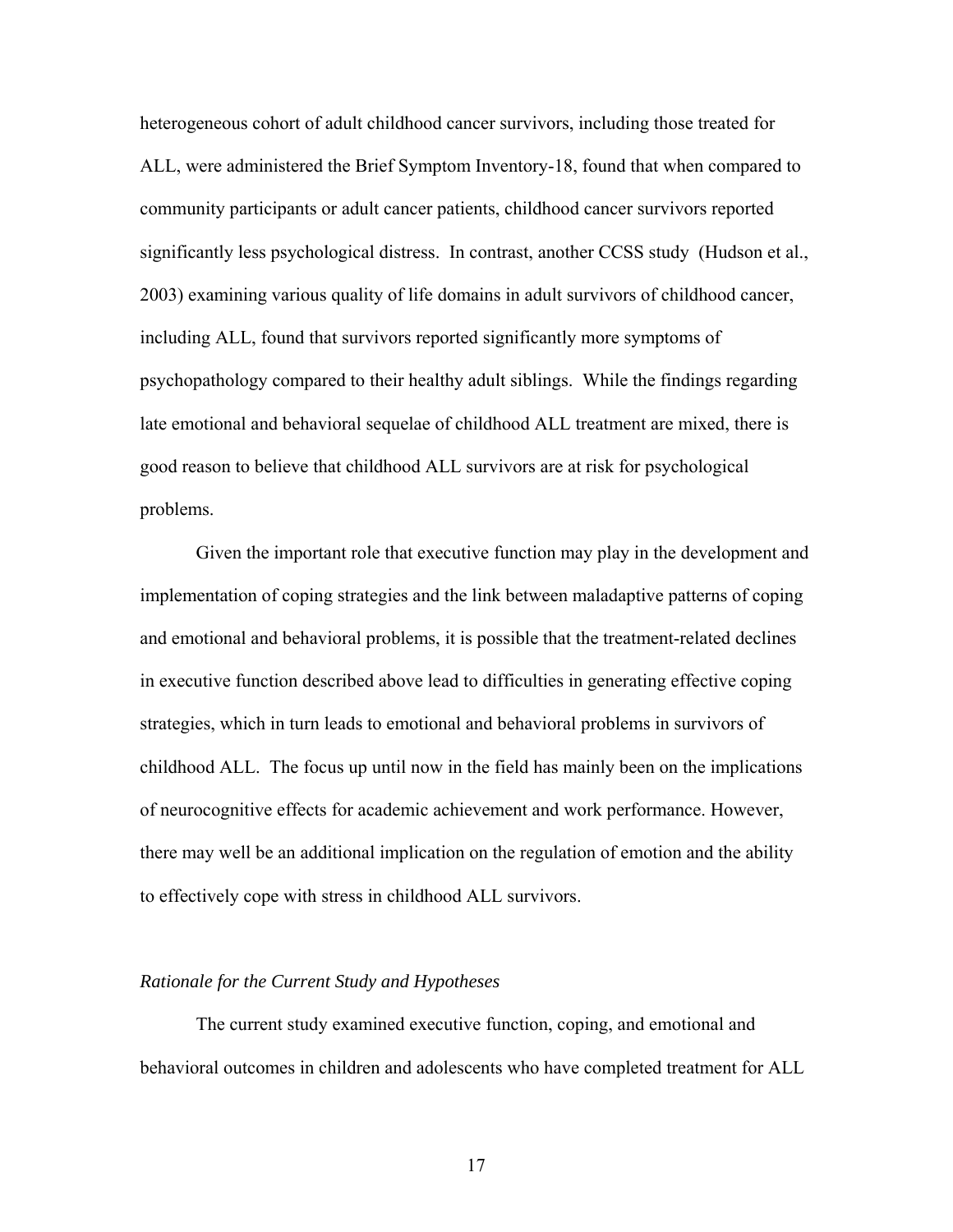and a matched control sample of healthy children. A total of seven hypotheses were tested. The first three hypotheses focus on between-group comparisons in order to determine the extent to which childhood ALL survivors evidence impairment or problems compared to a healthy matched control group on the abovementioned variables: 1) As shown in previous studies, compared to healthy controls, childhood ALL survivors will exhibit poorer performance on several domains of executive function, including working memory, mental flexibility, and behavioral inhibition. 2) Childhood ALL survivors will demonstrate patterns of less adaptive coping compared to healthy controls. That is, ALL survivors are expected to employ significantly more disengagement strategies and fewer primary and secondary control coping strategies. (3) Compared to the healthy control sample, childhood ALL survivors will evidence higher levels of emotional and behavioral problems.

The last four hypotheses focus on within-group analyses of the relations among the executive function, coping, and emotional variables among the survivors of ALL and healthy controls. While these relations may be significant in both groups, it is expected that they will be stronger in the ALL group due to the predicted treatment-related impairment: (4) The use of primary and secondary control coping strategies will be positively correlated with performance on measures of executive function, whereas the use of disengagement coping will be negatively correlated with performance on executive function measures. (5) Levels of emotional and behavioral problems will be negatively correlated with performance on measures of executive function. (6) Levels of emotional and behavioral problems will be negatively correlated with the use of primary and secondary control coping strategies, whereas levels of internalizing and externalizing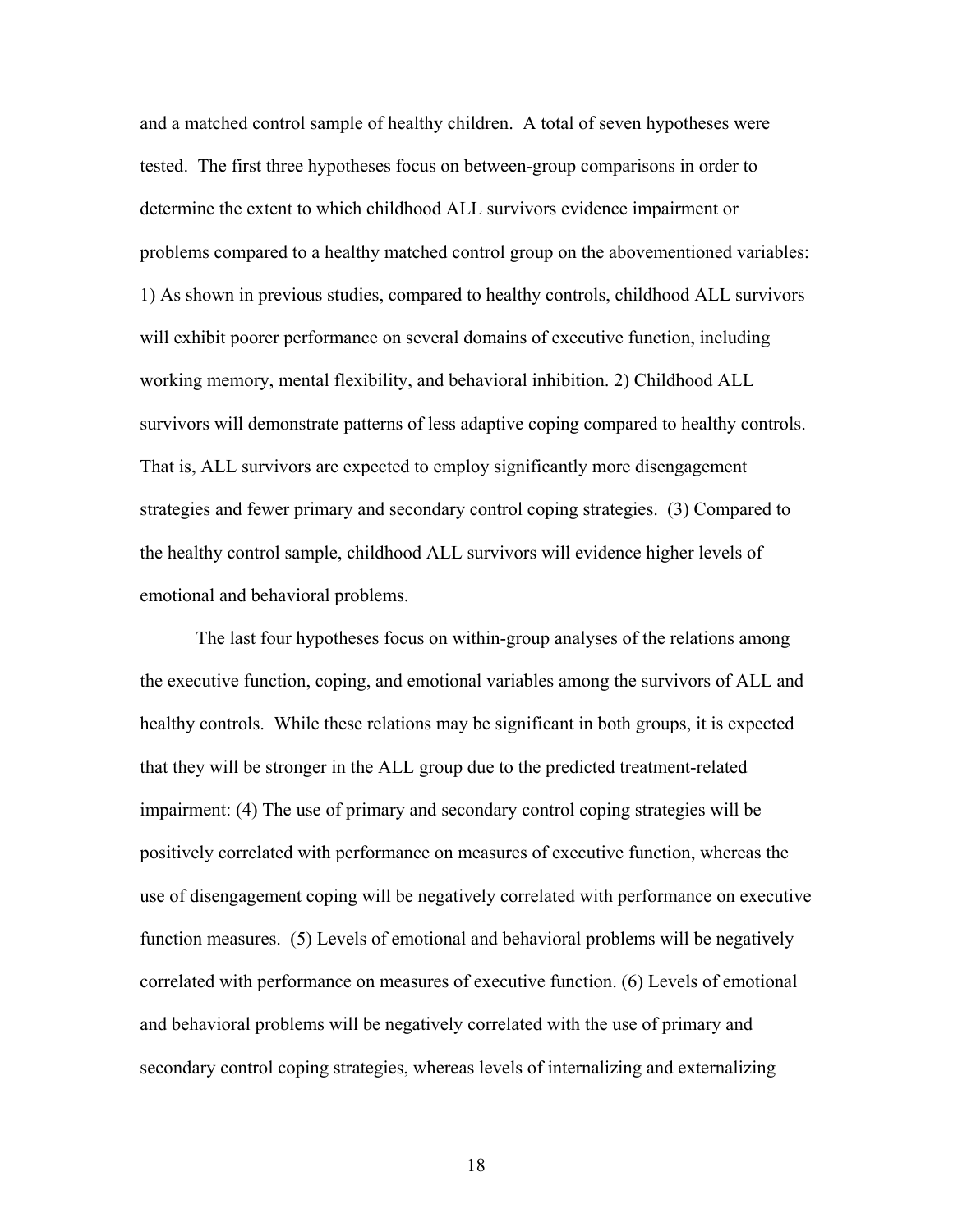behavior problems will be positively correlated with the use of disengagement coping strategies. (7) Coping strategies will mediate the relation between executive function and emotional and behavioral problems.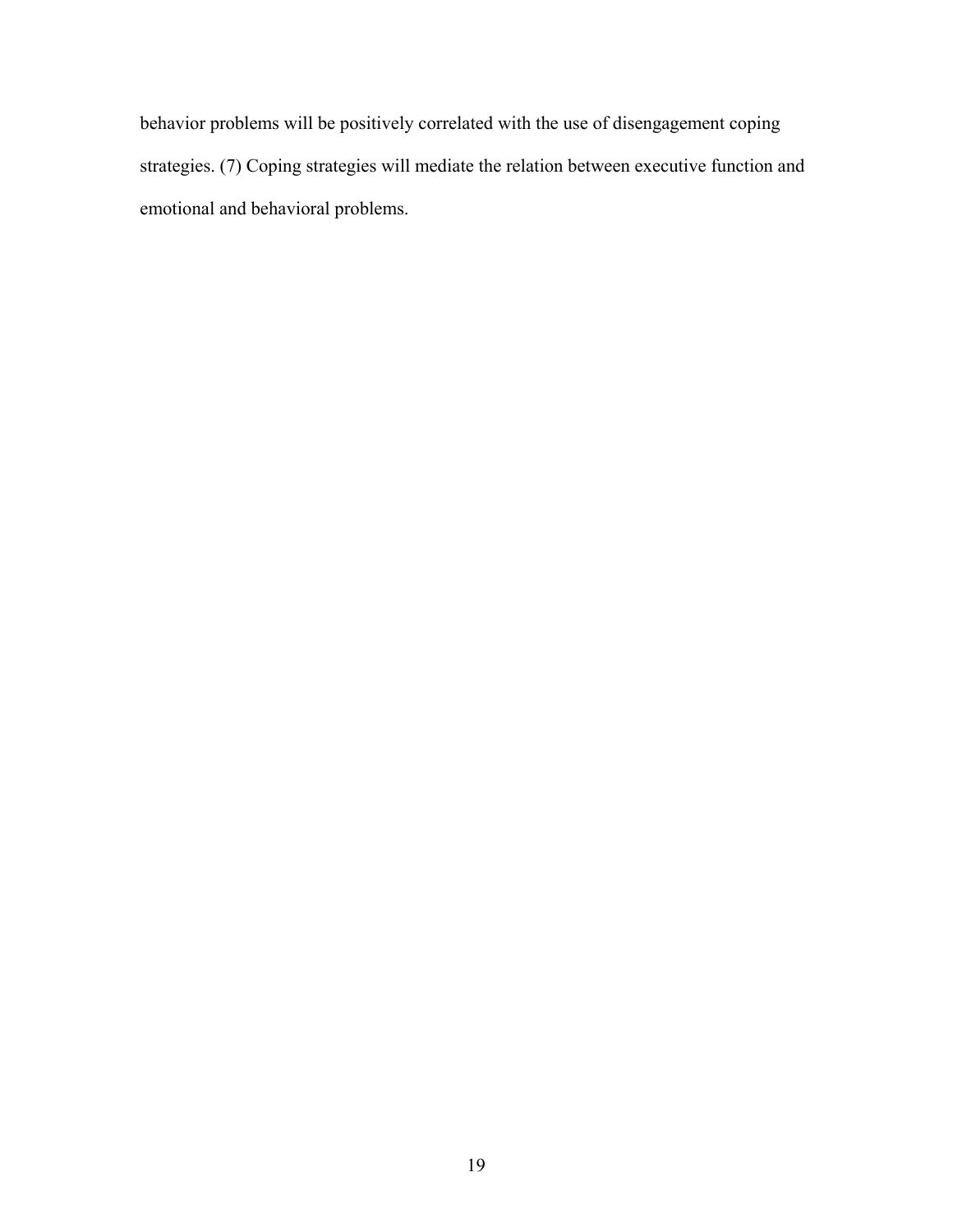### CHAPTER II

# **METHODS**

# *Participants*

 Participants included 30 children and adolescents between 10 and 20 years of age who completed treatment for ALL and 30 healthy controls matched on age, sex, and when possible SES. This age range was selected because research suggests that late childhood and adolescence is an important period of continued myelination of the prefrontal cortex and development of executive functions and therefore may represent an age at which children are especially vulnerable to the effects of intrathecal cancer treatments (e.g., Klinberg et al. 1999).Children currently within the specified age range who were treated for ALL at Vanderbilt Children's Hospital were required to meet the following criteria to be eligible for the study: (1) completed treatment for a diagnosis of standard- or high-risk ALL; (2) did not receive cranial irradiation and/or bone marrow transplantation; (3) were in continuous first remission (i.e., no history of disease relapse). ALL survivors were excluded if they had a history of CNS pathology requiring radiation or surgery, a history of other cancer diagnoses or major medical illnesses with known neurocognitive sequelae (e.g., meningitis), known premorbid neurodevelopmental or learning problems, or a history of very low birth weight (< 1500 grams), which is also associated with neurocognitive impairment.

In order to participate, healthy control participants were required to have working comprehension of the English language, have no history of cancer, major medical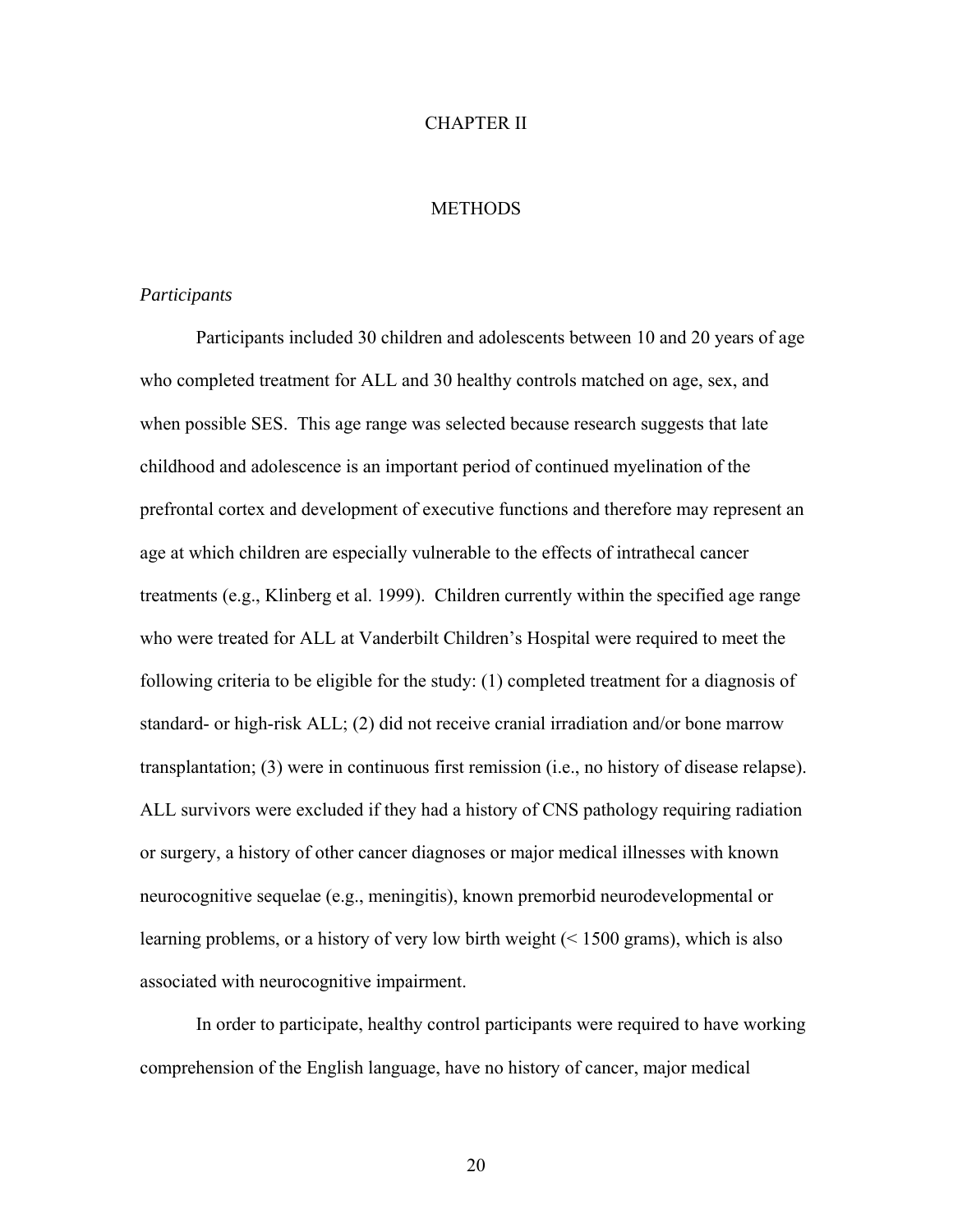illnesses, neurodevelopmental or learning disorders (including ADHD), and normal birth weight.

A total of 63 children and adolescents treated for ALL with chemotherapy only and currently within the study age range were identified, 27 of whom could not be contacted as they had moved since their last follow-up appointment at Vanderbilt Children's Hospital and did not have updated contact information. One ALL survivor relapsed prior to recruitment and was therefore ineligible to participate. Another ALL survivor had a history of bacterial meningitis, which, like ALL, is associated with impaired executive function (e.g., Schmidt et al., 2006), and was therefore also deemed ineligible to participate in the current study. Four additional ALL survivors declined participation. Therefore, of the 34 eligible ALL survivors we were able to contact, 30 (88%) were successfully recruited for and completed the study.

Demographics of the ALL and healthy control groups are provided in Table 1. There was no difference between the groups with regard to age at time of testing  $(t = .12, )$  $p =$ n.s.). With regard to level of parental education, 60% of the primary caregivers in the ALL group and 93.4% of those in the control group had at least some college education, a statistically significant difference ( $t = -4.03$ ,  $p < .01$ ). However, the groups did not differ on household income ( $\chi$  = 1.15,  $p$  = n.s.).

The mean age at time of diagnosis for the ALL group was 5.65 years (range  $= 1$  to 14.30 years) and ALL participants had been off treatment an average of 6.05 years (range  $=$  3 months to 13.96 years). At the time of the study assessment, the mean age of the ALL participants was 14.4 years and the mean age of the healthy control participants was 14.31 years. Eighty-six percent of the ALL group identified as White, 7% as African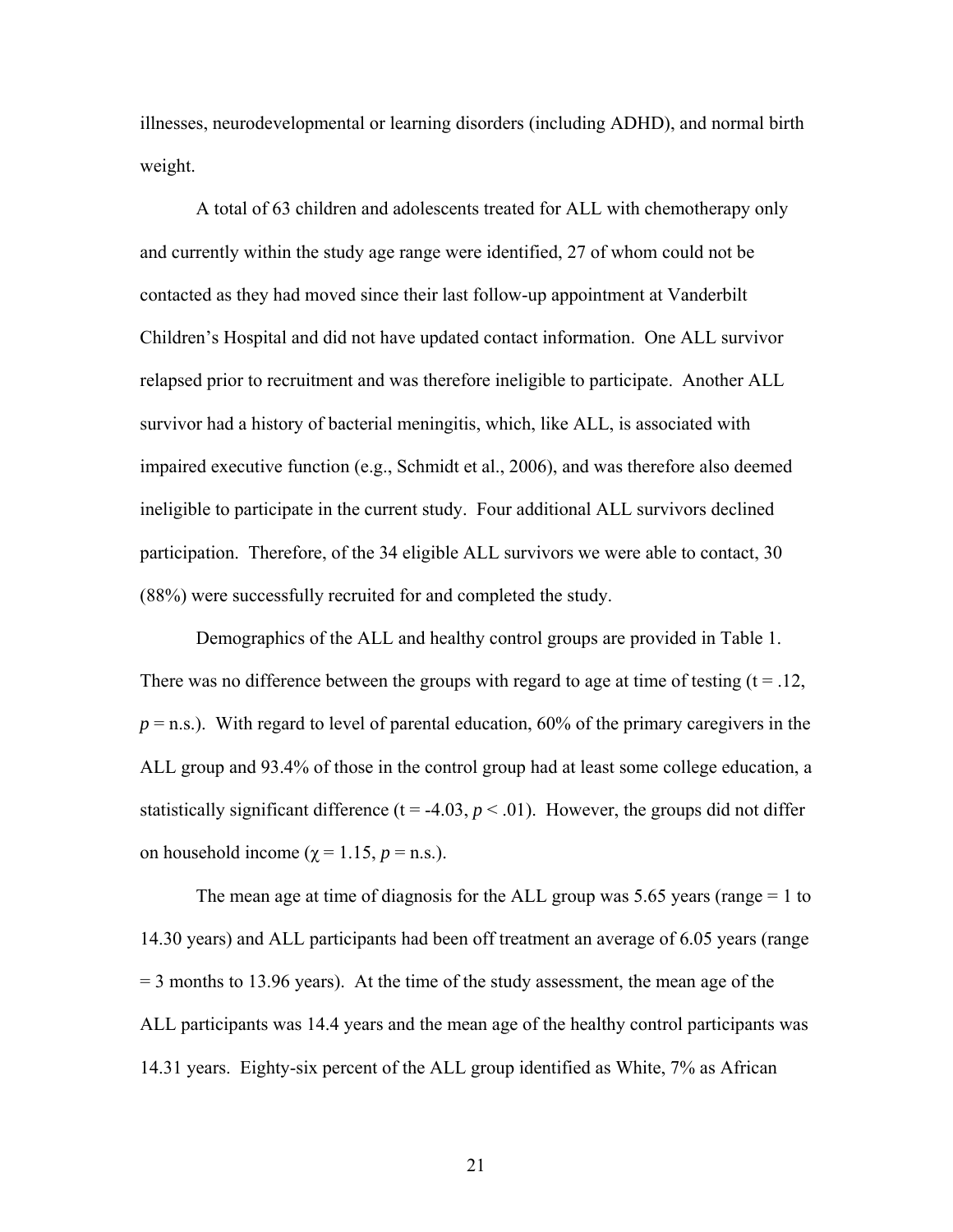American, and 7% as Biracial. Ninety percent of the control group identified as White, with the remaining 10% identifying as Biracial. Fifty percent of each group was female.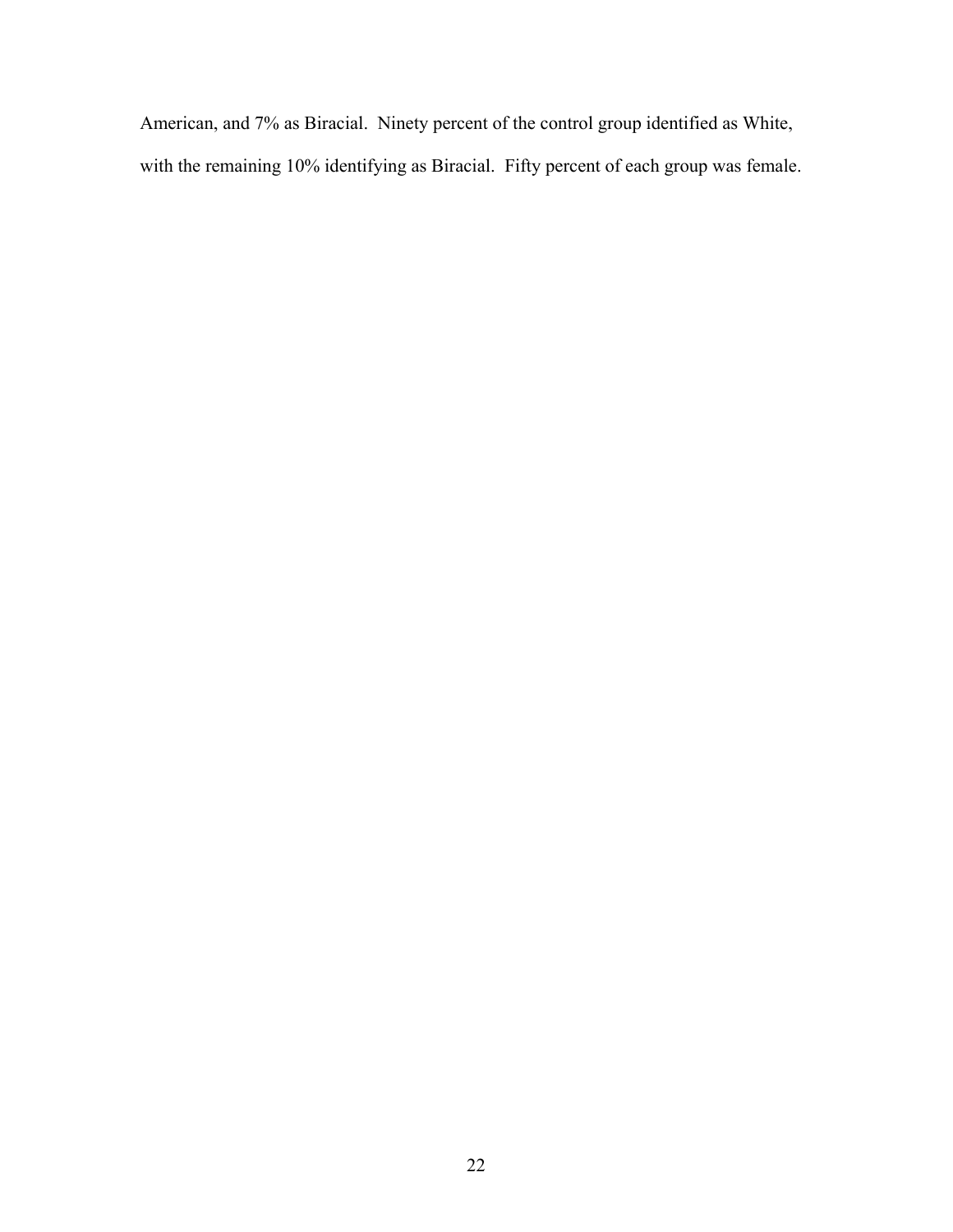# Table 1

# Demographics of ALL Survivors and Healthy Controls

| <b>Variables</b>                      | <b>ALL</b>      | <b>Healthy Control</b> |
|---------------------------------------|-----------------|------------------------|
| <b>Sex</b>                            |                 |                        |
| Female                                |                 |                        |
|                                       | $15(50\%)$      | $15(50\%)$             |
| Male                                  | $15(50\%)$      | $15(50\%)$             |
| Race/ethnicity $(n, %)$               |                 |                        |
| White/Caucasian                       | 26 (86.70%)     | $27(90.00\%)$          |
| <b>Black/African American</b>         | $3(10.00\%)$    | $1(3.33\%)$            |
| Latino                                | $\theta$        | $1(3.33\%)$            |
| <b>Biracial</b>                       | $1(3.30\%)$     | $1(3.33\%)$            |
| Main Caregiver $(n, %)$               |                 |                        |
| <b>Biological Mother</b>              | 24 (80.00%)     | 26 (86.60%)            |
| <b>Biological Father</b>              | $4(13.30\%)$    | 2 $(6.70\%)$           |
| Stepmother                            | $1(3.30\%)$     | 2 $(6.70\%)$           |
| Grandmother                           | $1(3.30\%)$     | $\overline{0}$         |
|                                       |                 |                        |
| Parent Education (n, %)               |                 |                        |
| High School Graduate                  | $21(70.00\%)$   | $7(23.40\%)$           |
| College Degree                        | $9(30.00\%)$    | 23 (76.60%)            |
|                                       |                 |                        |
| Household Income                      |                 |                        |
| $<$ \$50,000/year                     | $9(30.00\%)$    | $11(36.60\%)$          |
| $\geq$ \$50,000/year                  | 21 (70.00%)     | 19 (63.40%)            |
| Age at Testing (in years)             |                 |                        |
| Mean (SD)                             | 14.49 (2.88)    | 14.31(2.76)            |
| Range                                 | $10.11 - 20.78$ | $10.27 - 19.64$        |
|                                       |                 |                        |
| Age at ALL Diagnosis (in years)       |                 |                        |
| Mean (SD)                             | 5.65(3.07)      | <b>NA</b>              |
| Range                                 | $1.00 - 14.30$  | <b>NA</b>              |
| Time Since Treatment Ended (in years) |                 |                        |
| Mean (SD)                             | 6.05(3.35)      | <b>NA</b>              |
| Range                                 | $.25 - 13.96$   | <b>NA</b>              |
|                                       |                 |                        |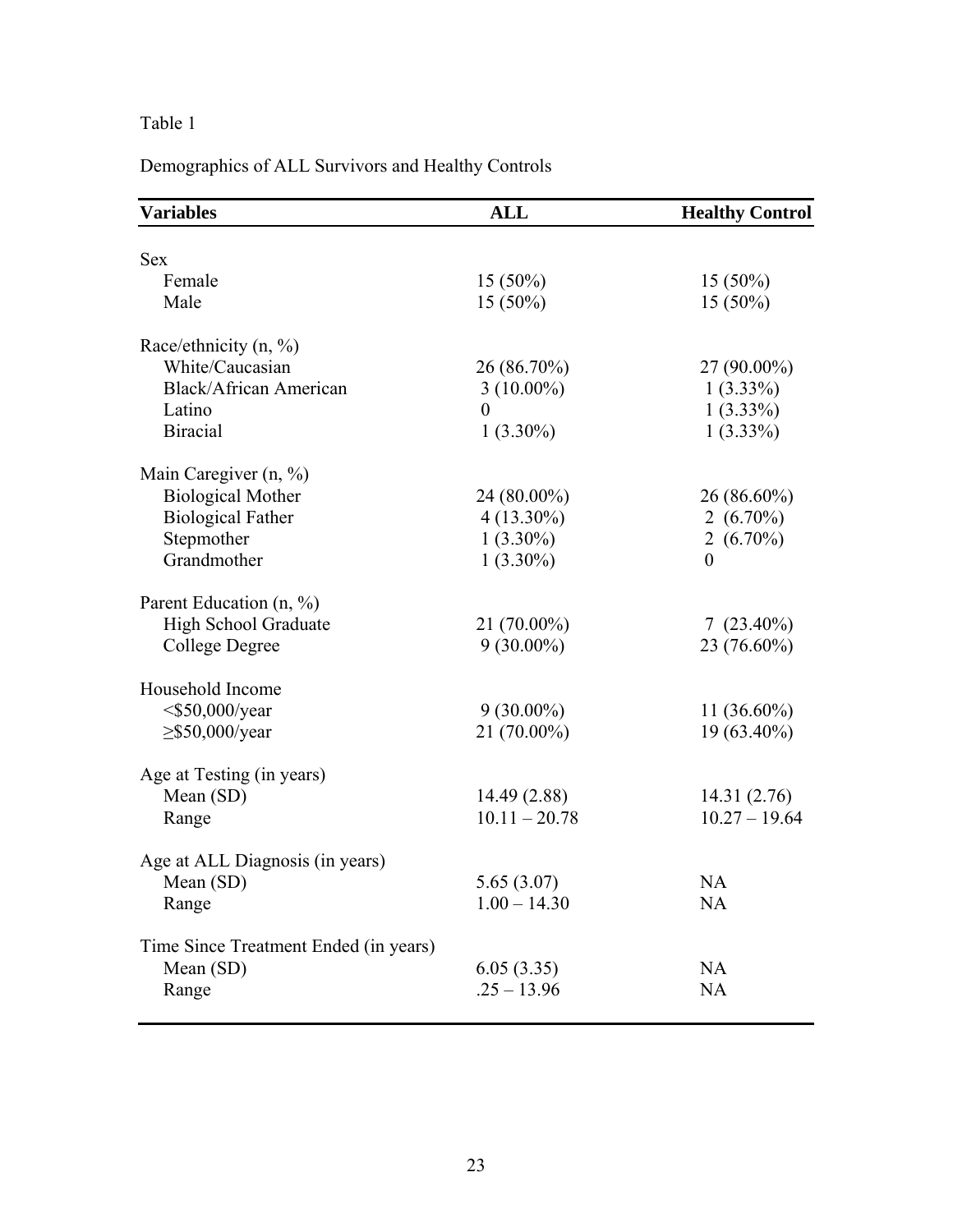# *Measures*

Demographic and Medical Data*.* A brief intake interview was conducted with parents or caregivers in order to obtain basic demographic data, including relevant information regarding the child's developmental, medical, and academic history. The Demographic Intake Form, which was adapted from a longitudinal multicenter study conducted by the Children's Oncology Group (COG ALTE02C2), was used to record the abovementioned information (see Appendix A). In addition, diagnostic and treatment information for children previously treated for ALL was obtained by reviewing medical records.

Neurocognitive Functioning*.* The Wechsler Intelligence Scale for Children— Fourth Edition (WISC-IV) or The Wechsler Adult Intelligence Scale—Third Edition (WAIS-III), depending on the age of the participant, was administered to measure overall cognitive ability, working memory, and processing speed**.** Although the Working Memory Index (WMI), which is comprised of the Digit Span and Letter-Number Sequencing subtests, was the index of most interest to the study as it was one of the main behavioral executive function measures, the ALL and healthy control groups were also compared on Full Scale IQ (FSIQ) and the Processing Speed Index (PSI), and these variables were also examined as potential covariates. The Wechsler intelligence scales demonstrate good internal consistency (*r* = .97) and tests-retest reliability (*r* = .93), and convergent and discriminant validity has been established.

In addition to WMI of the WISC-IV and WAIS-III, three other subdomains of executive function were also measured directly using the Delis-Kaplan Executive Function System (D-KEFS), a comprehensive battery of tests that assesses verbal and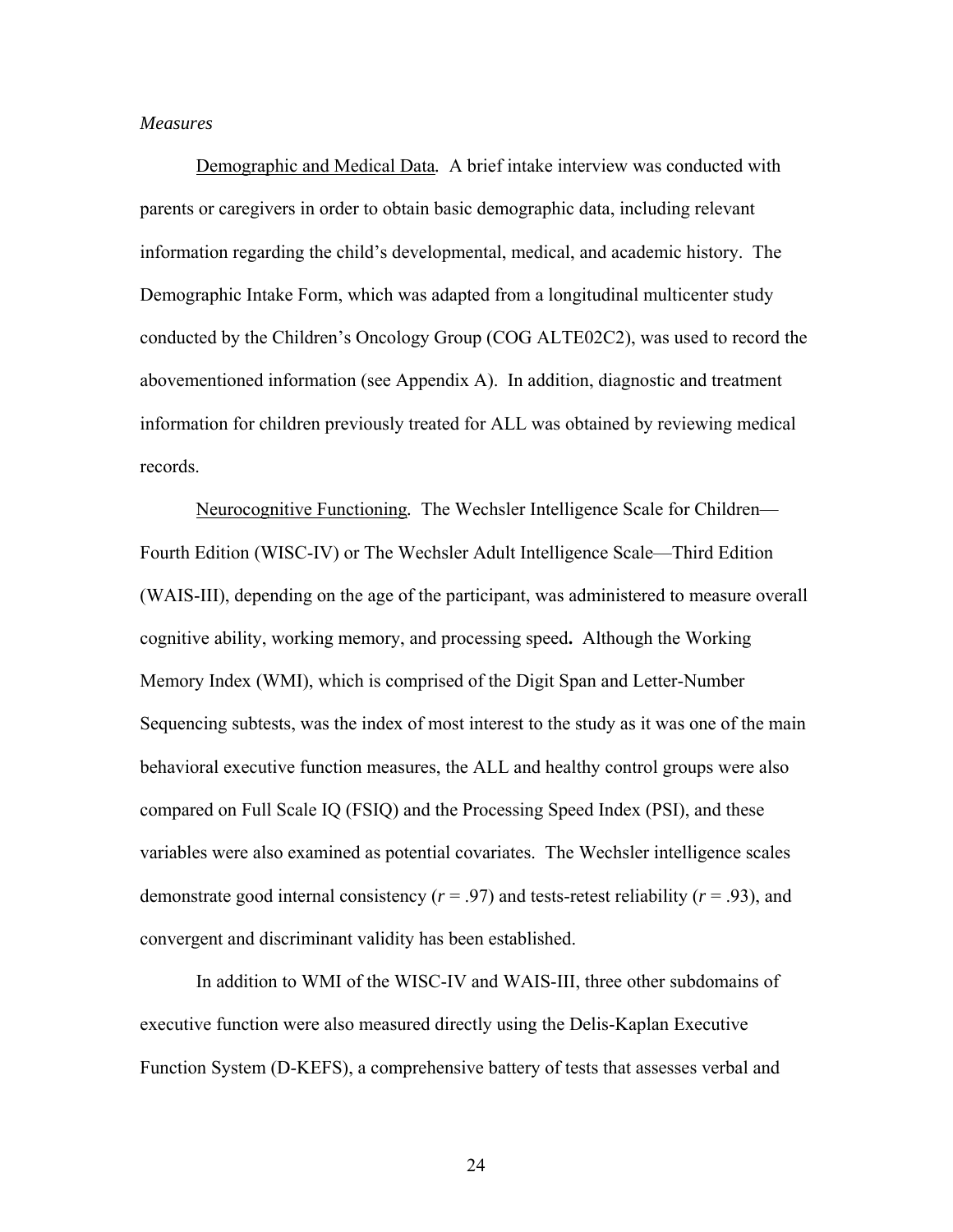nonverbal executive functions in individuals ages 8 to 89. The D-KEFS was standardized on 1,700 individuals children and adults selected to match several demographic characteristics of the U.S. population (Delis, Kaplan, & Kramer, 2001). Each of the D-KEFS tests can be used as a stand-alone instrument that can be administered individually or in combination with other D-KEFS tests. In addition to higher level executive functions, all of the D-KEFS tests also assess component functions (i.e., fundamental cognitive skills on which executive functions depend) in order to better determine reasons for poor performance. The D-KEFS tests yield age-corrected scaled achievement and process scores that have a mean of 10 and a standard deviation of 3.

Three D-KEFS tests were administered for the current study: the Color-Word Interference Test, the Sorting Test, and the Tower Test. First, the D-KEFS Color-Word Interference Test measures two domains of executive function: behavioral inhibition and cognitive flexibility. This test includes two conditions assessing the component functions of basic naming of color patches and basic reading of words denoting colors, which presumably are skills required to perform the higher-level tasks presented in the last two conditions. The third condition is the traditional Stroop interference task, in which the examinee is required to inhibit the prepotent response of reading the words denoting colors in order to name the dissonant ink colors in which the words are printed. Finally, the fourth condition requires the examinee to switch back and forth between naming the dissonant ink colors and reading the conflicting words. Normative data are provided for completion times for each of the four conditions and contrast measures for determining for parceling scores on component function conditions from scores on higher-level tasks. For the current study, only scores for the third condition, the Stroop color-word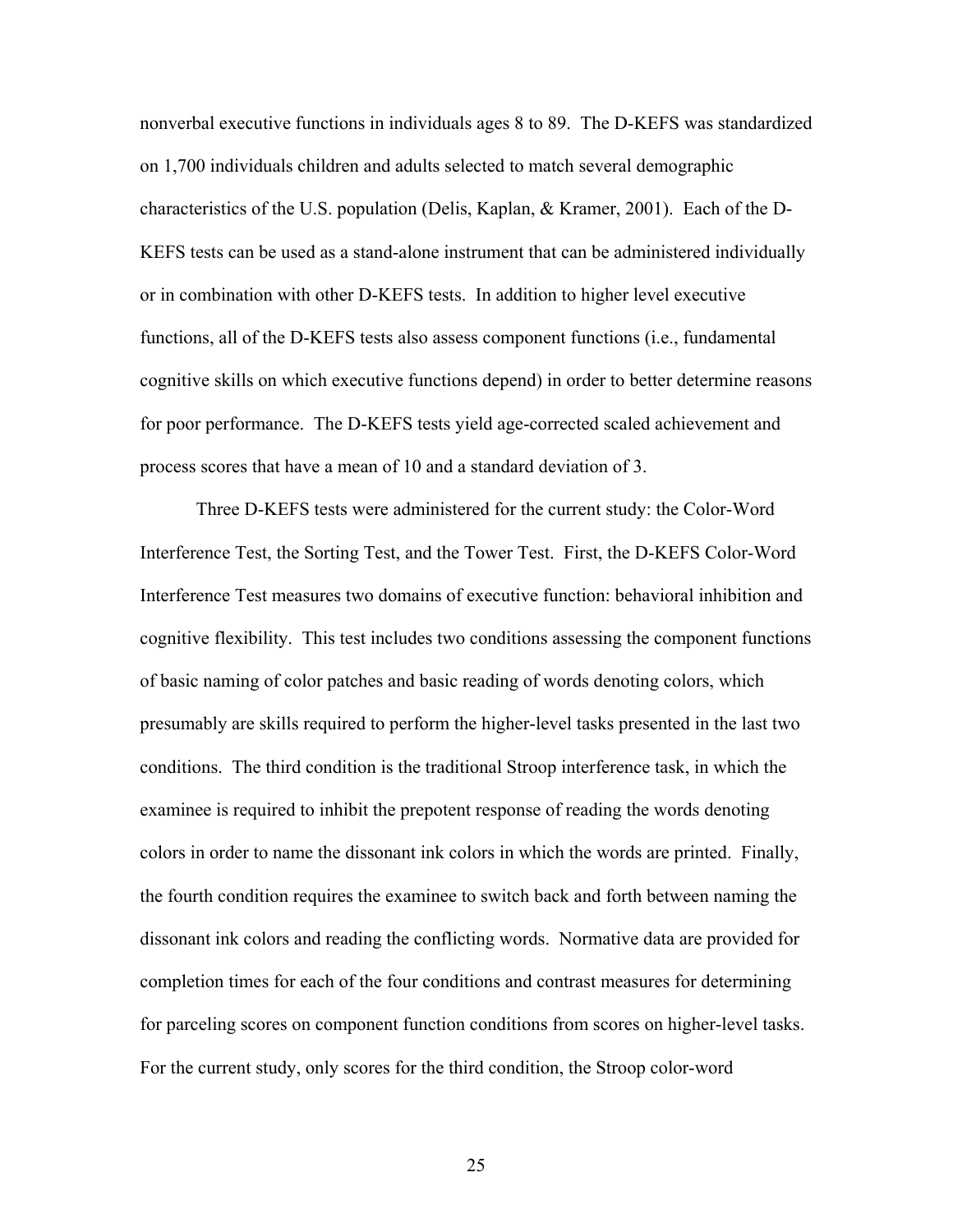interference task that measures behavioral inhibition, were used in the statistical analyses, as it most directly measures this particular domain of executive function.

The D-KEFS Sorting Test measures verbal and nonverbal problem-solving, conceptual reasoning, and the initiation of problem-solving behavior. The test consists of two testing conditions: Free Sorting and Sort Recognition. For the first condition, examinees are presented with cards displaying perceptual features and printed words and are required to sort them into groups according to as many different concepts or rules they can think of. In the second condition, the examiner sorts the same sets of cards according to eight possible target sorts and asks the examinee to identify and describe the rules or concepts by which the cards were sorted. Normative data are provided for number of confirmed correct sorts and descriptions for the Free Sorting Condition and sort recognition descriptions for the second condition. Additionally, a combined description score is calculated across both conditions, as well as a contrast score in descriptions between the two conditions. For the current study, only the Free Sort description scores were included in the analyses because it measures the executive function domain of cognitive flexibility and set-shifting ability.

Finally, the D-KEFS Tower Test measures several domains of executive function, including spatial planning, rule learning, inhibition of impulsive responding, inhibition of perseverative responding, and establishing and maintaining an instructional set. The test requires the examinee to move up to five disks that vary in size on a board with three pegs in order to construct increasingly more complex "towers" in the fewest number of moves possible. In order to construct the target tower, the examinee must follow two rules: (1) only move one disk at a time and (2) never place a larger disk over a smaller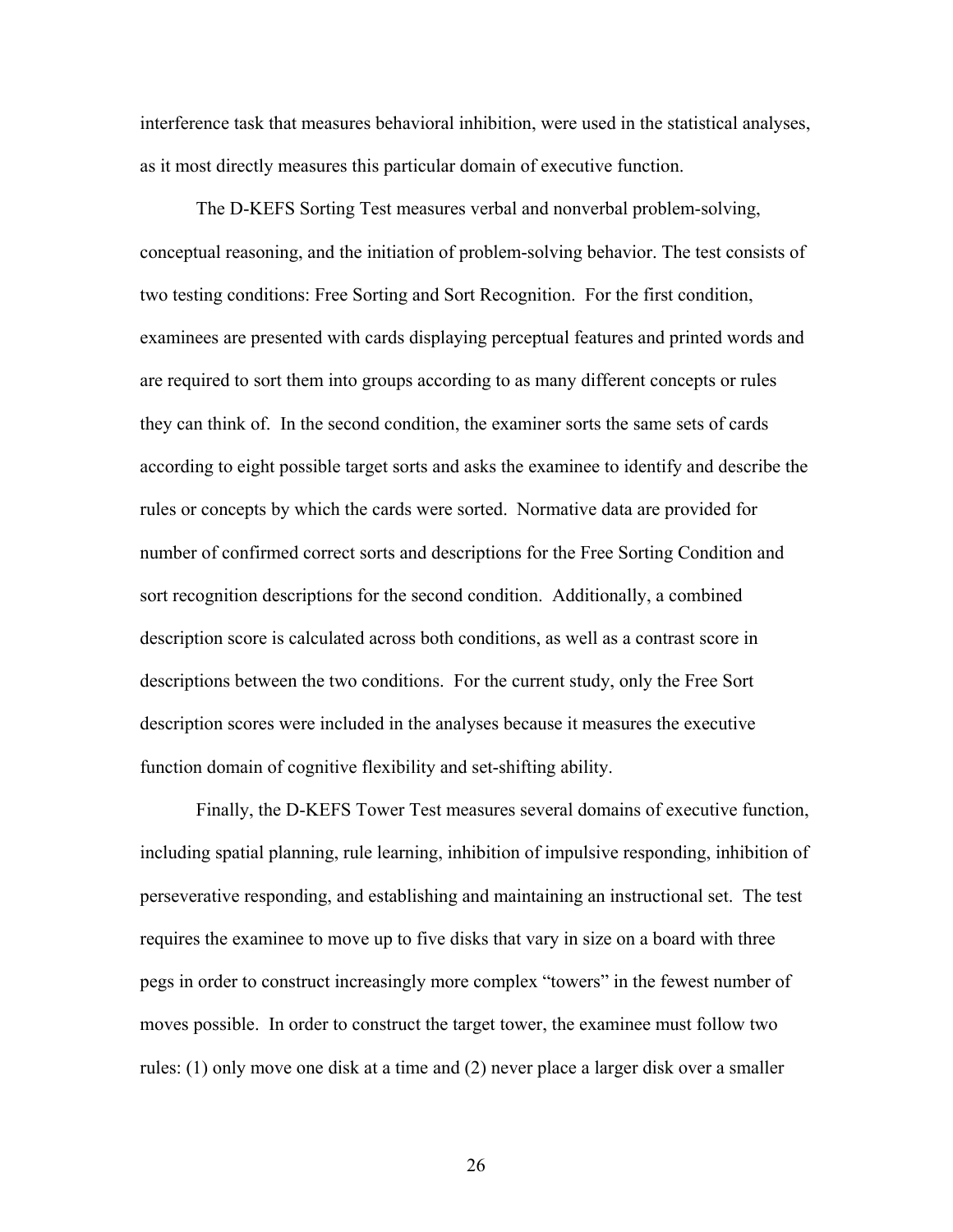one. The Total Achievement score, which is based on the number of moves it took the participant to complete the towers, was used in the statistical analyses.

In addition to these direct behavioral measures, executive function was also assessed through parent report. Participants' primary caregivers completed the Brief Rating Inventory of Executive Function (BRIEF; Gioia, Isquith, Guy, & Kenworthy, 2000), a questionnaire that allows parents to rate their children on a list of 86 problem behaviors reflecting various domains of executive function over the past six months according to a three-point scale: N if the behavior is *n*ever a problem, S if the behavior is *s*ometimes a problems, O if the behavior is *o*ften a problem, scored as 1, 2, or 3, respectively. The BRIEF yields scale scores (raw scores and T scores) for eight different domains of executive function: Inhibit, Shift, Emotional Control, Initiate, Working Memory, Plan/Organize, Organizations of Materials, and Monitor. In addition, three broader index scores confirmed by factor analyses are generated (Gioia, Isquith, Retzlaff, & Espy, 2002). The Behavioral Regulation Index (BRI) is obtained by summing the scores for the Inhibit, Shift, and Emotional Control scales. The Metacognition Index (MI) is obtained by summing the scores for Initiate, Working Memory, Plan/Organize, Organization of Materials, and Monitor. Finally, the Global Executive Composite (GEC), which reflects the child's overall executive functioning across all of the domains measured, is obtained by summing the BRI and MI indexes. The BRIEF was standardized on 1,419 parents with demographic compositions representative of the 1999 US census. It has high internal consistency (alphas = .80-.98) and test-retest reliability (*r* = .82), and convergent validity has been established with other measures of executive function (Gioia et al., 2000). It should also be noted that for the current study, the BRIEF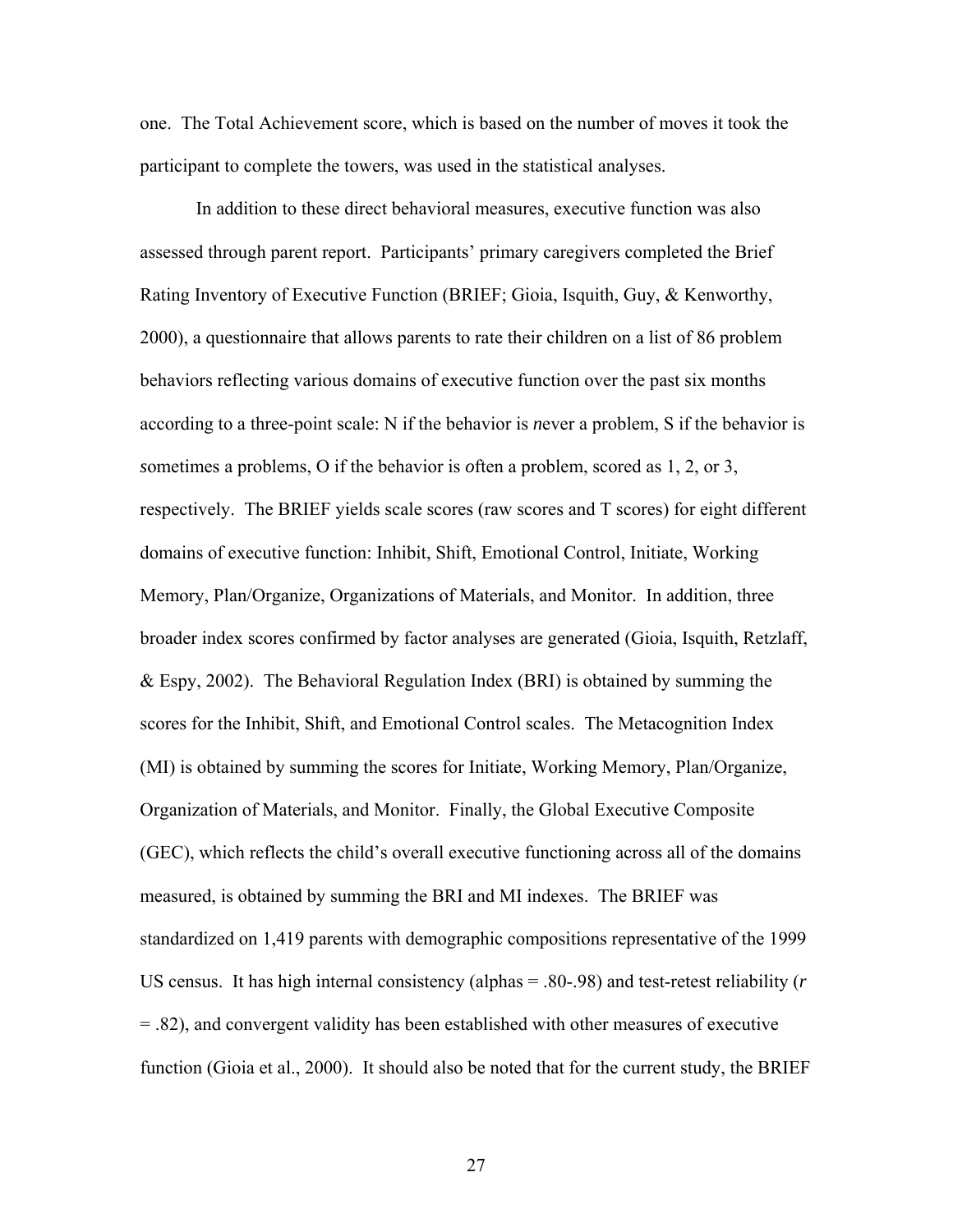was reverse scored to reflect more problems, which facilitated its interpretation and comparison with the other study measures in the statistical analyses.

For the purpose of this study, only the Working Memory, Inhibit, Shift, and Monitor subscales of the BRIEF were used, as they were deemed to most closely measure the executive functions behaviorally assessed with the WISC/WAIS WMI (BRIEF Working Memory), D-KEFS Color-Word (BRIEF Inhibit)—both are measures of behavioral inhibition, D-KEFS Sorting Test (BRIEF Shift)—both are measures of cognitive flexibility, and D-KEFS Tower (BRIEF Monitor)—both reflect the ability to self-monitor one's behavior.

Coping*.* The Responses to Stress Questionnaire (RSQ), both self- and parentreport versions, was administered to assess the coping responses of ALL and healthy control participants (Connor-Smith et al., 2000). It has been adapted to specifically target coping responses related to social stress, a domain in which both ALL survivors and controls are likely to have experienced a sufficient base rate of stressors to complete the measure. The RSQ measures both voluntary and involuntary responses to stress; however, the current study focuses solely on the three voluntary coping domains: Primary Control coping (problem solving, emotional modulation, emotional expression), Secondary Control coping (acceptance, cognitive restructuring, positive thinking, distraction), and Disengagement coping (avoidance, denial, wishful thinking). With regard to its reliability and validity, the RSQ has been shown to have good test-retest reliability (alphas ranged from .69 to .81) and internal consistency (alphas ranged from .67 to .92), and convergent and discriminant validity has been established.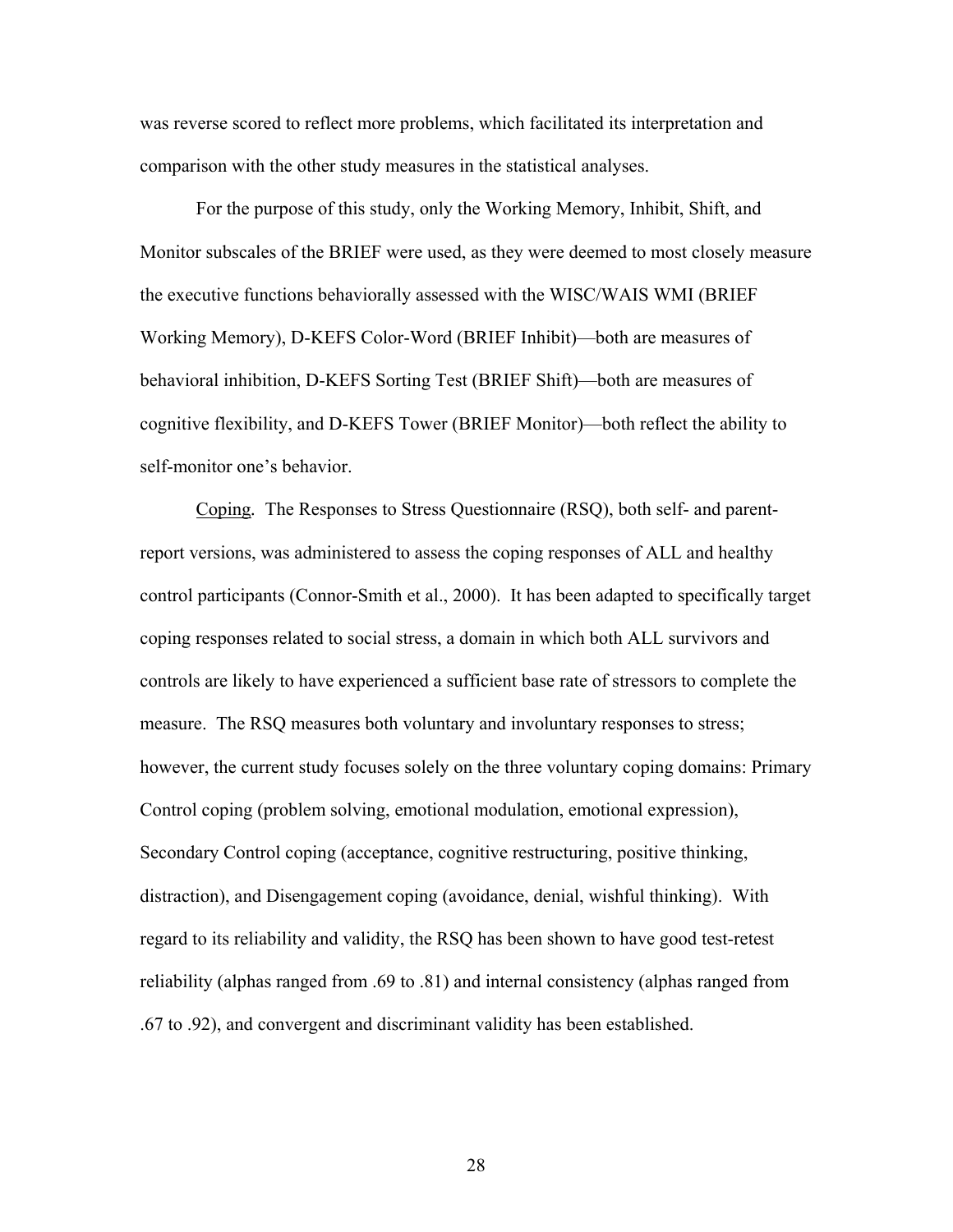Emotional and Behavioral Problems*.* The Child Behavior Checklist (CBCL; Achenbach, 1991) was administered to all parents or caregivers in order to determine their perceptions of the children's emotional and behavioral functioning and competencies over the past six months. Similarly, the Youth Self-Report (YSR; Achenbach, 1991) was administered to all children participating in the study in order to determine their perceptions of their own functioning. Both the CBCL and the YSR require respondents to report the frequency of 112 problem behaviors or symptoms on a three-point scale:  $0 = Not True$ ;  $1 = Somewhat$  or Sometimes True;  $2 = Very True$  or Often True. Both questionnaires yield raw and T scores indicating children's level of overall internalizing and externalizing problems and more specific syndromes, including Anxious/Depressed, Withdrawn/Depressed, Somatic Complaints, Social Problems, Thought Problems, Attention Problems, Rule-Breaking Behavior, and Aggressive Behavior. The Achenbach System of Empirically-Based Assessment (ASEBA), which includes the CBCL and YSR, demonstrates strong test-retest reliability (.75-.95), as well as good convergent and discriminant validity. For the purpose of this study, only internalizing and externalizing problems will be included in the analyses.

# *Procedure*

The parents or caregivers of ALL survivors were sent a letter from a physician who was not involved in the child's clinical care inviting them to participate in the proposed research study (see Appendix B). The physician then placed a follow-up call to the family approximately one week after the letter was sent to answer any questions about the study and to gauge the family's interested in participating. If families expressed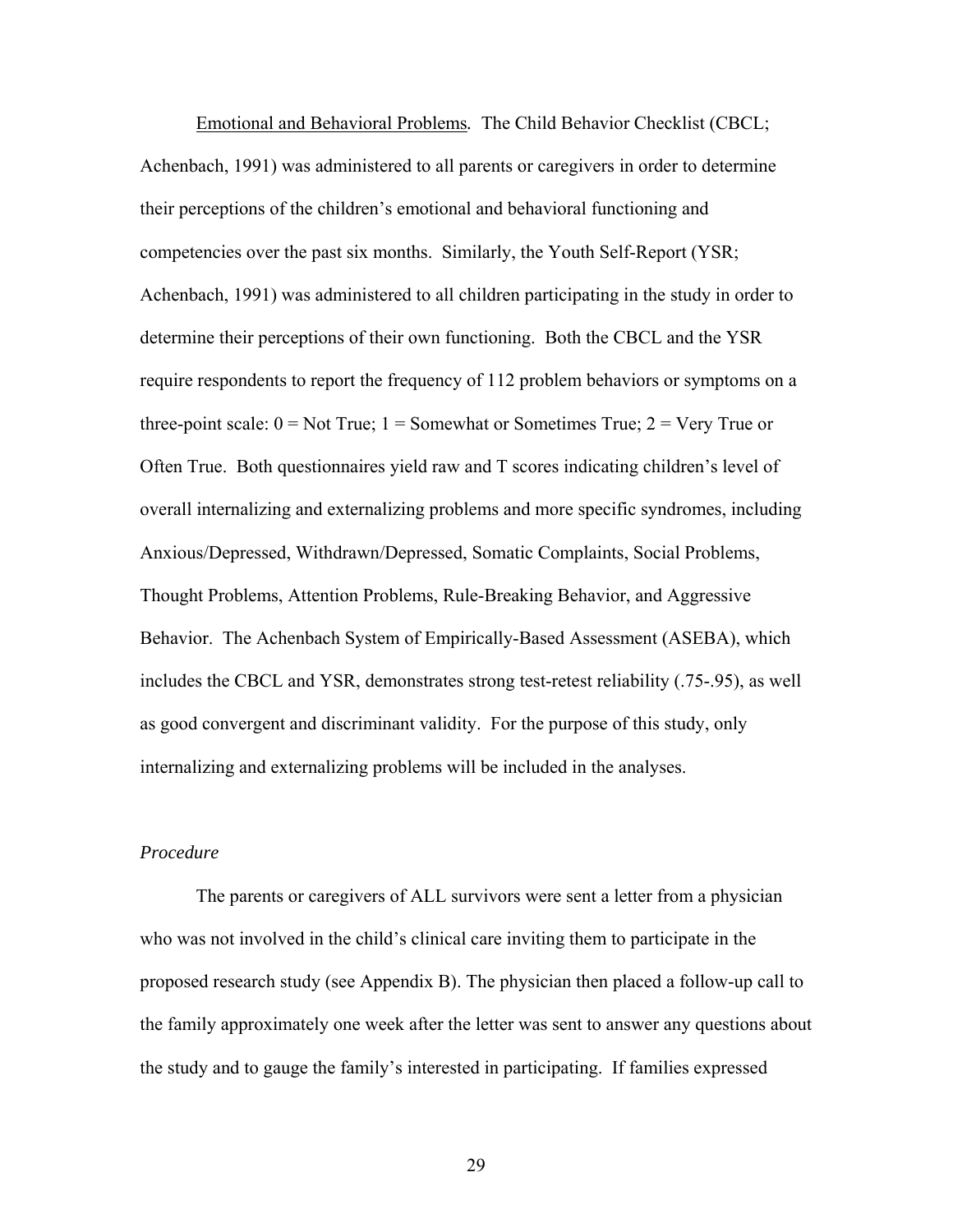interest, an appointment was scheduled for them to come to the Pediatric Hematology/ Oncology clinic for study assessment.

Upon arriving for the session, informed consent and assent was obtained from participants and parents. After answering any questions, the examiner asked interested parents and patients to sign the Consent and Assent Forms, respectively (see Appendix C and D). At this time, the examiner also asked ALL participants and parents to generate a list of peers who were of the same age and sex in order to identify healthy controls for the study. ALL participants were shown copies of three different versions of a letter that could be sent to potential healthy controls inviting them to participate in the study (see Appendix E). The first letter would be sent to peer nominees if the ALL participant wanted to be personally identified as a participant in this study and to disclose his or her status as a leukemia survivor. The second letter would be sent if the ALL participant chose to be identified but did not wish to reveal that he or she was treated for leukemia. Finally, the third letter would be sent if the ALL participant chose to remain completely anonymous. ALL participants and their parents were given the opportunity to decline this method of identifying controls. Only five healthy controls were identified by this method, as the remaining ALL participants declined to nominate peers, usually because they assumed none of their friends would be interested or have time to participate. Therefore, healthy controls were also recruited through Vanderbilt University Medical Center Clinical Trials Office. Specifically, a mass email was sent to staff and faculty at the Vanderbilt Medical Center advertising for a study examining neurocognitive development in children and adolescence (see Appendix F). The email distribution list includes all staff and faculty who have email addresses, ranging from clerical staff to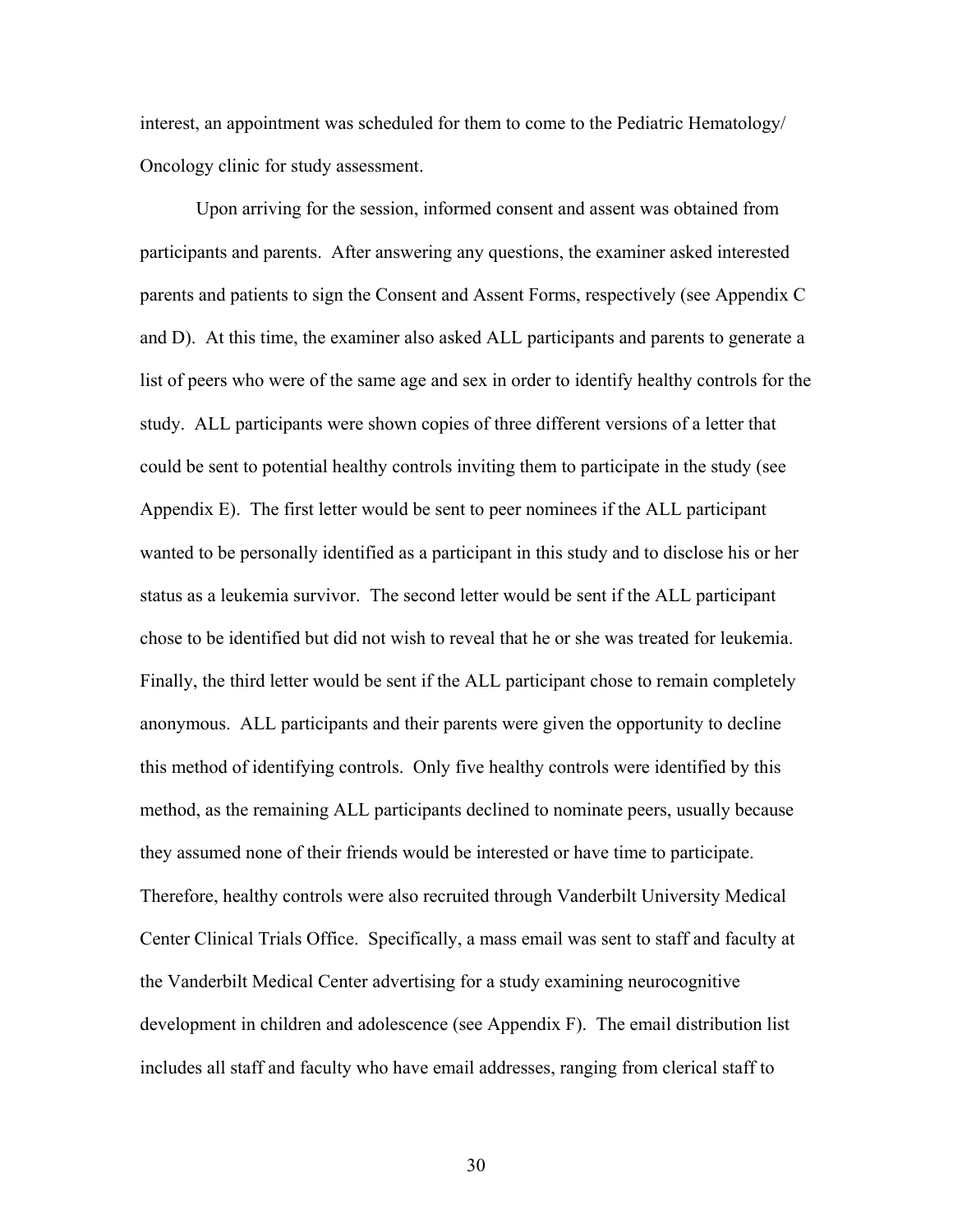medical professional staff and faculty. Interested individuals who responded to the email were administered a screening interview to determine whether the child met criteria and also whether the child was an age and sex match to an ALL participant who already enrolled in the study. Excluding the identification of peers for potential recruitment, the procedure for obtaining consent and assent and data collection was the same for healthy controls participating in this study (see Appendices G and H for healthy control consent and assent forms).

 Next, the examiner conducted a brief demographic intake interview with the parent and asked the parent to complete the CBCL, BRIEF, and the parent-report version of the RSQ in a separate room. The examiner then administered the YSR and the selfreport version of the RSQ to the child. Once they completed the questionnaires, children were then administered the WISC-IV or WAIS-III, depending on the participant's age, and the D-KEFS tests mentioned above. The average appointment lasted approximately three hours. Following testing, completed questionnaires were collected from the parent, parents and children were debriefed, and each received an honorarium of \$25, and an additional \$10 to compensate for any travel costs.

### *Statistical Analyses*

 Means and standard deviations were calculated for neurocognitive, coping, and emotional and behavioral outcomes, and between-group differences were examined for each of these variables using independent samples t-tests. In addition, effect sizes (Hedges *g*s) were calculated to determine the magnitude of effects comparing the ALL group to the healthy control group and both groups to normative data. Hedges *g*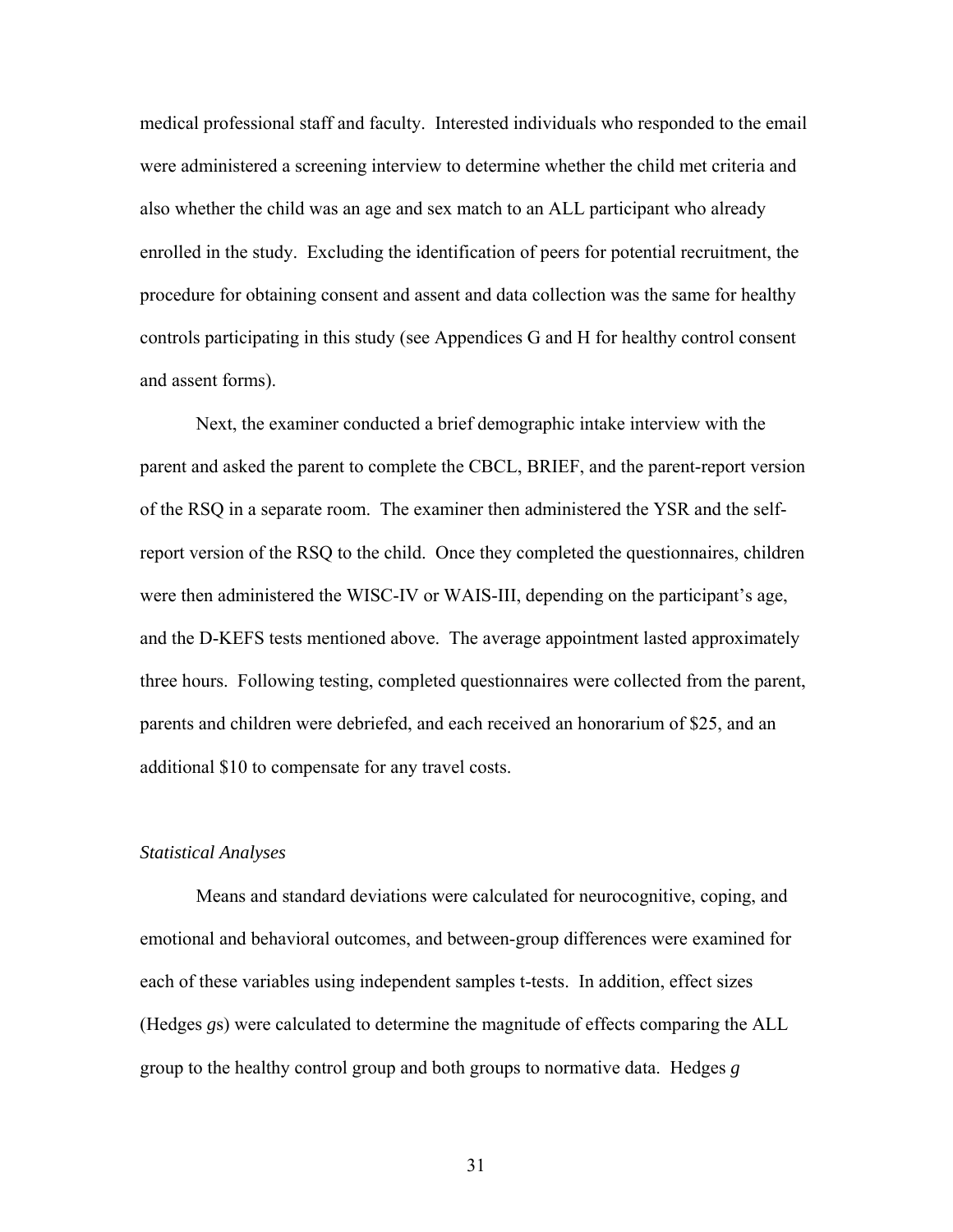represents the number of standard deviations the ALL group means on a given neurocognitive test differ from the mean of the normative or comparison group. Positive effect sizes indicate that the ALL group performed better than the normative or control sample. Conversely, negative values indicate that the ALL group performed more poorly. According to Cohen (1988), effect sizes less than .2 indicate negligible effects, those between .2 and .5 indicate small effects, those between .5 and .8 indicate medium effects, and those greater than .8 are considered large effects.

Pearson product-moment correlation coefficients for relations between executive function, coping, and emotional and behavioral outcome variables were conducted separately for the self- and parent-reported data in each group.

Hierarchical linear multiple regression analyses were conducted to predict internalizing and externalizing behavior problems from each executive function and coping factor. More specifically, coping was tested as a mediator of the relation between executive function and emotional problems following the methodology discussed by Baron and Kenney (1986). In accordance with this method, three criteria must be met in order to test for mediation: (1) executive function measures significantly correlated with internalizing and externalizing behavior problems; (2) coping variables significantly correlated with internalizing and externalizing behavior problems; (3) executive function measures significantly correlated the coping variables. When all three criteria were met for a set of independent and dependent variables, a regression equation was conducted entering the executive function variable in the first step and entering the coping variable in the second step in order to test for mediation. Evidence for a fully mediated model occurs when executive function significantly predicts emotional problems in the first step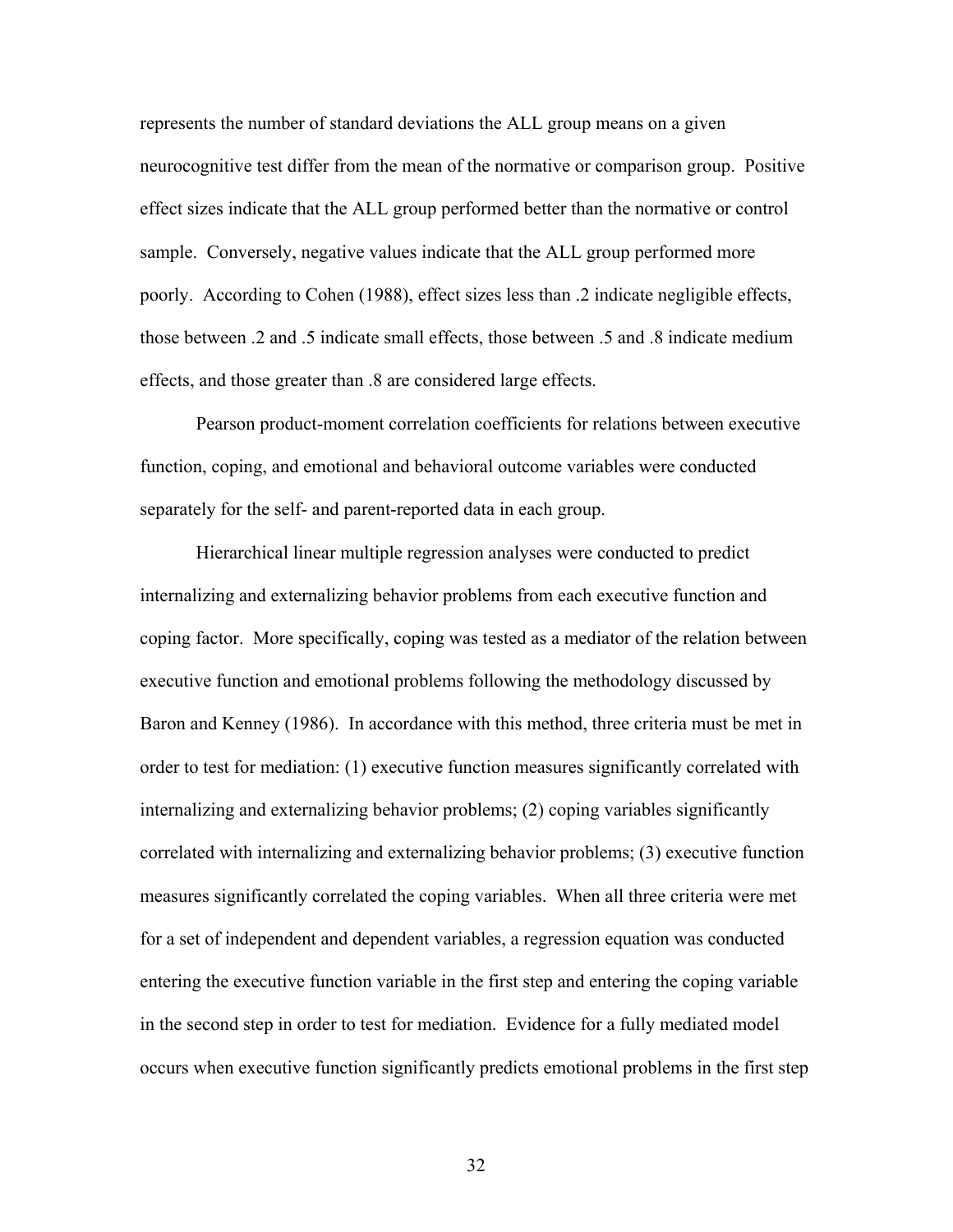but is no longer significant once the coping variable is added in the second step.

Evidence for a partially mediated model occurs when both the executive function and coping variables remain significant predictors of emotional problems in the second step. When either form of mediation was demonstrated through these regression analyses, a Sobel test was performed in order to test the indirect effect of the independent variable on the dependent variable through the mediator using the following equation (Sobel, 1982):

$$
z = \frac{ab}{\sqrt{b^2 s_a^2 + a^2 s_b^2 + s_a^2 s_b^2}}
$$

In Sobel's formula, the path from the independent variable (executive function) to the mediator (coping) is denoted as "a" and the standard error as " $s_a$ ". The path from the mediator (coping) to the dependent variable (emotional problem) is denoted by "b" and its standard error is " $s_b$ ".

## *Statistical Power*

 Given the results from a recently published meta-analysis, which demonstrated mostly small to medium effect sizes when comparing ALL and control groups on various neurocognitive functions, similar effects were expected to be found in the current study (Campbell et al., in press). However, power analyses indicated that with the current sample of 30 participants in each group, the power to detect small effects  $(d \ge 2)$  was .19, medium effects ( $d \ge 0.5$ ) was .61, and large effects ( $d \ge 0.8$ ) was .92. In order to compensate for lower power, effect sizes were conducted and presented in this paper to better display between-group differences, as it was expected that some between-group results would not be statistically significant. With regard to within-group relations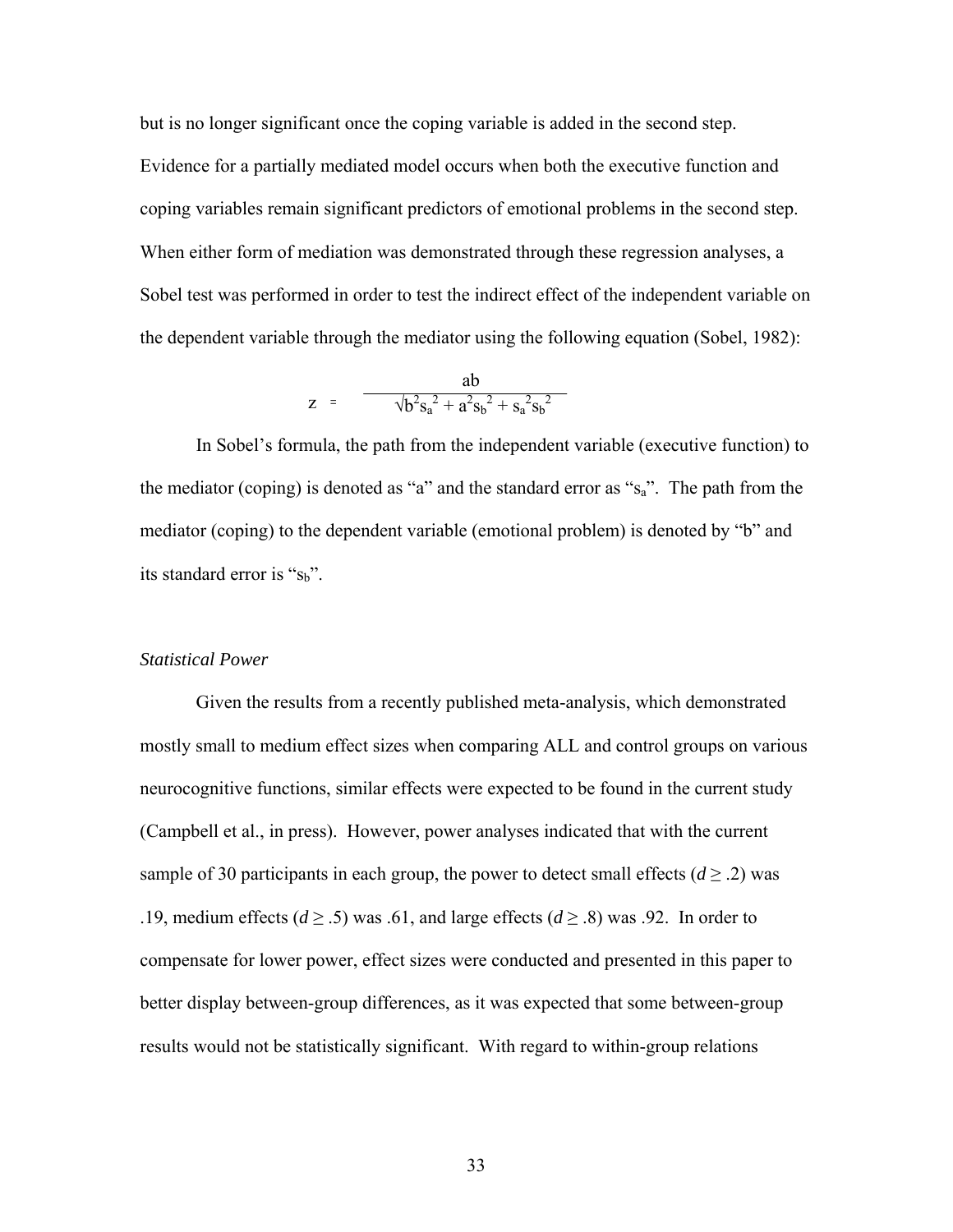among variables, the power to detect correlations of .40 or greater at the  $p < .05$  level of significance was adequate (.72).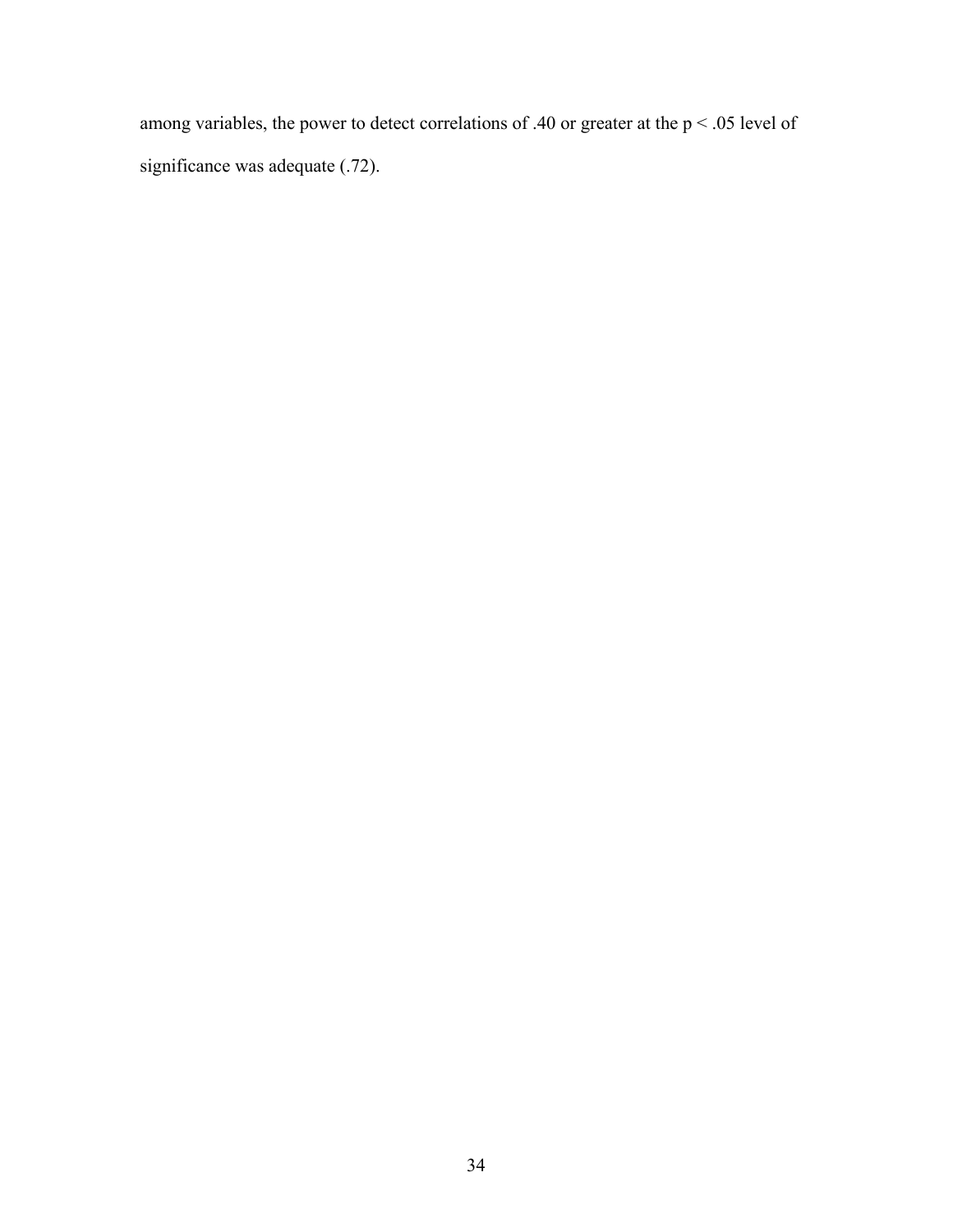### CHAPTER III

## **RESULTS**

### *Descriptive Statistics*

 Means and standard deviations for executive function, coping, and emotional and behavioral problems are reported in Table 2. With regard to WISC/WAIS scores, FSIQ for the ALL group fell within the Average range and were in the High Average range for the healthy control group.WMI and PSI scores fell within the Average range for both the ALL and healthy control groups. Likewise, all D-KEFS and BRIEF scores for both groups fell within the average range (see Table 2 for mean scores and standard deviations).

 Demographic, medical, and cognitive variables were examined separately for each group to determine if they were significantly correlated with the dependent variables (internalizing and externalizing behavior problems) and should therefore be controlled for in the regression analyses. Sex and age at the time of the evaluation were examined in both groups, and age at time of diagnosis and number of years since treatment were also examined in the ALL group. None of these variables were significantly correlated with CBCL and YSR internalizing or externalizing symptoms in either group.

Because processing speed was expected to be related to the key variables, as impairment of this neurocognitive domain is common in ALL survivors, correlational analyses were also performed between WISC/WAIS FSIQ, WISC/WAIS PSI and the dependent variables, internalizing and externalizing behavior problems. Again, no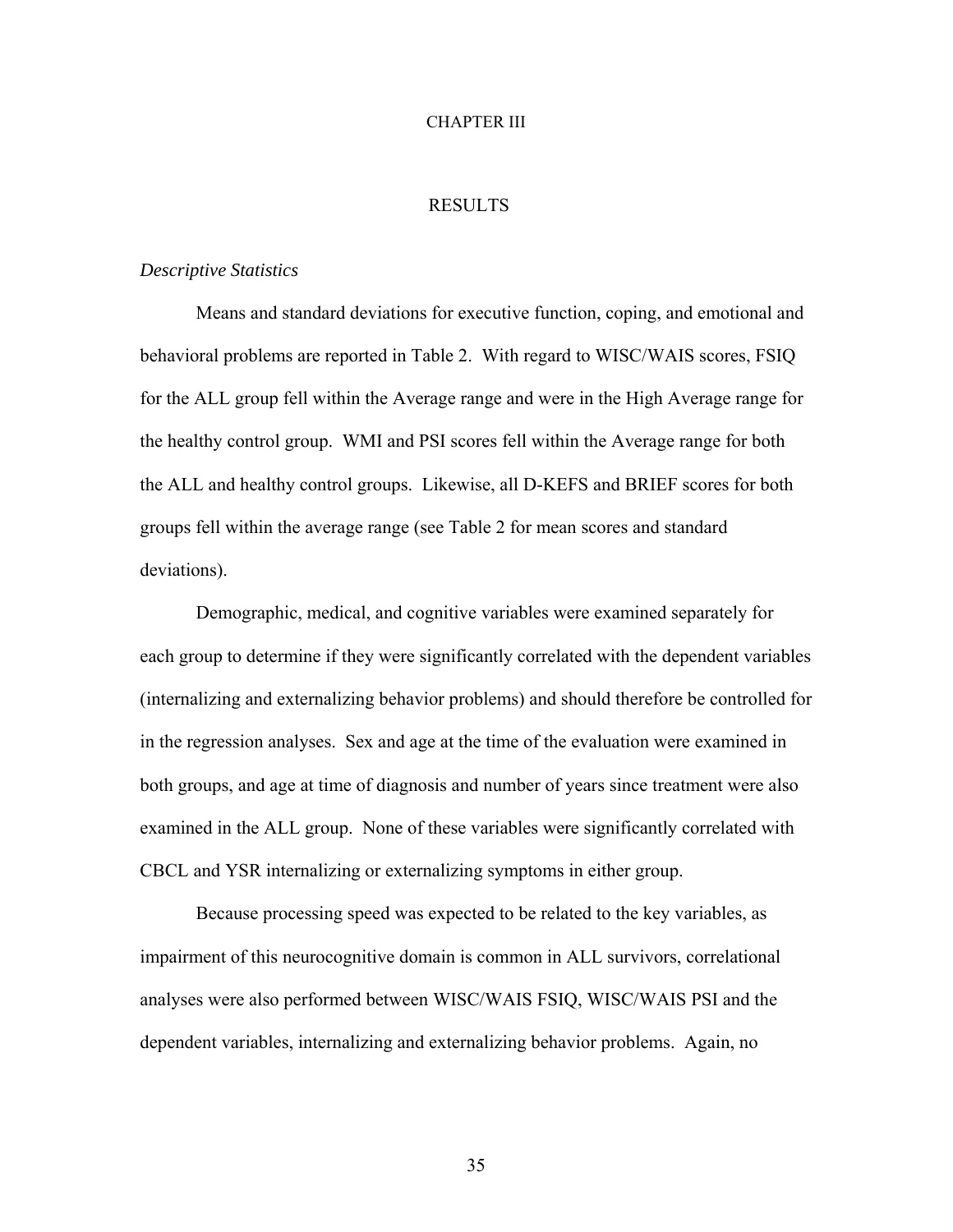significant correlations were found between FSIQ or PSI and the behavioral outcome variables for either group.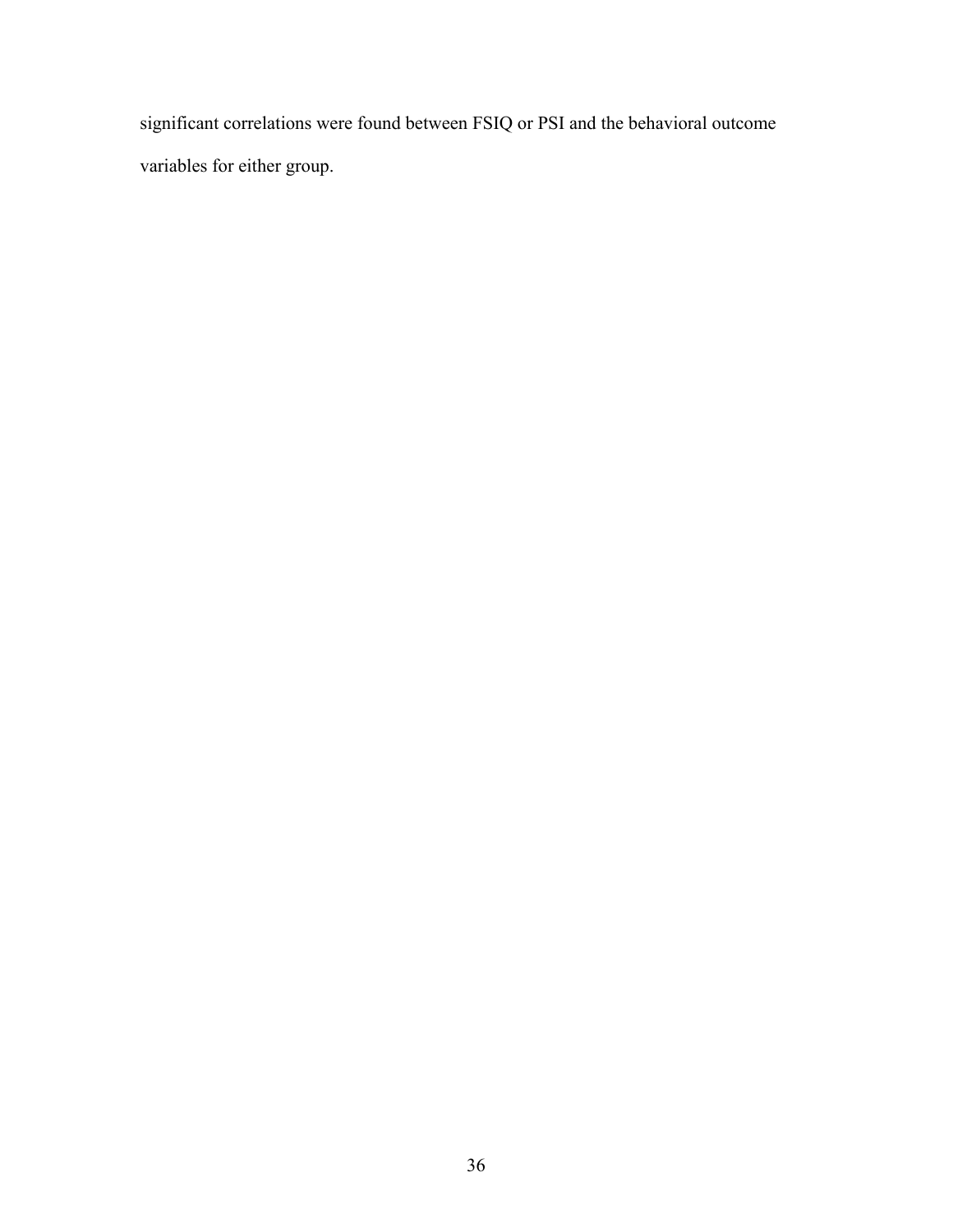Mean Scaled Scores and Standard Deviations for FSIQ and the Executive Function Variables

| <b>Overall Cognitive Ability and</b><br><b>Executive Function</b> | <b>ALL Group</b><br>Mean (SD) | <b>Healthy Control Group</b><br>Mean (SD) |
|-------------------------------------------------------------------|-------------------------------|-------------------------------------------|
| WISC-IV/WAIS-III FSIQ                                             | 100.89 (15.37)                | 113.33 (11.16)                            |
| WISC-IV/WAIS-III PSI                                              | 93.28 (14.68)                 | 102.96 (15.30)                            |
| WISC-IV/WAIS-III WMI                                              | 97.27 (16.32)                 | 106.38 (13.01)                            |
| D-KEFS Color-Word Interference                                    | 10.57(2.08)                   | 10.40(2.27)                               |
| <b>D-KEFS</b> Sorting Test                                        | 10.60(3.04)                   | 11.83(2.07)                               |
| <b>D-KEFS Tower Test</b>                                          | 10.34(2.27)                   | 10.57(2.45)                               |
| <b>BRIEF Working Memory</b>                                       | 51.75 (13.37)                 | 46.81 (7.82)                              |
| <b>BRIEF</b> Inhibit                                              | 47.82(13.00)                  | 46.74(6.30)                               |
| <b>BRIEF Shift</b>                                                | 52.14(18.32)                  | 47.81(8.29)                               |
| <b>BRIEF Monitor</b>                                              | 51.18 (15.62)                 | 48.30 (9.37)                              |
| <b>RSQ</b> scales                                                 | <b>Self / Parent</b>          | <b>Self / Parent</b>                      |
| Primary Control Engagement                                        | .20(.04) / .22(.05)           | .20(.04) / .23(.04)                       |
| <b>Secondary Control Engagement</b>                               | .26(.05) / .25(.05)           | .27(.04)/.26(.05)                         |
| Disengagement                                                     | .14(.03) / .15(.03)           | .15(.03)/.15(.03)                         |
| <b>Emotional/Behavioral Outcomes</b>                              | <b>YSR/CBCL</b>               | <b>YSR/CBCL</b>                           |
| <b>Internalizing Problems</b>                                     | 52.30(10.29)/51.39(12.49)     | 51.63(7.80)/53.31(9.79)                   |
| <b>Externalizing Problems</b>                                     | 49.60 $(9.15) / 50.39 (9.85)$ | 51.73(7.33)/50.14(8.79)                   |

Note: Higher scores on the BRIEF indicate poorer performance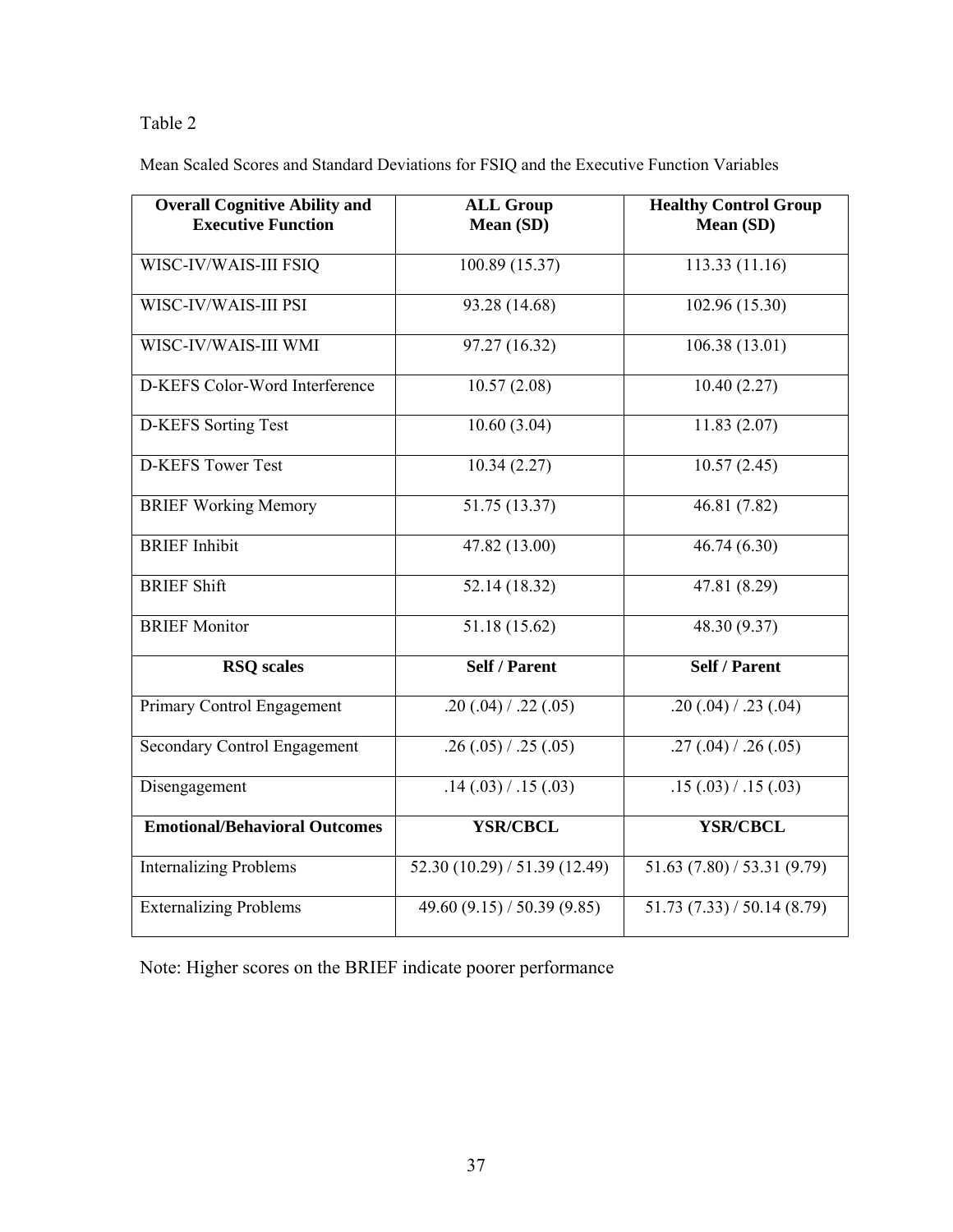### *Cross-informant correlations*

 Cross-informant (i.e., parents and children) analyses were conducted by performing Pearson product-moment correlations among the self-reported and parentreported coping and emotional problem variables independently for each group.

ALL Group. Self-reported primary control coping was not significantly correlated with parent-reported primary control coping or CBCL internalizing and externalizing problems, nor was it correlated with YSR internalizing or externalizing problems. Self-reported secondary control coping was significantly and negatively correlated with both CBCL and YSR internalizing and externalizing problems. It was not correlated with parent-reported secondary control coping but was positively correlated with parent-reported primary control coping. Self-reported disengagement coping was significantly and negatively correlated with parent-reported primary control coping but was not significantly correlated with parent-reported disengagement coping or CBCL and YSR internalizing and externalizing problems.

Parent-reported primary control coping was significantly and negatively correlated with CBCL internalizing and externalizing problems but not with the YSR. The correlation between parent-reported secondary control coping and YSR externalizing problems approached significance. Secondary control coping was not significantly correlated with YSR internalizing problems but did negatively correlated with CBCL internalizing and externalizing problems. Finally, parent-reported disengagement coping significantly correlated only with CBCL internalizing problems and approached significantly with externalizing problems.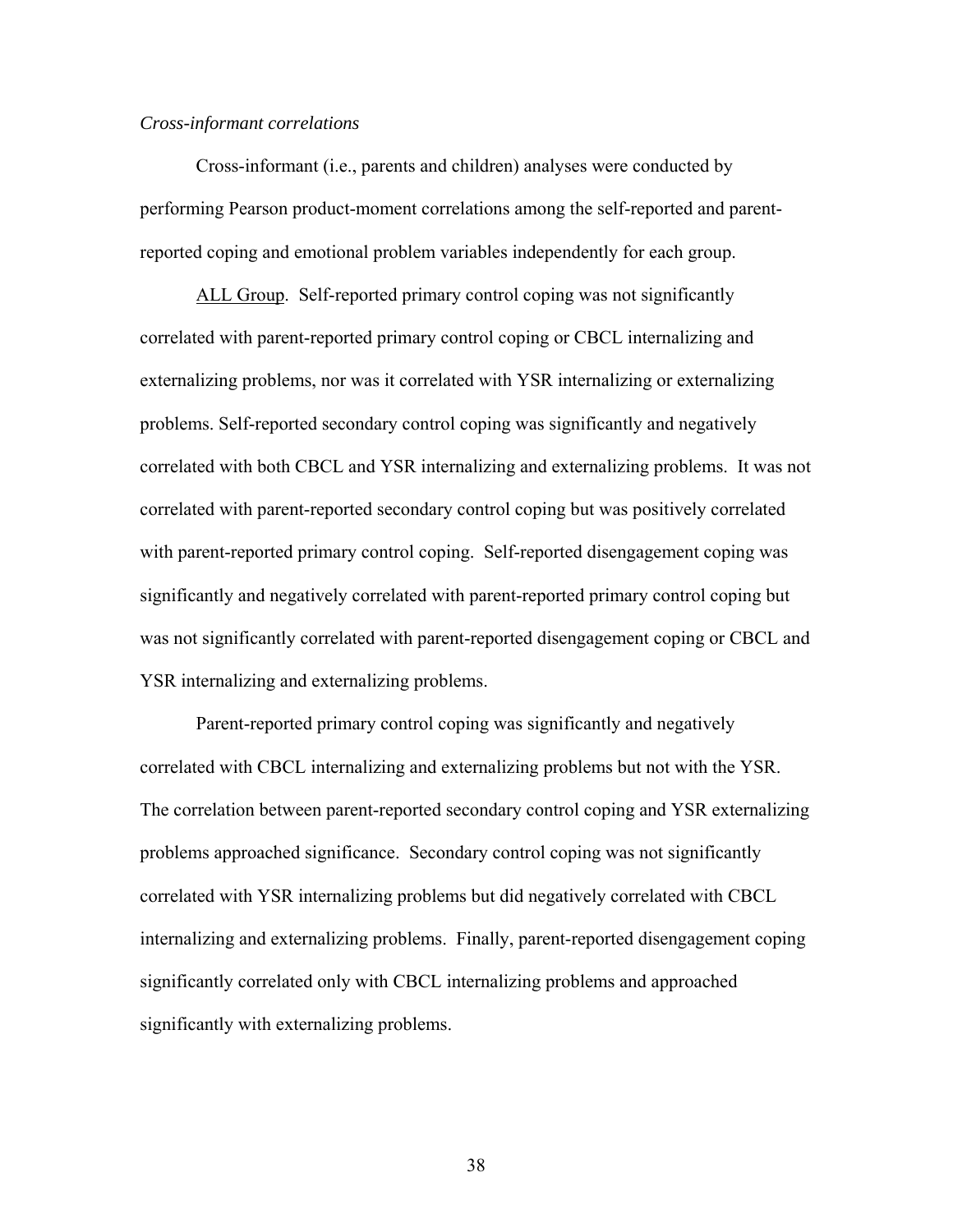Healthy Control Group. Self-reported primary control coping and disengagement coping were not significantly correlated with any of the parent-reported coping variables, nor were they correlated with CBCL or YSR internalizing and externalizing problems. However, self-reported secondary control coping was negatively correlated with parentreported disengagement coping and YSR internalizing problems.

 The correlation between parent-reported primary control coping and CBCL internalizing approached significance. It was not correlated with either of the YSR variables. Parent-reported secondary control coping was not correlated with CBCL or YSR variables. Finally, parent-reported disengagement coping was positively correlated with YSR internalizing problems only.

### *Hypotheses*

The rest of the results section is organized in correspondence with each of the seven hypothesis outlined above.

Hypothesis 1. First, it was predicted that compared to healthy controls, childhood ALL survivors would exhibit poorer performance on several domains of executive function, including working memory, mental flexibility, and behavioral inhibition. Comparisons between the ALL and healthy control groups were made using independent samples t tests. With regard to the executive function measures, significant differences were found on the WISC-IV/WAIS III WMI  $(t = -2.15, p < .05)$ , while the BRIEF Working Memory Scale and the D-KEFS Sorting Test approached significance  $(t = -1.89)$ ,  $p = 0.06$ ; t = -1.86,  $p = 0.07$ , respectively. In addition, the groups significantly differed on WISC/WAIS FSIQ ( $t = -3.37$ ,  $p < .01$ ) and WISC/WAIS PSI ( $t = -2.50$ ,  $p < .05$ ). These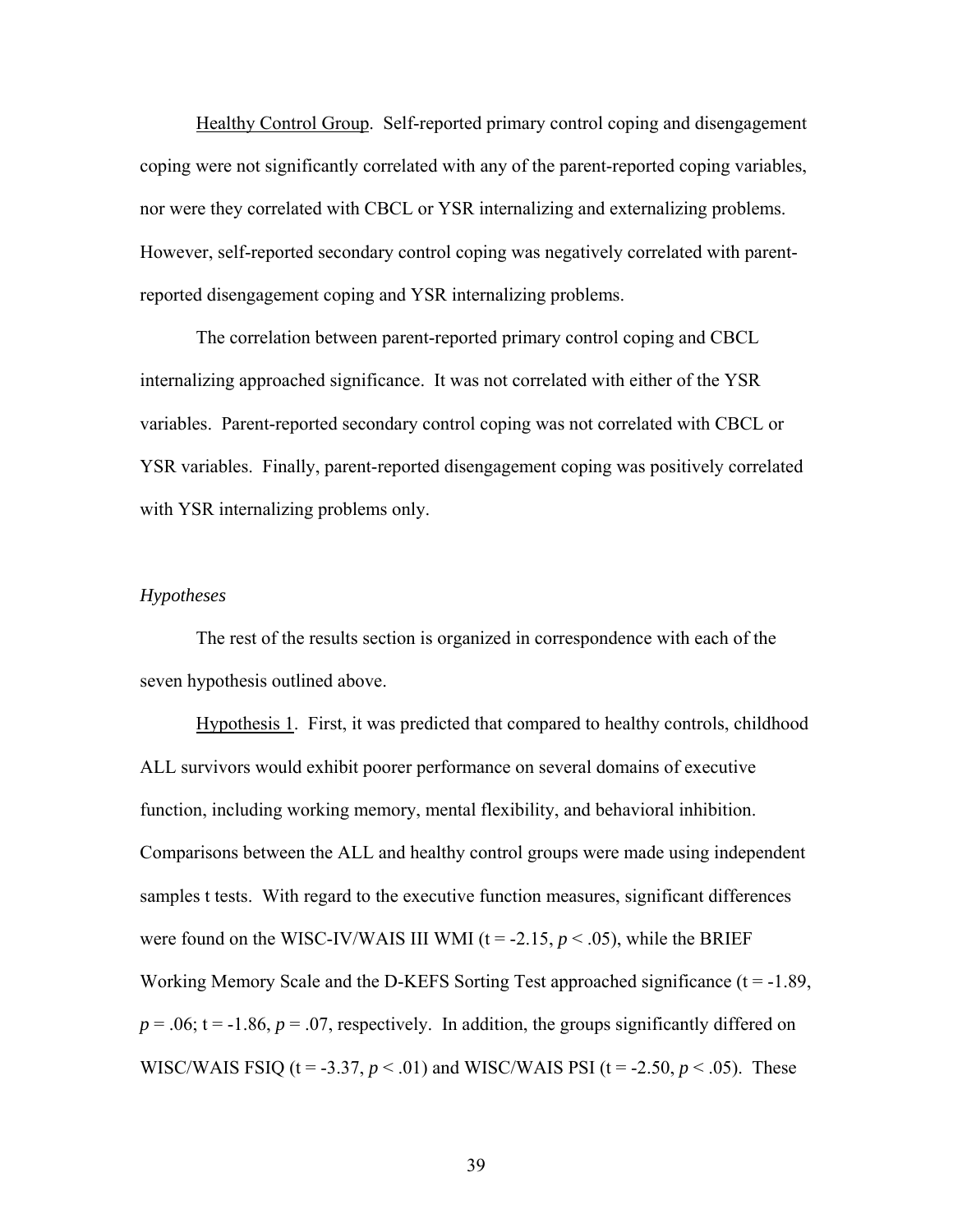group differences were in the predicted direction, with the ALL group evincing poorer performance than the healthy control group. No significant between-group differences were detected for any of the other executive function measures, nor the coping or emotional outcome measures.

Because the two groups differed significantly with regard to parent education, with more healthy control parents having more college education that ALL parents  $(t = -1)$ 4.03,  $p < 0.01$ ), and parent education is a significant predictor of intelligence in children, analyses of covariance were also run comparing the groups on FSIQ, PSI, and the executive function measures with parent education entered as a covariate. The following between-group differences still remained significant or approached significance even after accounting for parent education: WISC/WAIS FSIQ [F  $(2, 55) = 6.21$ ,  $p < .05$ ]; WISC/WAIS WMI [F (2, 55) = 3.07, *p* = .07); BRIEF Working Memory [F (2, 55) = 3.09,  $p = 0.07$ ). The between-group differences between the D-KEFS Sorting Test and WISC/WAIS PSI no longer approached significance. It should be noted, however, that parent education did not account for a statistically significant amount of variance in any of these analyses.

 In addition to t-tests, effect sizes (Hedges *g*s) were calculated to determine the magnitude of effects comparing the ALL group to the healthy control group and also comparing both groups to normative samples (see Table 3). Hedges *g* represents the number of standard deviations the ALL group means on a given neurocognitive test differ from the mean of the normative or comparison group. Positive effect sizes indicate that the ALL group performed better than the normative or control sample. Conversely, negative values indicate that the ALL group performed more poorly.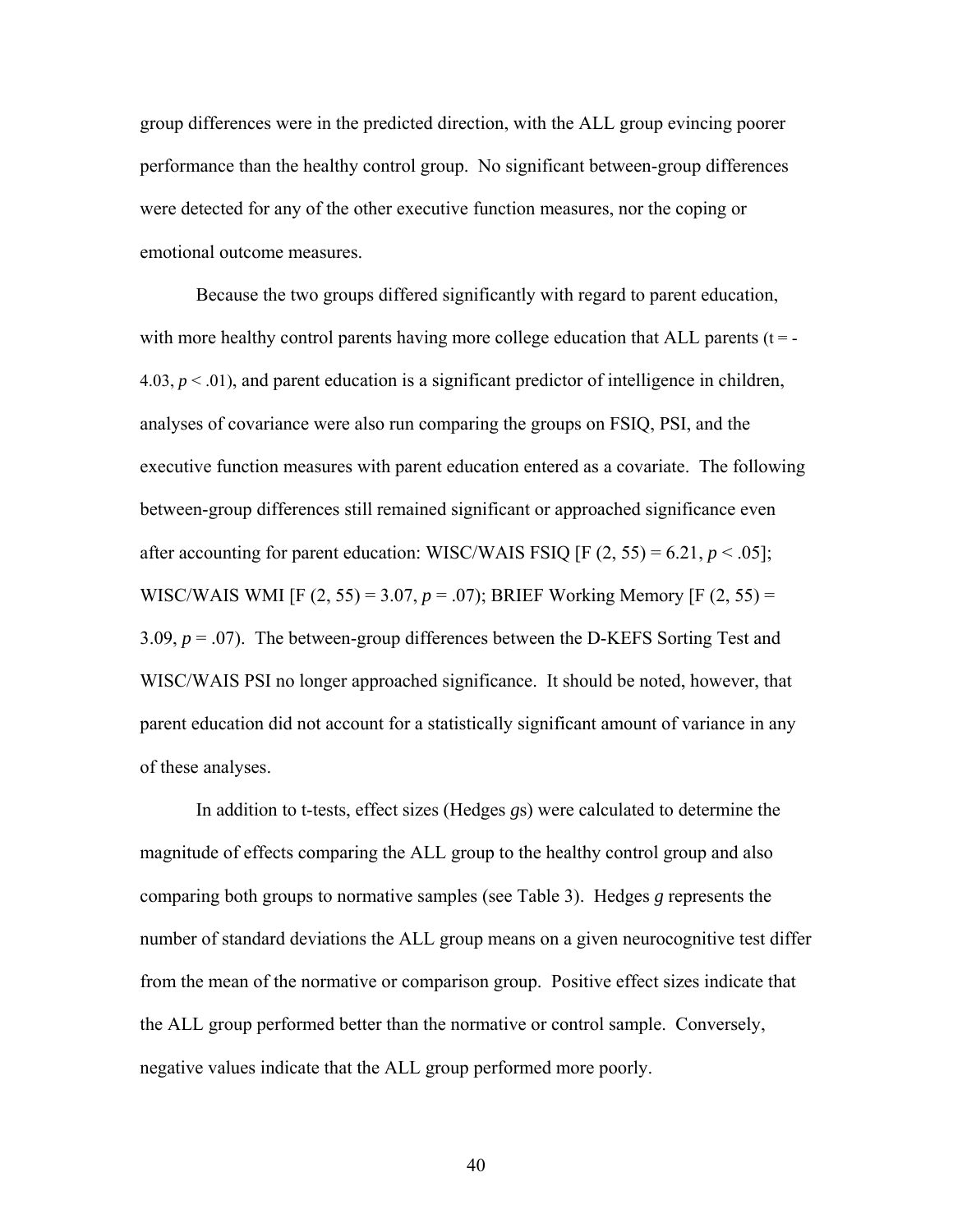Effect sizes (Hedge's gs) Comparing ALL Sample to Normative Data and a Matched Healthy Control Sample

| Neurocognitive Measure      | ALL vs<br>Normative<br>Data | Healthy<br>Control vs<br>Normative<br>Data | ALL vs<br>Healthy<br>Control |
|-----------------------------|-----------------------------|--------------------------------------------|------------------------------|
| WISC/WAIS FSIQ              | $+.06$                      | $+1.02$                                    | $-.94$                       |
| WISC/WAIS PSI               | $-.45$                      | $+.20$                                     | $-.62$                       |
| WISC/WAIS WMI               | $-.17$                      | $+.46$                                     | $-.62$                       |
| D-KEFS Color-Word Inhibit   | $+.22$                      | $+.15$                                     | $-.23$                       |
| D-KEFS Sorting Test         | $+.20$                      | $+.72$                                     | $-.48$                       |
| <b>D-KEFS</b> Tower Test    | $+.13$                      | $+21$                                      | $-.10$                       |
| <b>BRIEF Working Memory</b> | $-.15$                      | $+.36$                                     | $-.53$                       |
| <b>BRIEF</b> Inhibit        | $+.19$                      | $+.40$                                     | $-.06$                       |
| <b>BRIEF Shift</b>          | $-.15$                      | $+.24$                                     | $-.30$                       |
| <b>BRIEF Monitor</b>        | $-.01$                      | $+.18$                                     | $-22$                        |

Note: Negative signs indicate that the ALL group performed more poorly on the measure compared with the normative or comparison group; Positive signs indicate that the groups performed better than the control group or that the ALL group performed better than the healthy control group.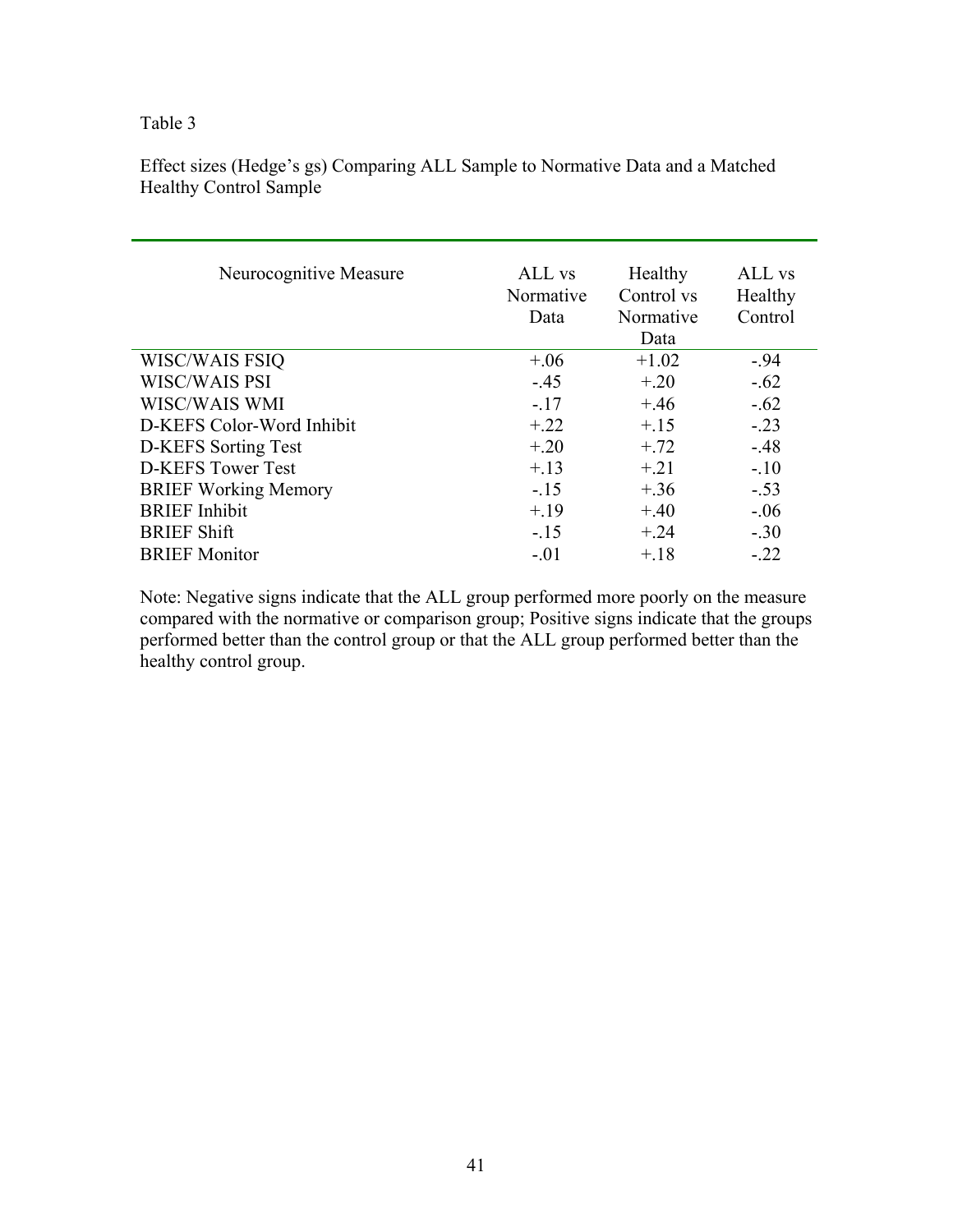All effect sizes comparing the ALL group to the control group on the executive function measures were in the negative (expected) direction indicating poorer functioning. The effects comparing the groups on executive function measures ranged from negligible to medium ( $g = -06$  to  $-0.62$ ; see Table 3). Medium effects were found for WISC-IV/WAIS-III WMI ( $g = -.62$ ) and BRIEF Working Memory ( $g = -.53$ ). Small effects were found for the D-KEFS Sorting Test  $(g = -.48)$ , D-KEFS Color-Word Inhibition (g = -.23), BRIEF Shift (g = -.30), and BRIEF Monitor (g = -.22). In addition, a large effect was found for WISC/WAIS FSIQ ( $g = -0.94$ ), and a medium effect was found for WISC/WAIS PSI  $(g = -.62)$ .

 When the ALL group was compared with normative data on the WISC/WAIS and D-KEFS, only one small negative effect was found: WISC/WAIS PSI  $(g = -0.45)$ . All other effects were either negligible or small positive effects, which were unexpected (see Table 3). When comparing the healthy control group to normative data, all effects were in the positive direction, ranging from negligible to large  $(+.15 \text{ to } +1.02)$ , with FSIQ being the largest.

Hypothesis 2. The second hypothesis predicted that childhood ALL survivors would demonstrate patterns of less adaptive coping compared to healthy controls. That is, ALL survivors were expected to employ significantly more disengagement strategies and fewer primary and secondary control coping strategies. No significant differences were found between the two groups with regard to self- or parent-reported coping strategies. Both raw scores (the number of coping responses endorsed for each domain of coping) and proportion scores (raw scores divided by the overall number of coping responses endorsed) were examined.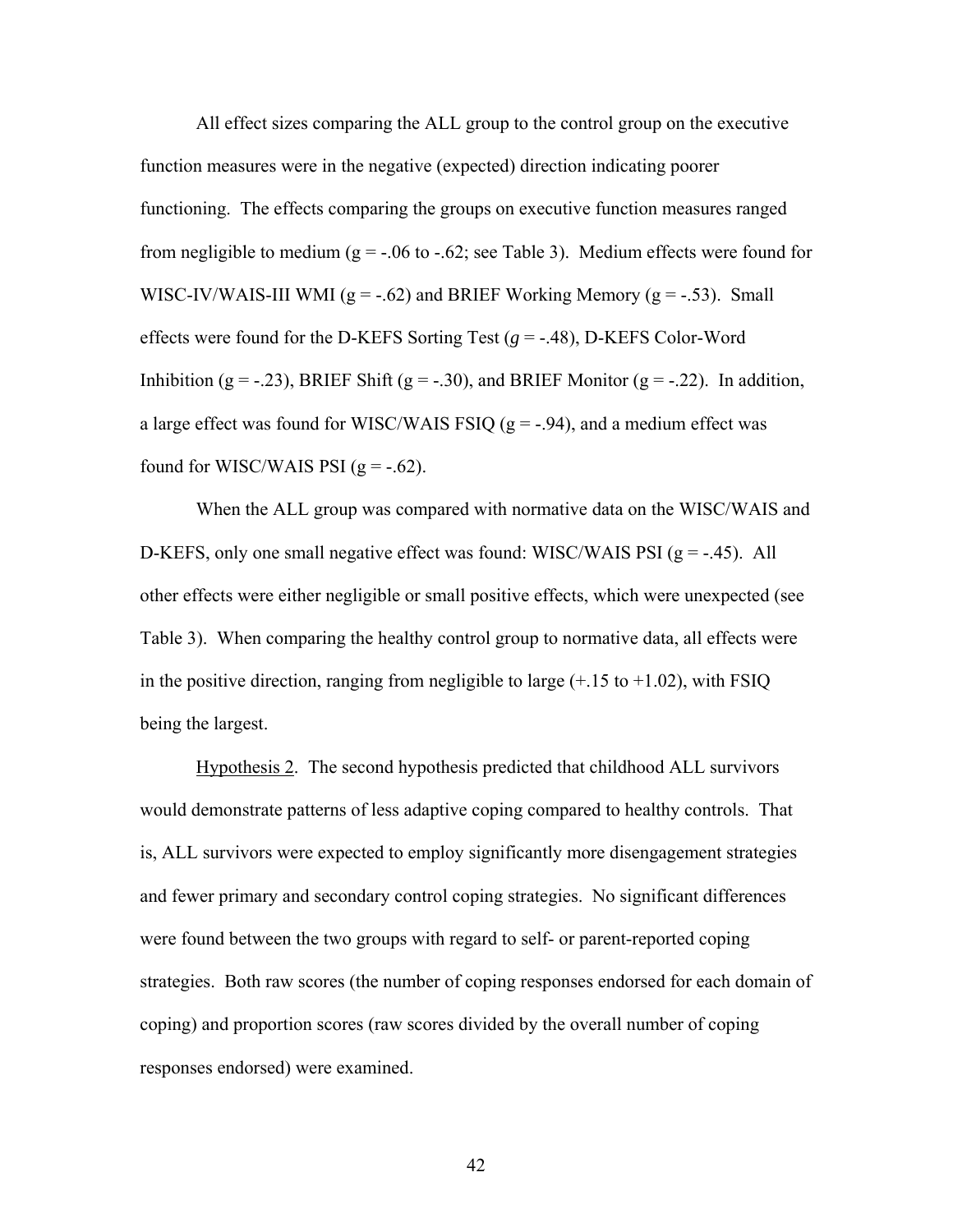Effect sizes (Hedges' gs) were also computed to compare the ALL and healthy control groups with regard to coping strategies. Small but non-significant effects were found for both self-reported secondary control coping  $(g = -.36)$  and parent-reported secondary control coping  $(g = -20)$ , with ALL patients and their parents consistently endorsing a lower proportion of secondary control strategies than did healthy control participants and their parents. Effects for primary control coping and disengagement coping were negligible.

Hypothesis 3. The third hypothesis predicted that compared to the healthy control sample, childhood ALL survivors will evidence higher levels of internalizing problems. However, no significant between-group differences were found with regard to the CBCL or YSR variables. Also, contrary to the hypothesis, the effect size for the CBCL Internalizing Scale, although non-significant, was small and in the positive direction  $(g = +.23)$ , indicating that healthy control parents endorsed greater internalizing symptoms than did the ALL parents. On the other hand, the YSR Internalizing effect size was negligible and in the negative direction ( $g =$ -.09). The Externalizing scales on both the CBCL and YSR were negligible. When the CBCL syndrome scales were examined, small but non-significant negative effects were found for the Social Problems ( $g = -0.45$ ), Attention Problems ( $g = -0.41$ ), and Rule-Breaking ( $g = -0.22$ ) scales, indicating that ALL parents endorsed more symptoms on these scales than did healthy control parents. Surprisingly, a small (but non-significant) positive effect was found for the Somatic Problems scale  $(g = +.30)$ , showing that healthy control parents reported greater symptoms in their children than parents of ALL survivors.

With regard to the YSR syndrome scales, small non-significant negative effects were found for the Anxious/Depressed ( $g = -.24$ ) and Somatic Problems ( $g = -.36$ ) scales, indicating that ALL participants endorsed more symptoms on these scales than did healthy control participants. Small (but on-significant) positive effects were found for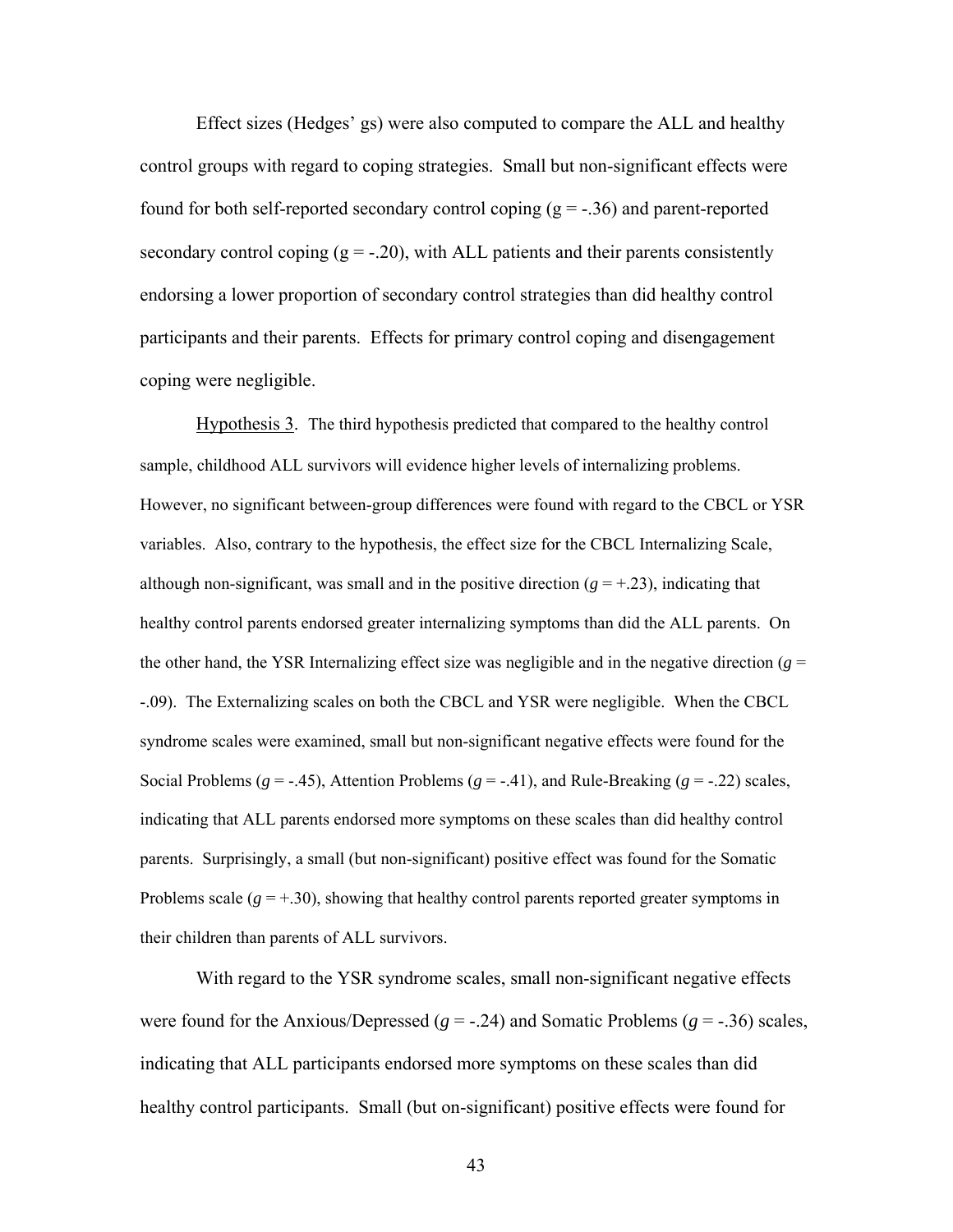the following YSR syndrome scales: Withdrawn/Depressed  $(g = +.21)$ , Social Problems  $(g = +.28)$ , and Aggressive Problems  $(g = +.36)$ , indicating that healthy control participants endorsed more symptoms on these scales than did ALL participants.

Hypothesis 4. The fourth hypothesis predicted that the use of primary and secondary control coping strategies would be positively correlated with performance on measures of executive function, whereas the use of disengagement coping would be negatively correlated with performance on executive function measures. These correlations were expected to be stronger for the ALL group than the healthy control group.

### *ALL Group*

 All correlations among the executive function and coping measures for the ALL group that reached or approached statistical significance were in the expected directions. First, correlations among the various executive function measures and self-reported coping variables were examined (See Table 4). Consistent with the hypothesis, selfreported secondary control coping was positively correlated with BRIEF Working Memory (r = .55, *p* < .01), BRIEF Shift (r = .38, *p* < .05), and BRIEF Monitor (r = .52, *p* < .01). The correlation between BRIEF Inhibit and self-reported secondary control coping approached significance ( $r = .32$ ,  $p = .07$ ). Also in accordance with the hypothesis, self-reported disengagement coping was negatively correlated with the WISC/WAIS WMI  $(r = -.44, p < .05)$ , D-KEFS Tower Test  $(r = -.42, p < .05)$ , BRIEF Working Memory ( $r = -0.47$ ,  $p < 0.05$ ), and BRIEF Monitor ( $r = -0.41$ ,  $p < 0.05$ ). The correlation between BRIEF Inhibit and self-reported disengagement coping approached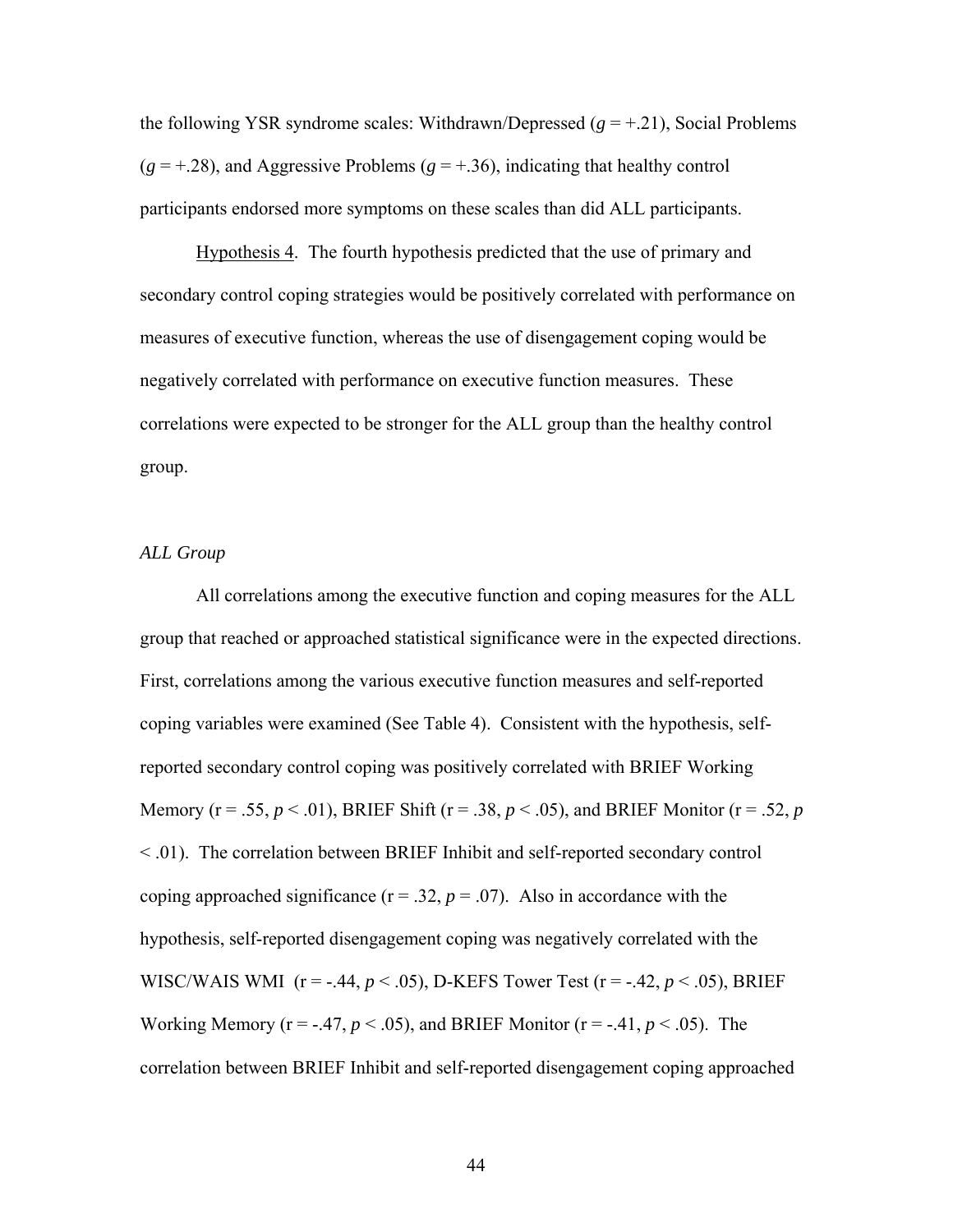significance  $(r = -0.35, p = 0.06)$ . None of the correlations among the executive function measures and self-reported primary control coping were significant.

 Next, the correlations among the executive function measures and parent-reported coping variables were examined (See Table 5). As expected, parent-reported primary control coping was positively correlated with WAIS/WISC WMI ( $r = .43$ ,  $p < .05$ ), D-KEFS Sorting Test ( $r = .52$ ,  $p < .01$ ), BRIEF Working Memory ( $r = .69$ ,  $p < .01$ ), BRIEF Shift (r = .54,  $p < .01$ ), BRIEF Inhibit (r = .66,  $p < .01$ ), and BRIEF Monitor (r = .61,  $p <$ .01). Also consistent with the hypothesis, parent-reported secondary control coping was positively correlated with BRIEF Working Memory ( $r = .54$ ,  $p < .01$ ), BRIEF Shift ( $r =$ .45,  $p < .05$ ), and BRIEF Monitor ( $r = .49$ ,  $p < .01$ ). Also as predicted, parent-reported disengagement coping was negatively correlated with BRIEF Working Memory  $(r = -.50, ...)$ *p* < .01), BRIEF Inhibit ( $r = -0.52$ ,  $p \le 0.01$ ), and BRIEF Monitor ( $r = -0.47$ ,  $p \le 0.05$ ). The negative correlations between parent-reported disengagement coping and WAIS/WISC WMI and BRIEF Shift approached significance  $(r = -0.36, p = 0.06)$  for both).

### *Healthy Control Group*

 No significant correlations were found among the executive function and selfreported coping variables for the healthy control group (See Table 4). However, several significant correlations, all in the expected directions, were found for parent-reported coping variables (See Table 5). Parent-reported primary control coping was positively correlated with WISC/WAIS WMI ( $r = .41$ ,  $p < .05$ ) and BRIEF Monitor ( $r = .38$ ,  $p <$ .05). In addition, the correlation between parent-reported primary control coping and BRIEF Shift approached significance  $(r = .34, p = .07)$ . Also, a negative correlation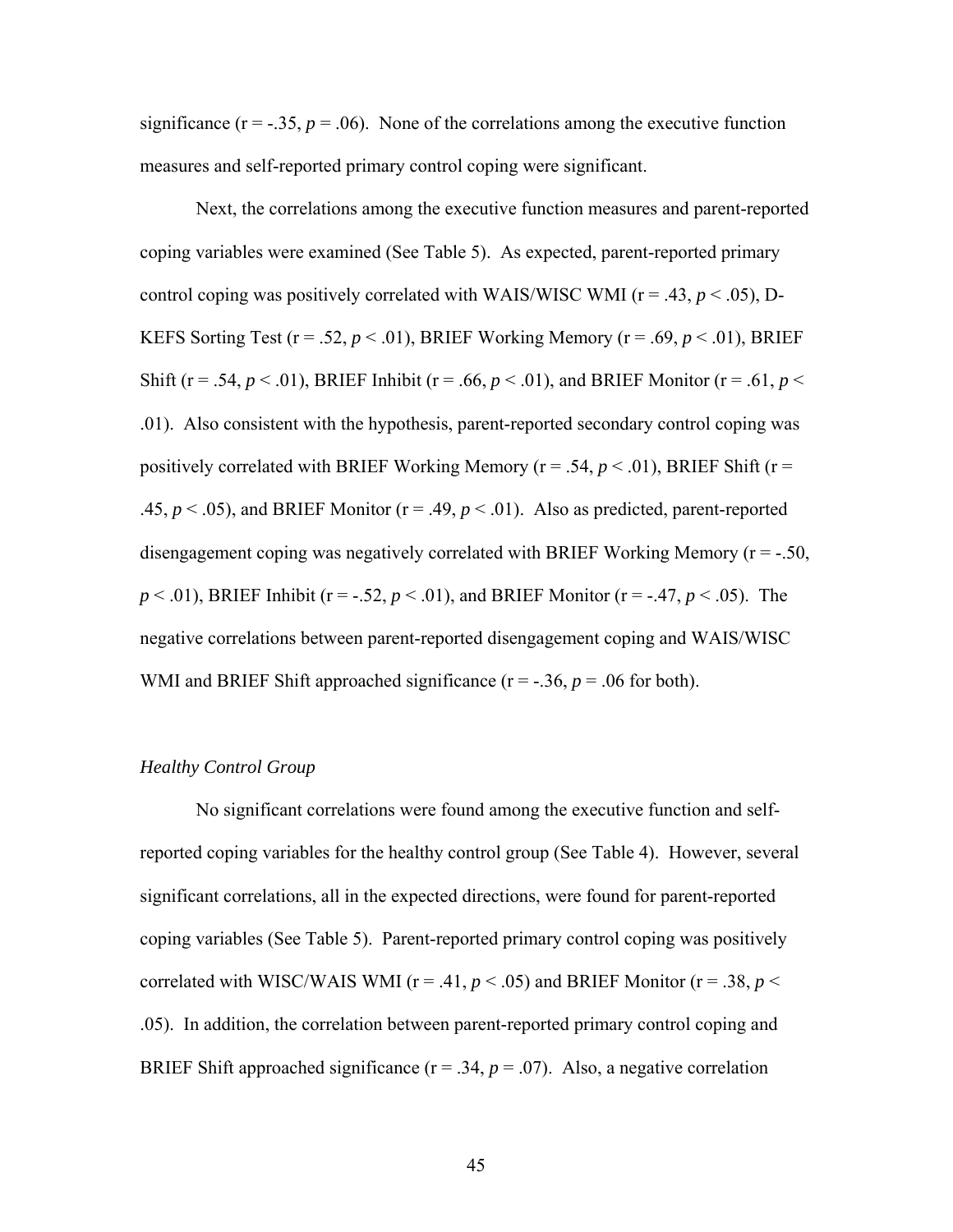between parent-reported disengagement coping and BRIEF Inhibit approached

significance ( $r = -.33, p = .08$ ).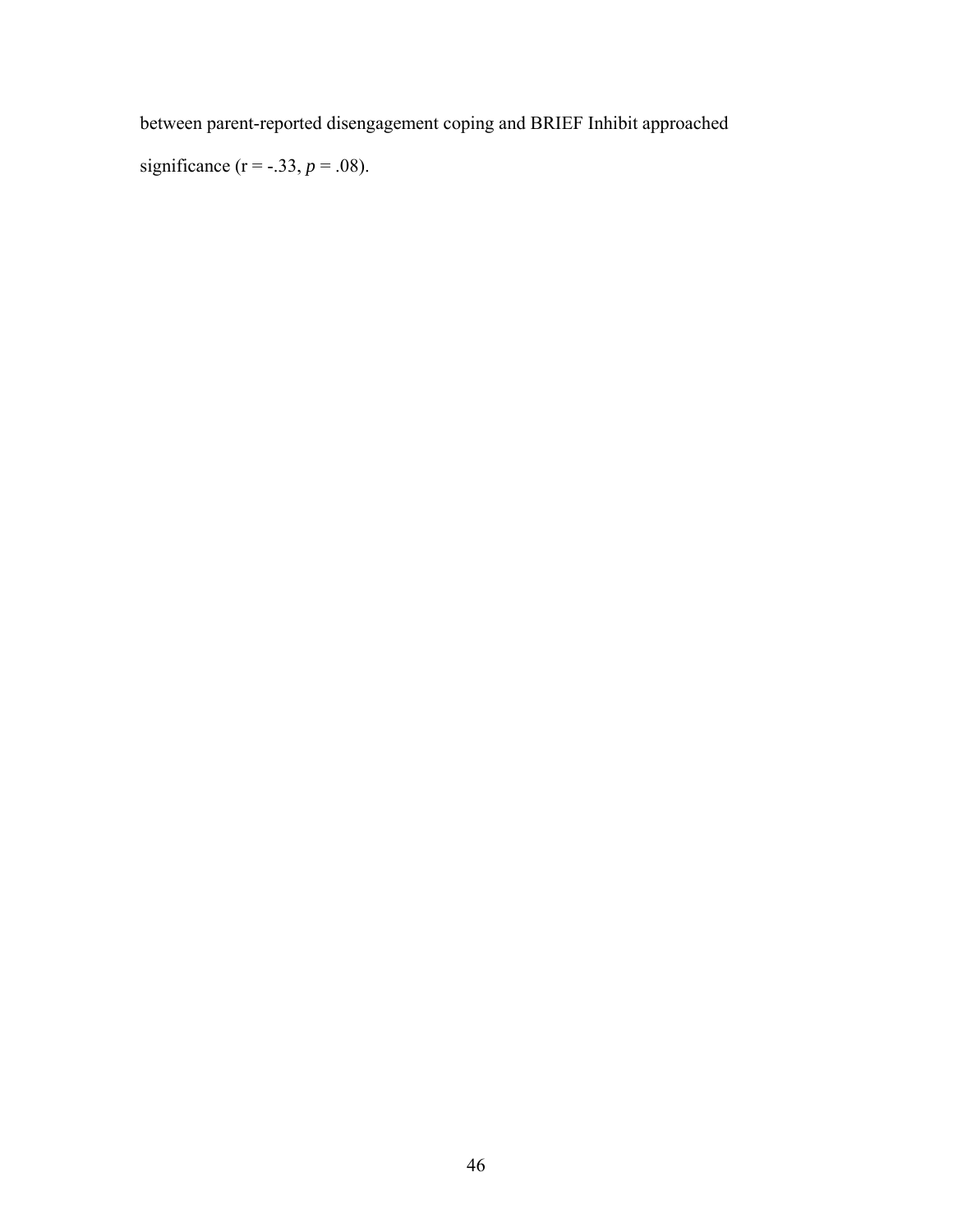|                              | 1.      | 2.       | 3.        | $\overline{4}$ . | 5.       | 6.      | 7.      | 8.      | 9.      | 10.      | 11.      | 12.     | 13.     |
|------------------------------|---------|----------|-----------|------------------|----------|---------|---------|---------|---------|----------|----------|---------|---------|
|                              |         |          |           |                  |          |         |         |         |         |          |          |         |         |
| 1. WISC/WAIS WMI             |         | $-.20$   | $-.08$    | $.43*$           | $-.27$   | $-.01$  | $-16$   | $.35+$  | .06     | .14      | .26      | $-.26$  | $-.17$  |
| 2. D-KEFS Sorting            | $.47**$ |          | $-0.38*$  | $-.10$           | .02      | $-.25$  | .21     | $.00\,$ | $-.12$  | .14      | $.00\,$  | $-16$   | $-.09$  |
| 3. D-KEFS C-W Inhibit        | $.35+$  | $-.21$   |           | .17              | $-.19$   | .17     | $-.32$  | .05     | $-.03$  | .02      | .10      | $-14$   | $-.16$  |
| 4. D-KEFS Tower              | .32     | $.35+$   | $.51**$   |                  | $-.35+$  | $-.10$  | $-.16$  | .12     | .25     | .15      | .04      | $-.28$  | $-.24$  |
| 5. BRIEF Working Memory      | .25     | $.49**$  | .04       | .08              |          | .28     | $.41*$  | $.44*$  | .05     | .06      | $-14$    | $-.01$  | $-.24$  |
| 6. BRIEF Shift               | .20     | $.46**$  | .00       | .18              | $.61***$ |         | .13     | $.34+$  | $-.16$  | $-.02$   | .07      | .16     | $-.38*$ |
| 7. BRIEF Inhibit             | $.41*$  | $.61***$ | .18       | $.18$            | $.74**$  | $.38*$  |         | $.35+$  | .00.    | $-.10$   | $-.07$   | $-.20$  | $-.09$  |
| 8. BRIEF Monitor             | .26     | $.54**$  | .02       | .04              | $.88**$  | $.70**$ | $.71**$ |         | .11     | $-.10$   | $-.24$   | .06     | .02     |
| 9. Primary Control Coping    | .30     | .20      | .27       | .22              | .14      | .18     | .11     | .22     |         | $-.01$   | $-.63**$ | $-26$   | $-.33+$ |
| 10. Secondary Control Coping | .09     | .22      | .12       | .09              | $.55***$ | $.38*$  | $.32+$  | $.52**$ | .15     |          | $-.07$   | $-42*$  | $-.23$  |
| 11. Disengagement Coping     | $-44*$  | $-.30$   | .16       | $-.42*$          | $-47*$   | $-.20$  | $-.35+$ | $-.38*$ | $-.41*$ | $-.62**$ |          | $-.01$  | .09     |
| 12. Internalizing Problems   | .11     | $-.08$   | $-.08$    | $-.09$           | $-.15$   | $-.16$  | $-.04$  | $-.33+$ | .01     | $-64**$  | .20      |         | $.54**$ |
| 13. Externalizing Problems   | $-.35+$ | .11      | $-0.49**$ | $-.26$           | $-.21$   | $-.09$  | .04     | $-.26$  | .04     | $-.51**$ | .13      | $.69**$ |         |

Correlations Among Executive Function, Self-Reported Coping, and Self-Reported Emotional and Behavioral Problems

Note: Healthy control correlations are on the top right

BRIEF scales were reverse scored such that lower scores rather than higher scores indicate poorer functioning; + p < .10 (approaching significance), \* p < .05, \*\* p < .01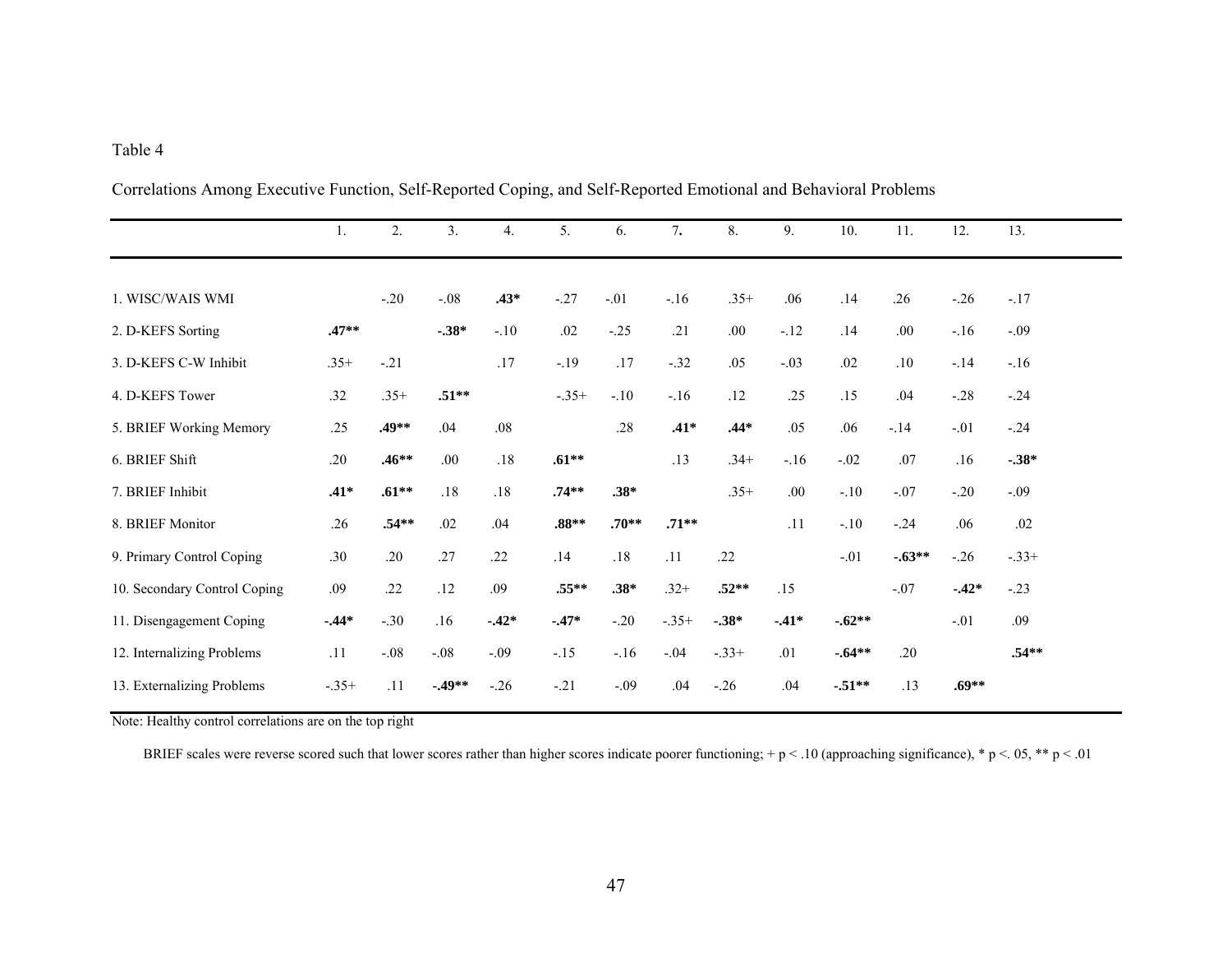|                              |         | 2.       | 3.      |        |          |          | 7.       | 8.       | 9.       | 10.      |          | 12.     |         |
|------------------------------|---------|----------|---------|--------|----------|----------|----------|----------|----------|----------|----------|---------|---------|
|                              | 1.      |          |         | 4.     | 5.       | 6.       |          |          |          |          | 11.      |         | 13.     |
|                              |         |          |         |        |          |          |          |          |          |          |          |         |         |
| 1. WISC/WAIS WMI             |         | $-.20$   | $-.08$  | $.43*$ | $-.27$   | $-.01$   | $-16$    | $.35+$   | $.41*$   | .18      | .08      | $-.19$  | $-.04$  |
| 2. D-KEFS Sorting            | $.47**$ |          | $-.38*$ | $-.10$ | .02      | $-.25$   | .21      | .00.     | $-.01$   | .04      | .07      | .22     | .27     |
| 3. D-KEFS C-W Inhibit        | $.35+$  | $-.21$   |         | .17    | $-.19$   | .17      | $-.32$   | .05      | .27      | $-.31$   | $-.08$   | $-.29$  | $-.05$  |
| 4. D-KEFS Tower              | .32     | $.35+$   | $.51**$ |        | $-.35+$  | $-.10$   | $-16$    | .12      | $-.13$   | .11      | $-.04$   | $-.08$  | .11     |
| 5. BRIEF Working Memory      | .25     | .49**    | .04     | .08    |          | .28      | $.41*$   | $.44*$   | .31      | .29      | $-.01$   | $-.09$  | $-.32$  |
| 6. BRIEF Shift               | .20     | $.46**$  | .00.    | .18    | $.61***$ |          | .13      | $.34+$   | $.34+$   | $-.10$   | $-.27$   | $-52**$ | $-44*$  |
| 7. BRIEF Inhibit             | $.41*$  | $.61***$ | .18     | .18    | $.74**$  | $.38*$   |          | $.35+$   | .08      | .06      | $-.33+$  | .04     | $-.26$  |
| 8. BRIEF Monitor             | .26     | $.54**$  | .02     | .04    | $.88**$  | $.70**$  | $.71**$  |          | $.38*$   | $-.10$   | $-.21$   | $-.27$  | $-54**$ |
| 9. Primary Control Coping    | $.43*$  | $.52**$  | .03     | $-.03$ | $.69**$  | $.54**$  | $.66***$ | $.61***$ |          | $-.10$   | $-.66**$ | $-.35+$ | $-.18$  |
| 10. Secondary Control Coping | .04     | .27      | .17     | .27    | $.54**$  | $.45*$   | .30      | .49**    | $.48**$  |          | $-14$    | $-.11$  | $-.10$  |
| 11. Disengagement Coping     | $-.36+$ | $-.29$   | $-.09$  | .20    | $-.50**$ | $-.36+$  | $-.52**$ | $-.47*$  | $-.72**$ | $-.63**$ |          | $.32+$  | .09     |
| 12. Internalizing Problems   | $-.25$  | $-42*$   | $-.21$  | .15    | $-.68**$ | $-.76**$ | $-.42*$  | $-.78**$ | $-.68**$ | $-.65**$ | $.66**$  |         | .49**   |
| 13. Externalizing Problems   | .01     | $-.45*$  | $-.14$  | .13    | $-.80**$ | $-.66**$ | $-.62**$ | $-76**$  | $-.60**$ | $-.66**$ | $.34+$   | $.64**$ |         |
|                              |         |          |         |        |          |          |          |          |          |          |          |         |         |

Correlations Among Executive Function, Parent-Reported Coping, and Parent-Reported Emotional and Behavioral Problems

Note: Healthy control correlations are on the top right

BRIEF scales were reverse scored such that lower scores rather than higher scores indicate poorer functioning; + p < .10 (approaching significance), \* p < .05, \*\* p < .01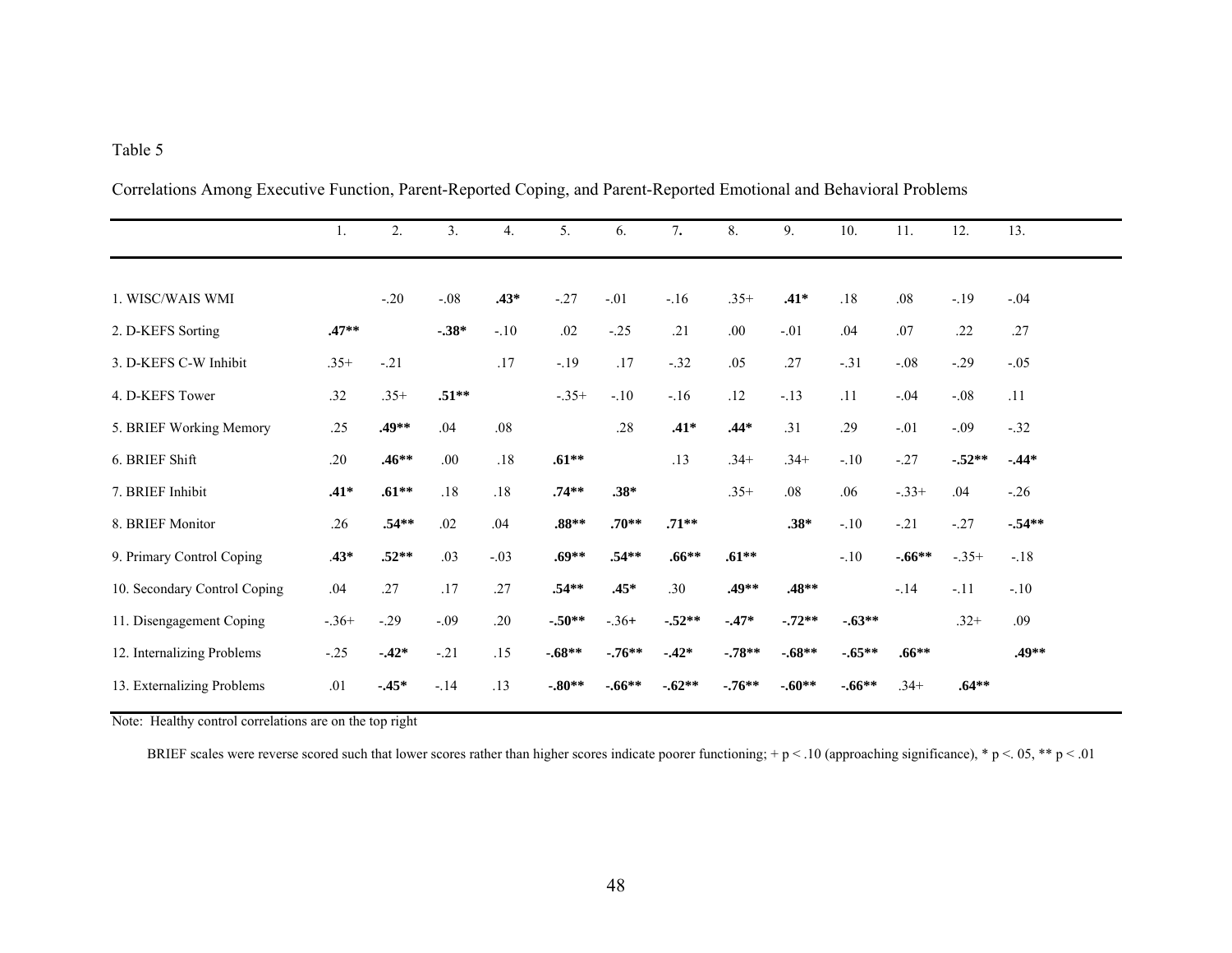### *Between-Group Comparison of Correlations*

It was predicted that associations among the executive function and coping variables would be stronger for the ALL group than for the control group. In order to compare correlations that were found to be significant or approaching significance among executive function and coping variables for the ALL and healthy control groups, Fisher's z-tests were computed using the following formula:

$$
z = .5[\text{Ln}(1+r_1) - \text{Ln}(1-r_1)] - .5[\text{Ln}(1+r_2) - \text{Ln}(1-r_2)]
$$
  

$$
(1/n_1 - 3) + (1/n_2)^{1/2}
$$

Only four sets of correlations were statistically significant or approached significance in the correlation matrices of both groups: WISC/WAIS WMI and Parent-Reported Primary Control Coping; BRIEF Monitor and Parent-Reported Primary Control Coping; BRIEF Shift and Parent-Reported Primary Control Coping; and BRIEF Inhibition and Parent-Reported Disengagement Coping. Contrary to the hypothesis, no between-groups differences were found regarding the strength of these relations ( $z = .09$ ,  $z = 1.13$ ,  $z = .92$ , and  $z = -.86$ , respectively).

However, it should also be noted that out of 128 possible correlations among the various executive function variables, self- and parent-reported coping variables, and selfand parent-reported emotional/ behavioral outcome variables for each group, 65 correlations (50.78%) were significant or approached significance for the ALL group, compared to only 17 (13.28%) for the healthy control group, and many of the differences between these correlations are statistically significant.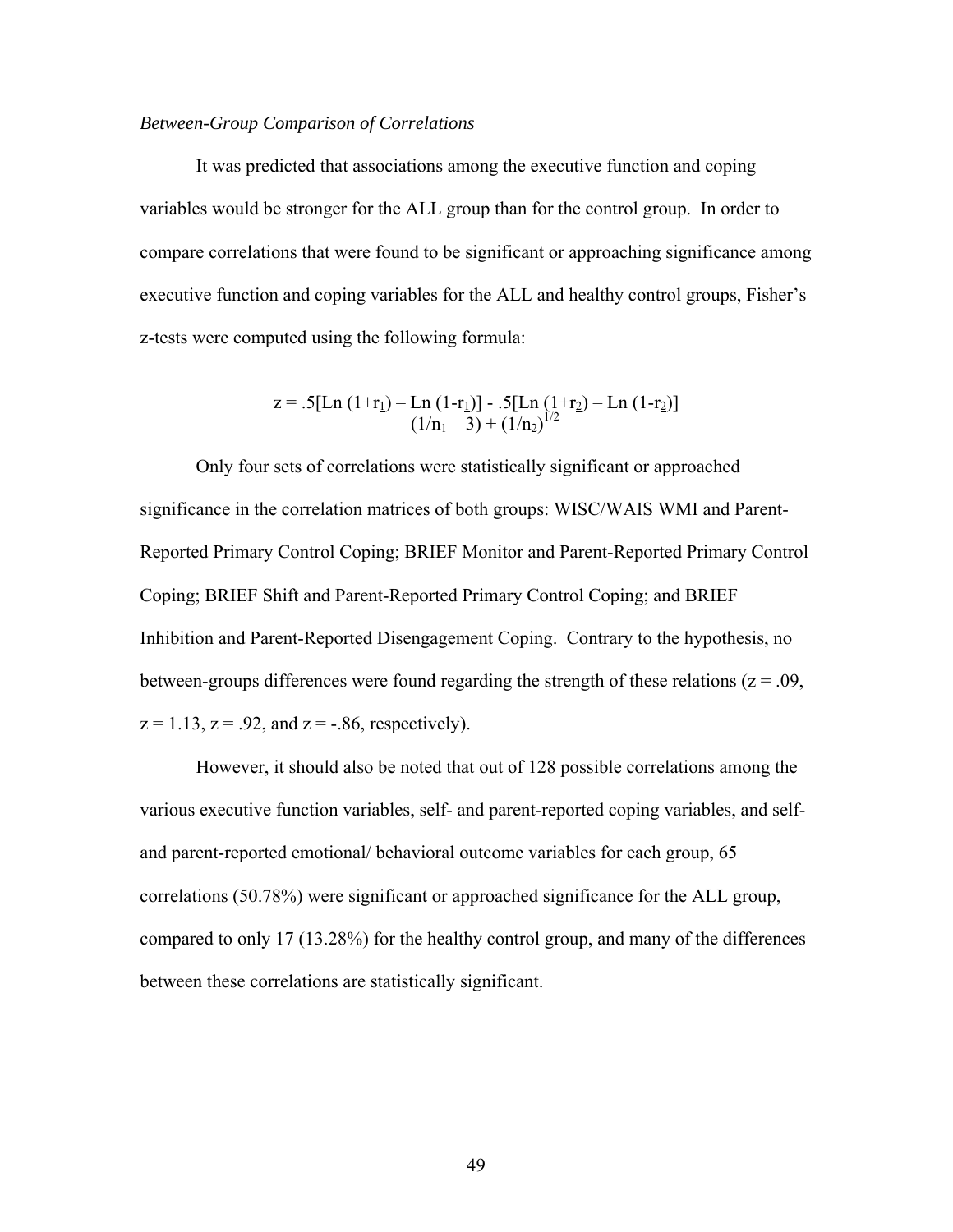Hypothesis 5. The fifth hypothesis predicted that levels of internalizing and externalizing behavior problems would be negatively correlated with performance on measures of executive function.

### *ALL Group*

All correlations among the executive function and emotional outcome measures for the ALL group that reached or approached statistical significance were in the expected directions. First, correlations among the various executive function measures and self-reported internalizing and externalizing behaviors were examined (See Table 4). Consistent with the hypothesis, a negative correlation between YSR internalizing behavior and BRIEF Monitor approached significance  $(r = -.33, p = .08)$ . In addition, a significant negative correlation was found between YSR externalizing behavior and D-KEFS Color-Word Inhibition ( $r = -.49$ ,  $p < .01$ ). The correlation between YSR externalizing behavior and WISC/WAIS WMI also approached significance  $(r = -.35, p =$ .06).

Next, the correlations among the executive function measures and parent-reported emotional outcome measures were examined (See Table 5). As expected, CBCL internalizing behavior was negatively correlated with D-KEFS Sorting Test ( $r = -.42$ ,  $p <$ .05), BRIEF Working Memory (r = -68, *p* < .01), BRIEF Shift (r = -.76, *p* < .01), BRIEF Inhibit ( $r = -0.42$ ,  $p < 0.05$ ), and BRIEF Monitor ( $r = -0.78$ ,  $p < 0.01$ ). Likewise, CBCL externalizing behavior was also negatively correlated with the same executive function measures: D-KEFS Sorting Test ( $r = -.45$ ,  $p < .05$ ), BRIEF Working Memory ( $r = -.80$ ,  $p$ )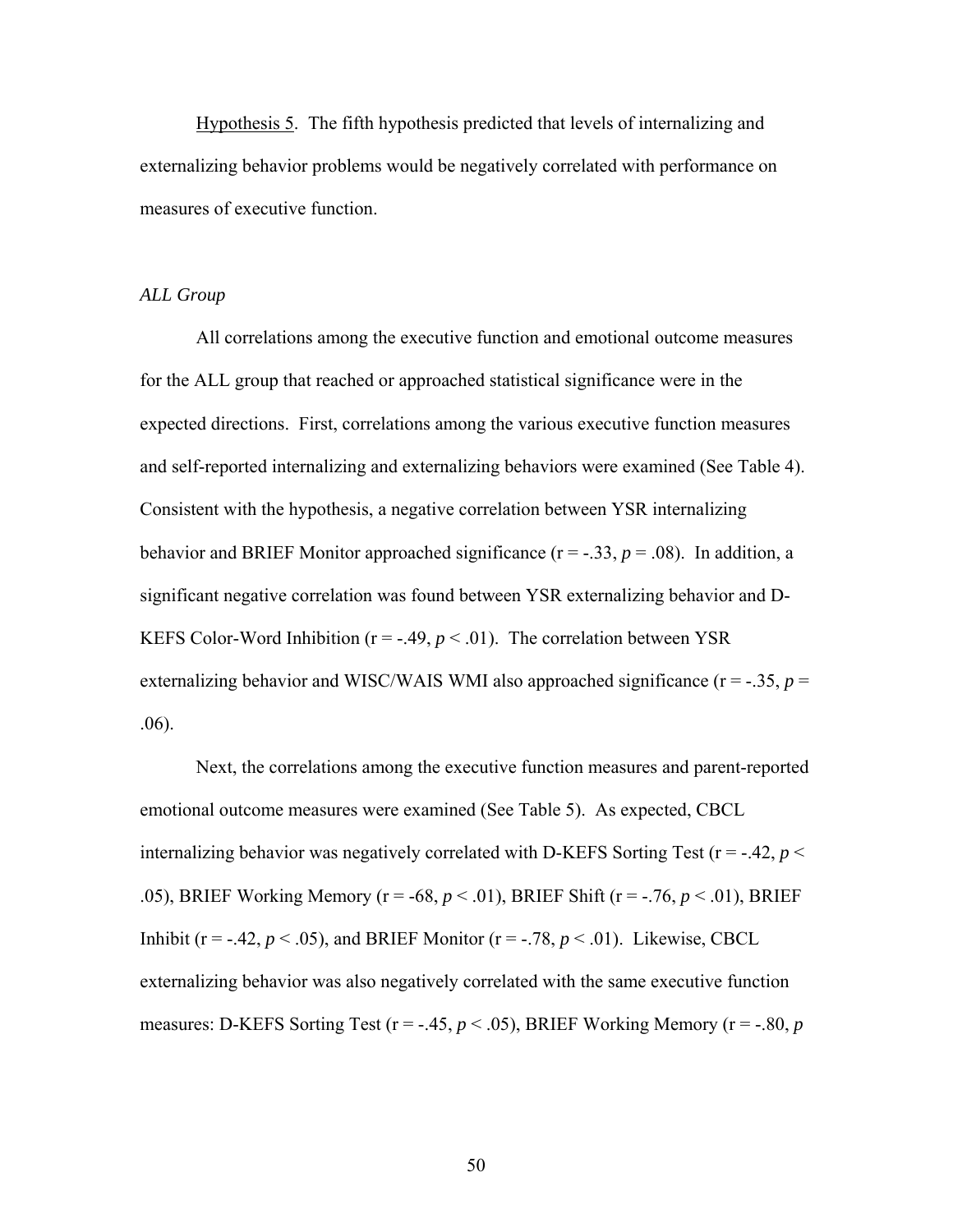$<$  0.01), BRIEF Shift (r = -.66,  $p < 0.01$ ), BRIEF Inhibit (r = -.62,  $p < 0.01$ ), and BRIEF Monitor ( $r = -.76$ ,  $p < .01$ ).

### *Healthy Control Group*

 Self-reported externalizing behavior problems on the YSR were negatively correlated with BRIEF Shift ( $r = -0.38$ ,  $p < 0.05$ ; See Table 4). No other correlations among the self-reported emotional outcome variables and executive function measures were found for the healthy control group. With regard to parent-reported emotional variables, a significant negative correlation was detected between CBCL Internalizing Behavior and BRIEF Shift ( $r = -0.52$ ,  $p < 0.01$ ; See Table 5). In addition, negative correlations were found between CBCL Externalizing Behavior and BRIEF Shift ( $r = -0.44$ ,  $p < 0.01$ ) and **BRIEF Monitory (** $r = -.54, p < .01$ **).** 

### *Between-Group Comparison of Correlations*

Again, it was predicted that associations among the executive function and emotional outcome variables would be stronger for the ALL group than for the control group. Between-group comparisons of significant correlations were conducted using Fisher's z-tests. Three sets of correlations were statistically significant or approached significance in both groups: BRIEF Shift and CBCL Internalizing Behavior, BRIEF Shift and CBCL Externalizing Behavior, and BRIEF Monitor and CBCL Externalizing Behavior. No between-groups differences were found regarding the strength of these relations ( $z = -1.54$ ,  $z = -1.18$ , and  $z = -1.44$ , respectively).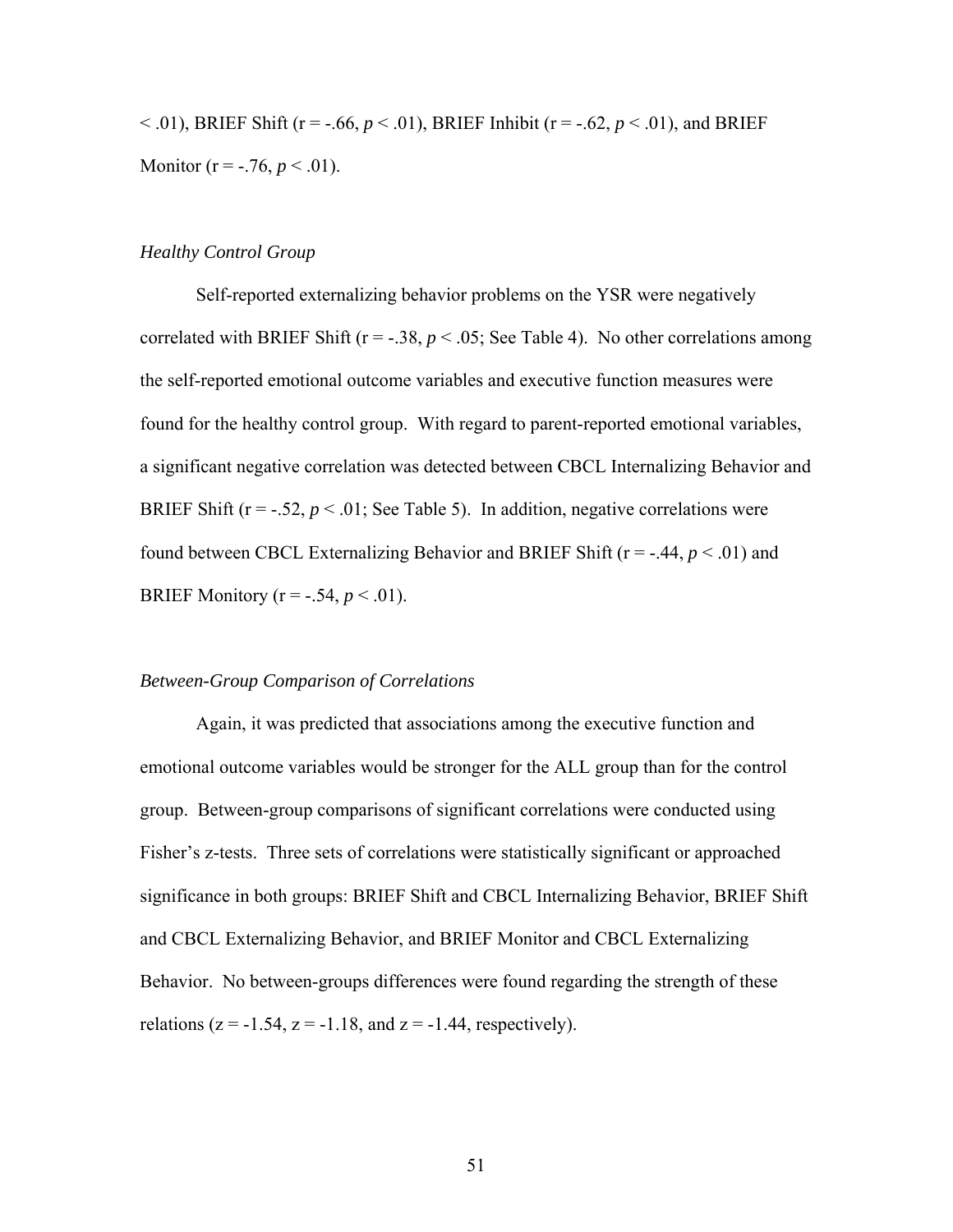Hypothesis 6. The sixth hypothesis predicted that levels of internalizing and externalizing behavior problems would be negatively correlated with the use of primary and secondary control coping strategies, whereas levels of internalizing and externalizing behavior problems would be positively correlated with the use of disengagement coping strategies.

### *ALL Group*

All correlations among the coping and emotional variables that were statistically significant or approached significance were in the expected directions. Regarding selfreported coping and emotional outcomes, secondary control coping was negatively correlated with YSR internalizing problems  $(r = -.64, p < .01)$  and externalizing problems  $(r = -.51, p < .01$ ; See Table 4). Self-reported primary control and disengagement coping were not significantly correlated with either YSR variable.

With regard to cross-informant analyses, as mentioned above, self-reported secondary control coping was significantly and negatively correlated with CBCL internalizing and externalizing problems ( $r = -0.46$ ,  $p < 0.05$  for both; See Table 6). However, neither self-reported primary control coping nor disengagement coping were correlated with either CBCL variable.

 With regard to parent-report, both primary and secondary control coping were negatively correlated with CBCL internalizing  $(r = -.68, p < .01; r = -.65, p < .01,$ respectively) and externalizing behavior problems ( $r = -.60$ ,  $p < .01$ ;  $r = -.66$ ,  $p < .01$ , respectively; See Table 5). Also as expected, disengagement coping was positively correlated with CBCL internalizing behavior problems ( $r = -0.6$ ,  $p < 0.01$ ). In addition, the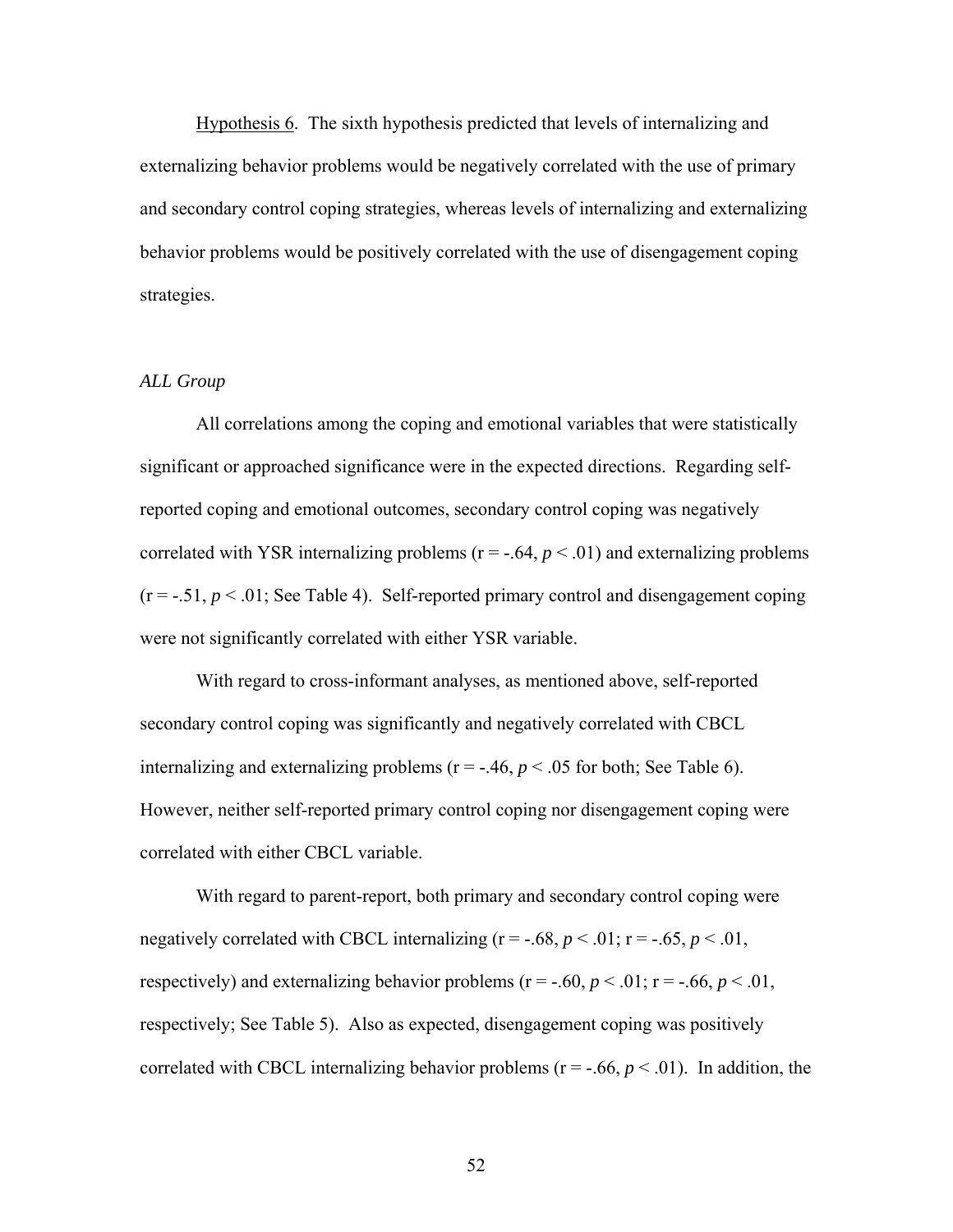correlation between parent-reported disengagement coping and CBCL externalizing behavior problems approached significance  $(r = .34, p = .07)$ .

Regarding the cross-informant analyses, the correlation between parent-reported secondary control coping and YSR externalizing problems approached significance  $(r = -$ .34,  $p = .07$ ; See Table 6). Parent-reported primary control and disengagement coping were not significantly correlated with either YSR variable.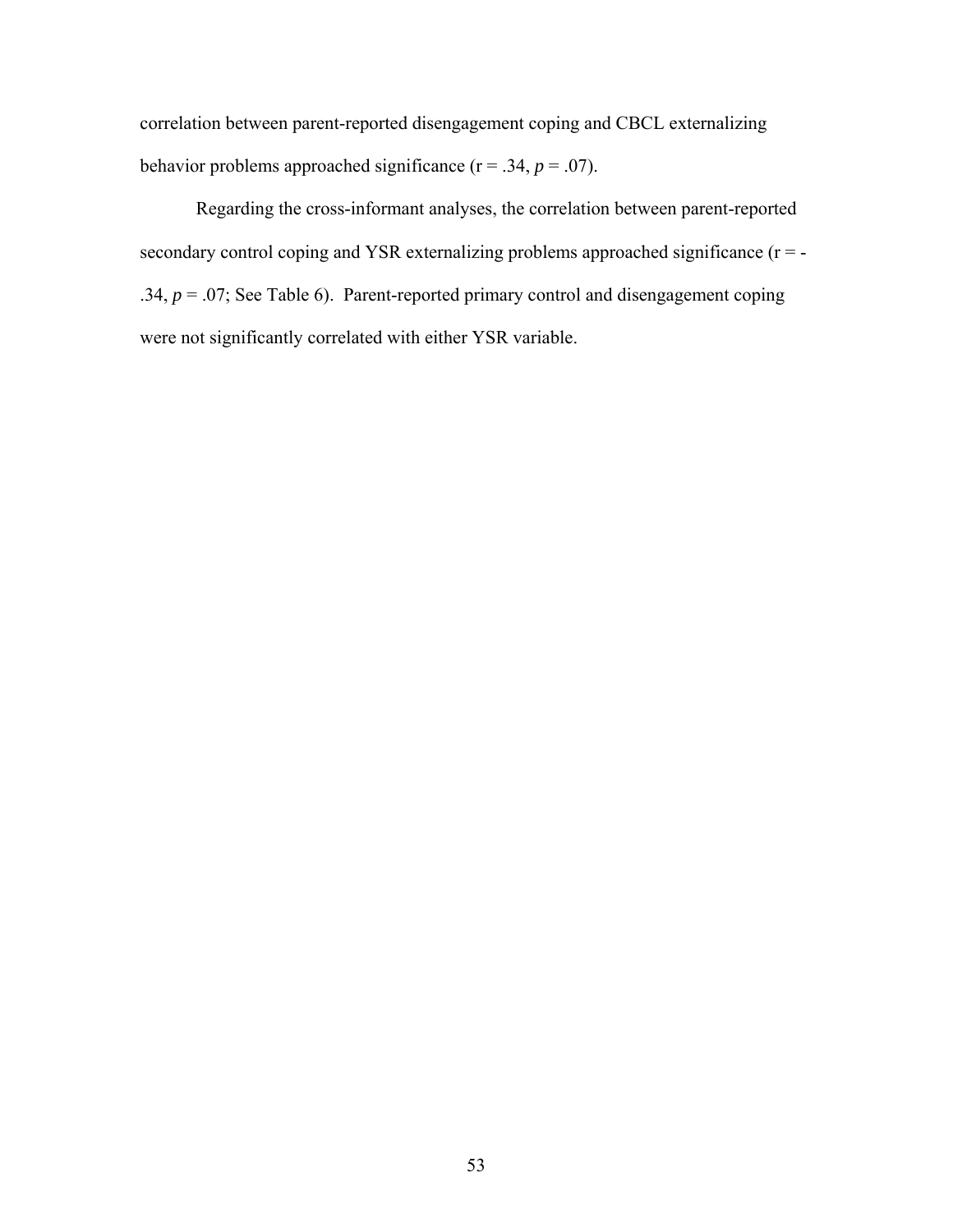# Cross-Informant Correlations for Coping and Emotional and Behavioral Problems

|                                 | 1.      | 2.      | 3.      | 4.       | 5.       | 6.       | 7.      | 8.      | 9.      | 10.     |
|---------------------------------|---------|---------|---------|----------|----------|----------|---------|---------|---------|---------|
|                                 |         |         |         |          |          |          |         |         |         |         |
| 1. S-R Primary Control Coping   |         | $-.19$  | $-63**$ | .21      | .04      | $-.26$   | $-.26$  | $-.33$  | .06     | .33     |
| 2. S-R Secondary Control Coping | .15     |         | $-.07$  | .24      | $.32+$   | $-42*$   | $-42*$  | $-.23$  | $-.09$  | .13     |
| 3. S-R Disengagement Coping     | $-.42*$ | $-.62$  |         | $-.27$   | $-.22$   | .25      | $-.01$  | .09     | $-.04$  | $-.25$  |
| 4. P-R Primary Control Coping   | .19     | $.47*$  | $-.43*$ |          | $-.10$   | $-.66**$ | $-.23$  | .01     | $-.35+$ | $-.18$  |
| 5. P-R Secondary Control Coping | .18     | .29     | $-.26$  | $.48**$  |          | $-14$    | $-.10$  | $-.08$  | $-11$   | $-.10$  |
| 6. P-R Disengagement Coping     | $-.14$  | $-.26$  | .23     | $-.72**$ | $-.63**$ |          | $.38*$  | .09     | .32     | .09     |
| 7. YSR Internalizing            | .01     | $-64**$ | .20     | $-19$    | $-16$    | .28      |         | $.54**$ | $.54**$ | .08     |
| 8. YSR Externalizing            | .04     | $-51**$ | .13     | $-.17$   | $-34+$   | .22      | $.69**$ |         | .07     | $-.01$  |
| 9. CBCL Internalizing           | $-.16$  | $-.46*$ | .26     | $-68**$  | $-.65**$ | $.66**$  | $.40*$  | .33     |         | $.49**$ |
| 10. CBCL Externalizing          | $-.15$  | $-46*$  | .30     | $-.60**$ | $-.66**$ | $.34+$   | .11     | .32     | $.64**$ |         |

Note: Healthy control correlations are on the top right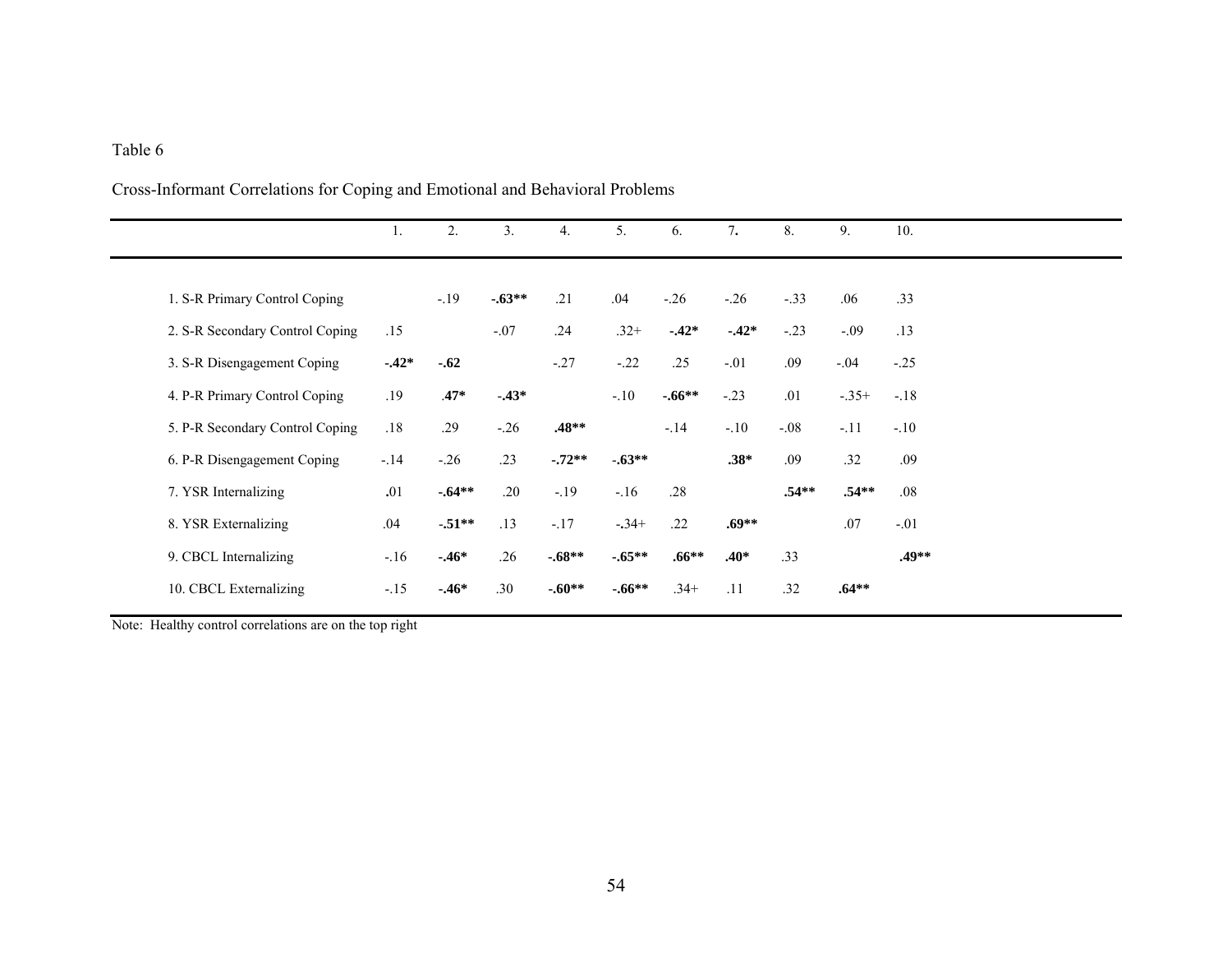## *Healthy Control Group*

 All correlations among the coping and emotional outcome variables were in the predicted directions for the healthy control group. With regard to self-report, the correlation between primary control coping and YSR externalizing behavior problems approached significance ( $r = -0.33$ ,  $p = 0.08$ ; See Table 4). Additionally, a significant negative correlation was found between self-reported secondary control coping and YSR internalizing behavior problems ( $r = -.42$ ,  $p < .05$ ). Self-reported disengagement coping was not significantly correlated with either YSR variable.

 Regarding parent-report, the negative correlation between primary control coping and CBCL internalizing behavior problems approached significance  $(r = -.35, p = .06;$ See Table 5). Parent-reported secondary control coping did not correlate significantly with either CBCL variable. A positive correlation between parent-reported disengagement coping and CBCL internalizing behavior problems approached significance ( $r = .32$ ,  $p = .09$ ).

### *Between-Group Comparison of Correlations*

Like the preceding two hypotheses, it was predicted that associations among the coping and emotional outcome variables would be stronger for the ALL group than for the control group. Between-group comparisons of significant correlations were conducted using Fisher's z-tests. Three sets of correlations were statistically significant or approached significance in both groups: self-reported secondary control coping and YSR internalizing behavior problems, parent-reported primary control coping and CBCL internalizing behavior problems, and parent-reported disengagement coping and CBCL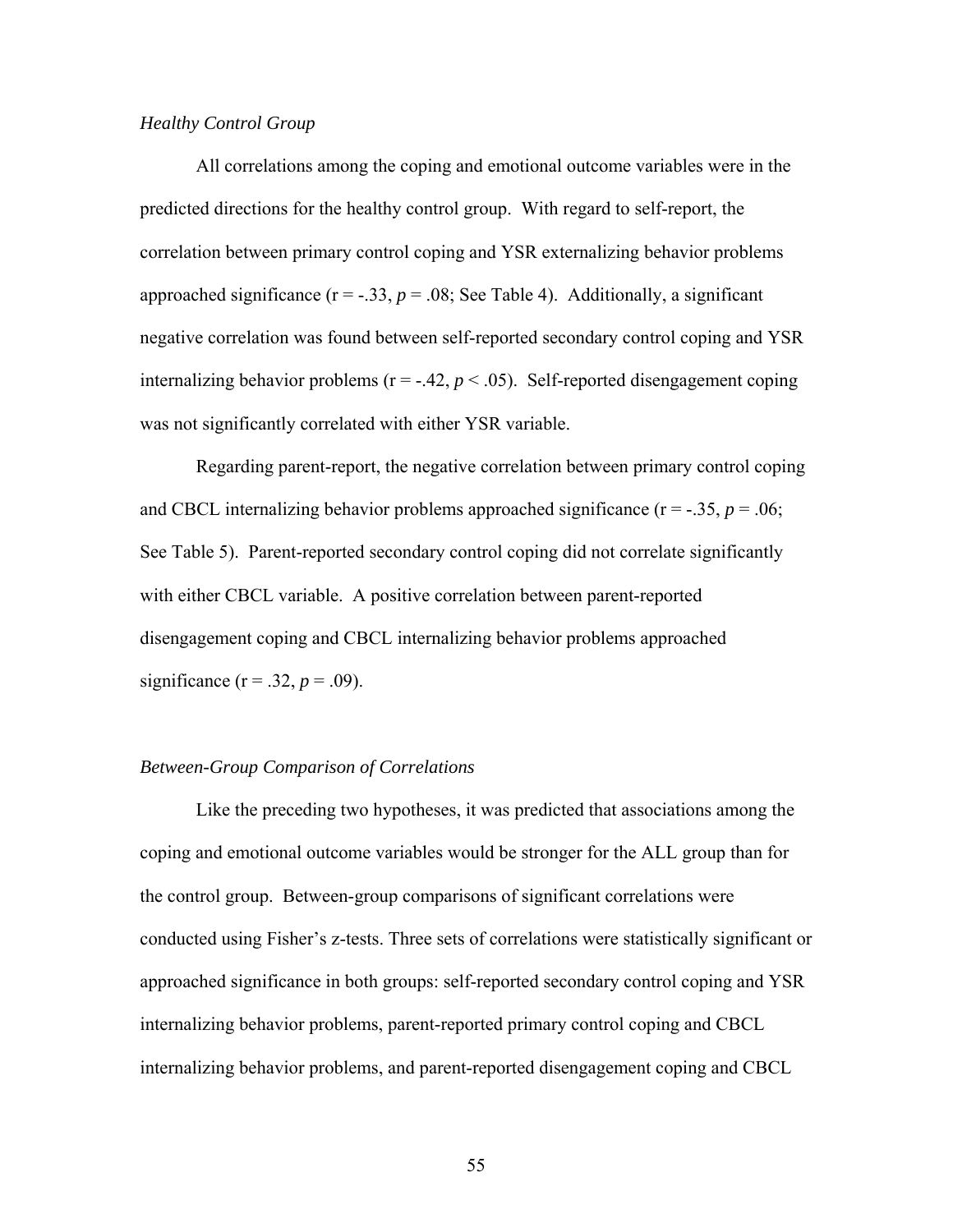internalizing behavior problems. No between-groups differences were found regarding the strength of these relations ( $z = -1.14$ ,  $z = -1.70$ , and  $z = 1.69$ , respectively).

Hypothesis 7. The seventh and final hypothesis predicted that coping strategies would mediate the relation between executive function and emotional and behavior problems.

### *ALL Group*

Five sets of variables met criteria to be tested for mediation for the ALL group. That is, coping could only be tested as a mediator between executive function and emotional and behavioral problems for the following five executive function predictors: D-KEFS Sorting Test and the four BRIEF subscales, including Working Memory, Shift, Inhibit, and Monitor (See Tables 7-12).

First, parent-reported primary control coping was tested as a mediator of the relation between the D-KEFS Sorting Test and CBCL internalizing and externalizing problems. The regression equation in which D-KEFS Sorting Test scores predicted CBCL internalizing problems was significantly different from zero,  $F(1, 26) = 5.49$ ,  $p <$ .01, accounting for 14.3% of the variance in CBCL internalizing problems. Inclusion of parent-reported primary control accounted for an additional 28.8% of the data and resulted in a significant decrease in the relation between D-KEFS Sorting and CBCL internalizing problems such that D-KEFS Sorting was no longer a significant predictor. Therefore, mediation was tested using Sobel's test, which was significant ( $z = -2.53$ ,  $p =$ .01), indicating a fully mediated model. Likewise, parent-reported primary control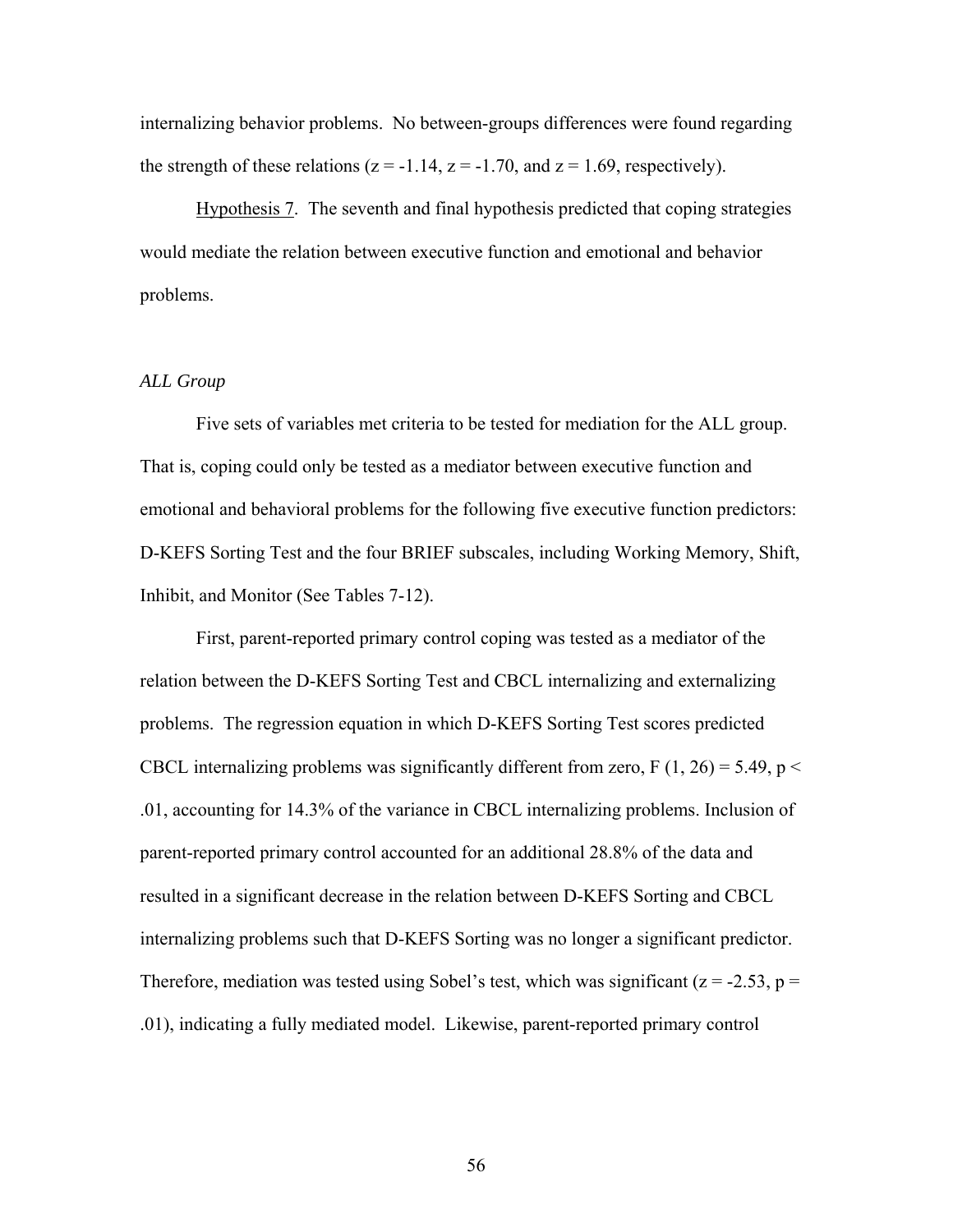coping fully mediated the relation between D-KEFS Sorting Test and CBCL externalizing problems ( $z = -2.35$ ,  $p < .05$ ).

Second, parent-reported primary control, secondary control, and disengagement coping were each tested as mediators of the relation between each of the BRIEF subscales and CBCL internalizing and externalizing problems. The regression equation in which BRIEF Working Memory scores predicted CBCL internalizing problems was significantly different from zero, F  $(1, 26) = 22.66$ , p < .01, accounting for 44.5% of the variance in CBCL internalizing problems. Inclusion of primary control coping accounted for an additional 8.2% of the variance,  $F(2, 25) = 15.11$ ,  $p < .01$ , but did not result in a decrease in the relation between BRIEF Working Memory and CBCL internalizing problems. As primary control coping significantly predicted CBCL internalizing problems in the full equation, significant indirect effects were tested using Sobel's test. The indirect effect of BRIEF Working Memory via primary control coping was significantly different from the direct effects ( $z = 3.69$ ,  $p < .01$ ), suggesting that primary control coping partially mediated the relation between BRIEF Working Memory and CBCL internalizing problems. Likewise, parent-reported primary control coping partially mediated the relation between BRIEF Working Memory and CBCL externalizing problems  $(z = 3.22, p < .01)$ . In addition, parent-reported secondary control coping partially mediated the relation between BRIEF Working Memory and both CBCL internalizing ( $z = 2.16$ ,  $p < .05$ ) and externalizing problems ( $z = 2.19$ ,  $p < .05$ ). Parentreported disengagement coping also partially mediated the relation between BRIEF Working Memory and CBCL internalizing problems  $(z = 2.55, p = .01)$  but not externalizing problems ( $z = 1.55$ ,  $p = ns$ ).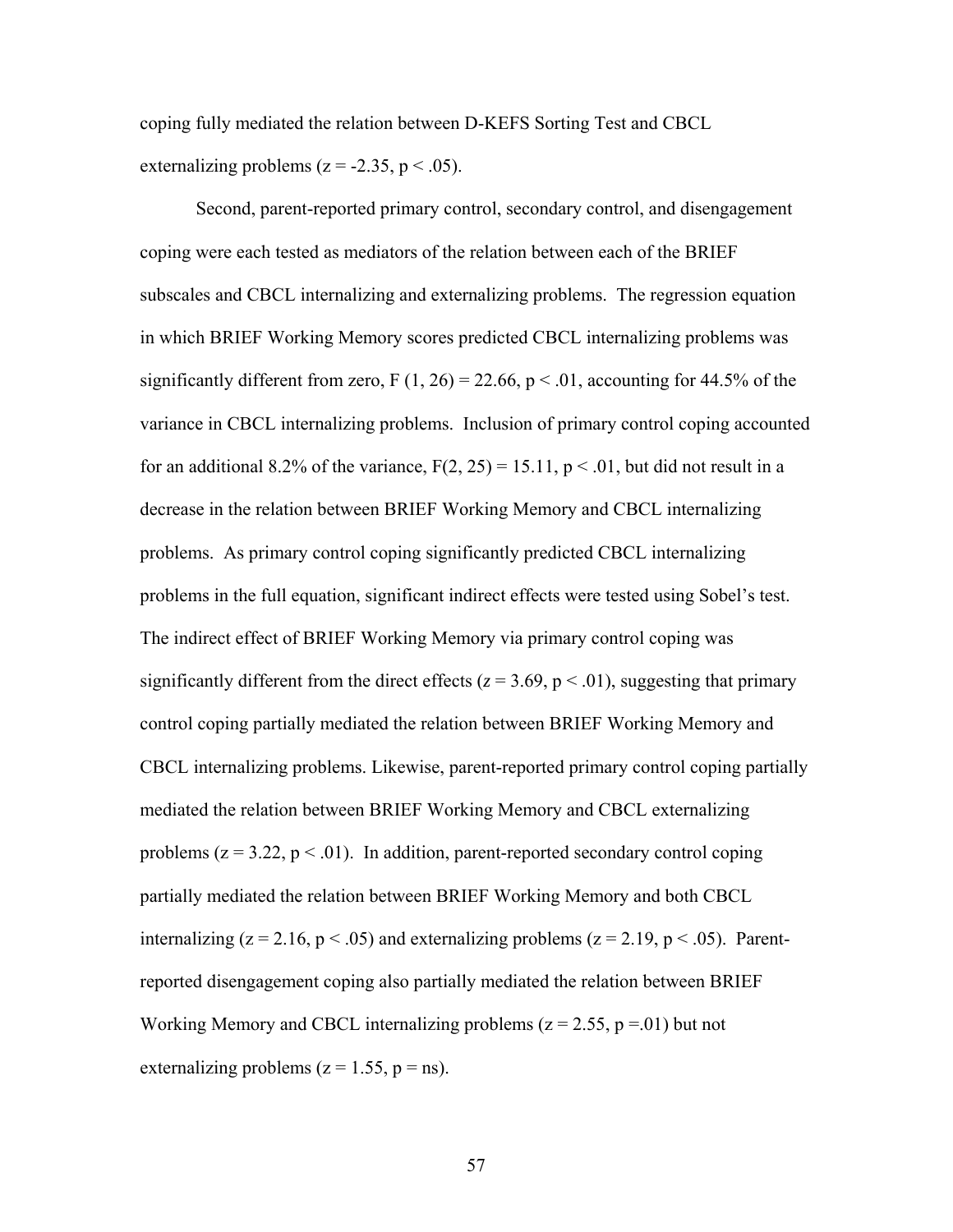Third, parent-reported primary control, secondary control, and disengagement coping were each tested as mediators of the relation between BRIEF Shift and CBCL internalizing and externalizing problems. The regression equation in which BRIEF Shift scores predicted CBCL internalizing problems was significantly different from zero, F (1,  $26$ ) = 35.64, p < .01, accounting for 56.2% of the variance in CBCL internalizing problems. Inclusion of primary control coping accounted for an additional 17% of the variance,  $F(2, 25) = 37.21$ ,  $p < .01$ , but did not result in a decrease in the relation between BRIEF Working Memory and CBCL internalizing problems. As primary control coping significantly predicted CBCL internalizing problems in the full equation, significant indirect effects were tested using Sobel's test. The indirect effect of BRIEF Shift via primary control coping was significantly different from the direct effects ( $z = 2.20$ ,  $p <$ .05), suggesting that primary control coping partially mediated the relation between BRIEF Shift and CBCL internalizing problems. Similarly, parent-reported primary control coping partially mediated the relation between BRIEF Shift and CBCL externalizing problems  $(z = 2.49, p = .01)$ . Parent-reported secondary control and disengagement coping also partially mediated the relations between BRIEF Shift and CBCL internalizing problems ( $z = 2.25$ ,  $p < .05$  and  $z = 2.19$ ,  $p < .05$ , respectively). While parent-reported secondary control coping partially mediated the relation between BRIEF Shift and CBCL externalizing problems ( $z = 2.23$ ,  $p < .05$ ), parent-reported disengagement coping did not  $(z = 1.80, p = ns)$ .

Fourth, parent-reported primary control and disengagement coping were tested as mediators of the relation between BRIEF Inhibit and CBCL internalizing and externalizing problems. The regression equation in which BRIEF Inhibit scores predicted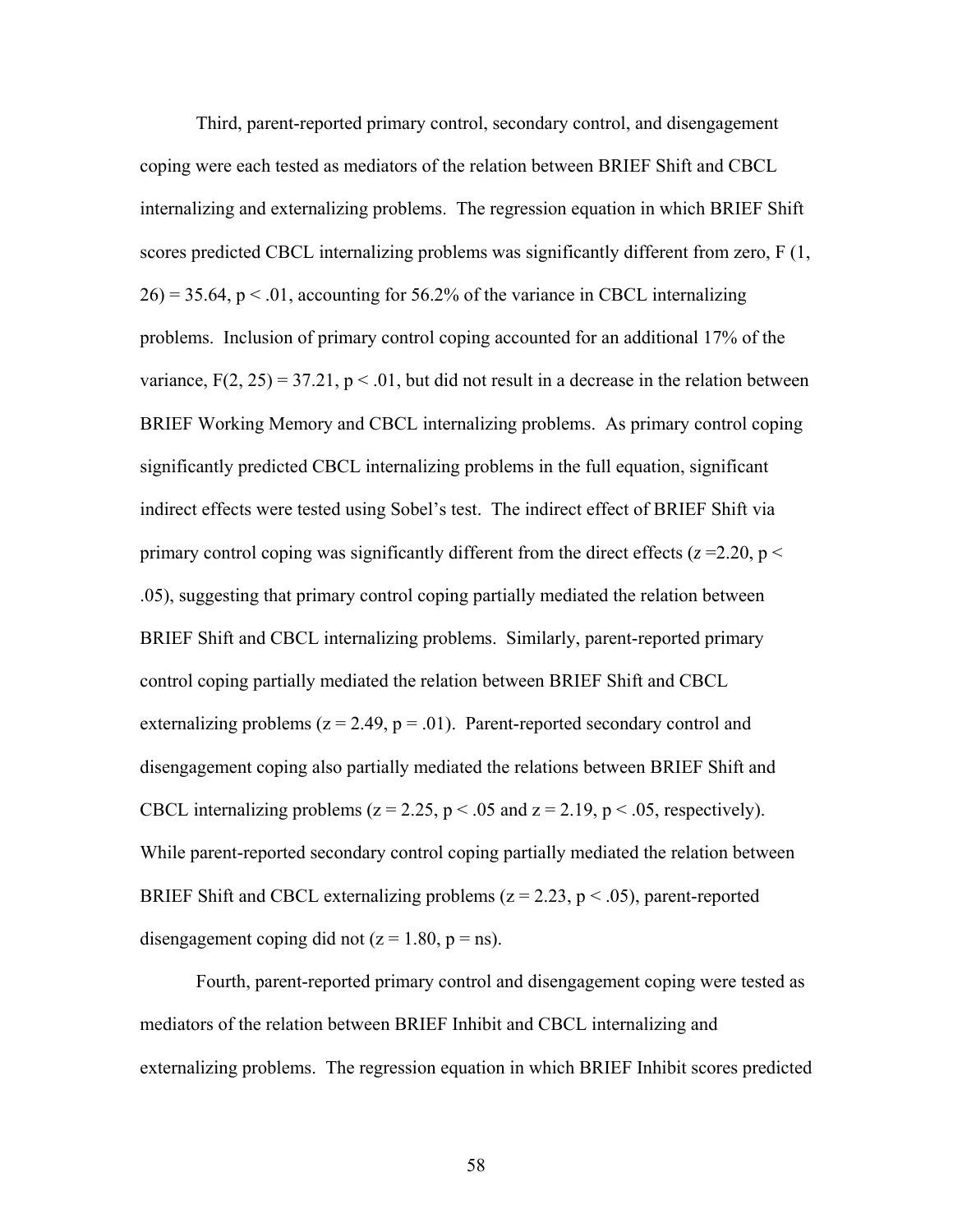CBCL internalizing problems was significantly different from zero, F (1, 26) = 5.71, p  $\le$ .01, accounting for 15% of the variance in CBCL internalizing problems. Inclusion of primary control coping accounted for an additional 26.5% of the variance,  $F(2, 25) =$ 10.57,  $p < 01$  and resulted in a significant decrease in the relation between BRIEF Inhibit and CBCL internalizing problems. Results from Sobel's test indicated that this that parent-reported primary control coping fully mediated the relation between BRIEF Inhibit and CBCL internalizing problems  $(z = 2.80, p < .01)$ . Similarly, parent-reported primary control coping partially mediated the relation between BRIEF Shift and CBCL externalizing problems  $(z = 2.49, p = .01)$ . Parent-reported disengagement coping partially mediated the relation between BRIEF Inhibit and CBCL internalizing problems  $(z = 2.49, p = .01)$ , but this was not the case for the relation between BRIEF Inhibit and CBCL externalizing problems  $(z = 1.57, p = n.s.).$ 

 Finally, self-reported secondary control coping and all three of the parent-reported coping factors (primary control, secondary control, and disengagement) were tested as mediators in the relation between BRIEF Monitor and CBCL internalizing and externalizing problems. The regression equation in which BRIEF Monitor scores predicted CBCL internalizing problems was significantly different from zero,  $F(1, 26) =$ 18.96, p < .01, accounting for 38.7% of the variance in CBCL internalizing problems. Inclusion of self-reported secondary control coping accounted for an additional 7.8% of the variance,  $F(2, 25) = 13.12$ ,  $p < .01$ , but did not result in a decrease in the relation between BRIEF Monitor and CBCL internalizing problems. As self-reported secondary control coping significantly predicted CBCL internalizing problems in the full equation, significant indirect effects were tested using Sobel's test. The indirect effect of BRIEF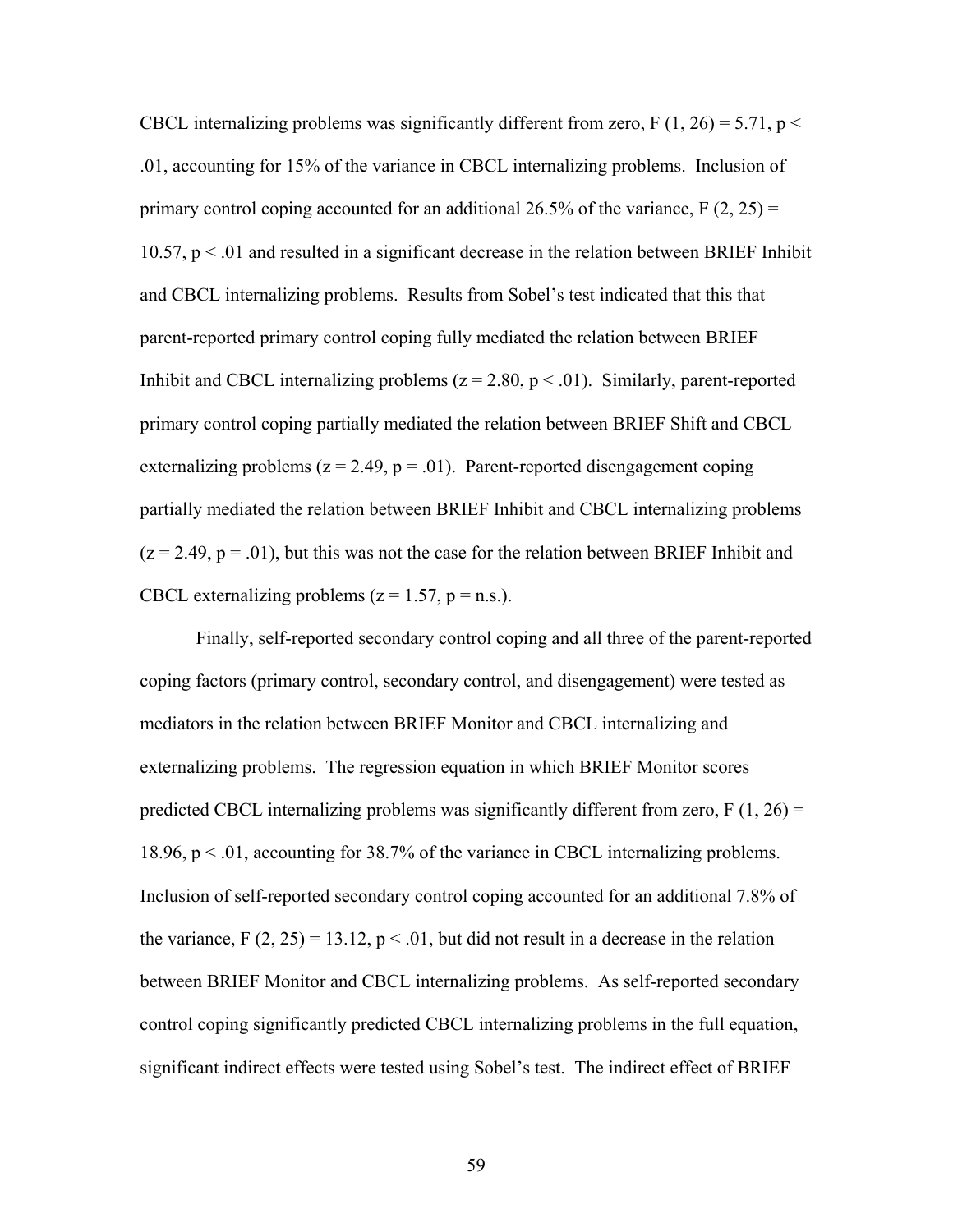Monitor via self-reported secondary control coping was significantly different from the direct effects  $(z = 2.89, p < .01)$ , suggesting that secondary control coping partially mediated the relation between BRIEF Monitor and CBCL internalizing problems. Parent-reported primary control, secondary control, and disengagement coping all partially mediated the relation between BRIEF Monitor and CBCL internalizing problems ( $z = 3.01$ ,  $p < .01$ ;  $z = 2.90$ ,  $p < .01$ ;  $z = 2.78$ ,  $p < .01$ , respectively). Parentreported secondary control coping partially mediated the relation between BRIEF Monitor and CBCL externalizing problems ( $z = 2.50$ ,  $p < .05$ ), but parent-reported primary control and disengagement coping did not ( $z = 1.80$  and  $z = 1.67$ , respectively, both ns).

## *Healthy Control Group*

Only one set of variables met criteria needed to test for mediation for the healthy control group. Specifically, parent-reported primary control coping was tested as a mediator of the relation between BRIEF Shift scores and CBCL internalizing problems. The regression equation in which BRIEF Shift scores predicted CBCL internalizing problems was significantly different from zero,  $F(1, 25) = 9.13$ ,  $p < .01$ , accounting for 26.7% of the variance in CBCL internalizing problems. Inclusion of parent-reported primary control coping did not account for a significant increase in the percentage of variance accounted for ( $\Delta R^2 = .03$ , n.s.) and did not result in a decrease in the relation between BRIEF Shift and CBCL Internalizing problems. Therefore, these results support an independent effect of CBCL internalizing problems by BRIEF Shift scores and do not provide evidence of mediation.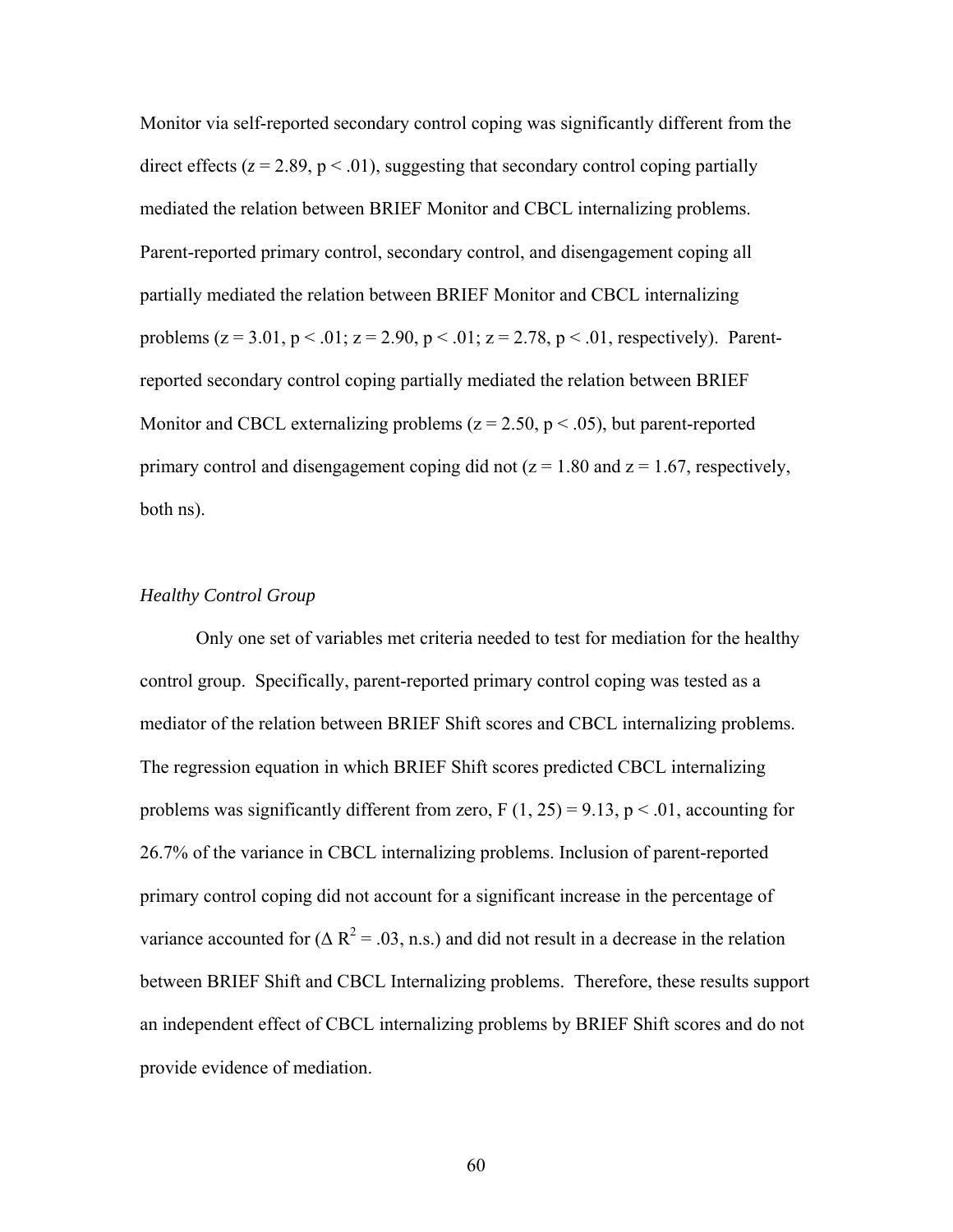# Regression Equations Testing Primary Control Coping as a Mediator Between Executive Function and CBCL Internalizing Problems

| Equation $1 - \text{CBCL}$ Internalizing |          | Final $R^2$ = .42 $F(2)$ = 10.76, $p < .01$ |
|------------------------------------------|----------|---------------------------------------------|
| Step 1: $R^2$ change = .17*              | $\beta$  | <u>sr</u>                                   |
| D-KEFS Sorting Test                      | $-.42*$  | $-41$                                       |
| Step 2: $R^2$ change = .29**             |          |                                             |
| <b>D-KEFS</b> Sorting Test               | $-.09$   | $-.08$                                      |
| P-R Primary Control Coping               | $-.63**$ | $-.54$                                      |
| Equation 2 – CBCL Internalizing          |          | Final $R^2$ = .51 $F(2)$ = 15.11, $p < .01$ |
| Step 1: $R^2$ change = .47**             | $\beta$  | sr                                          |
| <b>BRIEF Working Memory</b>              | $-.68**$ | $-0.68$                                     |
| Step 2: $R^2$ change = .08*              |          |                                             |
| <b>BRIEF Working Memory</b>              | $-41*$   | $-.30$                                      |
| P-R Primary Control Coping               | $-.39*$  | $-.29$                                      |
| Equation 3 – CBCL Internalizing          |          | Final $R^2$ = .65 $F(2)$ = 26.18, $p < .01$ |
| Step 1: $R^2$ change = .58**             | $\beta$  | $\overline{\text{sr}}$                      |
| <b>BRIEF Shift</b>                       | $-76**$  | $-.76$                                      |
| Step 2: $R^2$ change = .10*              |          |                                             |
| <b>BRIEF Shift</b>                       | $-.56**$ | $-.47$                                      |
| P-R Primary Control Coping               | $-.37*$  | $-.31$                                      |
| Equation 4 – CBCL Internalizing          |          | Final $R^2$ = .46 $F(2)$ = 10.57, $p < 01$  |
| Step 1: $R^2$ change = .18*              | β        | <u>sr</u>                                   |
| <b>BRIEF</b> Inhibit                     | $-.42*$  | $-42$                                       |
| Step 2: $R^2$ change = .28**             |          |                                             |
| <b>BRIEF</b> Inhibit                     | $-.04$   | $-.03$                                      |
| P-R Primary Control Coping               | $-71**$  | $-.53$                                      |
| Equation 5 – CBCL Internalizing          |          | Final $R^2$ = .65 $F(2)$ = 26.23, p < 01    |
| Step 1: $R^2$ change = .61**             | $\beta$  | sr                                          |
| <b>BRIEF Monitor</b>                     | $-.78**$ | $-.78$                                      |
| Step 2: $R^2$ change = .06*              |          |                                             |
| <b>BRIEF Monitor</b>                     | $-.59**$ | $-.47$                                      |
| P-R Primary Control Coping               | $-.32*$  | $-.25$                                      |

Note: P-R = Parent-reported; S-R = Self-reported;  $β$  = standardized beta; sr = semi-partial correlation \*  $< .05,$  \*\*  $< .01$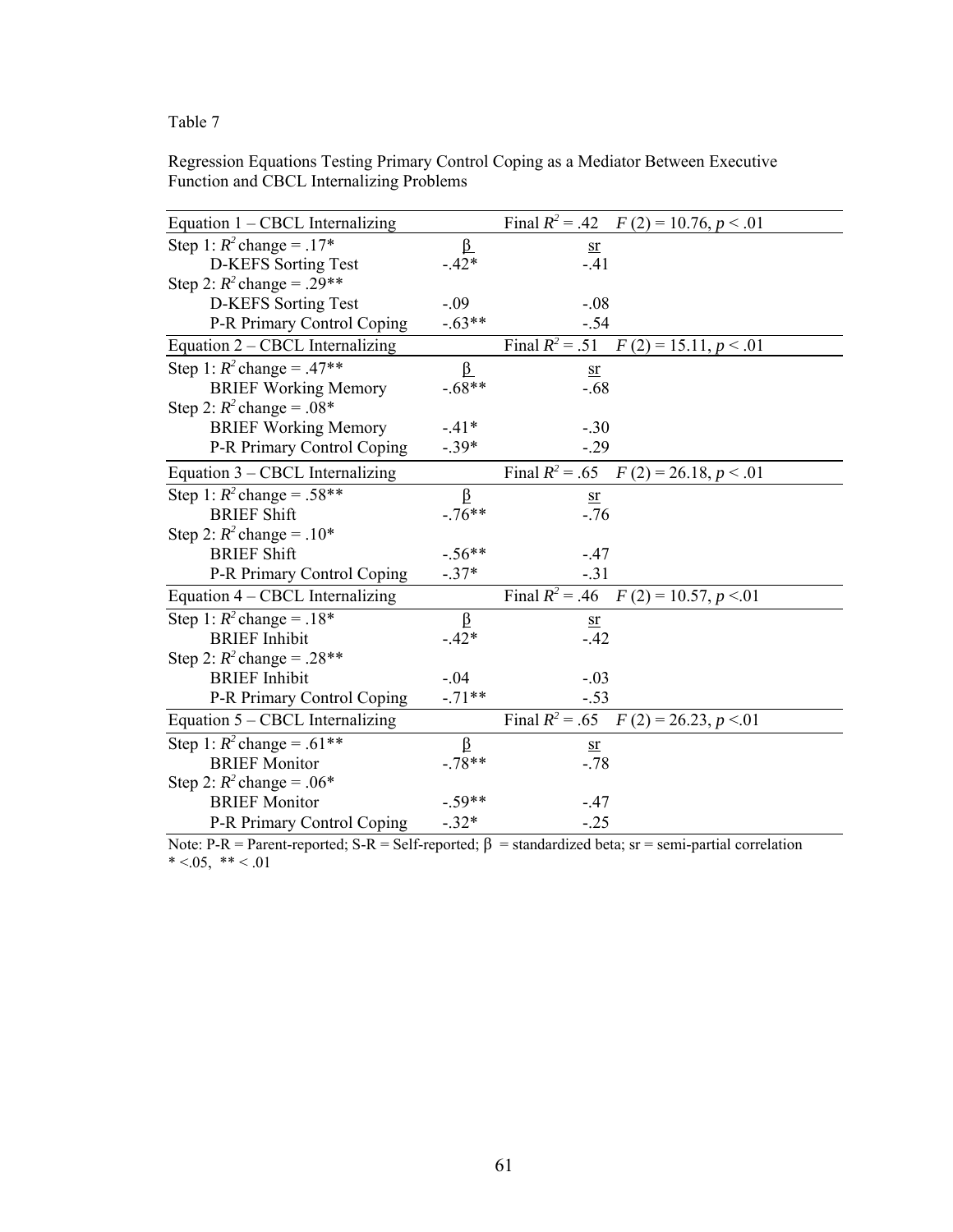# Regression Equations Testing Primary Control Coping as a Mediator Between Executive Function and CBCL Externalizing Problems

| Equation 1 – CBCL Externalizing |          | Final $R^2$ = .18 $F(2) = 7.79, p < .01$            |
|---------------------------------|----------|-----------------------------------------------------|
| Step 1: $R^2$ change = .20*     | $\beta$  | $sr$                                                |
| <b>D-KEFS</b> Sorting Test      | $-.45*$  | $-.45$                                              |
| Step 2: $R^2$ change = .18*     |          |                                                     |
| <b>D-KEFS</b> Sorting Test      | $-19$    | $-.20$                                              |
| P-R Primary Control Coping      | $-.50**$ | $-48$                                               |
| Equation 2 – CBCL Externalizing |          | Final $R^2 = .48$ $\overline{F}(2) = 14.00, p < 01$ |
| Step 1: $R^2$ change = .63**    | $\beta$  | sr                                                  |
| <b>BRIEF Working Memory</b>     | $-.65**$ | $-.63$                                              |
| Step 2: $R^2$ change = .10*     |          |                                                     |
| <b>BRIEF Working Memory</b>     | $-.42*$  | $-.33$                                              |
| P-R Primary Control Coping      | $-.40*$  | $-.31$                                              |
| Equation 3 – CBCL Externalizing |          | Final $R^2 = .52$ $F(2) = 13.31, p < 01$            |
| Step 1: $R^2$ change = .41**    | $\beta$  | $\overline{\text{sr}}$                              |
| <b>BRIEF Shift</b>              | $-.66**$ | $-.66$                                              |
| Step 2: $R^2$ change = .48*     |          |                                                     |
| <b>BRIEF Shift</b>              | $-47**$  | $-40$                                               |
| P-R Primary Control Coping      | $-.34*$  | $-.29$                                              |
| Equation 4 – CBCL Externalizing |          | Final $R^2$ = .45 $F(2)$ = 10.16, $p < 01$          |
| Step 1: $R^2$ change = .39**    | β        | $\overline{\text{sr}}$                              |
| <b>BRIEF</b> Inhibit            | $-.62**$ | $-.62$                                              |
| Step 2: $R^2$ change = .06      |          |                                                     |
| <b>BRIEF</b> Inhibit            | $-.40*$  | $-.30$                                              |
| P-R Primary Control Coping      | $-.33$   | $-.25$                                              |
| Equation 5 – CBCL Externalizing |          | Final $R^2 = .58$ $F(2) = 19.49, p < 01$            |
| Step 1: $R^2$ change = .58**    | β        | $sr$                                                |
| <b>BRIEF Monitor</b>            | $-76**$  | $-.76$                                              |
| Step 2: $R^2$ change = .03      |          |                                                     |
| <b>BRIEF Monitor</b>            | $-63**$  | $-.50$                                              |
| P-R Primary Control Coping      | $-.21$   | $-17$                                               |

Note: P-R = Parent-reported; S-R = Self-reported; β = standardized beta; sr = semi-partial correlation  $* < 0.05, ** < 0.01$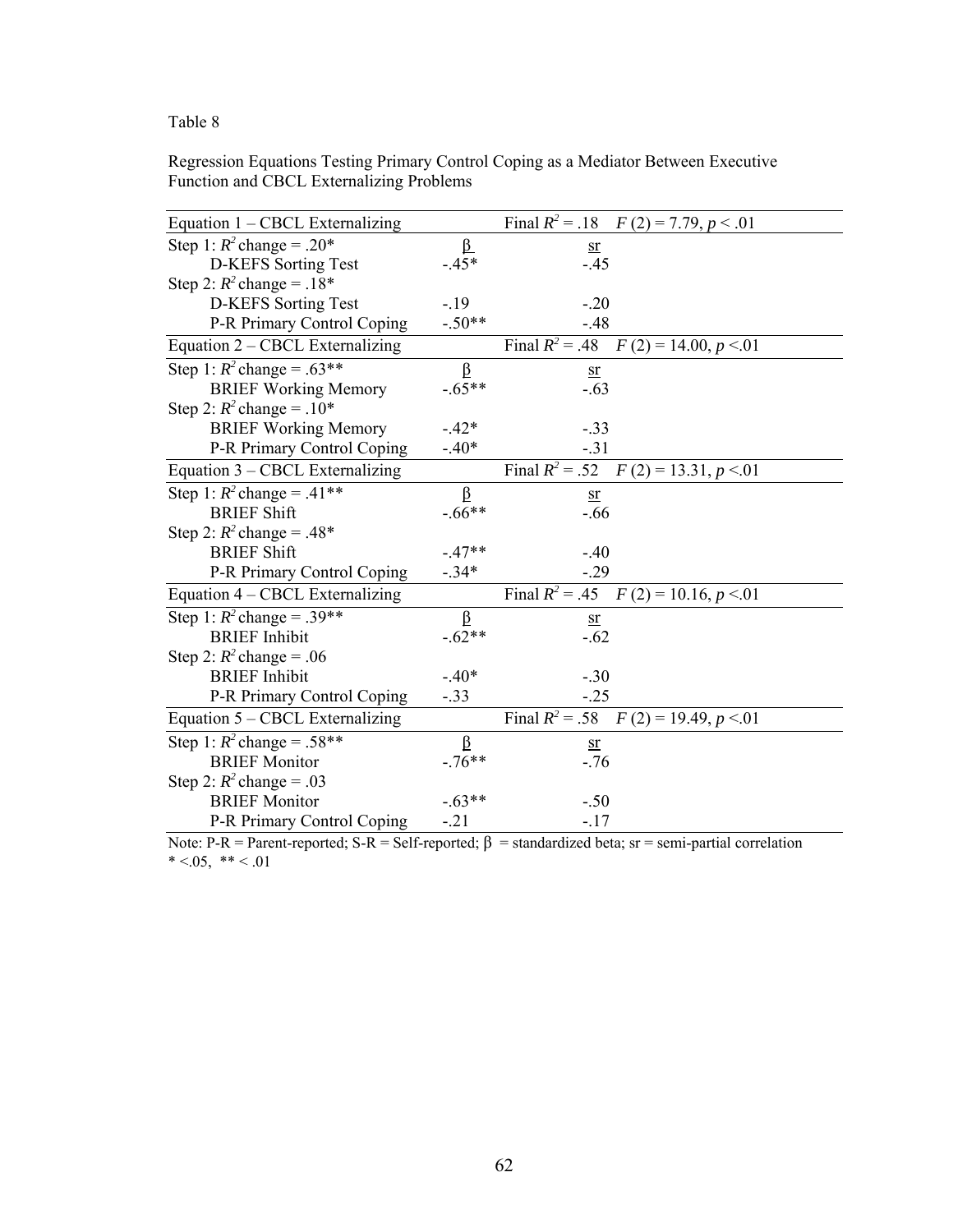# Regression Equations Testing Secondary Control Coping as a Mediator Between Executive Function and CBCL Internalizing Problems

| Equation $1 - \text{CBCL}$ Internalizing |          | Final $R^2$ = .54 $F(2)$ = 16.87, $p < .01$          |
|------------------------------------------|----------|------------------------------------------------------|
| Step 1: $R^2$ change = .47**             | <u>ß</u> | $\overline{\text{sr}}$                               |
| <b>BRIEF Working Memory</b>              | $-.68**$ | $-0.68$                                              |
| Step 2: $R^2$ change = .11*              |          |                                                      |
| <b>BRIEF Working Memory</b>              | $-.47**$ | $-.40$                                               |
| P-R Secondary Control Coping             | $-.39*$  | $-.33$                                               |
| Equation 2 – CBCL Internalizing          |          | Final $R^2$ = .67 $F(2)$ = 28.56, $p < 01$           |
| Step 1: $R^2$ change = .58*              | β        | sr                                                   |
| <b>BRIEF Shift</b>                       | $-.76**$ | $-76$                                                |
| Step 2: $R^2$ change = .12**             |          |                                                      |
| <b>BRIEF Shift</b>                       | $-.59**$ | $-.53$                                               |
| P-R Secondary Control Coping             | $-.38**$ | $-.34$                                               |
| Equation 3 – CBCL Internalizing          |          | Final $R^2 = .47$ $\overline{F}(2) = 13.12, p < .01$ |
| Step 1: $R^2$ change = .39**             | $\beta$  | $\overline{\text{sr}}$                               |
| <b>BRIEF Monitor</b>                     | $-.64**$ | $-.64$                                               |
| Step 2: $R^2$ change = .08*              |          |                                                      |
| <b>BRIEF Monitor</b>                     | $-.48**$ | $-.42$                                               |
| S-R Secondary Control Coping             | $-.33*$  | $-.29$                                               |
| Equation 4 – CBCL Internalizing          |          | Final $R^2$ = .68 $F(2)$ = 29.89, $p < 01$           |
| Step 1: $R^2$ change = .61**             | β        | <u>sr</u>                                            |
| <b>BRIEF Monitor</b>                     | $-78**$  | $-.78$                                               |
| Step 2: $R^2$ change = .09**             |          |                                                      |
| <b>BRIEF Monitor</b>                     | $-.62**$ | $-.54$                                               |
| P-R Secondary Control Coping             | $-.35**$ | $-.30$                                               |

Note: P-R = Parent-reported; S-R = Self-reported;  $\beta$  = standardized beta; sr = semi-partial correlation  $* < 0.05, ** < 0.01$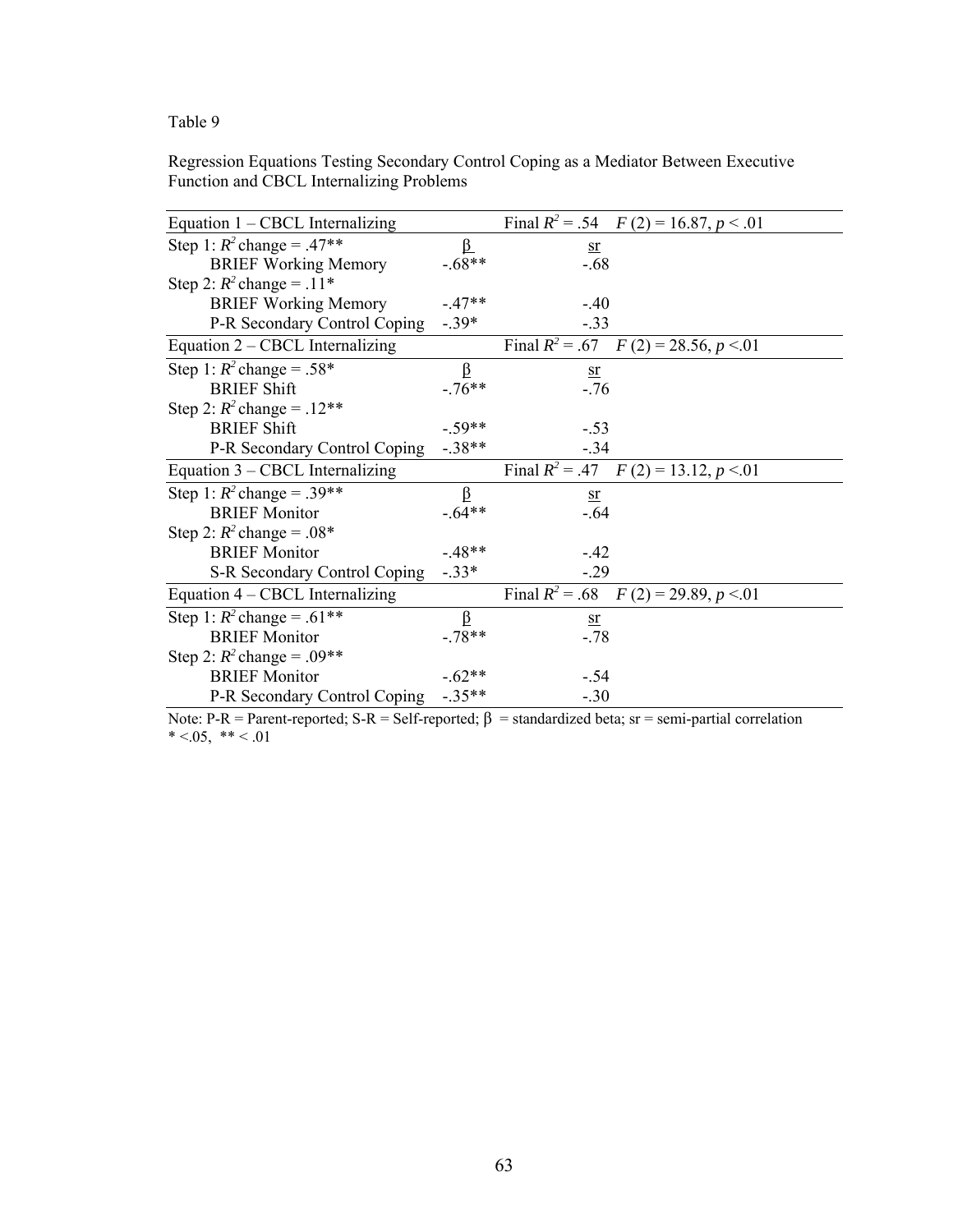Regression Equations Testing Secondary Control Coping as a Mediator Between Executive Function and CBCL Externalizing Problems

| Equation 1 – CBCL Externalizing    |          | Final $R^2 = .69$ $F(2) = 30.47, p < .01$  |  |
|------------------------------------|----------|--------------------------------------------|--|
| Step 1: $R^2$ change = .63**       | <u>ß</u> | $\mathbf{S}$ r                             |  |
| <b>BRIEF Working Memory</b>        | $-.80**$ | $-.80$                                     |  |
| Step 2: $R^2$ change = .08*        |          |                                            |  |
| <b>BRIEF Working Memory</b>        | $-.62**$ | $-52$                                      |  |
| P-R Secondary Control Coping -.33* |          | $-.28$                                     |  |
| Equation 2 – CBCL Externalizing    |          | Final $R^2 = .57$ $F(2) = 18.94, p < .01$  |  |
| Step 1: $R^2$ change = .43**       | β        | <u>sr</u>                                  |  |
| <b>BRIEF Shift</b>                 | $-.66**$ | $-.66$                                     |  |
| Step 2: $R^2$ change = .17**       |          |                                            |  |
| <b>BRIEF Shift</b>                 | $-45**$  | $-.40$                                     |  |
| P-R Secondary Control Coping       | $-46**$  | $-41$                                      |  |
| Equation 3 – CBCL Externalizing    |          | Final $R^2$ = .67 $F(2)$ = 27.91, $p < 01$ |  |
| Step 1: $R^2$ change = .58**       | β        | <u>sr</u>                                  |  |
| <b>BRIEF Monitor</b>               | $-76***$ | $-76$                                      |  |
| Step 2: $R^2$ change = .11**       |          |                                            |  |
| <b>BRIEF Monitor</b>               | $-.58**$ | $-.50$                                     |  |
| P-R Secondary Control Coping       | $-.38**$ | $-.33$                                     |  |

Note: P-R = Parent-reported; S-R = Self-reported;  $β$  = standardized beta; sr = semi-partial correlation  $* < 0.05, ** < 0.01$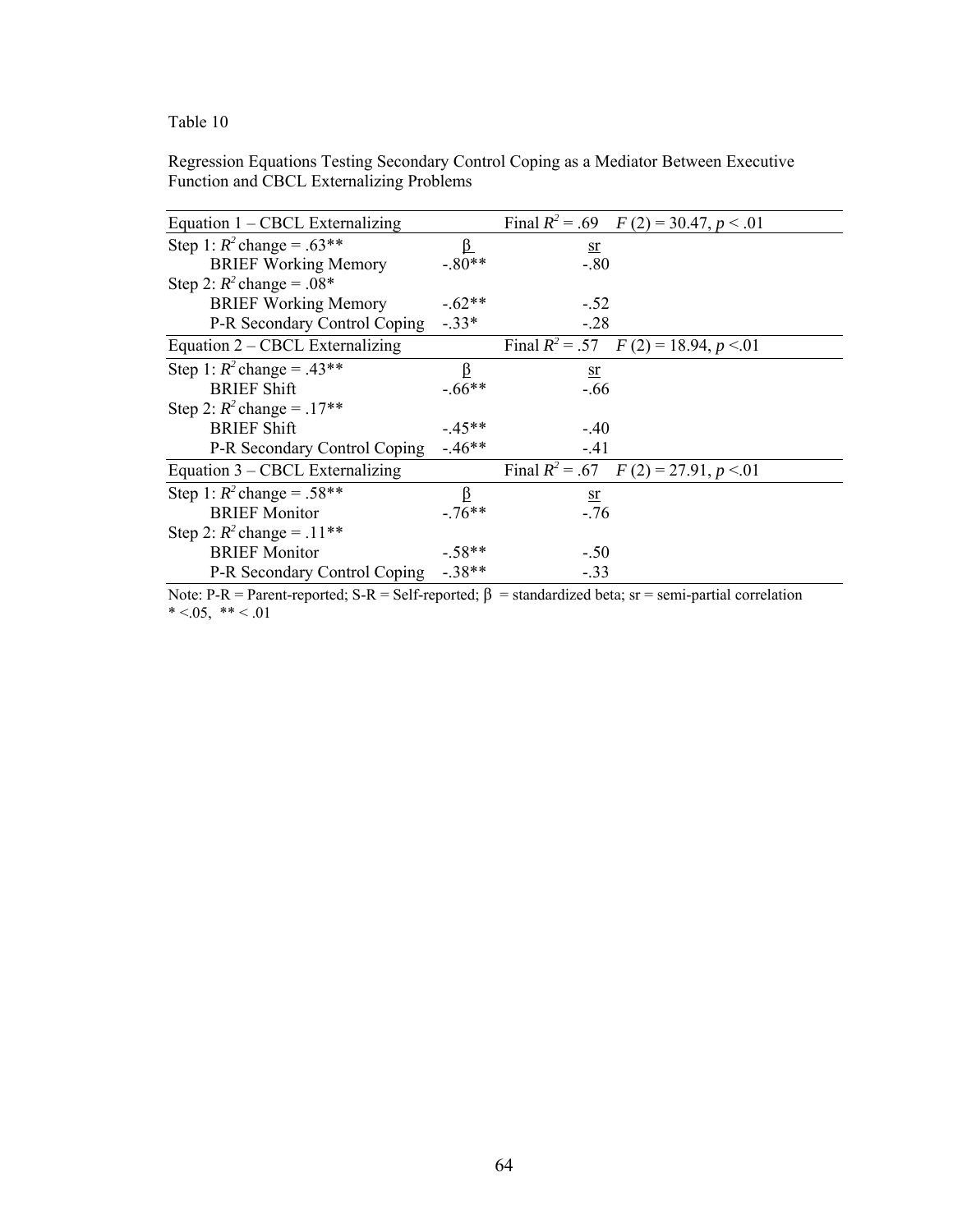|                                 | Regression Equations Testing Disengagement Coping as a Mediator Between Executive Function |  |  |
|---------------------------------|--------------------------------------------------------------------------------------------|--|--|
| and CBCL Internalizing Problems |                                                                                            |  |  |

Note: P-R = Parent-reported; S-R = Self-reported;  $\beta$  = standardized beta; sr = semi-partial correlation  $* < 0.05, ** < 0.01$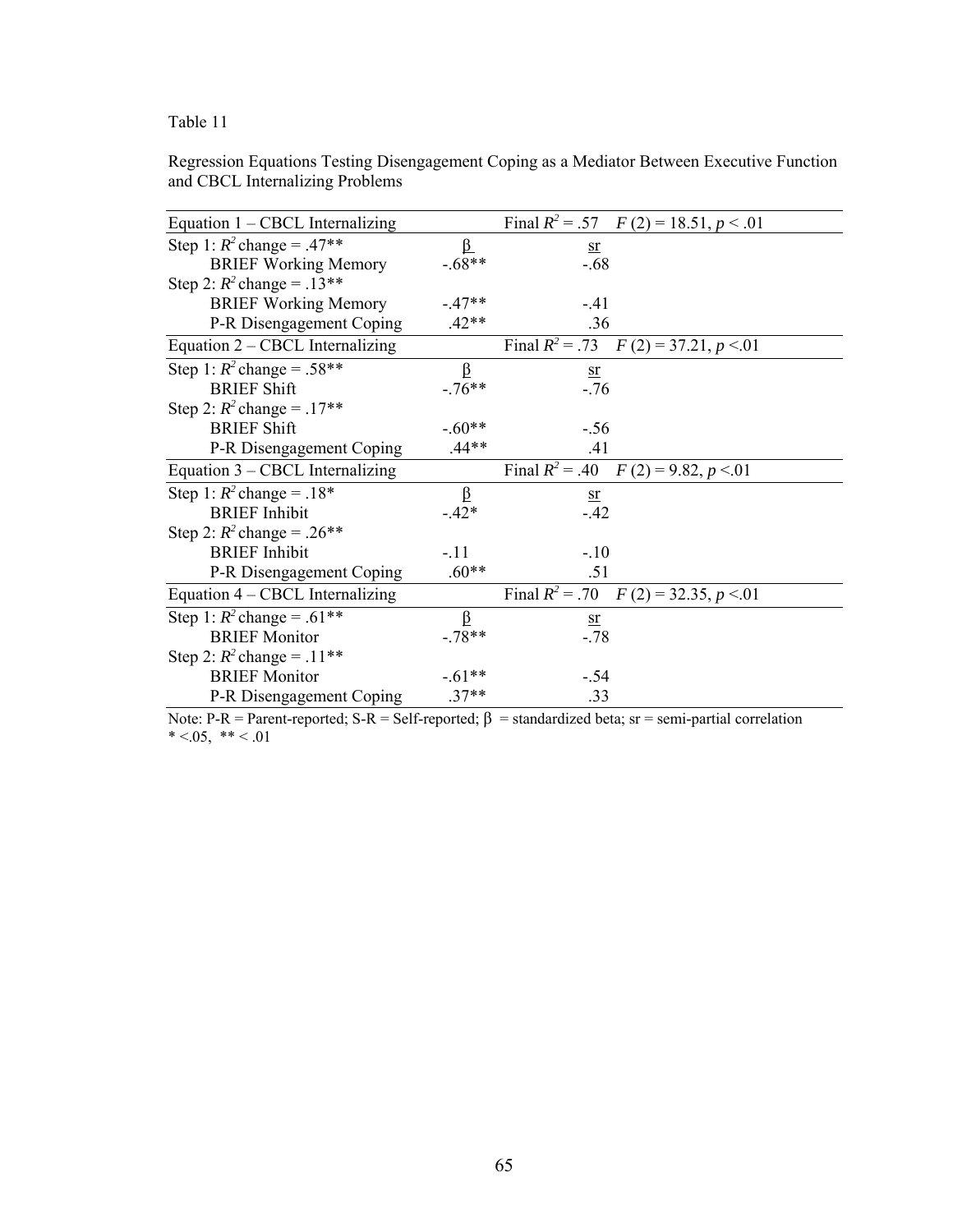|                                 | Regression Equations Testing Disengagement Coping as a Mediator Between Executive Function |  |  |
|---------------------------------|--------------------------------------------------------------------------------------------|--|--|
| and CBCL Externalizing Problems |                                                                                            |  |  |

| Equation 1 – CBCL Externalizing |          | Final $R^2$ = .61 $F(2)$ = 22.05, $p < .01$ |
|---------------------------------|----------|---------------------------------------------|
| Step 1: $R^2$ change = .63**    | <u>ß</u> | <u>sr</u>                                   |
| <b>BRIEF Working Memory</b>     | $-.80**$ | $-.80$                                      |
| Step 2: $R^2$ change = .01      |          |                                             |
| <b>BRIEF Working Memory</b>     | $-.84**$ | $-.73$                                      |
| P-R Disengagement Coping        | .09      | .07                                         |
| Equation 2 – CBCL Externalizing |          | Final $R^2$ = .40 $F(2)$ = 10.00, $p < 01$  |
| Step 1: $R^2$ change = .43**    | $\beta$  | sr                                          |
| <b>BRIEF Shift</b>              | $-.66**$ | $-0.66$                                     |
| Step 2: $R^2$ change = .01      |          |                                             |
| <b>BRIEF Shift</b>              | $-.62**$ | $-.58$                                      |
| P-R Disengagement Coping        | .12      | .11                                         |
| Equation 3 – CBCL Externalizing |          | Final $R^2 = .34$ $F(2) = 7.89, p < .01$    |
| Step 1: $R^2$ change = .39**    | β        | $\mathbf{S}$ r                              |
| <b>BRIEF</b> Inhibit            | $-.62**$ | $-.76$                                      |
| Step 2: $R^2$ change = .00      |          |                                             |
| <b>BRIEF</b> Inhibit            | $-.61**$ | $-.52$                                      |
| P-R Disengagement Coping        | .02      | .02                                         |
| Equation 4 – CBCL Externalizing |          | Final $R^2$ = .55 $F(2)$ = 17.33, $p < 01$  |
| Step 1: $R^2$ change = .58**    | β        | <u>sr</u>                                   |
| <b>BRIEF Monitor</b>            | $-76**$  | $-.76$                                      |
| Step 2: $R^2$ change = .00      |          |                                             |
| <b>BRIEF Monitor</b>            | $-78**$  | $-68$                                       |
| P-R Disengagement Coping        | .03      | .02                                         |

Note: P-R = Parent-reported; S-R = Self-reported;  $\beta$  = standardized beta; sr = semi-partial correlation  $* < 0.05, ** < 0.01$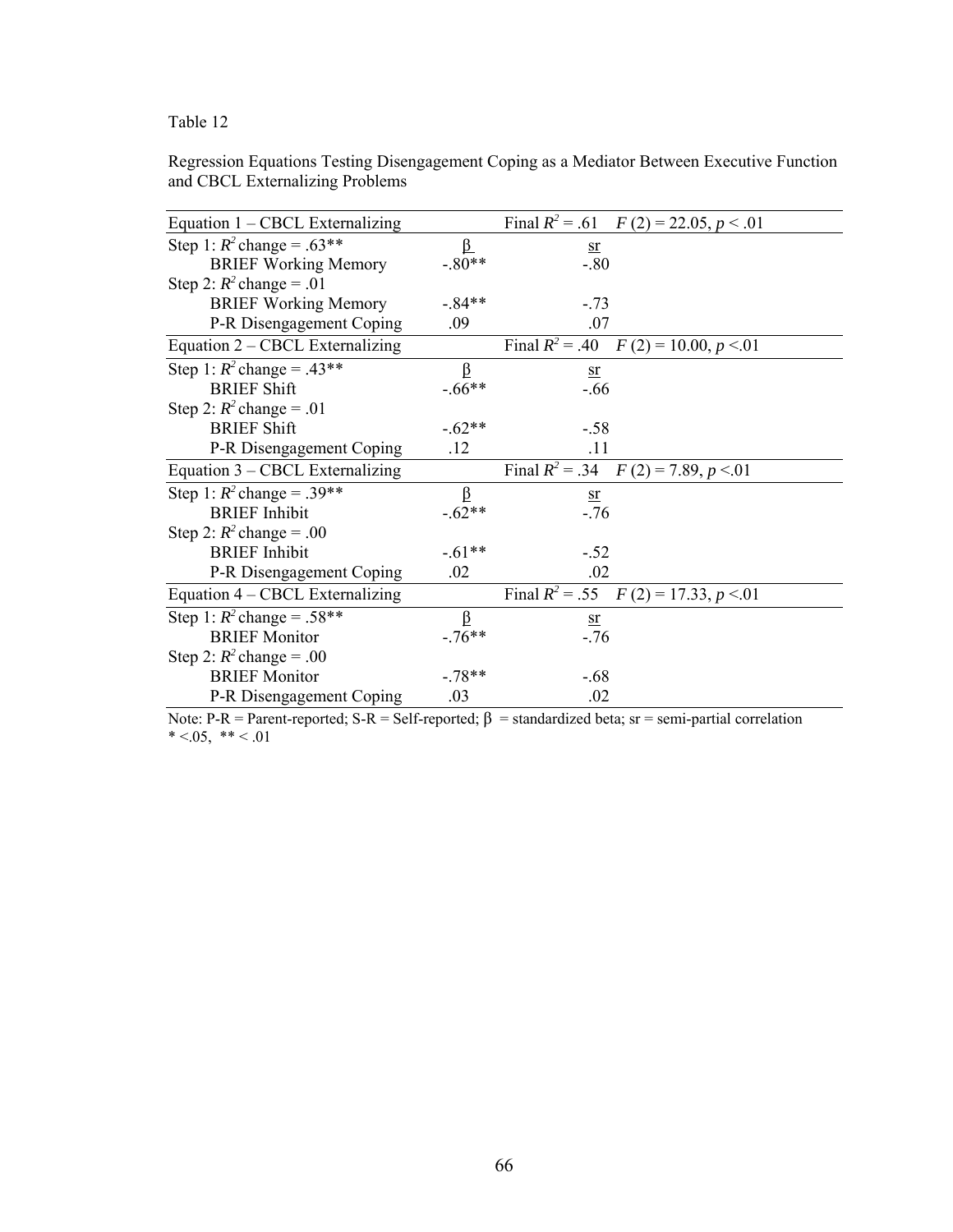## CHAPTER IV

# **DISCUSSION**

 This study examined the role of executive function in coping with stress and emotional and behavioral problems in a sample of childhood ALL survivors and a matched sample of healthy controls. It was predicted that ALL survivors would exhibit poorer executive function, less adaptive patterns of coping, and greater emotional and behavioral problems than children with no history of leukemia. In addition, it was expected that coping would mediate the relation between executive function and emotional problems. That is, poorer executive function would lead to greater use of disengagement strategies, such as denial and avoidance, and less reliance on primary control (e.g., problem solving) and secondary control (e.g., acceptance; cognitive restructuring) coping, which would then lead to more internalizing and externalizing behavior problems. This pattern was expected to be true particularly for the ALL group, who are at risk for executive function impairment from their neurotoxic treatment.

With regard to the between-group differences among the executive function, coping, and emotional variables, the data partially support the hypothesis that childhood ALL survivors demonstrate more maladaptive functioning than the healthy control group. Specifically, consistent with the recent meta-analysis published by Campbell and colleagues (in press), ALL survivors had significantly lower scores in several domains of executive function, including working memory, measured behaviorally and by parentreport, as well as a behavioral measure of cognitive flexibility. ALL survivors also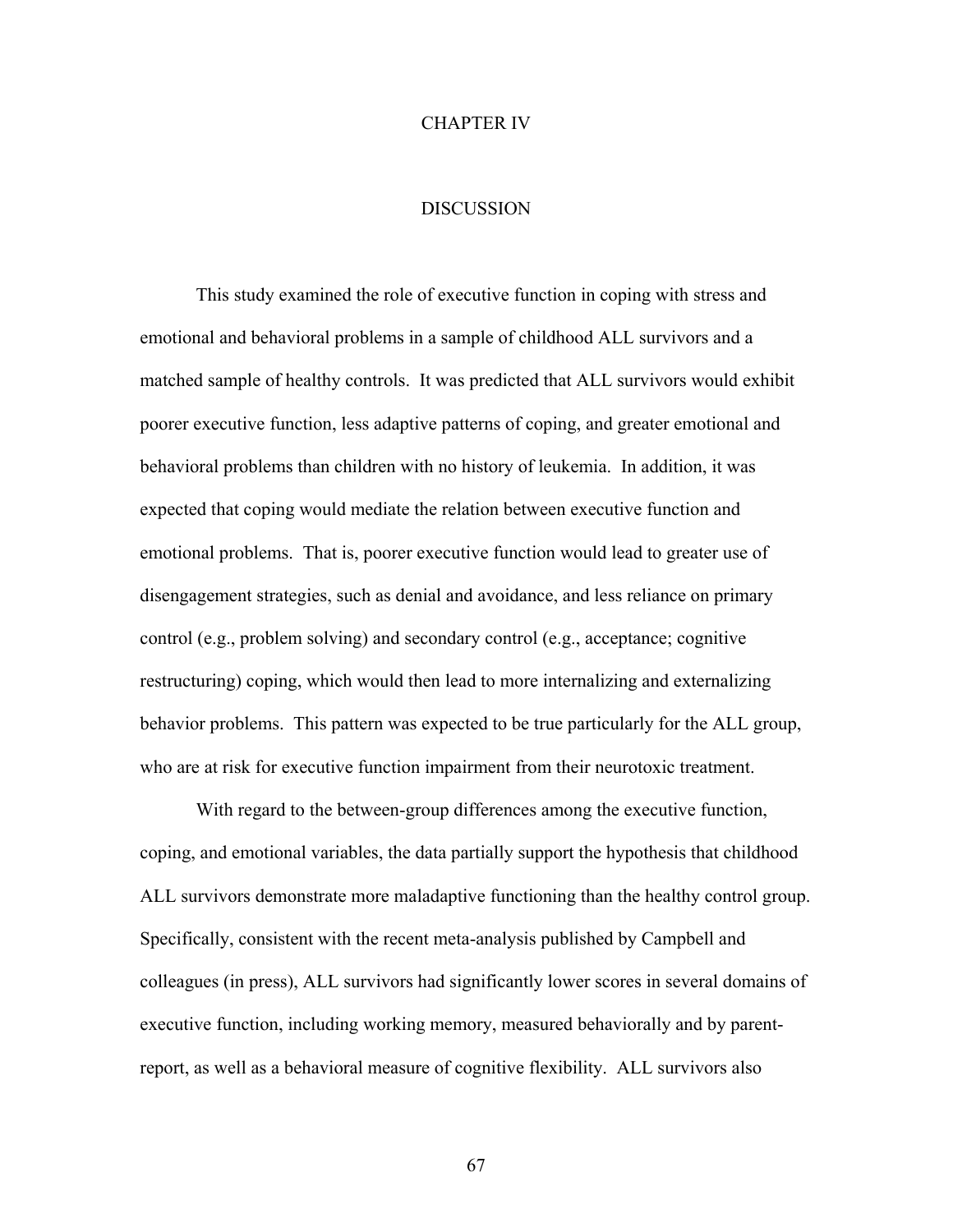performed more poorly on a test of overall intellectual functioning and a measure of information processing speed. Although not all between-group comparisons of executive function reached statistical significance, effect sizes comparing the ALL and healthy control groups were all in the negative direction, indicating poorer executive function across the various domains and methods of measurement. These effect sizes ranged from negligible to medium, with small effects found for both measures of cognitive flexibility and parent-reported executive inhibition and medium effects found for both measures of working memory. Thus, the results of the present study provide a strong replication of the findings reported by Campbell et al. in their meta-analysis. Other domains of cognitive function, not assessed in the current study, also showed deficits for ALL survivors, indicating that the adverse effects of treatment extend beyond the variables measured here.

There were no statistically significant differences between the groups with regard to the proportion of each type of coping strategy endorsed by children and parents. However, small albeit non-significant, negative effects were found for both self-reported and parent-reported secondary control coping, suggesting ALL participants and their parents tended to endorse comparatively more strategies like acceptance and cognitive restructuring in response to stress than did healthy control participants. Caution must be used interpreting these results, however, since the small sample size did not yield enough power to establish if these small effects are reliable. In general, the present study does not suggest that ALL survivors differ from healthy controls in their patterns of coping with stress.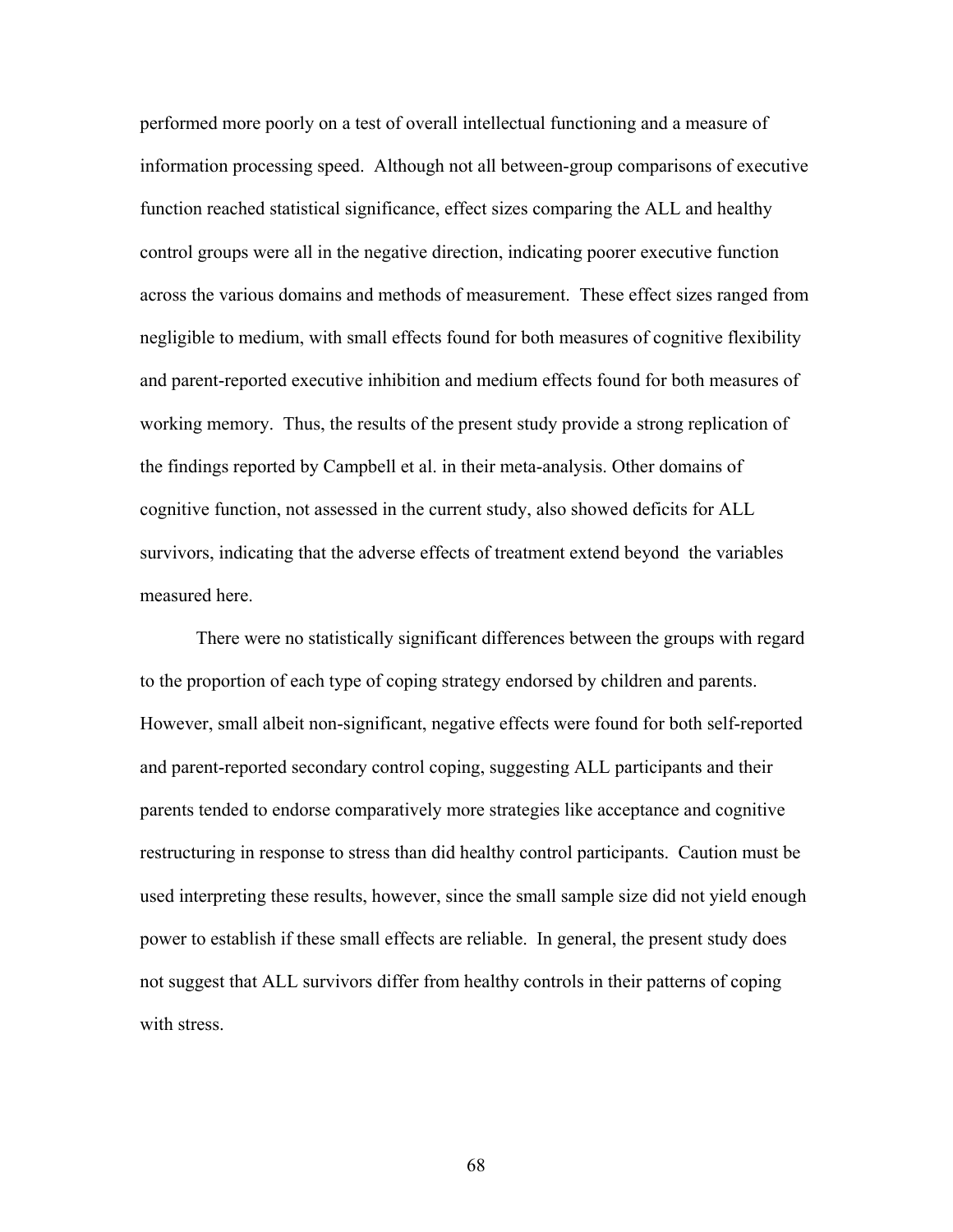The ALL and healthy control groups did not significantly differ on self- or parentreported internalizing or externalizing symptoms. In fact, a small, positive but nonsignificant effect for CBCL internalizing symptoms was found, suggesting that ALL survivors experience less emotional distress, such as symptoms of depression and anxiety, than do children with no history of leukemia. This finding is consistent with previous research that suggests that childhood cancer survivors are emotionally doing as well, if not better than healthy children (e.g., Phipps, Steele, Hall, & Leigh, 2001; Recklitis et al., 2006). Whether such findings truly indicate that ALL survivors experience little or no symptoms of psychopathology is still being debated in the field of pediatric psycho-oncology. Phipps and colleagues at St. Jude posit that cancer survivors, along with other pediatric patients diagnosed with chronic illnesses, such as Type I diabetes, cystic fibrosis, and juvenile rheumatoid arthritis, have a repressive adaptational style, which is characterized by a denial of personal problems or flaws, including psychological distress, and an endorsement of socially desirable behavior, which may be interpreted as defensiveness (e.g., Phipps & Steele, 2002; Phipps, Steele, Hall, & Leigh, 2001). Testing this theory is beyond the scope of the current study; however, it is important to consider the current findings in light of this theory. One study by Phipps and colleagues (2001) found that childhood cancer patients exhibit a repressive adaptational style within 2 to 4 weeks of diagnosis, which the authors concluded is a reaction to the diagnosis rather than a premorbid personality trait. If the current study findings reflect the phenomenon of repressive adaptation, this would suggest that children treated for ALL continue exhibiting this style well after their treatment ends.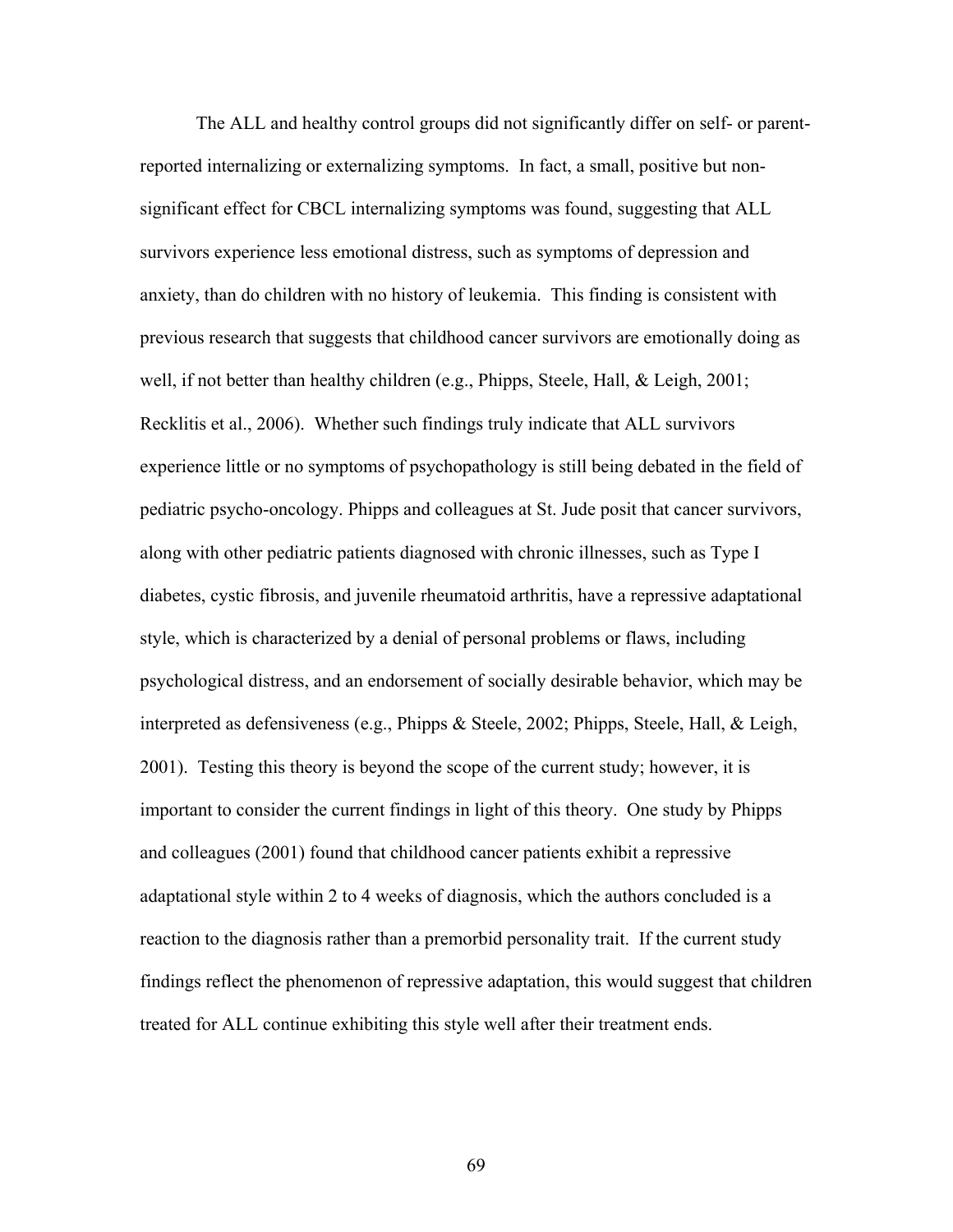However, when the CBCL and YSR internalizing and externalizing problem scales were further delineated into the various syndrome scales in the current study's analyses, the picture is less clear. Small, negative effects were found for some of the CBCL and YSR scales, suggesting more problems for the ALL survivors, and small, positive ones were found for others. However, these findings differed depending on whether the parent or child reported the problems. Specifically, according to parent report on the CBCL, ALL survivors appear to have more difficulties than healthy controls with regard to social problems, attention problems, and rule-breaking behaviors, but that they actually exhibit fewer somatic symptoms than healthy controls. In contrast, according to the reports of the children and adolescents on the YSR, ALL survivors endorsed more difficulties with symptoms of anxiety and somatic problems, whereas they endorse fewer depressive symptoms, social problems, and aggressive behavior than do healthy controls. In short, the question about whether childhood cancer survivors experience emotional and behavioral problems seems to depend on the informant and what specific problems are assessed. However, because of limited statistical power, comparison of the ALL and healthy control groups on these more specific indicators of types of emotional and behavioral problems did not reach statistical significance. Future research with larger samples is needed to examine some of the trends observed in the present data to determine if there are differences between ALL survivors and healthy controls in specific domains of psychological problems.

Although the current study did not find significant between-group differences on all variables examined in this study, it is noteworthy that there were many more statistically significant correlations among the executive function, coping, and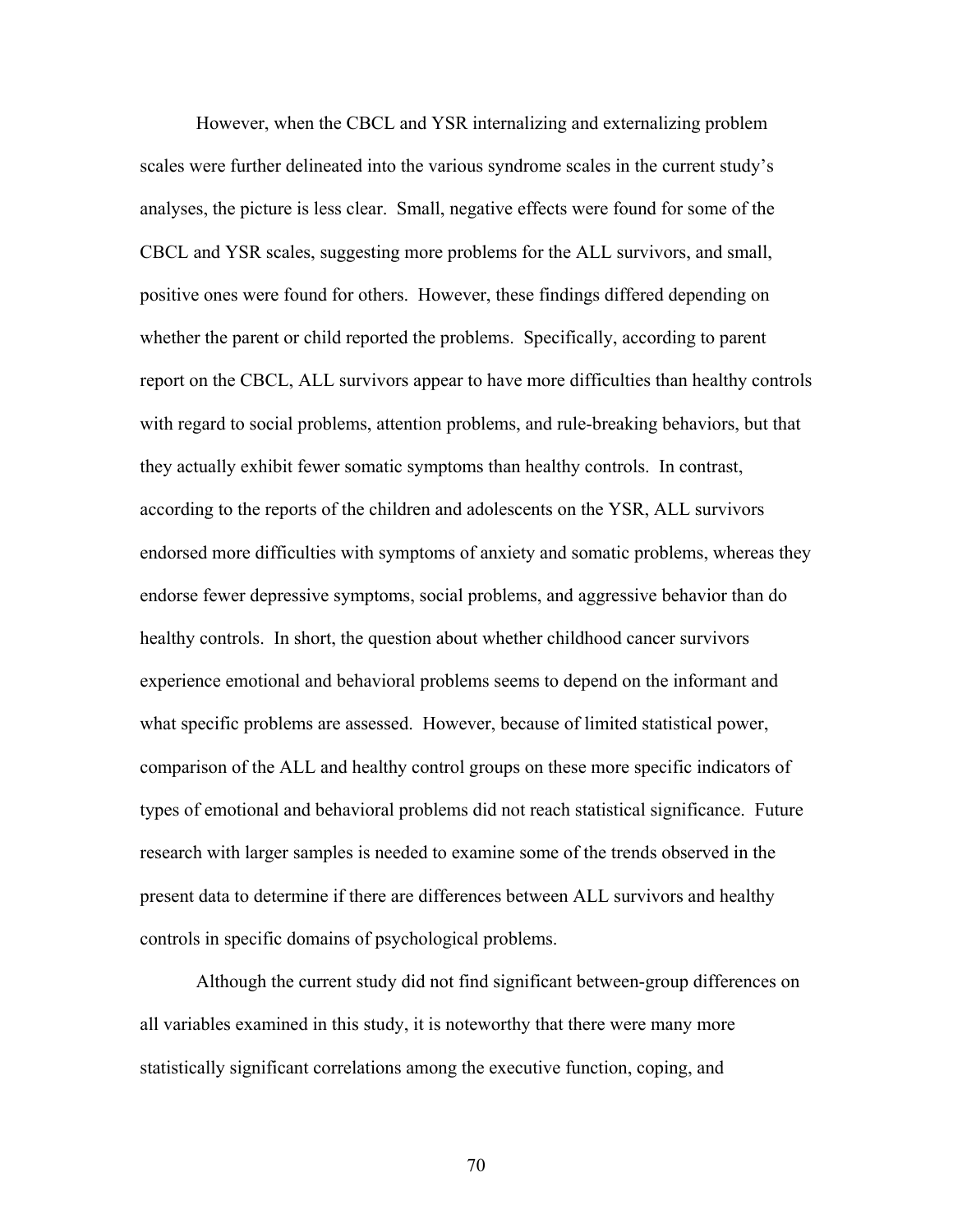emotional/behavioral variables for the ALL group compared to the healthy control group. While many of these correlations were among the parent-reported independent and dependent measures (BRIEF executive function, parent-reported coping on the RSQ, and CBCL internalizing and externalizing behaviors), indicating that shared-method variance played a role in these associations, there was also evidence of important associations across informants and method of measurement. These are briefly summarized here, as they are considered more robust findings.

Self-reported secondary control coping was significantly and positively correlated with all four parent-reported domains of executive function: working memory, cognitive flexibility, behavioral inhibition, and self-monitoring. In addition, self-reported disengagement coping was significantly and negatively correlated with both behavioral and parent-report measures of working memory and self-monitoring, and parent-reported behavioral inhibition. Parent-reported primary control coping was significantly and positively correlated with the behavioral measures of working memory and cognitive flexibility, and parent-reported disengagement coping was significantly and negatively correlated with the behavioral measure of working memory. These findings support the theory that coping is governed by executive function processes and is therefore regulated by the dorsolateral prefrontal cortex and its cortical and subcortical connections thought to be responsible for higher-order cognitive functioning (Compas, 2006; Copeland & Compas, 2007).

With regard to the correlations among the executive function and emotional/ behavioral variables, significant findings were also found across informants and methods. Specifically, self-reported internalizing behavior problems were significantly associated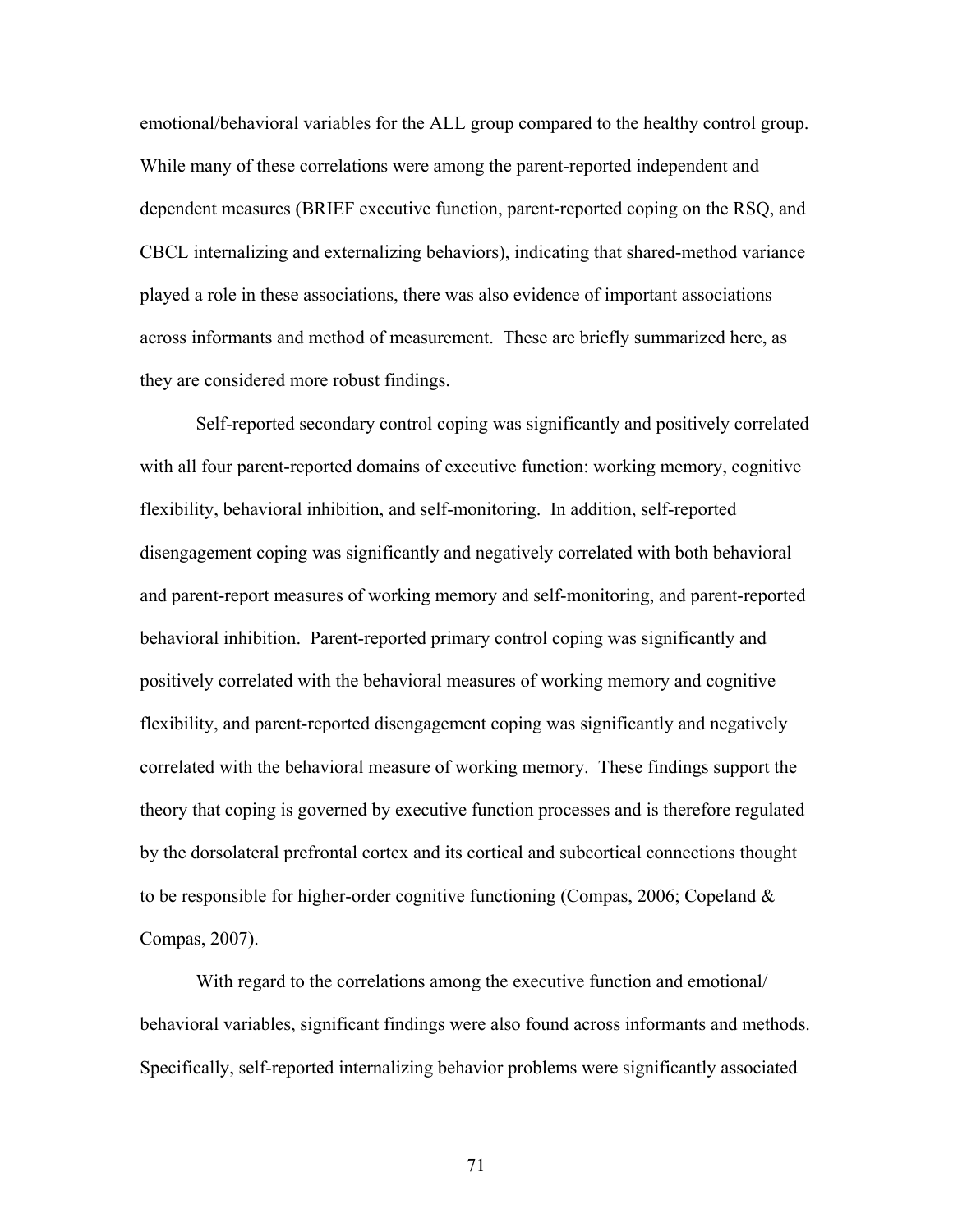with parent-reported self-monitoring, and self-reported externalizing behavior problems were significantly associated with behavioral measures of behavioral inhibition and working memory. Both parent-reported internalizing and externalizing problems were significantly associated with the behavioral measure of cognitive flexibility. Finally, regarding the correlations among coping and emotional/behavioral variables, self- and parent-reported secondary control coping were associated with self- and parent-reported externalizing behavior problems. Self-reported secondary control coping was also significantly associated with parent-reported internalizing problems. These correlations suggest that impairment in executive functioning, coping, and emotion regulation resulting from neurotoxic ALL treatment is related to increases in emotional and behavioral problems in childhood ALL survivors.

Most importantly, the data provide some support for the hypothesis that coping mediates the relation between executive function and emotional outcome in survivors of childhood ALL. As expected, the majority of the mediation analyses were tested among the parent-reported executive function, coping, and emotional/behavioral variables, again suggesting shared method variance. However, there were also two instances of mediation across methods or informants. The findings regarding the mediation analyses are summarized below.

First, primary control coping, as reported by the parents of ALL survivors, fully mediated the relations between the behavioral measure of cognitive flexibility and parentreported internalizing and externalizing behavior. Primary control coping also fully mediated the relation between parent-reported behavioral inhibition and parent-reported internalizing behavior. Consistent with the findings reported by Copeland and Compas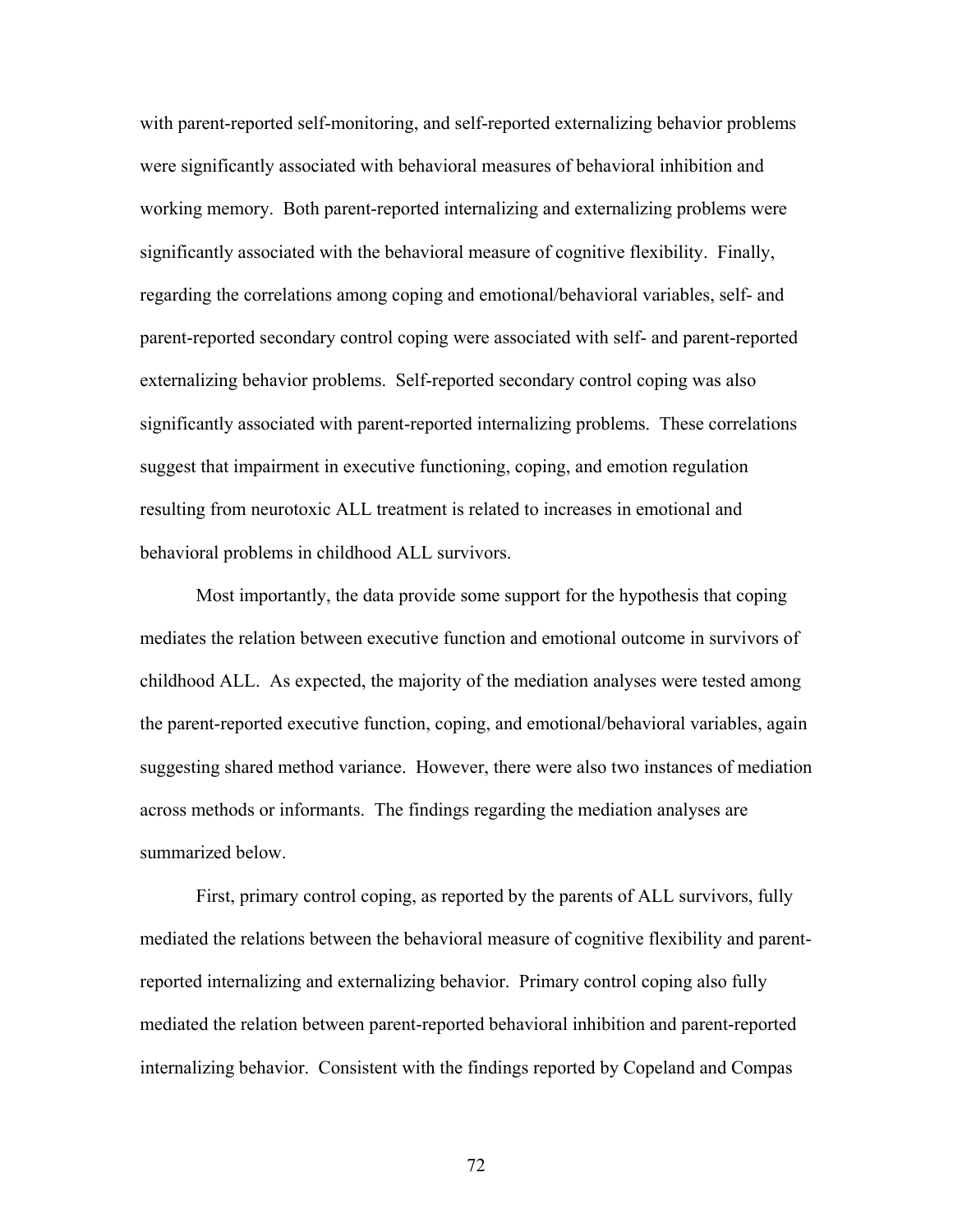(2007), these findings suggest that difficulties switching back and forth between tasks and the inability to inhibit one's prepotent responses leads to the use of less problemsolving, emotional modulation, and emotional expression in coping with stress, which in turn leads to emotional distress and perhaps even behavior problems.

All other findings indicated partial mediation, meaning that although coping appears to play an important role in the relation between executive function and emotional/behavioral outcomes, there is also a direct relation between these variables independent of coping. Both self- and parent-reported secondary control coping partially mediated the relation between parent-reported self-monitoring and parent-reported internalizing behavior. Similarly, parent-reported secondary control coping partially mediated the relations between the following parent-reported executive functions: working memory; cognitive flexibility; behavioral inhibition and internalizing/externalizing behavior problems. These findings suggests that poorer executive function in several domains leads to decreased use of cognitive restructuring and acceptance and/or increased reliance on maladaptive patterns of coping, such as denial and avoidance, which then leads to emotional distress. The fact that a direct relation remains between executive function internalizing/externalizing behaviors may also mean that difficulties in working memory, self-monitoring, cognitive flexibility, and behavioral inhibition lead to other factors that are not accounted for in this study, such as an increase of cognitive distortions or difficulties in attention, that then leads to emotional and behavioral problems. Another interpretation of the direct relation is that a neurophysiological process occurring in the prefrontal cortex or white matter leads to impaired executive functioning and emotional dysregulation.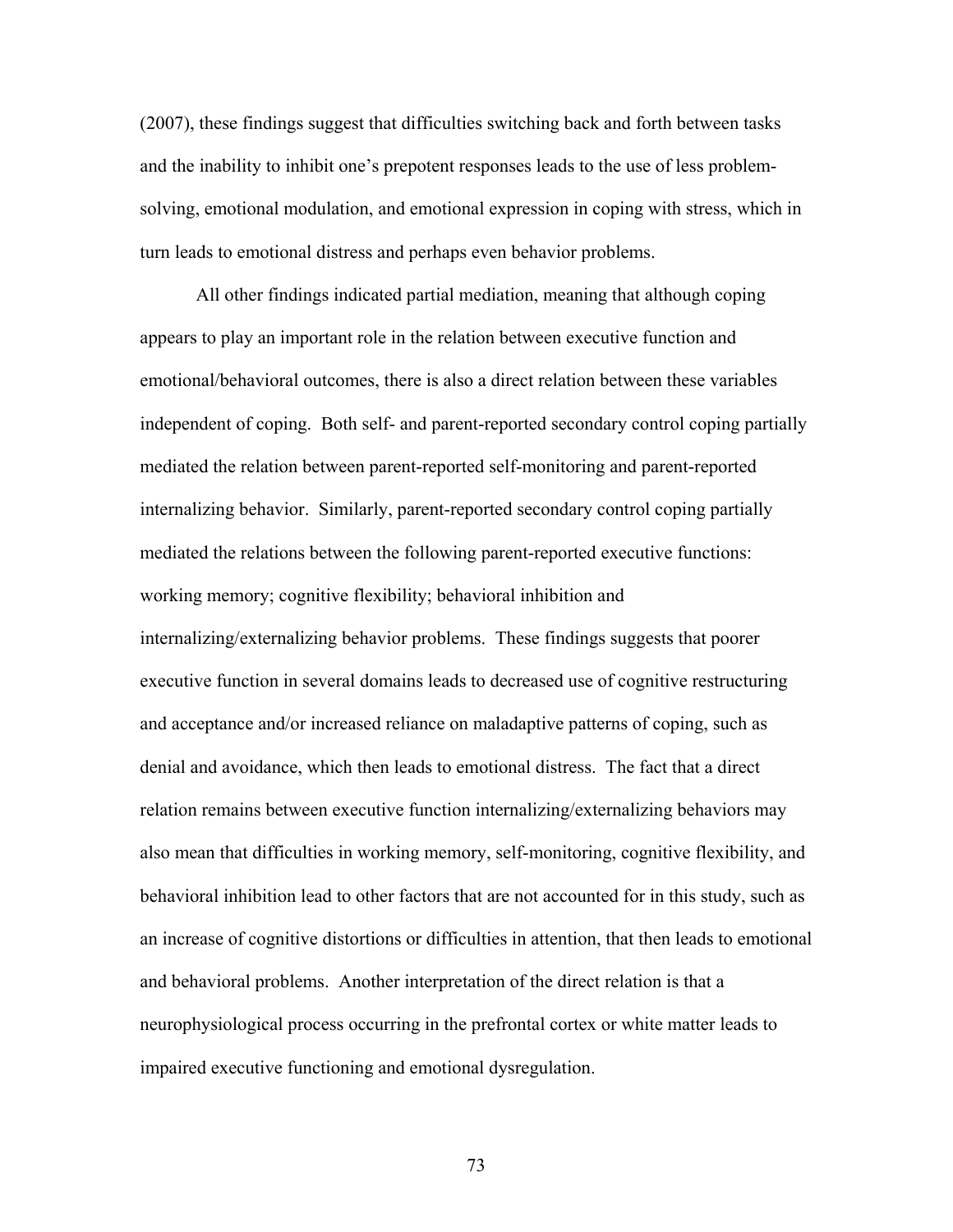It is possible that one reason the ALL group evinced more important relations among the executive function, coping, and emotional/behavioral variables despite the lack of statistically significant between-group findings is that only a subgroup of childhood ALL survivors experience executive function deficits as a result of their treatment, which is associated with less adaptive patterns of coping with stress and emotional difficulties. Research with adult cancer survivors is instructive with regard to possible individual differences in vulnerability to the adverse effects of chemotherapy. Research examining the neurocognitive sequelae of adult cancer treatment, a phenomenon referred to as "chemobrain," suggests that adults who carry a genetic marker for Alzheimer's disease ( $\varepsilon$ 4 allele of the APOE gene), may be at increased vulnerability to chemotherapy-induced neurocognitive impairment compared to adult cancer survivors who were not carriers of the gene (Ahles et al. 2003). Further, Ahles and Saykin (2007) also discuss other potential mechanisms by which individuals treated with chemotherapy experience cognitive changes, such as DNA damage and deficits in DNA repair, as well as deregulation of the immune response caused by neurotoxic treatments. Although this work has been done in survivors of adult cancers, such as breast and lung neoplasms, it is possible that a subset of children treated for cancers, including leukemia, with chemotherapy agents may possess similar vulnerabilities to cognitive impairment.

# *Strengths of the Current Study*

Methodologically, the current study went beyond previous studies examining the neurocognitive sequelae of childhood cancer in several ways. First, the sample of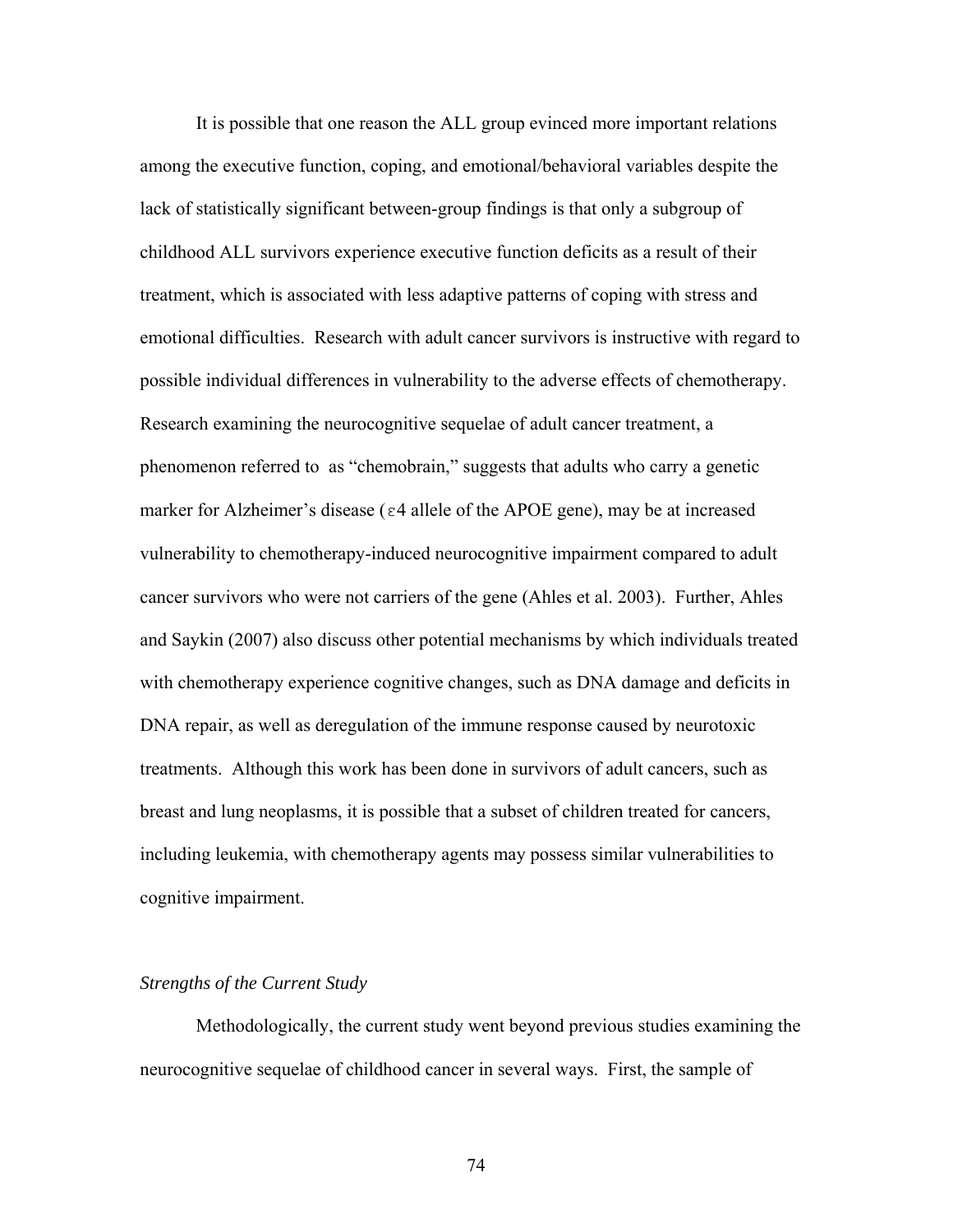childhood cancer survivors was homogeneous with regard to diagnosis, type of treatment received, and stage of treatment. That is, only children and adolescents who were successfully treated for a first diagnosis of ALL with chemotherapy only and were off treatment by the time of study participation were included. Many studies in the literature have combined patients with different types of leukemias and have frequently included lymphomas in the study sample despite the fact that these diagnoses are very different in terms of their prognoses, type of treatment, and length of treatment. Likewise, it is not uncommon for children with CNS tumors to be included in the same study sample as leukemia patients. Further, all of the ALL participants in the current study completed treatment prior to recruitment, whereas some studies include patients who are still receiving ALL treatment with those who are off treatment, making it difficult to distinguish acute, temporary cognitive disturbance related to certain types of chemotherapy to long-term neurocognitive sequelae.

 Another methodological strength of the current study was the selection of a healthy control sample matched to the ALL participants on sex, age, and when possible, socioeconomic status in an effort to reduce the number of confounding variables. Although the groups matched very well with regard to household income, the primary caregivers in the healthy control group had significantly higher educational attainment than did the parents in the healthy control sample. However, even when educational status was controlled for in the analyses, there were still significant differences between the groups on Full Scale IQ and both measures of working memory, indicating that the between-group differences in neurocognitive functioning were not solely attributable to the difference in parent education.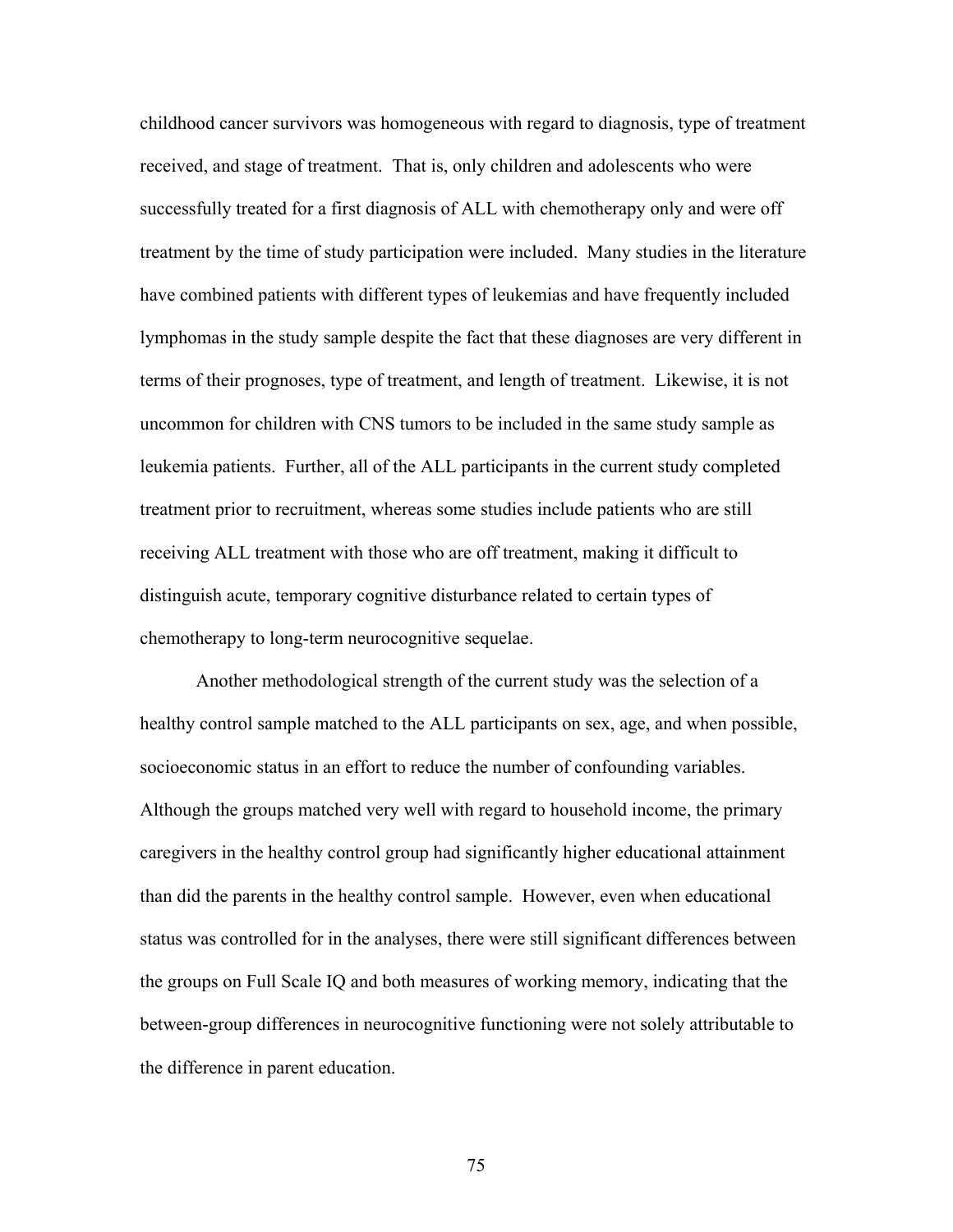Additionally, the study employed multiple methods (behavioral assessment and parent report of executive function), as well as multiple informants (child and parent report of coping and emotional/behavioral symptoms). Both of these methodological strengths are essential in better understanding the factors contributing to the neurocognitive and emotional sequelae of childhood ALL.

Another important strength of this study was that it employed measures of specific domains of executive function with a normative sample of participants. Previous studies examining ALL treatment effects on executive function used a variety of measures assessing various domains of executive function, making it difficult to compare studies or generalize findings given that few studies defined "executive function" in the same way. In addition, a variety of norms to interpret the data yielded from these studies were used, many of which were comprised of very small sample sizes. The D-KEFS, was normed on a sample of 1,750 individuals stratified by age and produces standard scores for each of its subtests, making the results comparable and easily interpretable.

# *Limitations of the Current Study*

The current study also had several limitations that must be addressed. First, as noted throughout this paper, the sample size of 30 participants in each group limited power to detect smaller but potentially meaningful effects, both in regard to betweengroup findings and correlations among the variables within each group. Effect sizes were reported in order to demonstrate potentially meaningful findings, which will need to be corroborated by adding more participants and thus increasing power. It should be noted, however, that this study's sample of childhood ALL survivors is on par with or larger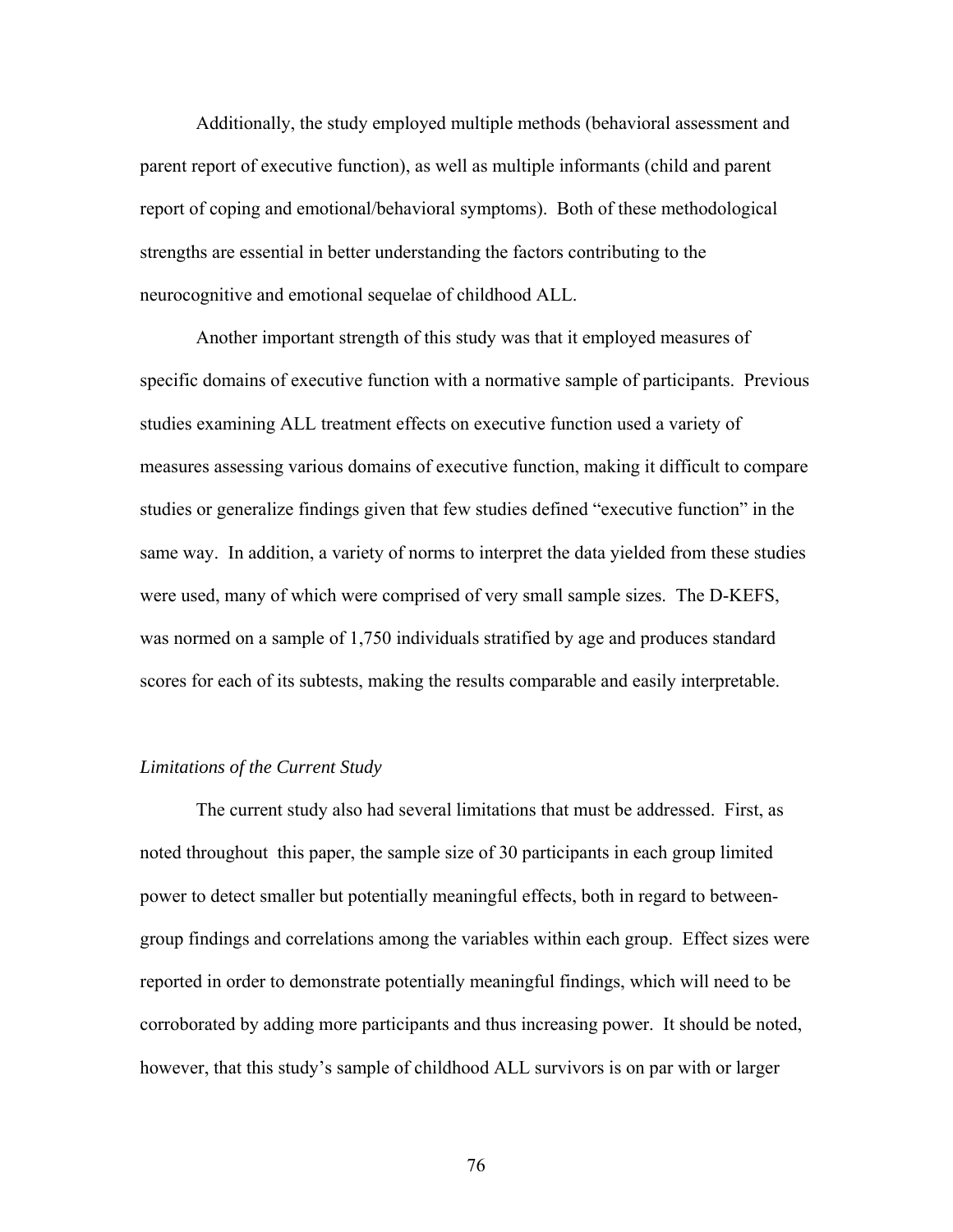than 50 to 60% of the published papers included in the meta-analysis reviewing the neurocognitive effects of childhood ALL treatment (Campbell et al., in press). Given the relatively low base rate of childhood cancer and most other pediatric disorders, collaborative studies among multiple institutions are essential in recruiting large samples of children treated for a specific illness. The research team working on the current study plans to continue recruiting participants and is considering partnering with research teams at other academic children's hospitals.

As mentioned above, although the healthy control sample was matched exceptionally well with regard to sex, age, and family income, the healthy control parents had a greater level of educational attainment. Approximately 75% of the healthy control participants and their parents were recruited through the Vanderbilt Medical Center, and as a result, the majority of those who volunteered for this study worked in professional positions. The other method of recruitment asking ALL participants to nominate sameage, same-sex friends and classmates, only yielded 25% of the healthy control sample, as many of the ALL survivors declined this method.

#### *Clinical Implications*

The results from this study suggest that the neurocognitive sequelae of childhood ALL extend beyond academic and vocational outcomes. The preliminary results of this study partially support the assertion that impaired executive function in at least a subset of childhood ALL survivors may limit their ability to effectively cope with stress. These findings demonstrate the necessity of intervention techniques that teach childhood cancer survivors cognitive-behavioral and metacognitive techniques (Butler  $\&$  Copeland, 2002),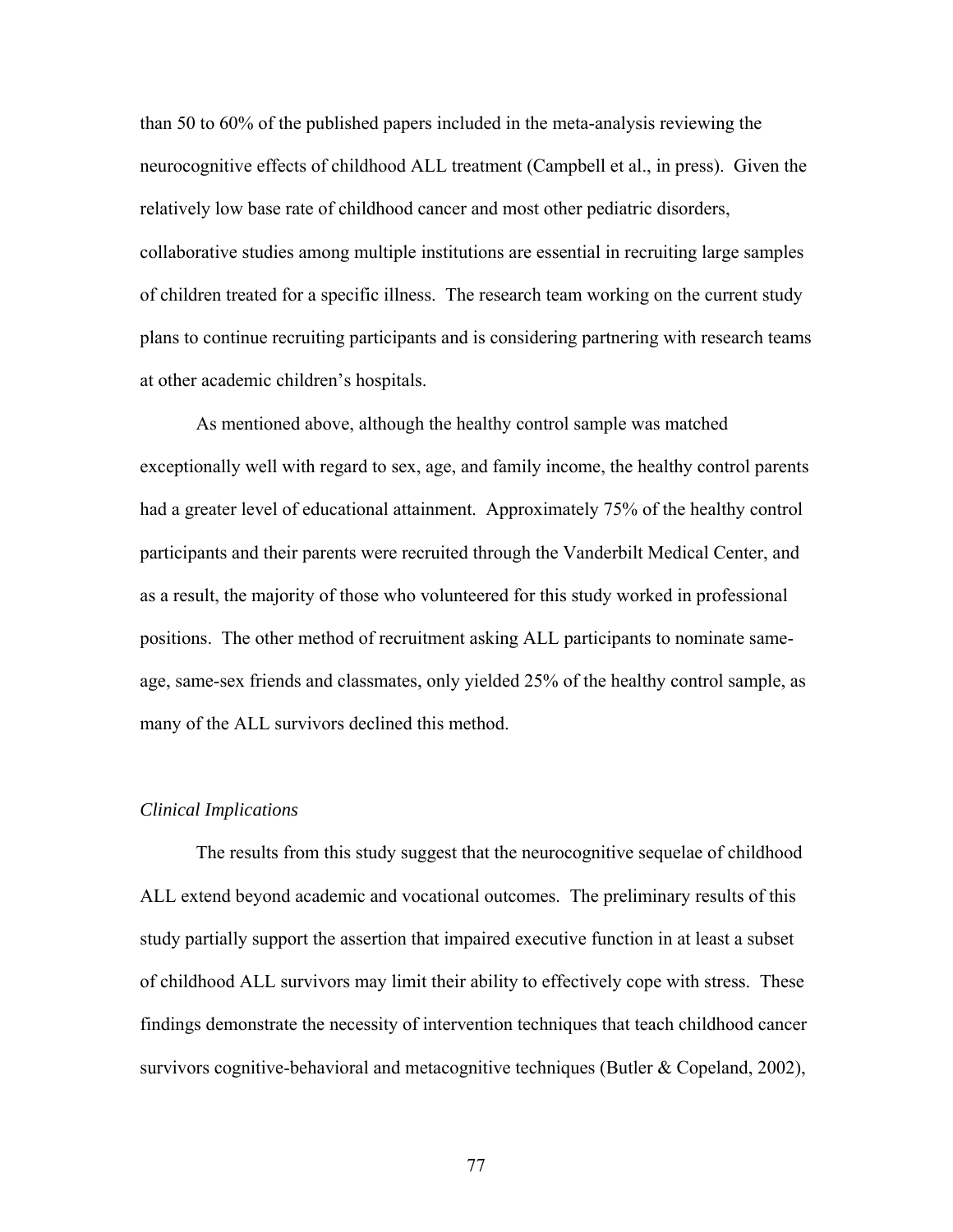as well as other coping skills, not solely for the goal of cognitive remediation and improves school performance, but also to prevent emotional problems that could result from maladaptive patterns of coping.

Additionally, there is some evidence in the literature to suggest that childhood ALL survivors, particularly during adolescence, are susceptible to social problems with peers (e.g., Shelby et al., 1998). The current study assessed coping strategies specifically with regard to social stressors, as it is a common source of stress for all adolescents, healthy or ill. Some of the findings suggested that the ALL survivors in this study used fewer adaptive coping strategies, such as problem-solving and cognitive restructuring and relied more on avoidance and denial in response to normative social stressors, such as arguing with a friend or feeling left out. Barakat and colleagues (2003) created a manualized group intervention for survivors of pediatric brain tumors and their parents, and preliminary findings demonstrated small to moderate improvements in social skills (e.g., nonverbal communication; engaging in conversation) and social functioning. Such an intervention might be equally beneficial for the subset of ALL survivors that evince peer-related problems.

# *Directions for Future Research*

This study paves the way for continued research on the relation between neurocognitive impairment and coping in children treated for ALL. The research team for the current study is continuing to recruit participants to increase the sample size and improve power, which will enable us to better interpret the data. However, the preliminary data presented in this paper already highlight the importance of examining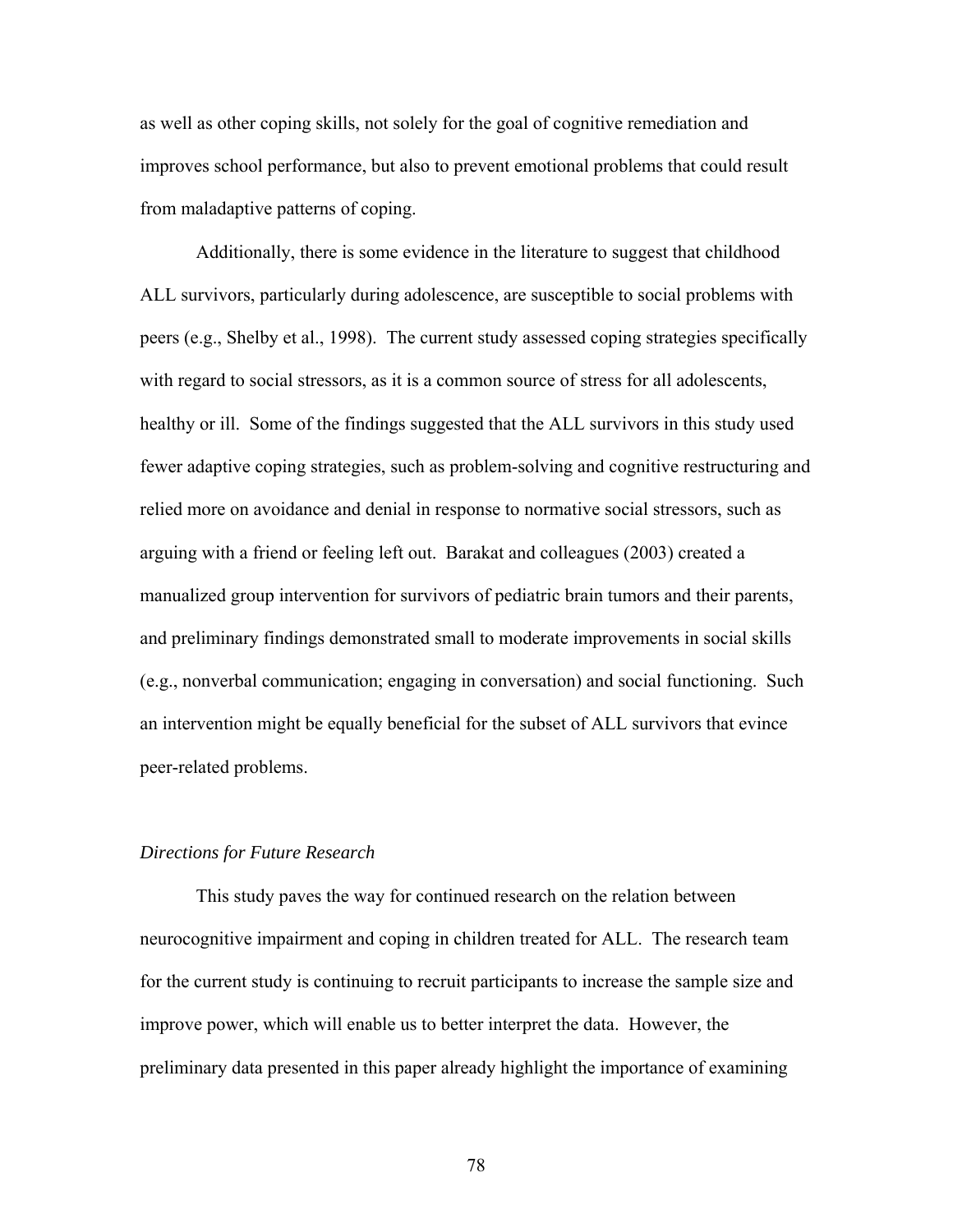childhood cancer survivors' ability to cope with life stress, especially given their risk for neurocognitive problems that can impair their ability to cope and regulate their emotions.

 In addition, another study that is currently underway in our laboratory is using structural and functional imaging, as well as DTI, to further examine the neurophysiological underpinnings of executive function impairment, coping, and emotion regulation. Those ALL survivors from the current study who demonstrate significant deficits in executive function during the neurocognitive assessment, as well as their matched healthy controls, are being recruited to participate in the imaging study and will be administered a series of executive function tasks while functionally measuring activation in the prefrontal cortex. This is an important addition to the study, as it is expected to demonstrate specific neurophysiological effects of treatment in ALL survivors that will be associated with poorer performance on the neurocognitive tests administered for the current study.

 Finally, research by Ahles and colleagues (2003, 2007) examining genetic markers for "chemobrain" in adults should be extended to survivors of childhood ALL and other pediatric cancers, as it appears that only a subgroup of children receiving neurotoxic therapeutic agents end up with neurocognitive impairment.

## *Conclusion*

 The first portion of this study was a replication and extension of previous research comparing ALL survivors to healthy controls with regard to executive function. Consistent with a recently published meta-analytic review (Campbell et al. in press), ALL survivors performed more poorly than healthy controls on several domains of executive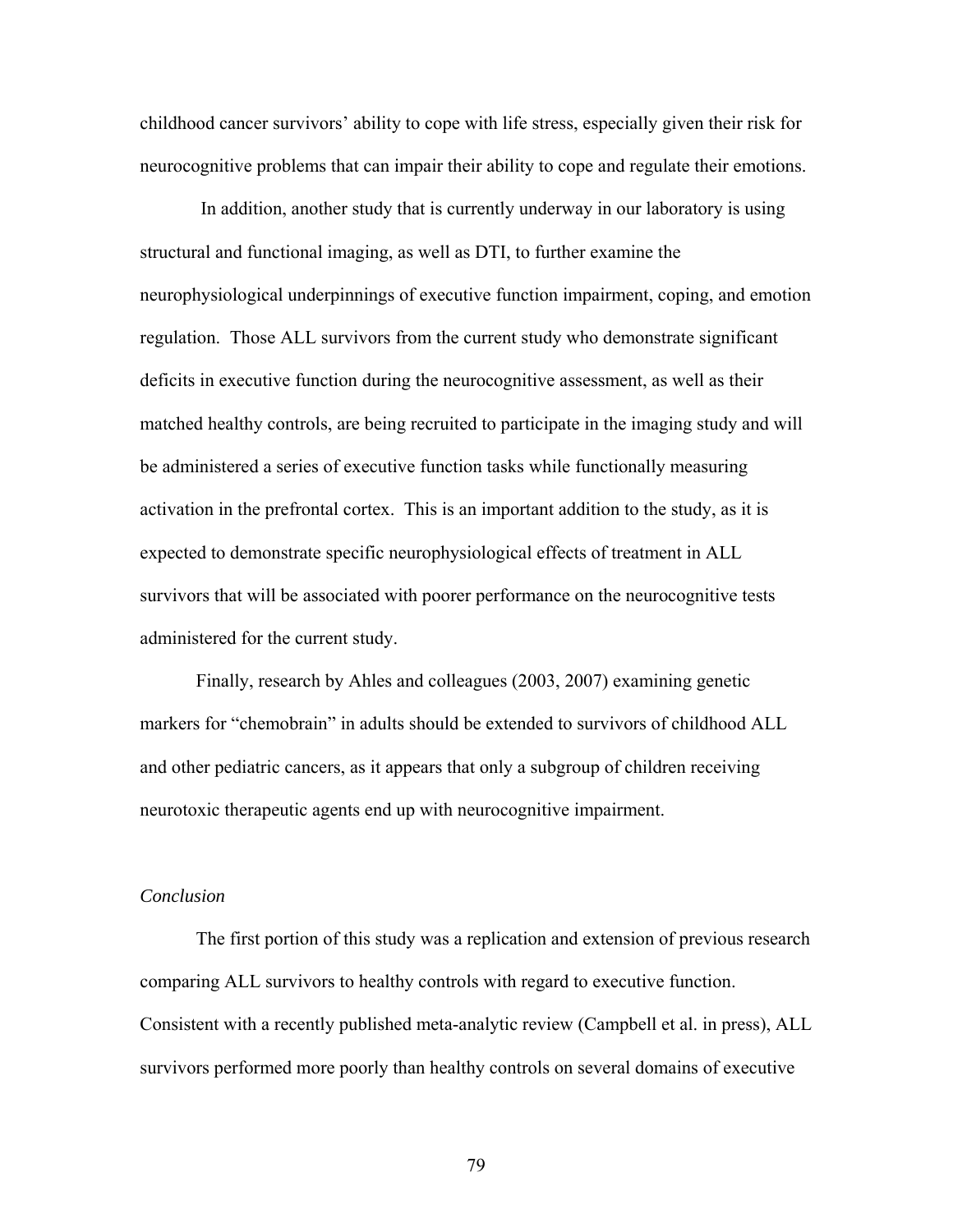function, even when differences in parent education were taken into account. The results of this study also provide preliminary evidence that some survivors of childhood ALL are susceptible to impaired executive function and therefore experience difficulties in coping effectively with stressful life events, leading to emotional distress and behavior problems. This study asserts that the ability to employ adaptive coping skills is dependent on intact executive functioning, including the domains of working memory, cognitive flexibility, self-monitoring, and behavioral inhibition. When the ability to perform these higherlevel cognitive tasks is damaged, children and adolescents appear to rely more heavily on maladaptive patterns of coping, such as denial and avoidance, and less on strategies considered more adaptive, such as problem-solving, acceptance, and cognitive restructuring.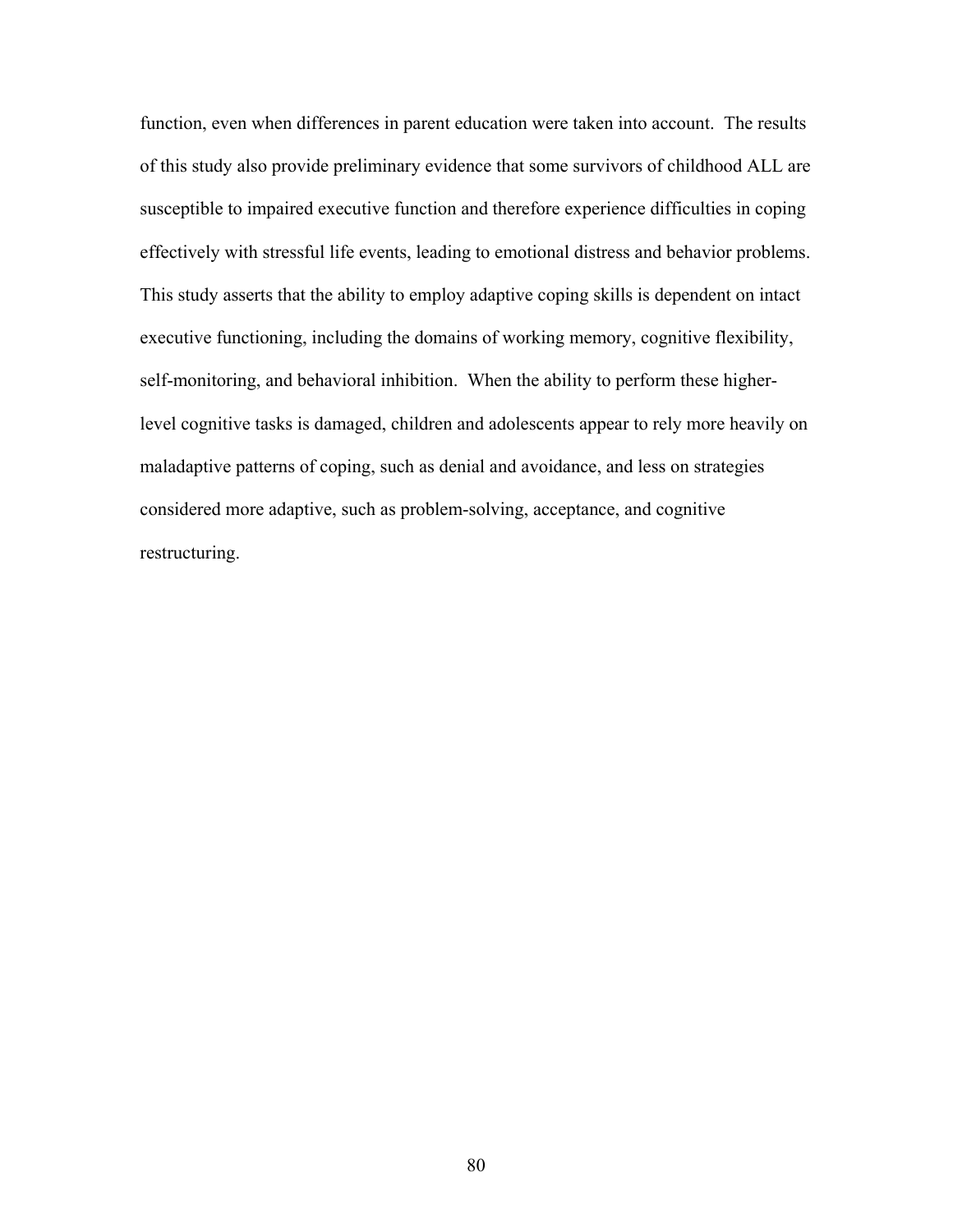# APPENDICES

# Appendix A

#### Demographic Intake Form

**Thank you for agreeing to help us with this study. We appreciate you taking time to come into the clinic today. We would like to ask you some questions about your child's life. Some questions ask about your family, your child's health, and progress in school. You should know that everything you say will be kept private and will only be seen by people working on our study. If you aren't sure about the answer to a question, you might have to take your best guess. That's OK. Also, if you don't feel comfortable answering a question it's OK to skip it. Do you have any questions before we get started?** 

| Today's Date:             |        | (mm/dd/yyyy)                                |            |            |
|---------------------------|--------|---------------------------------------------|------------|------------|
| Examiner:                 |        |                                             |            |            |
| Historian (circle one):   | Mother | Father<br>Other (please list relationship): | Stepmother | Stepfather |
| Child's Sex (circle one): | Female | Male                                        |            |            |
| Child's Age:              |        |                                             |            |            |
| Child's Date of Birth:    |        | (mm/dd/yyyy)                                |            |            |

#### **Demographic and Family Information**

#### **First I am going to ask you some questions about [***child's name***] home and family life…**

| 1. Who is the child's main | Mother | Father                            | Stepmother | Stepfather |
|----------------------------|--------|-----------------------------------|------------|------------|
| caregiver?                 |        | Other (please list relationship): |            |            |

- 2. What is the date of birth of the main caregiver?  $\angle$  /  $\angle$  (mm/dd/yyyy)
- 3. What is the date of birth of the child's biological mother (if not the main caregiver)?  $/$  / (mm/dd/yyyy)
- 4. Which of the following best described the child's race or ethnicity?
	- White or Caucasian
	- \_\_\_\_Black or African-American
	- Latino or Hispanic
	- \_\_\_\_Asian, Asian American, or Pacific Islander
	- Native American or Alaska Native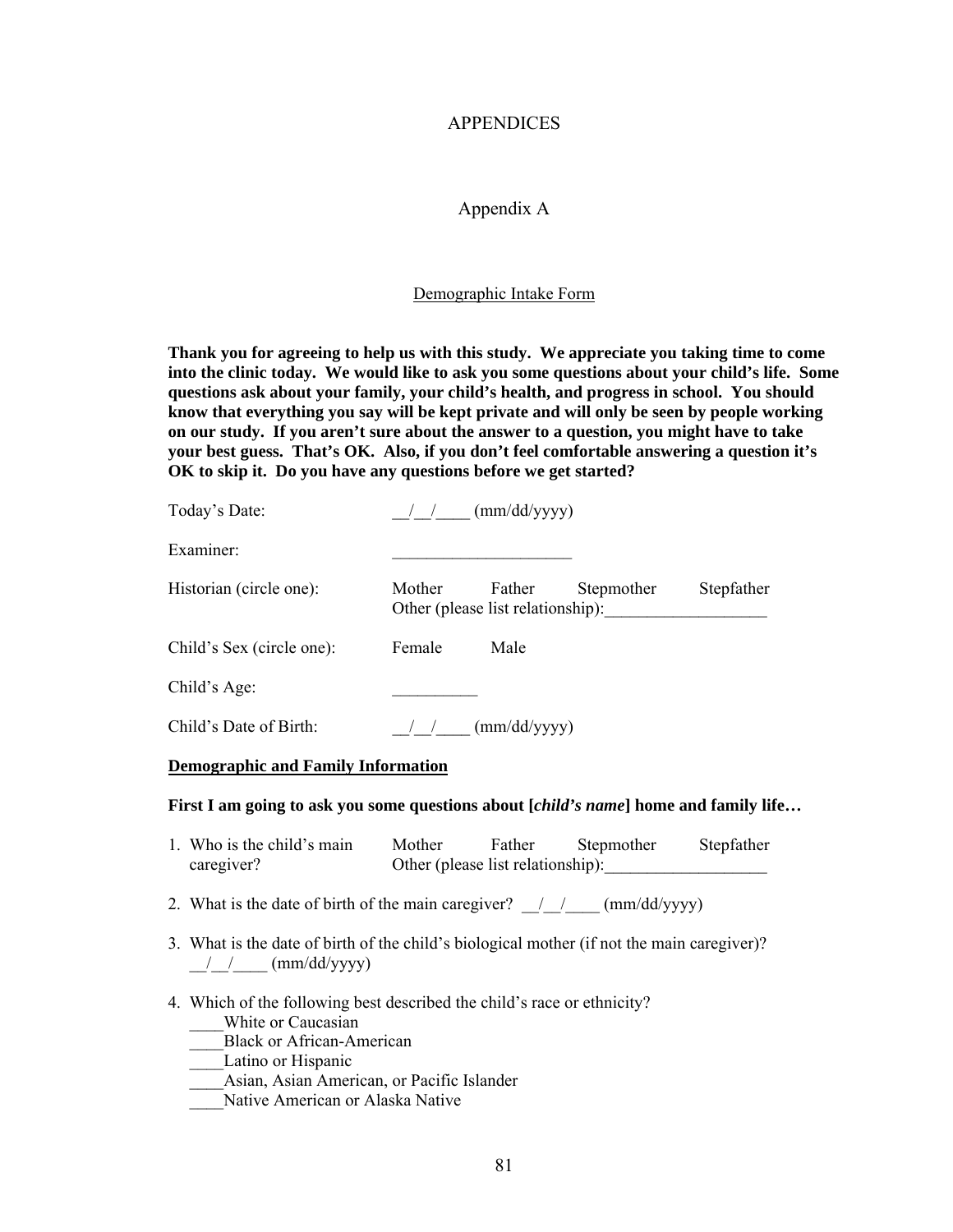\_\_\_\_Or something else, please describe: \_\_\_\_\_\_\_\_\_\_\_\_\_\_\_\_\_\_\_\_\_\_\_\_\_\_\_\_\_\_\_\_\_\_\_\_\_\_\_\_\_\_

- 5. Which of the following best described the main caregiver's race or ethnicity?
	- White or Caucasian
	- \_\_\_\_Black or African-American
	- Latino or Hispanic
	- \_\_\_\_Asian, Asian American, or Pacific Islander
	- Native American or Alaska Native
	- Or something else, please describe:
- 6. Which of the following best described the biological mother's race or ethnicity (if not the main caregiver)?
	- White or Caucasian
	- \_\_\_\_Black or African-American
	- Latino or Hispanic
	- \_\_\_\_Asian, Asian American, or Pacific Islander
	- Native American or Alaska Native
	- Or something else, please describe:
- 7. How many siblings does [*child's name*] have?

If he/she has siblings, please list their first name, gender, and age below:

| Name | Gender | Age |
|------|--------|-----|
|      |        |     |
|      |        |     |
|      |        |     |
|      |        |     |

- 8. How many people, including both children and adults currently live in the same house as [*child's name*]? \_\_\_\_\_
- 9. Which best describes the marital status of the child's main caregiver?
	- \_\_\_\_Married/partnered
	- \_\_\_\_Separated
	- Divorced
	- \_\_\_\_Widowed
	- \_\_\_\_Single/Never Married
- 10. Which best describes the marital status of the child's biological mother (if not the main caregiver)?
	- \_\_\_\_Married/partnered
	- \_\_\_\_Separated
	- Divorced
	- \_\_\_\_Widowed
	- \_\_\_\_Single/Never Married
- 11. What is the highest grade or level of school of the main caregiver?
	- Grade School (grades 1-8)
	- High School, but didn't graduate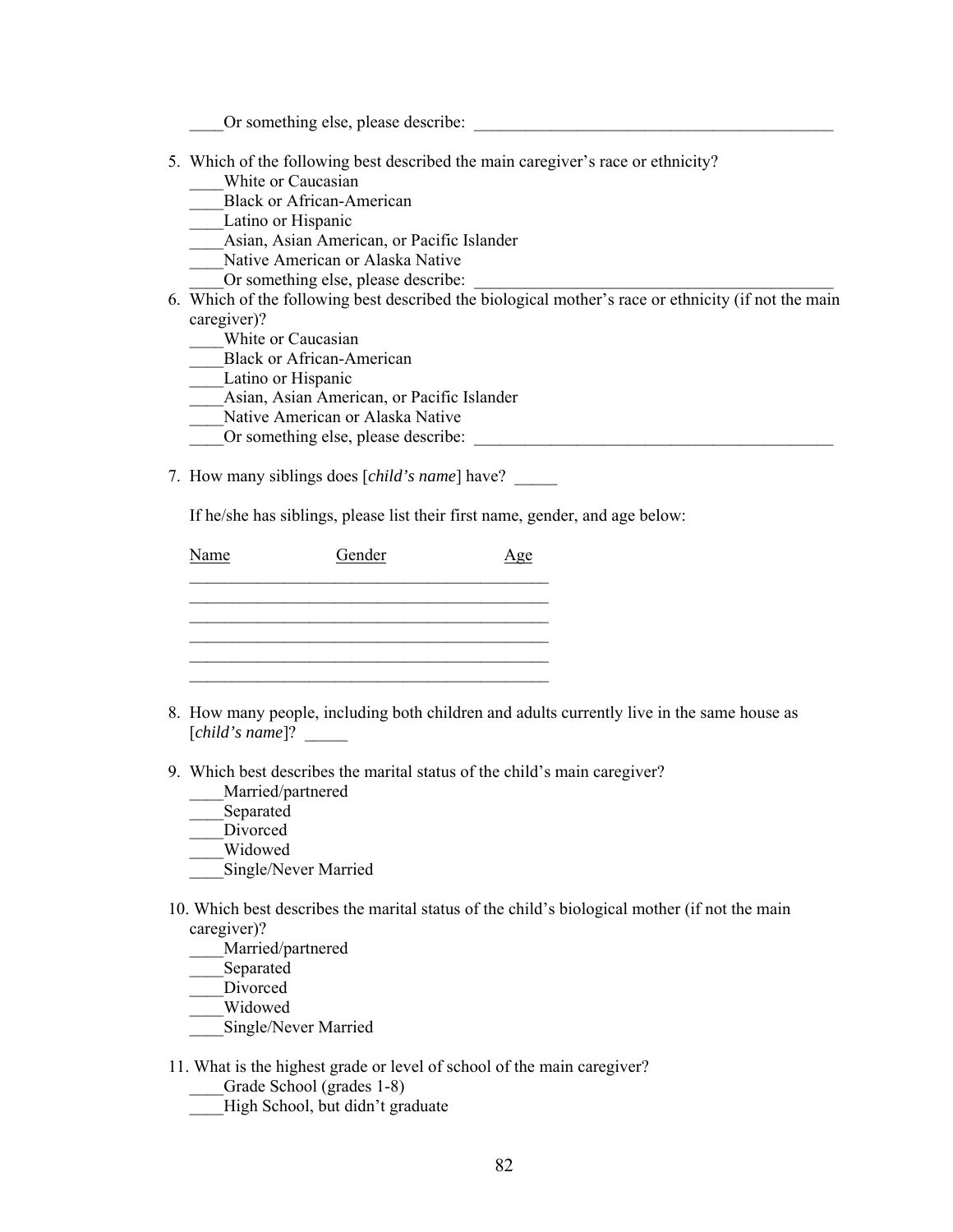- High School, graduated or obtained GED
- Training after high school, other than college
- Some College
- \_\_\_\_College Graduate
- Post Graduate Level
- 12. What is the highest grade or level of school of the biological mother (if not the main caregiver)?
	- \_\_\_\_Grade School (grades 1-8)
	- High School, but didn't graduate
	- High School, graduated or obtained GED
	- Training after high school, other than college
	- Some College
	- \_\_\_\_College Graduate
	- Post Graduate Level
- 13. **For this question, please check the box next to the letter that best described your family's income.**

|    | Less than $$10,000$  |
|----|----------------------|
| 2  | \$10,000 to \$20,000 |
| 3  | \$20,000 to \$30,000 |
|    | \$30,000 to \$40,000 |
| 5  | \$40,000 to \$50,000 |
| 6  | \$50,000 to \$60,000 |
|    | \$60,000 to \$70,000 |
| 8  | \$70,000 to \$80,000 |
| 9  | More than \$80,000   |
| 10 | I don't know         |
|    | I'd rather not say   |

14. What is the job of the person contributing most to the family income?

### **Developmental and Medical History**

## **Now I'd like to ask you some questions about [***child's name***] medical history since he/she was born...**

- 1. How long did the pregnancy with [*child's name*] last? (Full term = 40 weeks) weeks
- 2. How much did your child weigh at birth? lbs oz
- 3. Has your child had any other serious medical problems that \_\_\_\_\_\_\_Yes \_\_\_\_\_No required hospitalization (IF ALL PARTICIPANT, say *in addition to ALL*)?

| If yes, please describe: |  |
|--------------------------|--|
|                          |  |

4. Has your child ever experienced a head injury that led to loss of Yes No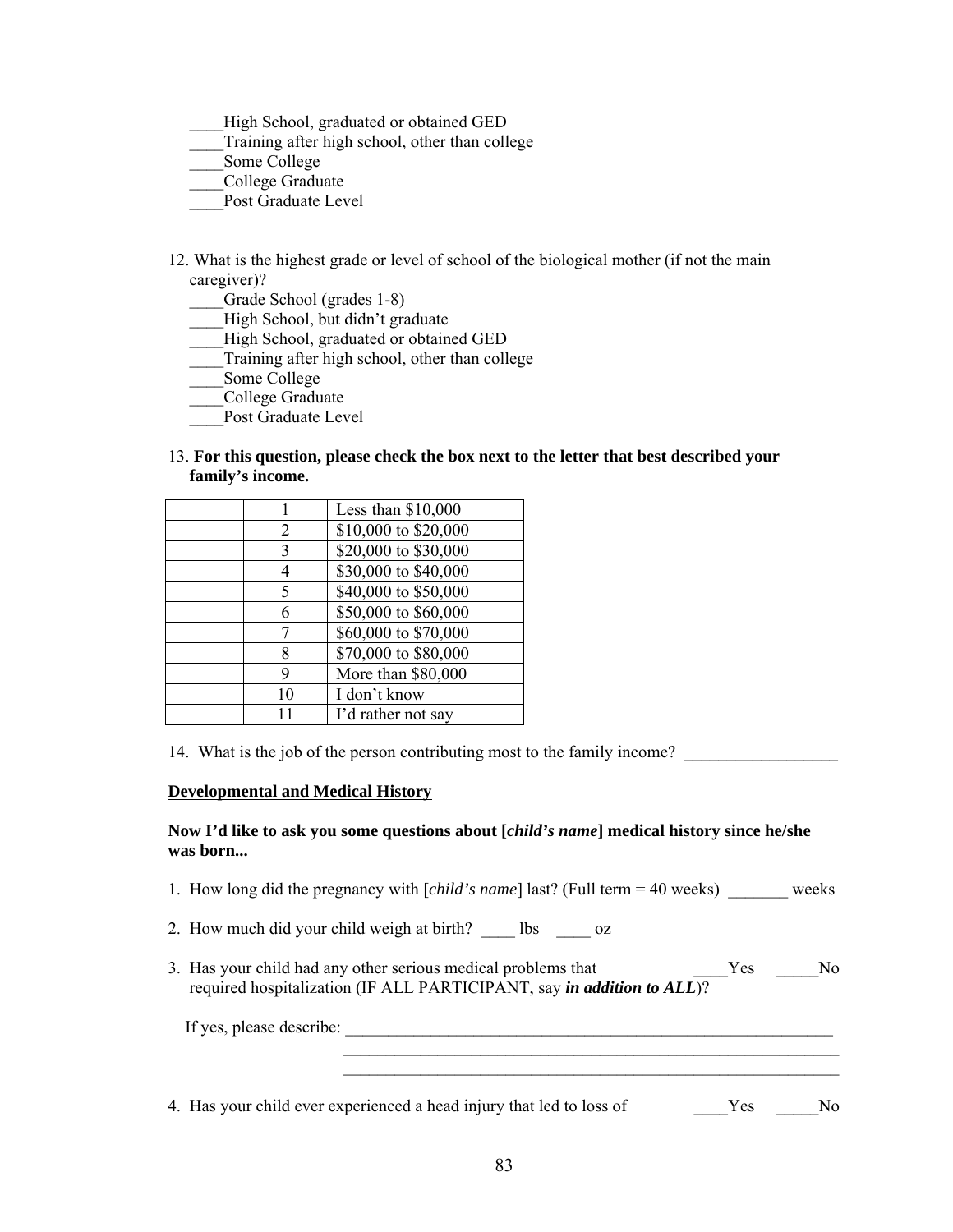consciousness and/or hospitalization?

| If yes, please describe:<br><u> 1980 - Jan Barbara, martxa al II-lea (h. 1980).</u>                                                                                                                                                                     |
|---------------------------------------------------------------------------------------------------------------------------------------------------------------------------------------------------------------------------------------------------------|
| 5. Has [child's name] ever taken any medications for ADD or ADHD<br>Yes<br>N <sub>0</sub><br>(e.g., Ritalin, Adderall, Concerta)                                                                                                                        |
| If yes, please list each medication, the reason it was prescribed, approximate start and end<br>dates, whether the child is currently taking the medication, and if it was taken today record the<br>approximate time it was taken.                     |
| Medication<br><b>Reason Prescribed</b><br><b>End Date</b><br>Current (Time?)<br><b>Start Date</b>                                                                                                                                                       |
| 6. Has your child ever been diagnosed and/or treated for any psychological problems, such as<br>depression or anxiety?                                                                                                                                  |
| If yes, please describe the diagnosis and type of treatment:                                                                                                                                                                                            |
| If medication was required, please list each medication, the reason it was prescribed,<br>approximate start and end dates, whether the child is currently taking the medication, and if it<br>was taken today record the approximate time it was taken. |
| Medication<br><b>Reason Prescribed</b><br><b>Start Date</b><br>Current (Time?)<br><b>End Date</b>                                                                                                                                                       |
| <b>Educational Information</b>                                                                                                                                                                                                                          |
| Lastly, I would like to ask you some questions about [child's name] education                                                                                                                                                                           |
| 1. Is [ <i>child's name</i> ] currently attending school?<br>No<br>Yes                                                                                                                                                                                  |
| If yes, what grade is he/she currently in?                                                                                                                                                                                                              |
| 2. Has your child ever repeated a grade?<br>Yes No                                                                                                                                                                                                      |
|                                                                                                                                                                                                                                                         |
| If graduated or dropped out, indicate highest grade completed:                                                                                                                                                                                          |
| If dropped out, obtained GED?<br>Yes<br>No                                                                                                                                                                                                              |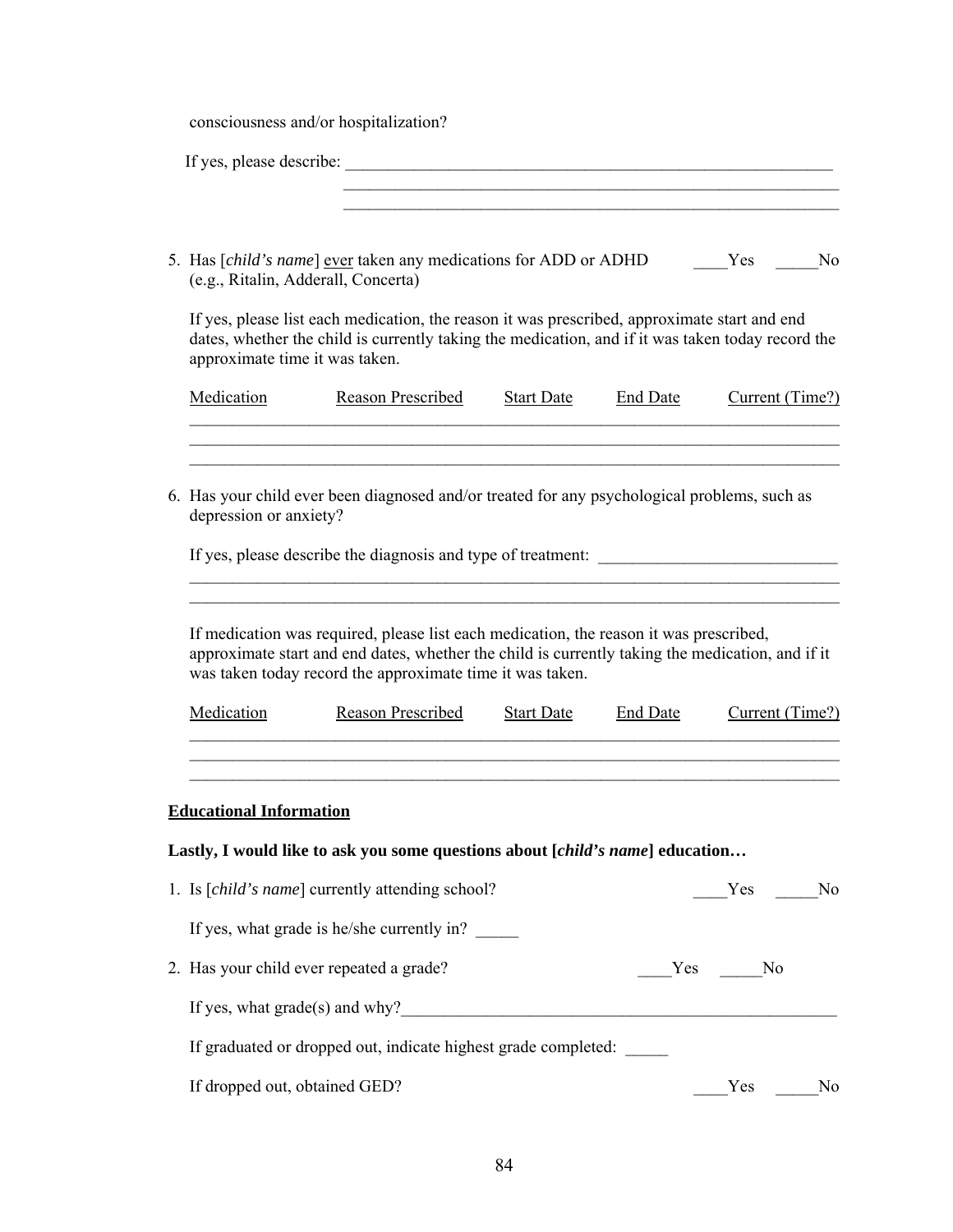| 3. ALL PARTICIPANTS ONLY: During ALL treatment, did your Yes No<br>child receive any special education services?        |        |  |
|-------------------------------------------------------------------------------------------------------------------------|--------|--|
|                                                                                                                         |        |  |
| 4. ALL PARTICIPANTS ONLY: Since ALL treatment, has your Yes Mo<br>child receive any special education services?         |        |  |
|                                                                                                                         |        |  |
| 5. ALL PARTICIPANTS ONLY: Did your child receive brain<br>scans (e.g., MRI, CT) before, during, or after ALL treatment? | Yes No |  |
|                                                                                                                         |        |  |
| 6. Has your child ever had an educational or neuropsychological<br>evaluation like what we'll be doing today?           | Yes No |  |
|                                                                                                                         |        |  |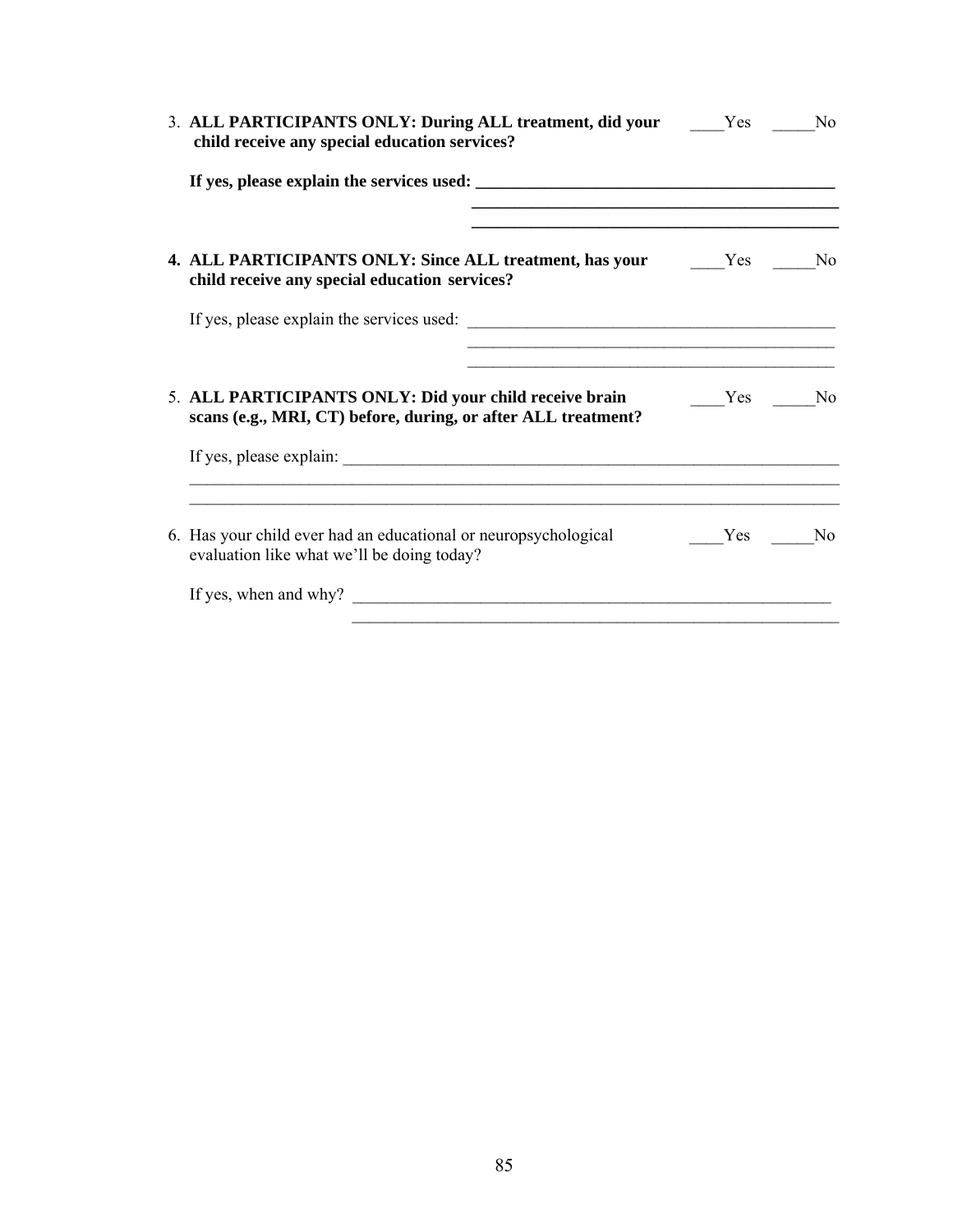# Appendix B

# Letter for ALL Participant Recruitment

Dear [Caregiver's Name]:

I am writing on behalf of the Pediatric Hematology/Oncology Division at Vanderbilt Children's Hospital, which is currently studying leukemia (ALL) in childhood and the factors that may influence children's quality of life after treatment.

We know ALL therapy can cause immediate side effects like low blood counts, vomiting, and infections. Researchers would like to learn more about the possible long-term effects from ALL therapy. We are asking children 10-17 years of age who have completed treatment for ALL and their parents to participate in a study looking at the possible effects of chemotherapy on children's memory, problem solving skills, and the ways that they manage their emotions.

We are inviting you to participate in a study at Vanderbilt Children's Hospital. Taking part in this study involves two appointments scheduled on separate days. You and your child can decide to participate in one or both parts of the study—it is completely up to you. During the first appointment, you and your child would be asked to complete questionnaires regarding your child's emotional and behavioral well-being and coping skills and to answer some questions about your child's medical, school, and family life in an interview format. That day your child would also be administered six tests to measure his/her memory and problem-solving skills. If you decide to participate in this part of the study, we will give your child and your child's primary caregiver \$25 each as a thank-you for participating, and \$10 to help offset some of the costs of travel.

During the second appointment, your child would take a similar set of tests but this time they would complete the tests while our research team uses a scanner to take images (pictures) of his/her brain while responding to test items. This is called functional brain imaging. It is a procedure that uses a large magnet to take pictures of the brain to show how the brain works while it is actively responding to a test or other task. In addition to the tests your child would watch 5 minutes of two movies to see how he/she responds to something that is emotional. If you decide to participate in this second part of the study, your child will receive and additional \$25, and your child's primary caregiver will be reimbursed another \$10 for travel costs.

There may or may not be a direct benefit to you or your child from taking part in this study. Your child will receive a limited evaluation of his or her learning and thinking abilities, and you will be able to talk to a psychologist about the results. We will also provide you a brief written summary of the test results that you may keep. Because the research exam is different from a complete evaluation, it is possible that the psychologist would recommend further testing. This wouldn't be part of the study, but we would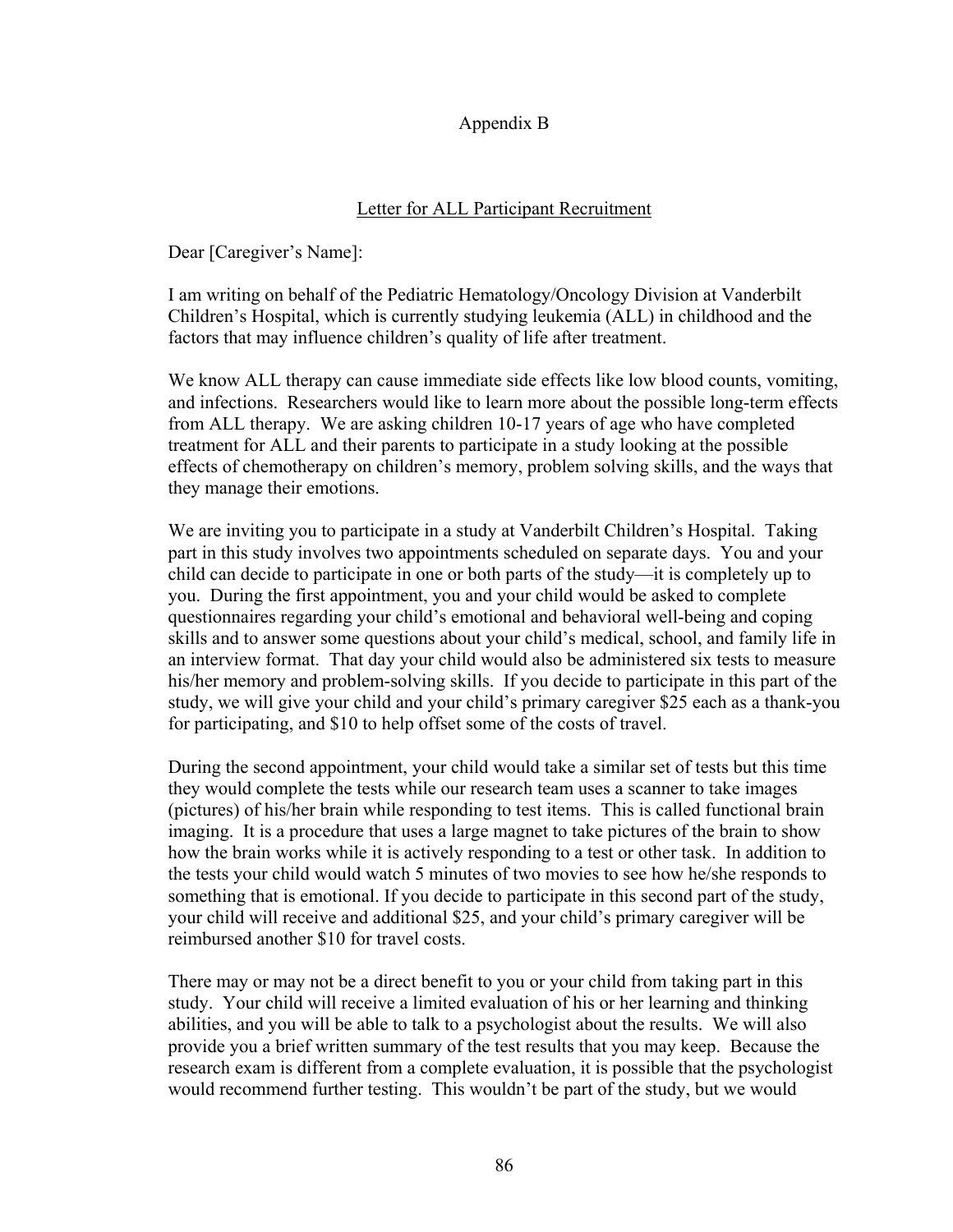identify options that are available to you and your child. Overall, it is hoped that the information learned from this study may help future patients who have ALL.

All of the information we collect for the study will be kept strictly coinfidential, and your name and your child's name will not be used in any publication of our findings. Participating in this study is entirely voluntary and your decision to participate or not won't change your relationship with our clinic or Vanderbilt Children's Hospital. Also, if you decide to participate, you may withdraw at any time without prejudice.

Please feel free to call me at (615) 936-1762 if you have any questions or would like to participate. Otherwise, I will call you in several days to answer any questions you may have and determine if you are willing to participate.

Best Regards,

Sue Alisanski, M.D.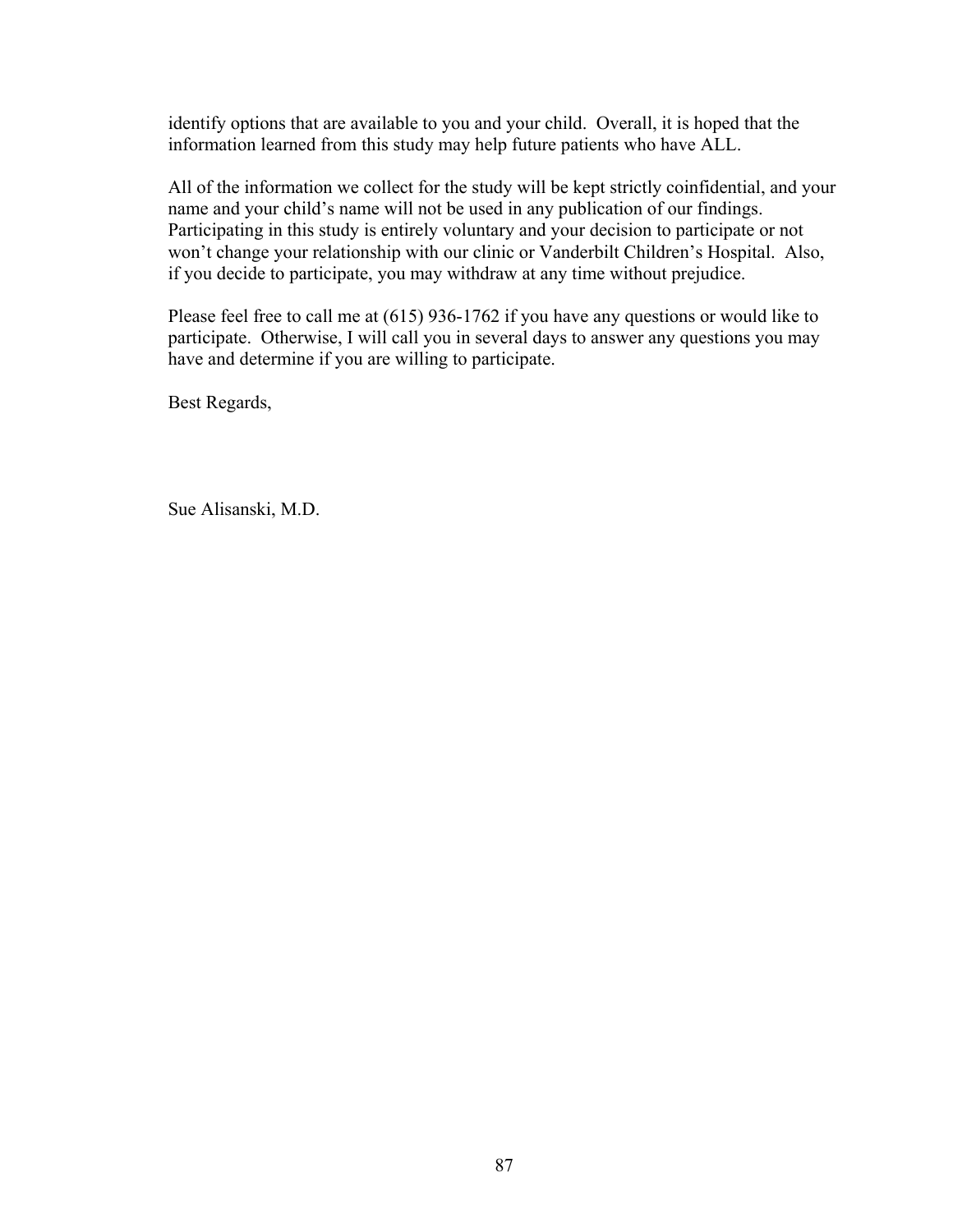# Appendix C

# Informed Consent Forms

This informed consent applies to parents/guardians of children 10-17 years old.

Name of participant:

 $A$ ge:  $\Box$ 

The following is given to you to tell you about this research study. Please read this form with care and ask any questions you may have about this study. Your questions will be answered. Also, you will be given a copy of this consent form.

**You do not have to be in this research study. You may choose not to be in this study without changing your healthcare, services or other rights. You can stop being in this study at any time. If we learn something new that may affect the risks or benefits of this study, you will be told so that you can decide whether or not you still want to be in this study.** 

# **1. What is the purpose of this study?**

You are being asked to take part in this research study because your child was treated for Acute Lymphocytic Leukemia (ALL) at Vanderbilt Children's Hospital. The treatments used for ALL may affect children's memory, learning, attention, thinking, and reasoning.

The goals of this study are:

- To look at neurobehavioral function (in other words, thinking function, learning abilities, and behavior) in patients previously treated for ALL.
- To see if other factors (such as gender, age at diagnosis, and how long it has been since the patient's cancer treatment) are associated with greater neurobehavioral problems in patients treated for ALL; and
- To find if there is a connection between neurobehavioral problems and a patient's happiness with life.

# **2. What will happen and how long will you be in the study?**

Taking part in this study involves two parts:

Part I:

- taking several tests to see if your child has any learning or memory problems which may have developed as a result of the cancer and its treatment;
- filling out a survey to see how happy your child is with his/her life;
- this part of the study will take approximately  $3\frac{1}{2}$  hours.

Part II:

- having images taken of your child's brain while he/she is performing certain memory and problem-solving tasks and watching two scenes from a movie that are tense or a little bit scary. The images will be taken by a magnetic resonance scanner, which uses magnetic fields to take pictures of the brain;
- this part of the study will take you and your child about 3 hours.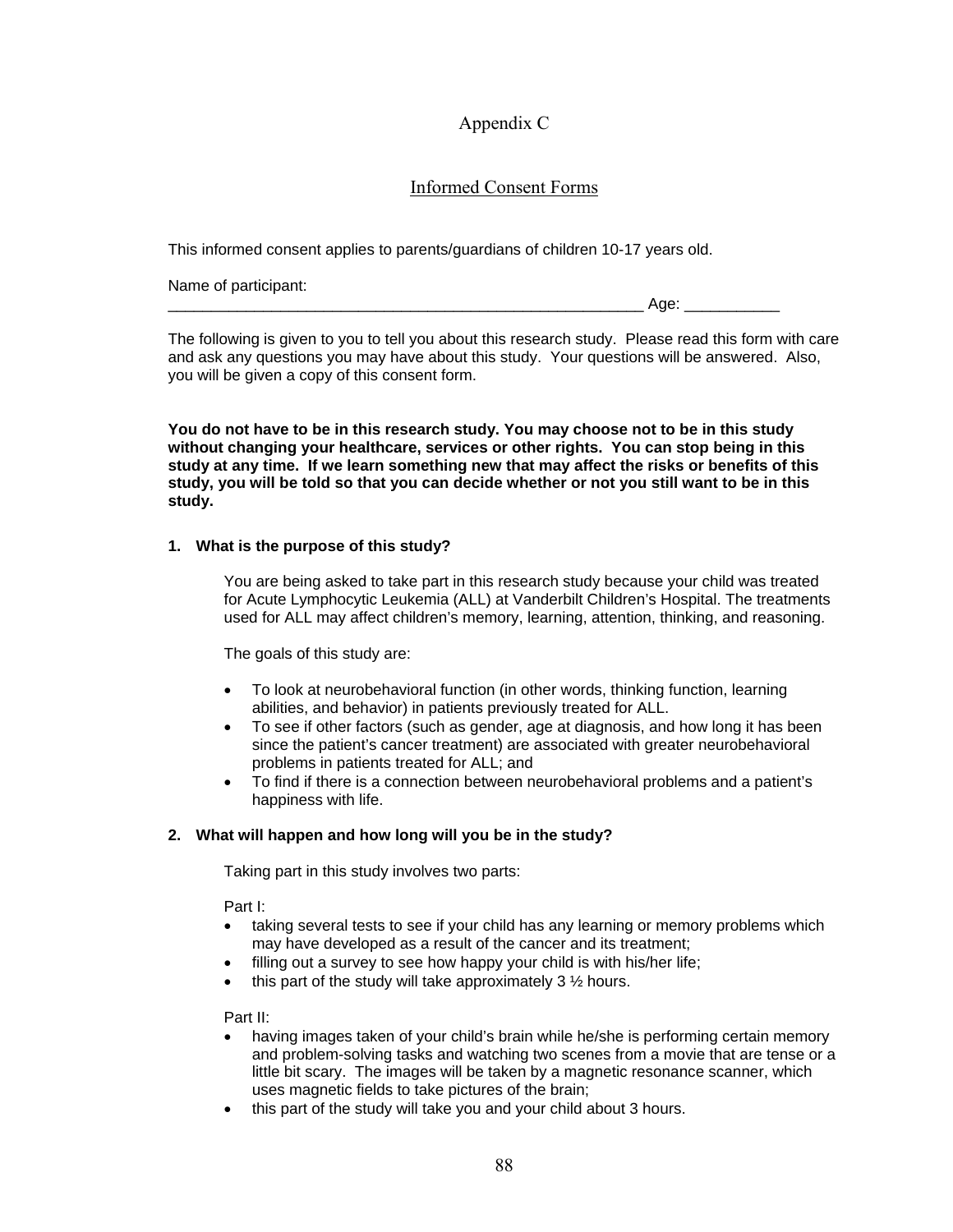In addition, we would like to collect some medical information from your child's medical records about how your child's child cancer diagnosis and treatment and whether your child is currently free of cancer and other major medical illnesses. By signing this form, you are giving us permission to extract this information from your child's medical record.

#### **3. Costs to you if you take part in this study:**

There will be no cost to you or your insurance plan if your child takes part in this study.

#### **4. Side effects and risks that you can expect if you take part in this study:**

Your child may find some of the tests boring or tiring. Your child may also become frustrated because some portions of the testing are difficult. The testing may find that your child has problems in thinking, learning, or behavior.

This information could be distressing to you or your child. If your child is found to have results that are lower than expected, the doctor will strongly recommend further testing and will assist you with a referral to an appropriate provider.

Participants with the following may not be able to have an MRI: implanted medical devices such as aneurysm clips in the brain, heart pacemakers and cochlear (inner ear) implants, iron-based tattoos, pieces of metal close to or in an important organ (such as the eye). Certain metal objects like watches, credit cards, hairpins, writing pens, etc. may be damaged by the MRI scanner or may be pulled away from the body in the MRI room. Also, metal can sometimes cause poor pictures if it is close to the part being scanned. For these reasons, patients are asked to remove these objects before going into the MRI room.

Your child will hear "hammering" noises while the scanner is preparing for scanning and taking the pictures. Earplugs will be given to help reduce the noise. Your child may also feel some vibration and some slight movement of the table during the test.

In this study, the fMRI scan is used for research purposes only. However, in the event that an abnormality is found, you will be told and encouraged to consult your child's doctor.

## **5. Risks that are not known:**

There are no unknown risks as a result of taking part in this study.

### **6. Payment in case you are injured while in this study:**

Immediate necessary care in the rare case of an adverse event will be provided at Vanderbilt University without charge if you are injured because of participation in this research project. Vanderbilt will neither provide for the costs of further treatment beyond immediate necessary care nor provide monetary compensation for such injury.

### **7. Good effects that might result from this study:**

a) The benefits to science and humankind that might result from this study are: What we learn from this study may help future patients who have leukemia.

b) The benefits you might get from being in this study are: You and your child may or not benefit from taking part in this study. The study evaluation may find problems in thinking, learning, or behavior in your child that may otherwise not have been found. The psychologist will discuss the findings of the evaluation directly with you. You will also be given a typed report that will be yours to keep and to share, if you choose, with others who have an interest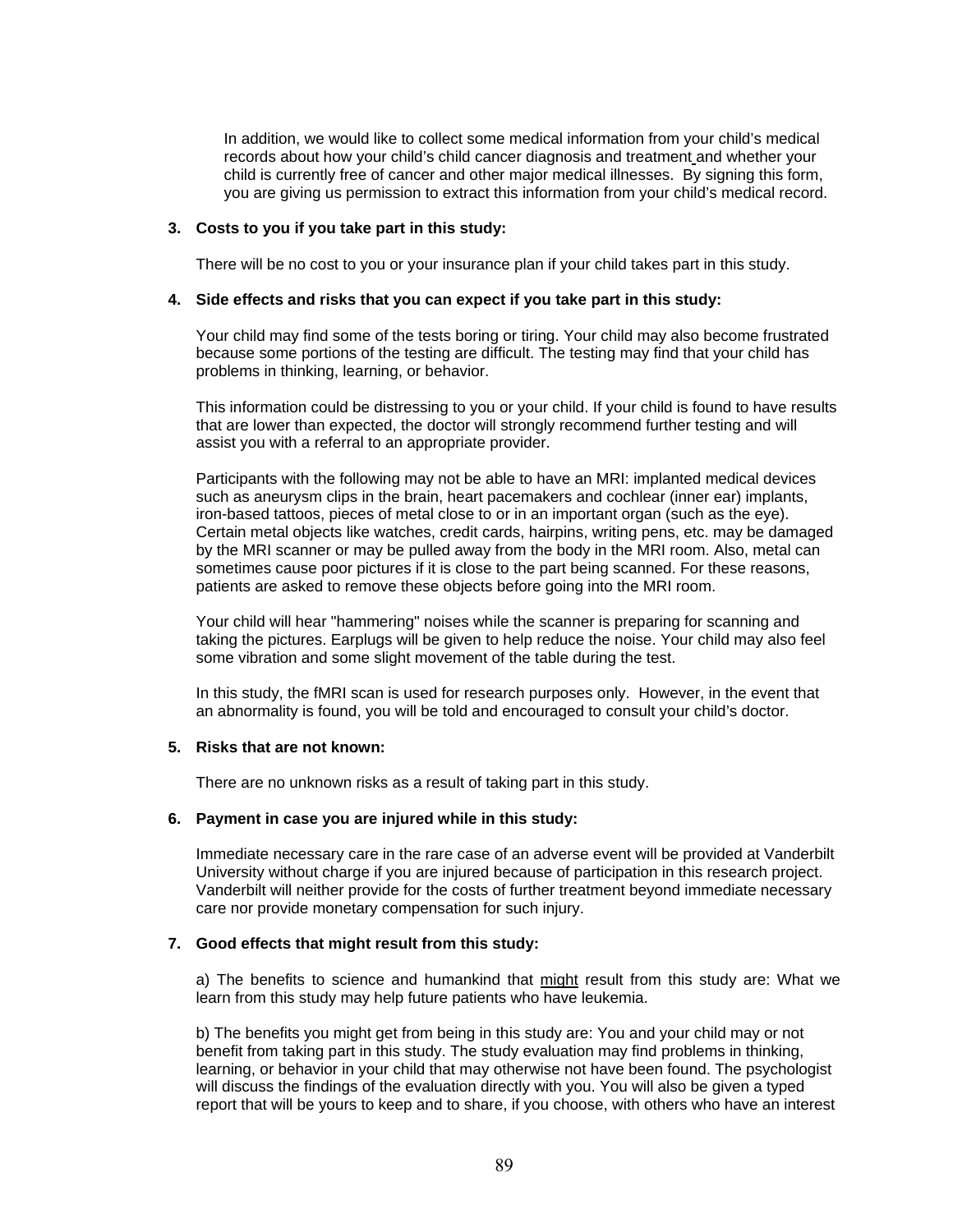in your child's well-being (such as your child's teacher). We want to stress that this is a research evaluation and not a comprehensive clinical assessment. Further testing may be needed to obtain a complete picture of your child's strengths and as well as the appropriate recommendations for possible services.

### **8. Other treatments you could get if you decide not to be in this study:**

You may choose not to have your child take part in this study. You may want to discuss this with your child's regular doctor as well as other trusted personal and family advisors.

### **9. Payments for your time spent taking part in this study or expenses:**

You and your child will each receive \$25 as a thank-you gift for participating in Part I of the study. Your child will receive \$40 as a thank-you gift for participating in Part II of the study and you will be given \$10 to cover the cost of travel, parking, meals or other costs incurred to come for the testing.

#### **10. Reasons why the study doctor may take you out of this study:**

There are no known reasons why your doctor would take your child out of this study. However, if your child is taken out of the study, you will be told the reason.

#### **11. What will happen if you decide to stop being in this study?**

You can remove your child from the study or your child can decide to withdrawal at any time. You can either tell the research assistant working with you at ANY time during Part 1 or 2 of the study or you can call Principal Investigator Bruce Compas, Ph.D. at 615-322-8306.

### **12. Who to call for any questions or in case you are injured:**

If you have any questions about this research study or if you feel your child has been hurt by being in this study, please feel free to contact Project Coordinator Laura Keys at 615-343- 8720 or Principal Investigator Bruce E. Compas, Ph.D. at 615-322-8306.

For additional information about giving consent or your rights as a person in this study, please feel free to call the Vanderbilt University Institutional Review Board Office at (615) 322-2918 or toll free at (866) 224-8273, or email at [http://mcapps01.mc.vanderbilt.edu/IRB/WkshpReg.nsf/Suggestion Form?OpenForm](http://mcapps01.mc.vanderbilt.edu/IRB/WkshpReg.nsf/Suggestion%20Form?OpenForm).

### **13. Confidentiality:**

All reasonable efforts will be made to keep your child's protected health information (PHI) private and confidential. PHI is individually identifiable health information that is, or has been collected or maintained by Vanderbilt University Medical Center (VUMC), including information that is collected for research purposes only, and can be linked back to you or your child. Using or sharing ("disclosure") such information must follow federal privacy guidelines.

By signing the consent document for this study, you are giving permission ("authorization") for the uses and disclosures of your personal health information. A decision to participate in this research means that you agree to let the research team use and share your child's PHI as described below.

As part of the study, Dr. Compas and his study team may share the results of your child's study test results and non-study related information about your child's diagnosis and treatment, as well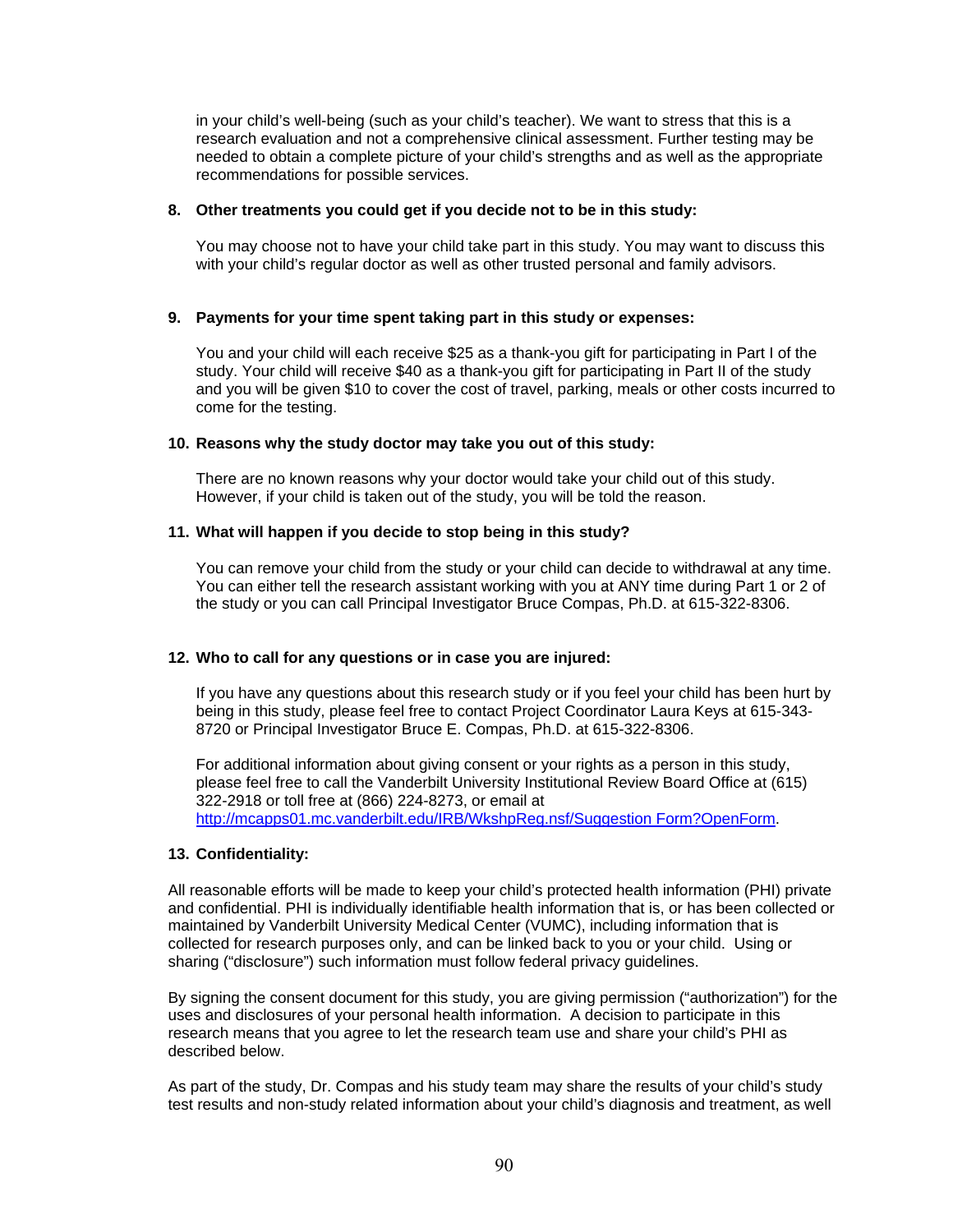as portions of your child's medical record, with the groups named below. These groups may include representatives from the Federal Government Office for Human Research Protections and the Vanderbilt University Institutional Review Board*.* Federal privacy regulations may not apply to these groups; however, they have their own policies and guidelines to assure that all reasonable efforts will be made to keep your child's personal health information private and confidential.

The study results will be retained in your child's research record for at least six years after the study is completed. At that time, the research information not already in your child's medical record will be will be destroyed*.* Any research information entered into your child's medical record will be kept indefinitely.

Unless otherwise indicated, this permission to use or share your child's PHI does not have an expiration date. If you decide to withdraw your permission, we ask that you contact Dr. Compas in writing and let him know that you are withdrawing your permission. His mailing address is: Vanderbilt University, Department of Psychology & Human Development, Peabody College #512, 230 Appleton Place, Nashville, TN 37203. At that time, we will stop further collection of any information about your child. However, the health information collected prior to this withdrawal may continue to be used for the purposes of reporting and research quality.

**A decision to not participate in this research study will not affect your child's treatment, payment or enrollment in any health plans or affect your eligibility for benefits. You will receive a copy of this form after it is signed.** 

# **STATEMENT BY PERSON AGREEING TO PARTICIPATE IN THIS STUDY**

## **Please**

- **[ ] I have read this consent form and all my questions have been answered.**
- **[ ] The information in this consent form has been explained to me and all my questions have been answered.**
- **[ ] I freely and voluntarily choose to participate in this study. I understand that I may withdraw at any time.**
- **[ ] I freely and voluntarily choose to take part only in Part I of this study (psychological testing and completing questionnaires).**
- **[ ] I freely and voluntarily choose for my child to take part in Part II of this study (brain imaging study).**
- **[ ] I freely and voluntarily choose to allow my child participate in this study. I understand that my child may withdraw at any time and I may withdraw my child at any time.**
- **[ ] I freely and voluntarily choose to allow the research team to contact me by telephone or mail about future research studies examining psychological issues related to childhood cancer.**

Date Signature of patient/volunteer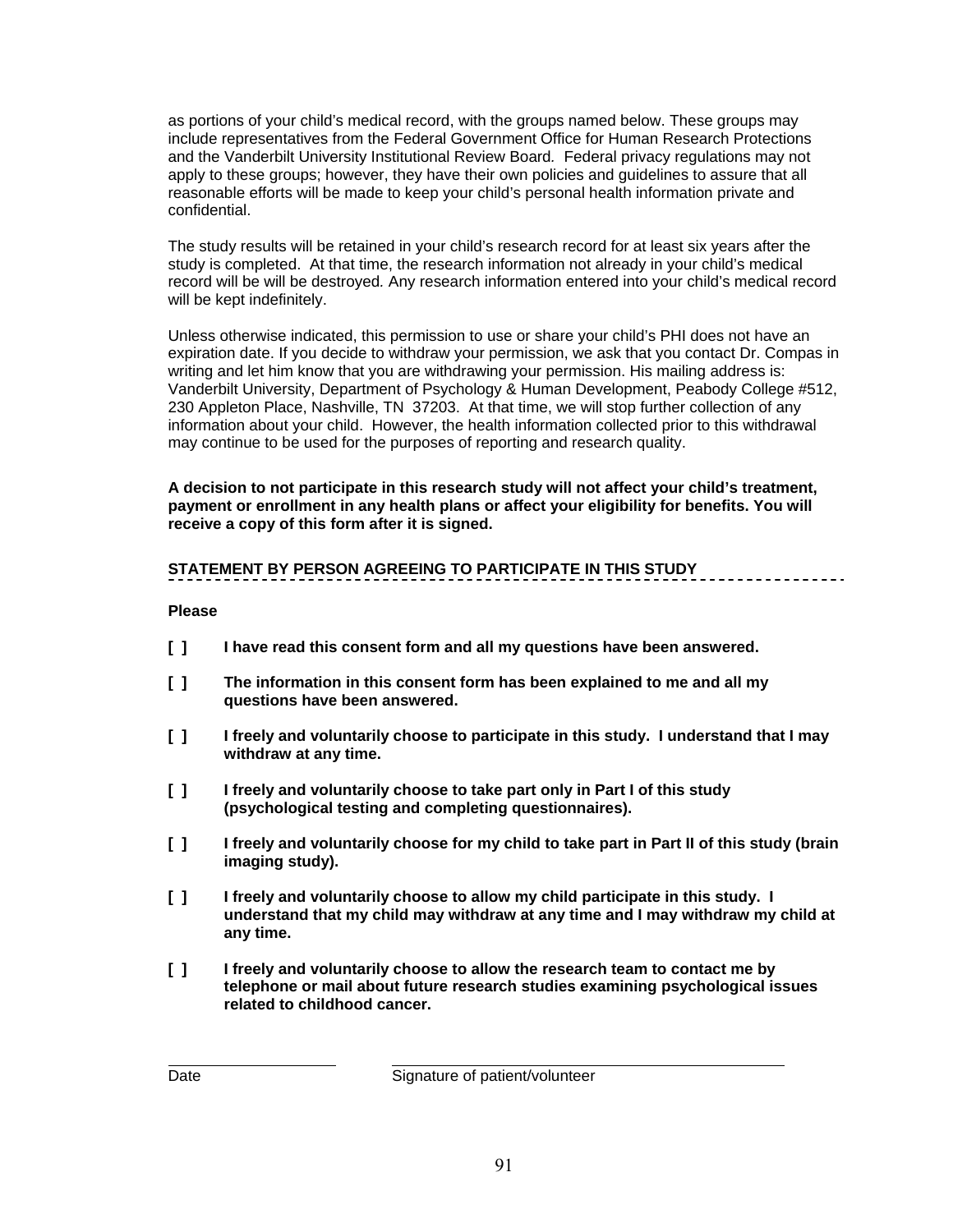Consent obtained by:

Date

Signature

Printed Name and Title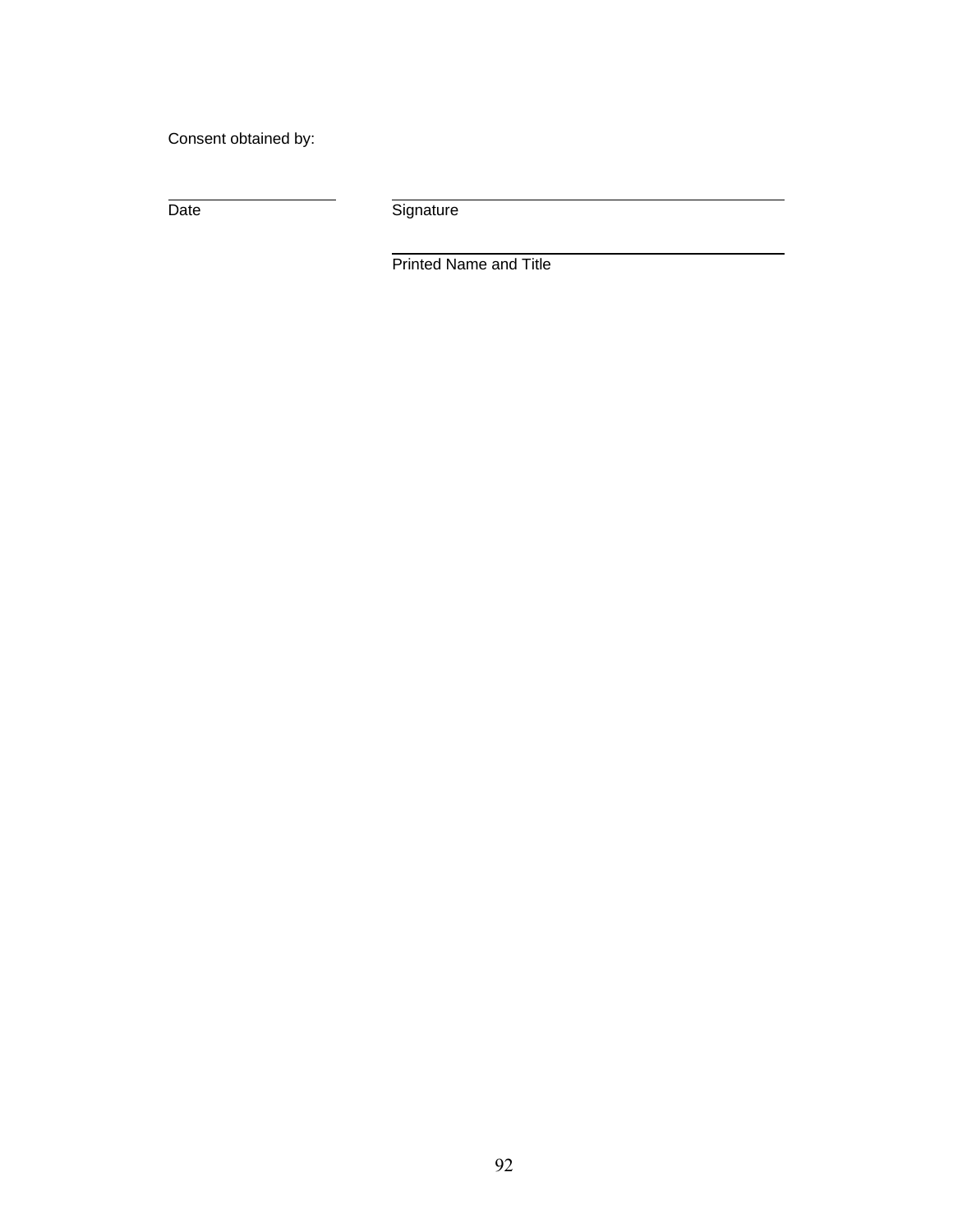This assent document applies to children 10-17 years old.

Name of participant Age and Age and Age Age and Age and Age and Age and Age and Age and Age and Age and Age and Age

Below are the answers to some of the questions you may have. If you have any questions about what is written below or have any other questions about this research, please ask them. You will be given a copy of this consent form.

### **1. Why are you doing this research?**

You received medicine to help treat your leukemia. The drugs you got can sometimes have side effects. Some side effects show up right away (like being tired) and others show up later. Not everyone has these side effects, but some people might. All kids are different.

Doctors want to know if kids who have had leukemia treatment have any trouble with things like remembering, learning new things, or paying attention, and this is why we are doing this research.

### **2. What will I do and how long will it take?**

We are asking you to take some skills tests. This will take about 3  $\frac{1}{2}$  hours. We are also asking you to take some tests while you are in a machine that is able to take pictures of your brain. This is called "brain imaging." The machine will take pictures to show how your brain works while you take the tests and while you watch some short movie scenes. The movie scenes might be a little bit scary. This second part of the study takes about 3 hours.

As a thank-you for participating, you will get \$25 for taking the skills tests and another \$40 for doing the second part of the study where we use a machine to take pictures of your brain.

### **3. Do I have to be in this research study and can I stop if I want to?**

You can choose whether or not you want to be in this research study. You can also stop at ANY time. You can skip a question or a test if you want to and nobody will be mad at you. You can also choose to do just one part of the study.

## **4. Could it make me sick [or sicker]?**

No, but sometimes testing can be a little tiring or difficult. You can take breaks between tests if you start feeling tired or frustrated.

### **5. Will anyone know that I am in this research study?**

No. Your answers will be kept private. Only the people working on our study will see your tests and forms. Your name will not be on any of the tests.

#### **6. How will this research help me or other people?**

This research will help doctors find out if cancer drugs affect how kids learn and think. This research could help future leukemia patients. Also, the results of the study might help find some areas of thinking and learning that are more difficult for you. If this happens, we would tell you and your parents how to find out more about these problems.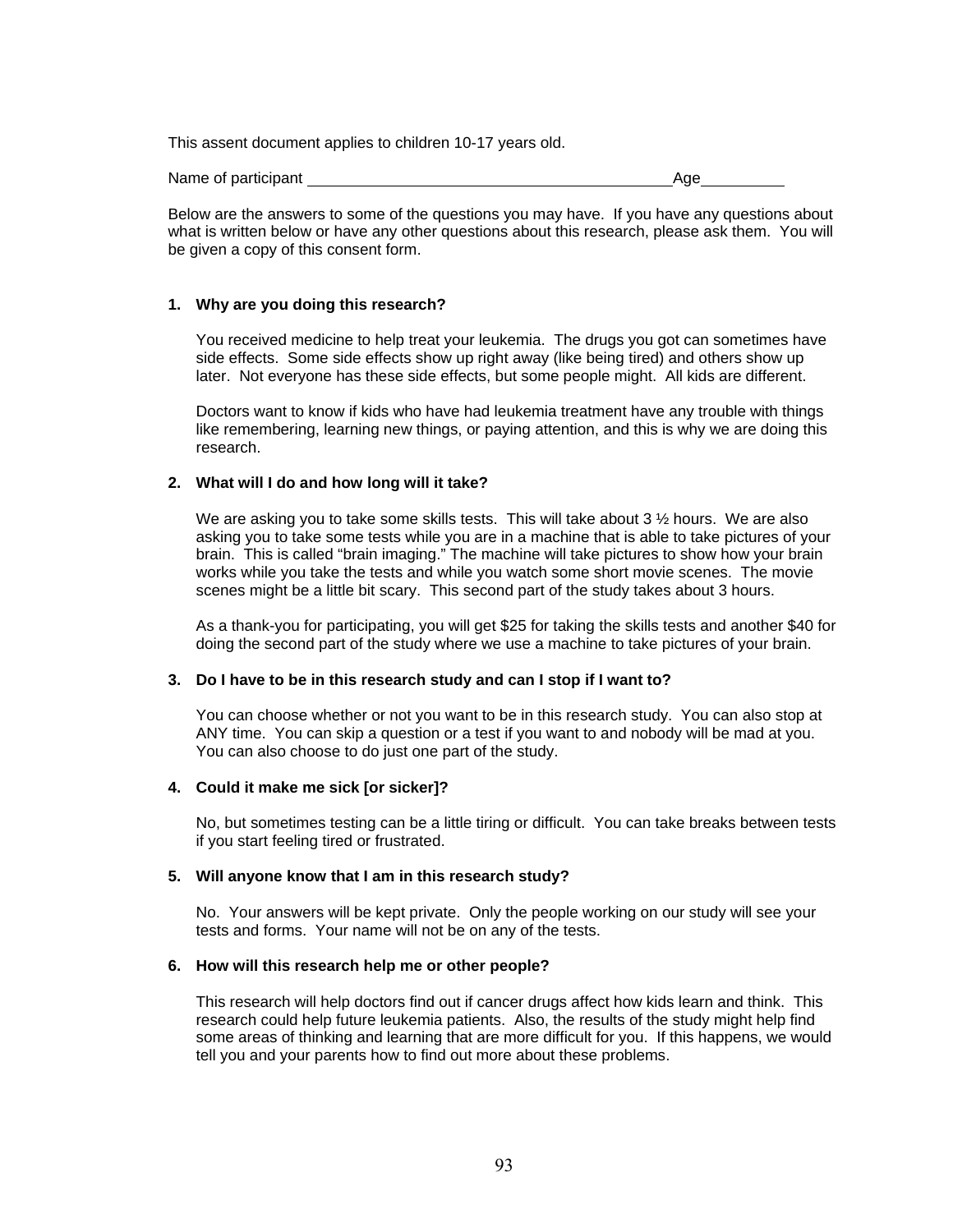# **7. Who do I talk to if I have questions?**

If you have any questions about this research study, you can ask your doctors now, or you can call Dr. Bruce Compas (615) 322-8306 or Dr. Debbie Van Slyke at (615) 936-0272.

# **[ ] I would like to do Part I of this study (skills tests).**

# **[ ] I would like to do Part II for this study (brain imaging).**

Date **Date** Signature of patient/volunteer

Assent obtained by:<br>
Signature

Printed Name and Title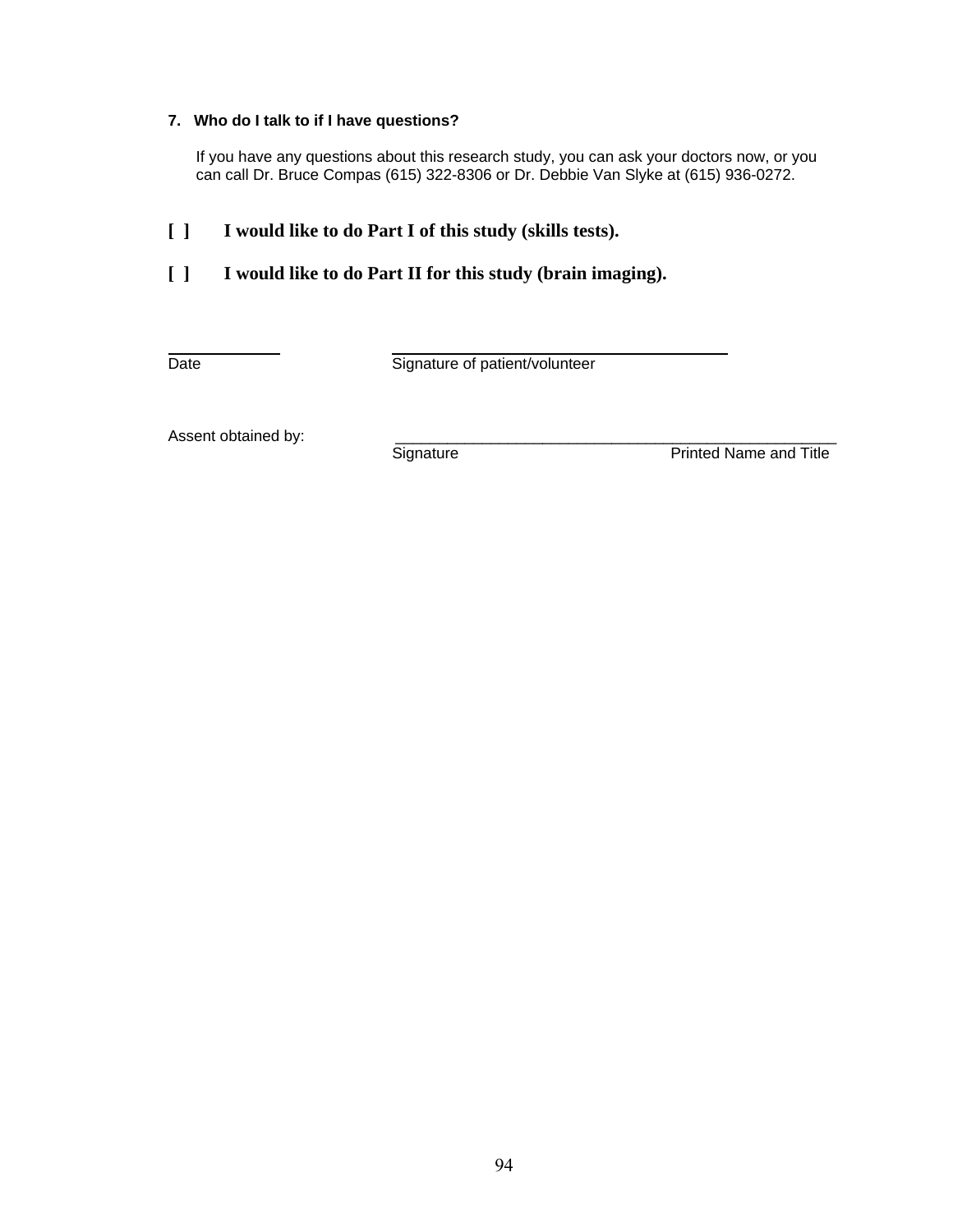This informed consent applies to parents/guardians of children 10-17 years old.

Name of participant: Age:

The following is given to you to tell you about this research study. Please read this form with care and ask any questions you may have about this study. Your questions will be answered. Also, you will be given a copy of this consent form.

You do not have to be in this research study. You may choose not to be in this study without changing your healthcare, services or other rights. You can stop being in this study at any time. If we learn something new that may affect the risks or benefits of this study, you will be told so that you can decide whether or not you still want to be in this study.

### **1. What is the purpose of this study?**

We are conducting this study to learn about the development of learning, memory, and problem-solving skills during childhood and adolescence. We are also interested in how these areas of thinking are related to the ways in which they handle their emotions. In addition to generally healthy participants like your child, we are also asking people who were treated for childhood cancer to be in this study because we want to learn about how their treatment may effect their cognitive development. We will be comparing results from healthy participants and childhood cancer survivors to see if there are differences in thinking, learning, and coping between these two groups.

### **2. What will happen and how long will you be in the study?**

Taking part in this study involves two parts:

Part I:

- taking several tests of learning, memory, and problem-solving
- filling out a survey to see how happy your child is with his/her life;
- this part of the study will take approximately  $3\frac{1}{2}$  hours.

Part II:

- having images taken of your child's brain while he/she is performing certain memory and problem-solving tasks and watching two scenes from a movie that are tense or a little bit scary. The images will be taken by a magnetic resonance scanner, which uses magnetic fields to take pictures of the brain;
- this part of the study will take you and your child about 3 hours.

### **3. Costs to you if you take part in this study:**

There will be no cost to you or your insurance plan if your child takes part in this study.

#### **4. Side effects and risks that you can expect if you take part in this study:**

Your child may find some of the tests boring or tiring. Your child may also become frustrated because some portions of the testing are difficult. The testing may find that your child has some difficulty in thinking, learning, or behavior.

This information could be distressing to you or your child. If your child is found to have results that are lower than expected, we will assist you with a referral to an appropriate provider who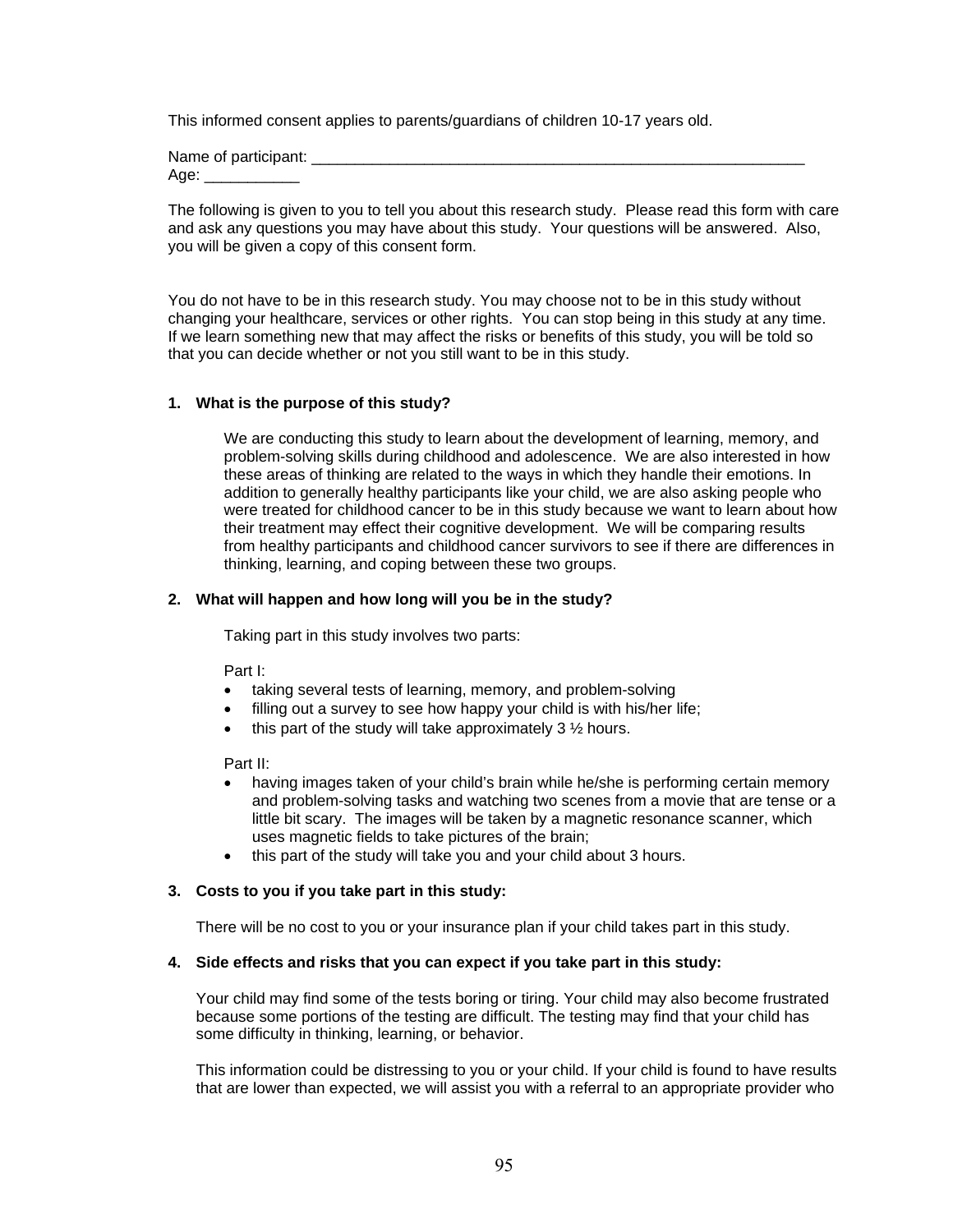can do further testing, as the testing for this study is not a comprehensive battery that can be used by itself for clinical purposes.

Participants with the following may not be able to have an MRI: implanted medical devices such as aneurysm clips in the brain, heart pacemakers and cochlear (inner ear) implants, iron-based tattoos, pieces of metal close to or in an important organ (such as the eye). Certain metal objects like watches, credit cards, hairpins, writing pens, etc. may be damaged by the MRI scanner or may be pulled away from the body in the MRI room. Also, metal can sometimes cause poor pictures if it is close to the part being scanned. For these reasons, patients are asked to remove these objects before going into the MRI room.

Your child will hear "hammering" noises while the scanner is preparing for scanning and taking the pictures. Earplugs will be given to help reduce the noise. Your child may also feel some vibration and some slight movement of the table during the test.

In this study, the fMRI scan is used for research purposes only. However, in the event that an abnormality is found, you will be told and encouraged to consult your child's doctor.

#### **5. Risks that are not known:**

There are no unknown risks as a result of taking part in this study.

#### **6. Payment in case you are injured while in this study:**

Immediate necessary care in the rare case of an adverse event will be provided at Vanderbilt University without charge if you are injured because of participation in this research project. Vanderbilt will neither provide for the costs of further treatment beyond immediate necessary care nor provide monetary compensation for such injury.

### **7. Good effects that might result from this study:**

What we learn from this study may help future children and adolescents with learning or other school-related problems.

#### **8. Other treatments you could get if you decide not to be in this study:**

You may choose not to have your child take part in this study.

### **9. Payments for your time spent taking part in this study or expenses:**

You and your child will each receive \$25 as a thank-you gift for participating in Part I of the study. Your child will receive \$40 as a thank-you gift for participating in Part II of the study and you will be given \$10 to cover the cost of travel, parking, meals or other costs incurred to come for the testing.

#### **10. What will happen if you decide to stop being in this study?**

You can remove your child from the study or your child can decide to withdrawal at any time. You can either tell the research assistant working with you at ANY time during Part 1 or 2 of the study or you can call Principal Investigator Bruce Compas, Ph.D. at 615-322-8306.

#### **11. Who to call for any questions or in case you are injured:**

If you have any questions about this research study or if you feel your child has been hurt by being in this study, please feel free to contact Project Coordinator Laura Keys, M.S. at 615- 343-8720 or Principal Investigator Bruce E. Compas, Ph.D. at 615-322-8306.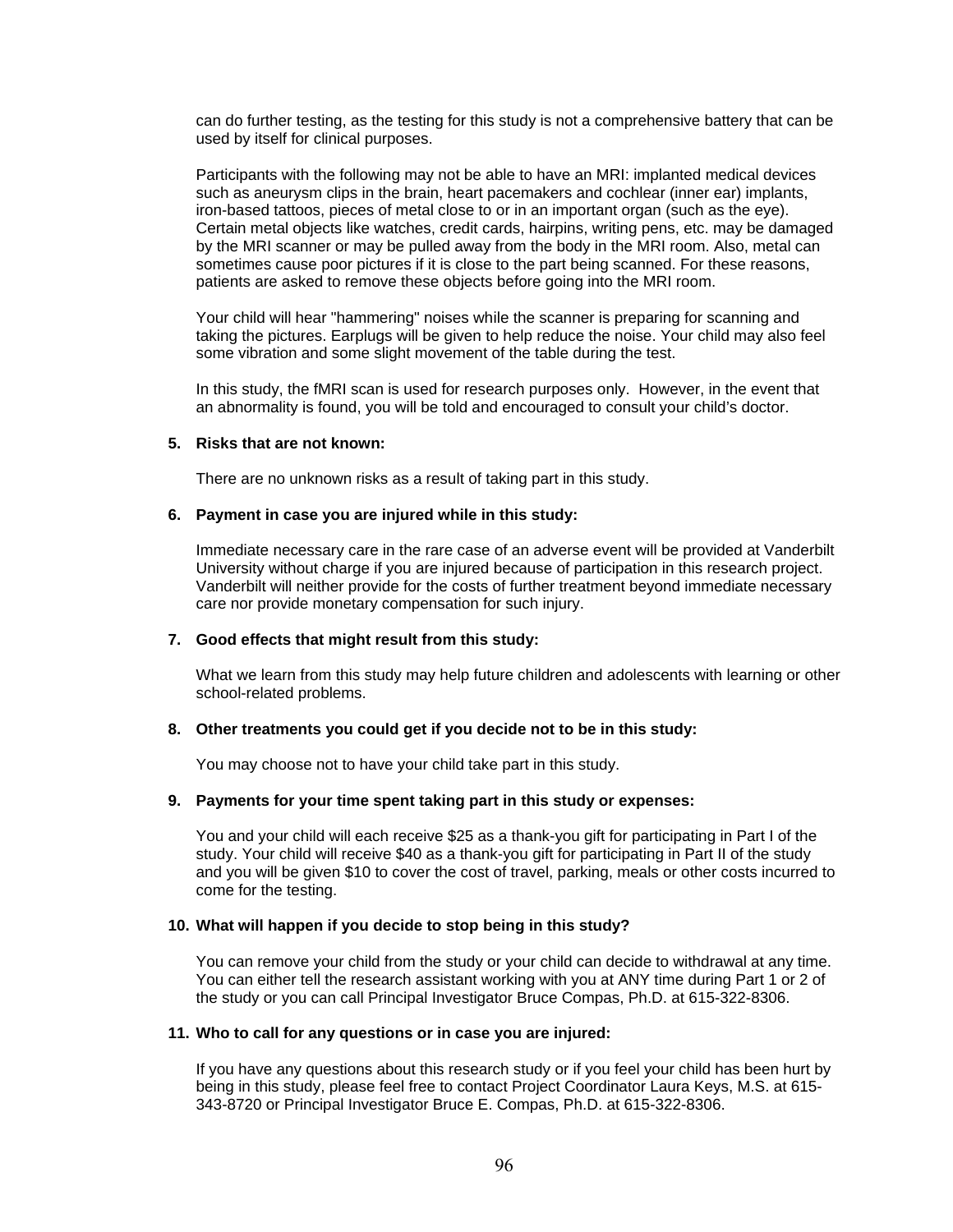For additional information about giving consent or your rights as a person in this study, please feel free to call the Vanderbilt University Institutional Review Board Office at (615) 322-2918 or toll free at (866) 224-8273, or email at [http://mcapps01.mc.vanderbilt.edu/IRB/WkshpReg.nsf/Suggestion Form?OpenForm](http://mcapps01.mc.vanderbilt.edu/IRB/WkshpReg.nsf/Suggestion%20Form?OpenForm).

# **14. Confidentiality:**

All reasonable efforts will be made to keep the personal information in your research record private and confidential but absolute confidentiality cannot be guaranteed. Your information may be shared with institutional and/or governmental authorities, such as the Vanderbilt University Institutional Review Board and the Federal Government Office for Human Research Protections*;* however, they have their own policies and guidelines to assure that all reasonable efforts will be made to keep your child's personal health information private and confidential.

The study results will be retained in your child's research record for at least six years after the study is completed. A decision to not participate in this research study will not affect your child's treatment, payment or enrollment in any health plans or affect your eligibility for benefits. You will receive a copy of this form after it is signed.

# **STATEMENT BY PERSON AGREEING TO PARTICIPATE IN THIS STUDY**

## **Please**

- **[ ] I have read this consent form and all my questions have been answered.**
- **[ ] The information in this consent form has been explained to me and all my questions have been answered.**
- **[ ] I freely and voluntarily choose to participate in this study. I understand that I may withdraw at any time.**
- **[ ] I freely and voluntarily choose to take part only in Part I of this study (psychological testing and completing questionnaires).**
- **[ ] I freely and voluntarily choose for my child to take part in Part II of this study (brain imaging study).**
- **[ ] I freely and voluntarily choose to allow my child participate in this study. I understand that my child may withdraw at any time and I may withdraw my child at any time.**
- **[ ] I freely and voluntarily choose to allow the research team to contact me by telephone or mail about future research studies examining psychological issues in children and adolescents**

Date Signature of volunteer

Consent obtained by: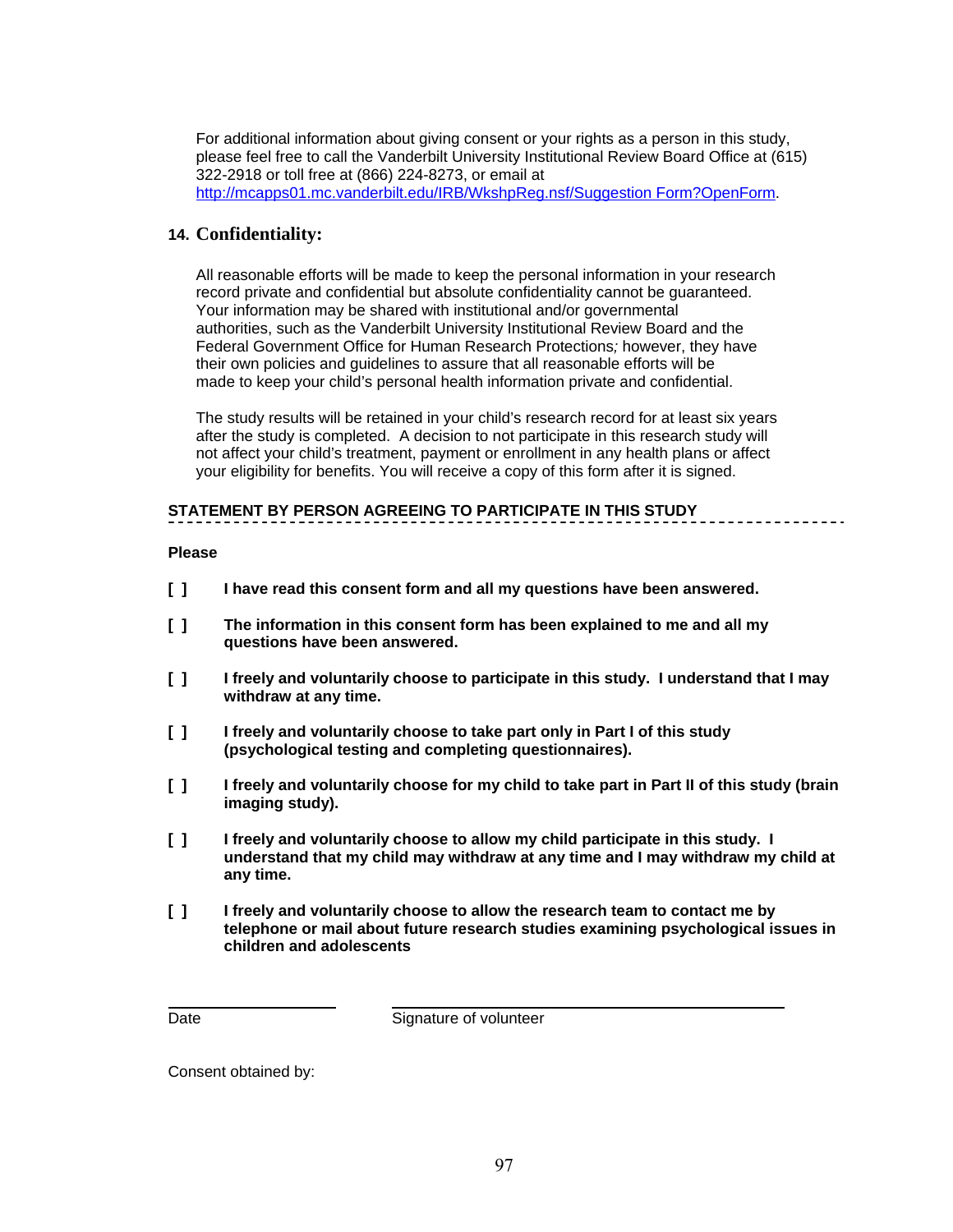Date

Signature

Printed Name and Title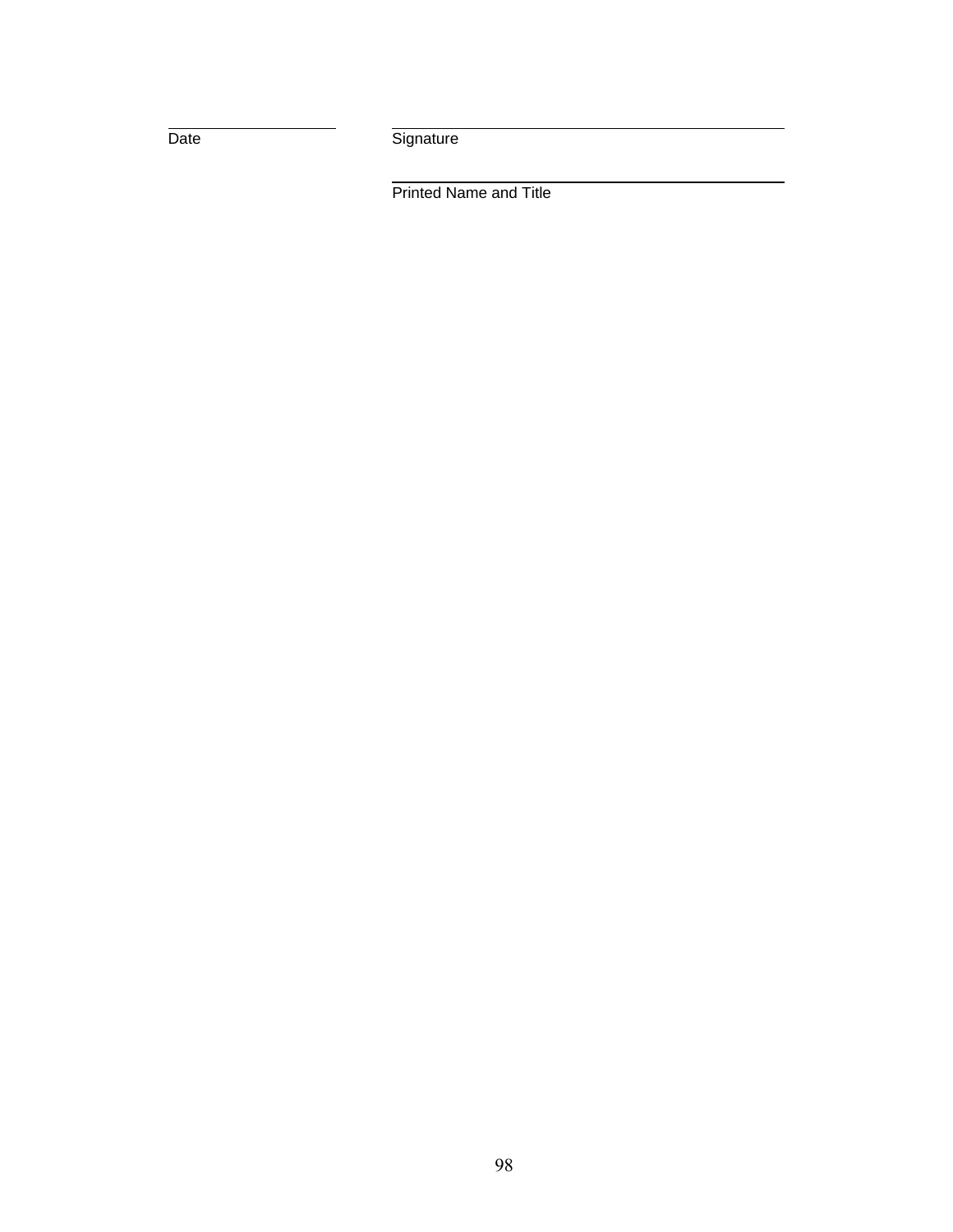This assent document applies to children 10-17 years old.

Name of participant Age and Age and Age and Age and Age and Age and Age and Age and Age and Age and Age and Age

Below are the answers to some of the questions you may have. If you have any questions about what is written below or have any other questions about this research, please ask them. You will be given a copy of this consent form.

#### **1. Why are you doing this research?**

We are interested in studying how kids' and teens' thinking changes as they get older. All kids are different in how their brains develop, and we want to see how brain development is connected to how they learn and remember new things, how they solve problems, and how they deal with their feelings. In addition to healthy kids like you, we are also asking people who were treated for cancer when they were young to participate in this study to see if the treatment they got has any effect on their thinking and learning.

#### **2. What will I do and how long will it take?**

We are asking you to take some skills tests. This will take about  $3\frac{1}{2}$  hours. We are also asking you to take some tests while you are in a machine that is able to take pictures of your brain. This is called "brain imaging." The machine will take pictures to show how your brain works while you take the tests and while you watch some short movie scenes. The movie scenes might be a little bit scary. This second part of the study takes about 3 hours.

As a thank-you for participating, you will get \$25 for taking the skills tests and another \$40 for doing the second part of the study where we use a machine to take pictures of your brain.

### **3. Do I have to be in this research study and can I stop if I want to?**

You can choose whether or not you want to be in this research study. You can also stop at ANY time. You can skip a question or a test if you want to and nobody will be mad at you. You can also choose to do just one part of the study.

#### **4. Could it make me sick?**

No, but sometimes testing can be a little tiring or difficult. You can take breaks between tests if you start feeling tired or frustrated.

#### **5. Will anyone know that I am in this research study?**

No. Your answers will be kept private. Only the people working on our study will see your tests and forms. Your name will not be on any of the tests.

#### **6. How will this research help me or other people?**

This research will help us figure out how kids and teens learn and think. In the future it could help people who have learning and other school-related problems.

#### **7. Who do I talk to if I have questions?**

If you have any questions about this research study, you can call the Project Coordinator Laura Keys (615) 343-8720 or the Principal Investigator Dr. Bruce Compas (615) 322-8306.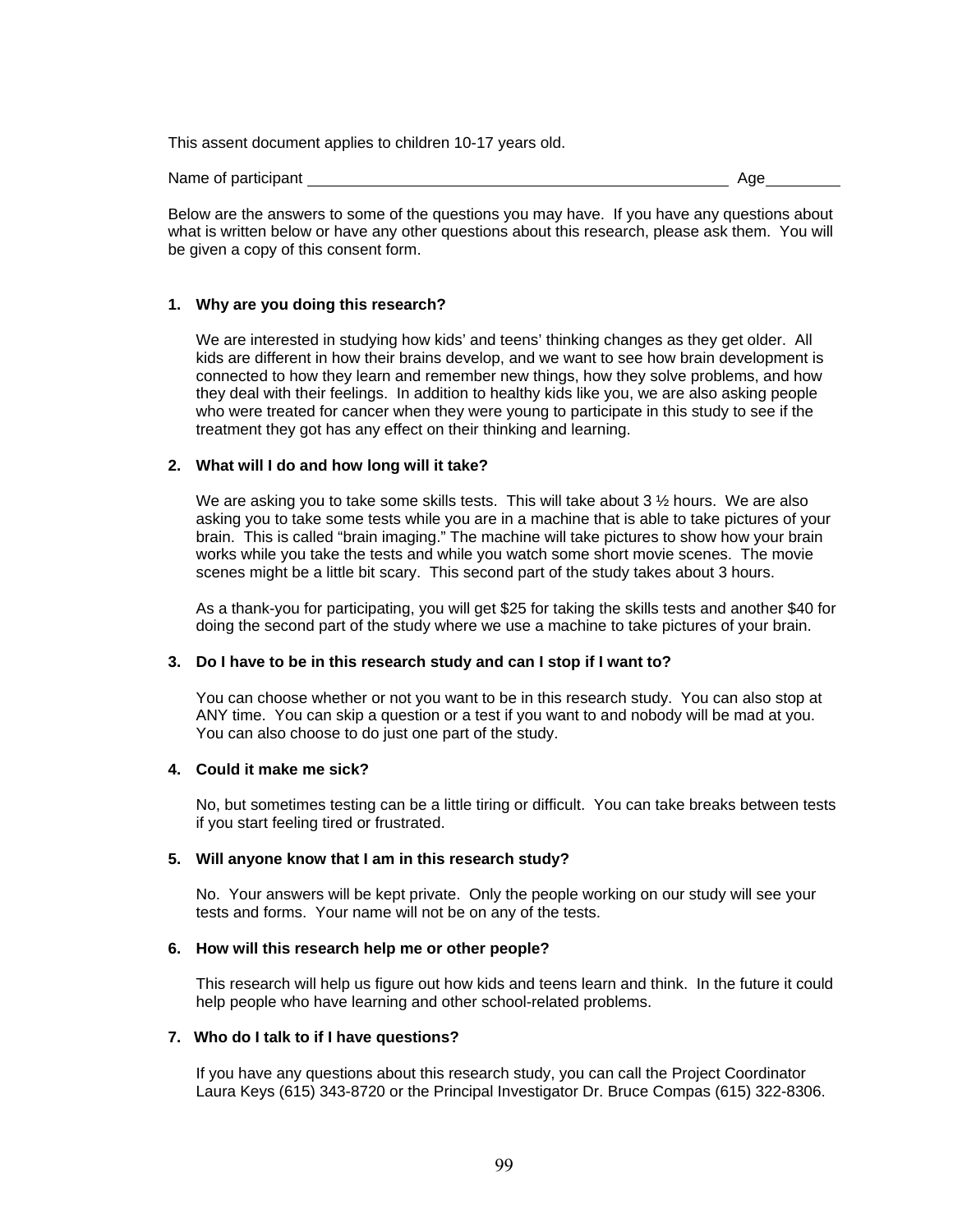- **[ ] I would like to do Part I of this study (skills tests).**
- **[ ] I would like to do Part II for this study (brain imaging).**

Date

Signature of volunteer

Assent obtained by: <br>
Signature

**Printed Name and Title**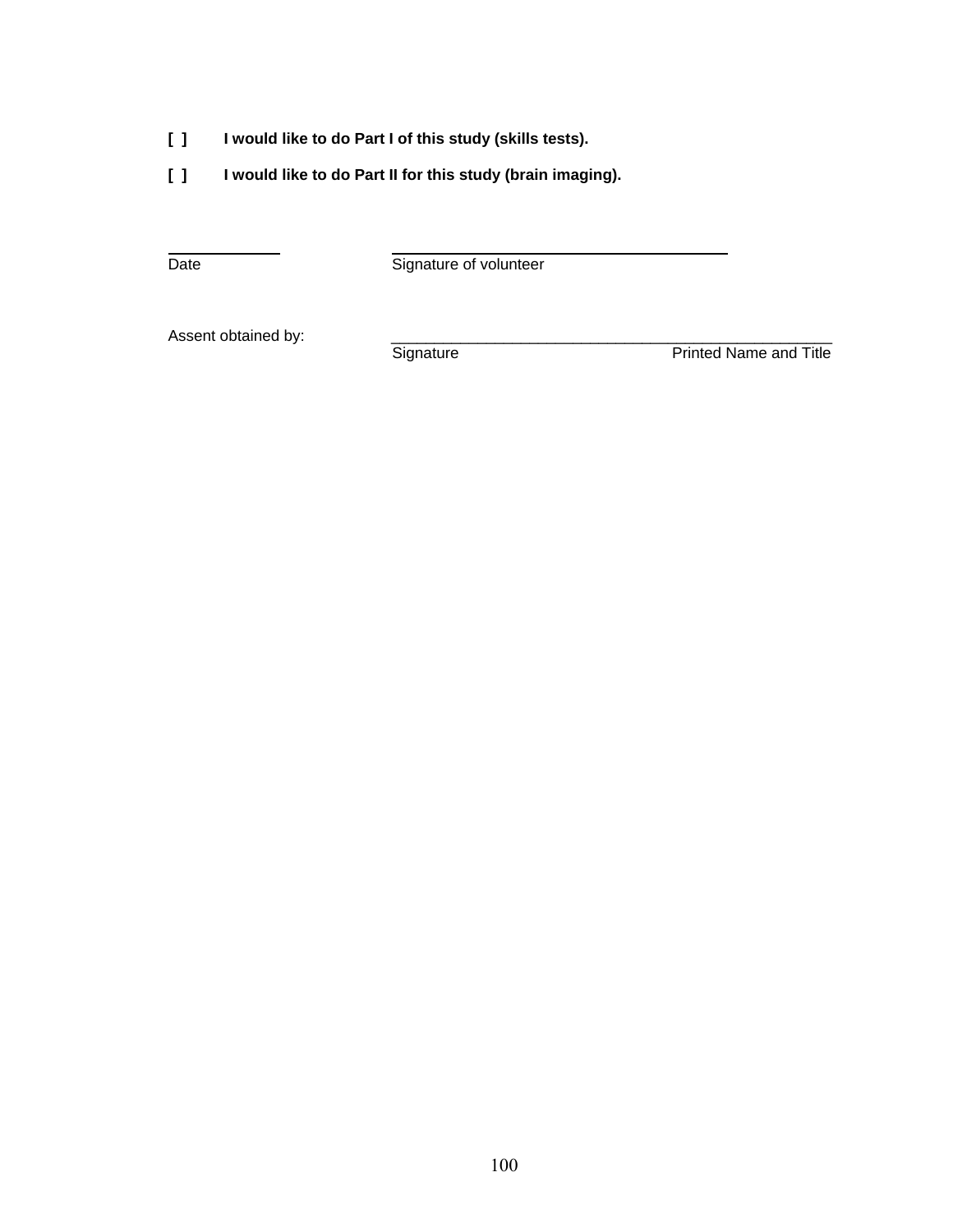Appendix D

# Sample Letters Recruiting Healthy Control Participants

*Sample Letter Mentioning ALL Participant's Name and Cancer Treatment* 

Date

Name **Address** 

Dear <name>:

 We are writing to invite you and your child to participate in a study of child development being conducted by the Department of Psychology and Human Development at Vanderbilt University. Your child was nominated for this study by <name of patient>. <Name of patient> is participating in this study because <he/she> was treated for cancer as a child. The purpose of the study is to help determine if there are long-term effects of cancer treatment on attention, memory, problem solving skills, and managing emotions. It is important that we are able to compare children and teenagers who have had cancer with those who have not had cancer. Your participation would be as part of the group of children and teenagers in the study who have not had cancer.

 Participation in the study involves coming to the Department of Psychology and Human Development twice. During the first visit you and your child would complete several questionnaires and your child would take several brief tests of memory, attention, and problem-solving skills. This session would take approximately 90 minutes and you and your child would receive \$25 as a token of our appreciation for your participation. Your child would then participate in a second session at Vanderbilt in which they would respond to similar tests of memory, attention, and problem solving while pictures of their brain are taken in a neuroimaging scanner. This session would take approximately 90 minutes and your child would again receive \$25.

 If you are interested in participating in this study or in learning more about the study please call 615-343-8720 and ask for Laura Keys or email Laura Keys at [laura.l.keys@vanderbilt.edu](mailto:laura.l.keys@vanderbilt.edu).

Sincerely,

Bruce E. Compas, Ph.D. Laura L. Keys, M.A.. Patricia and Rodes Hart Professor<br>
Doctoral Student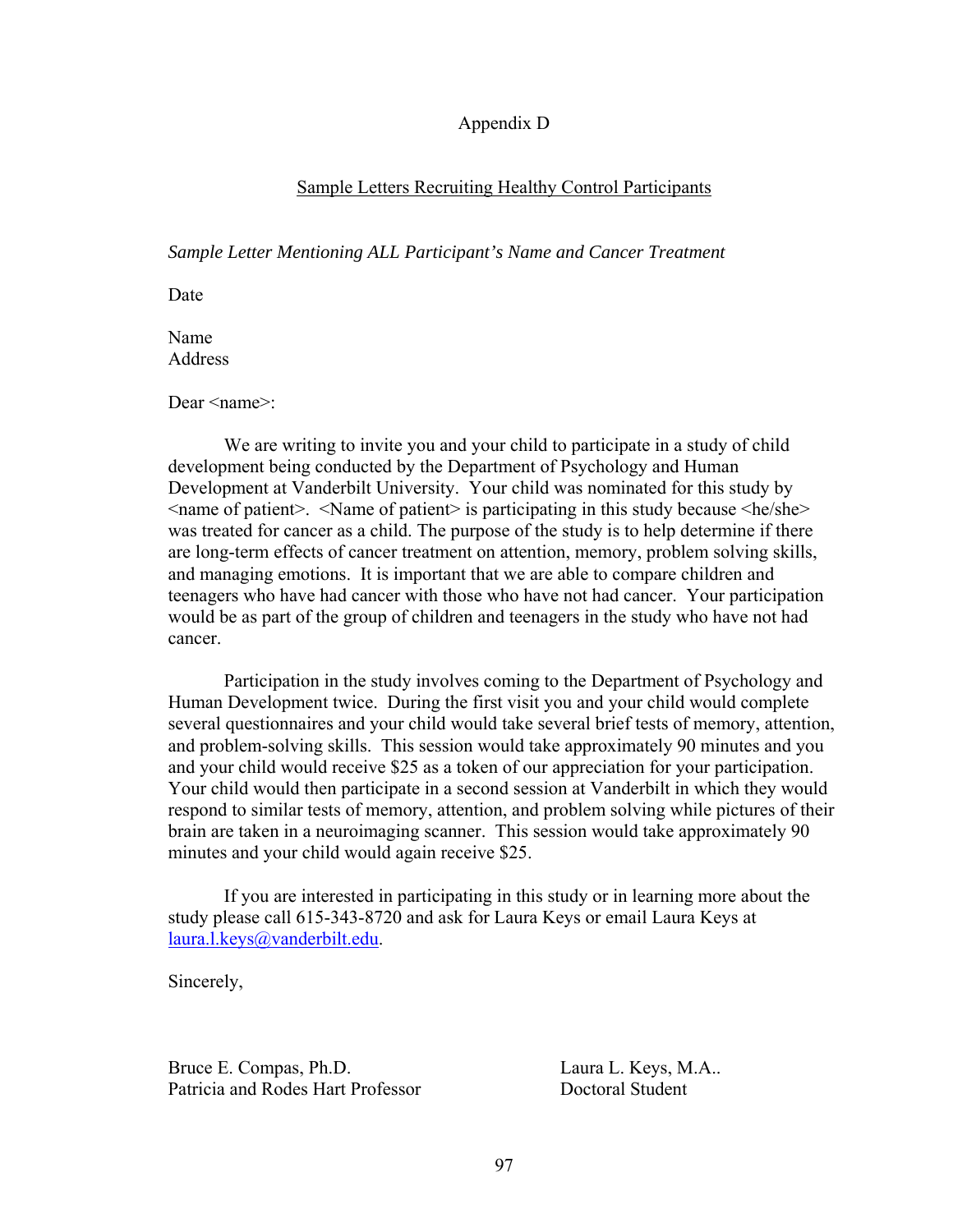# *Sample Letter Not Mentioning Cancer Treatment*

Date

Name Address

Dear <name>:

 We are writing to invite you and your child to participate in a study of child development being conducted by the Department of Psychology and Human Development at Vanderbilt University. Your child was nominated for this study by <name of patient>, who is currently participating in this study. The purpose of the study is to examine attention, memory, problem solving skills, and managing emotions in adolescents.

 Participation in the study involves coming to the Department of Psychology and Human Development twice. During the first visit you and your child would complete several questionnaires and your child would take several brief tests of memory, attention, and problem-solving skills. This session would take approximately 90 minutes and you and your child would receive \$25 as a token of our appreciation for your participation. Your child would then participate in a second session at Vanderbilt in which they would respond to similar tests of memory, attention, and problem solving while pictures of their brain are taken in a neuroimaging scanner. This session would take approximately 90 minutes and your child would again receive \$25.

 If you are interested in participating in this study or in learning more about the study please call 615-343-8720 and ask for Laura Keys or email Laura Keys at [laura.l.keys@vanderbilt.edu](mailto:laura.l.keys@vanderbilt.edu).

Sincerely,

Bruce E. Compas, Ph.D. Laura L. Keys, M.S. Patricia and Rodes Hart Professor **Doctoral Student**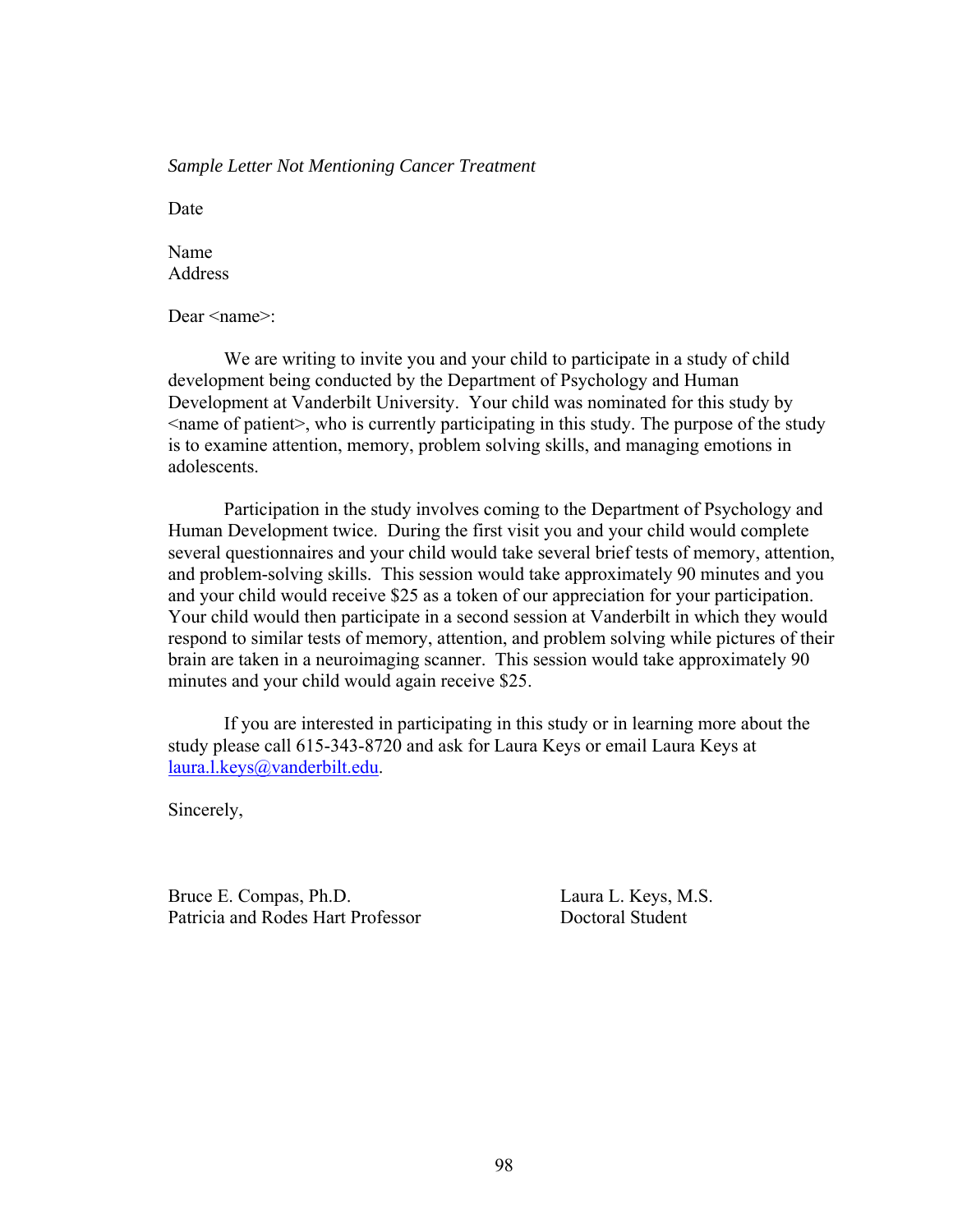*Sample Anonymous Letter* 

Date

Name Address

Dear <name>:

 We are writing to invite you and your child to participate in a study of child development being conducted by the Department of Psychology and Human Development at Vanderbilt University. Your child was nominated for this study by a classmate who is currently participating in this study. The purpose of the study is to examine attention, memory, problem solving skills, and managing emotions in adolescents.

 Participation in the study involves coming to the Department of Psychology and Human Development twice. During the first visit you and your child would complete several questionnaires and your child would take several brief tests of memory, attention, and problem-solving skills. This session would take approximately 90 minutes and you and your child would receive \$25 as a token of our appreciation for your participation. Your child would then participate in a second session at Vanderbilt in which they would respond to similar tests of memory, attention, and problem solving while pictures of their brain are taken in a neuroimaging scanner. This session would take approximately 90 minutes and your child would again receive \$25.

 If you are interested in participating in this study or in learning more about the study please call 615-343-8720 and ask for Laura Keys or email Laura Keys at [laura.l.keys@vanderbilt.edu](mailto:laura.l.keys@vanderbilt.edu).

Sincerely,

Bruce E. Compas, Ph.D. Laura L. Keys, M.S. Patricia and Rodes Hart Professor Doctoral Student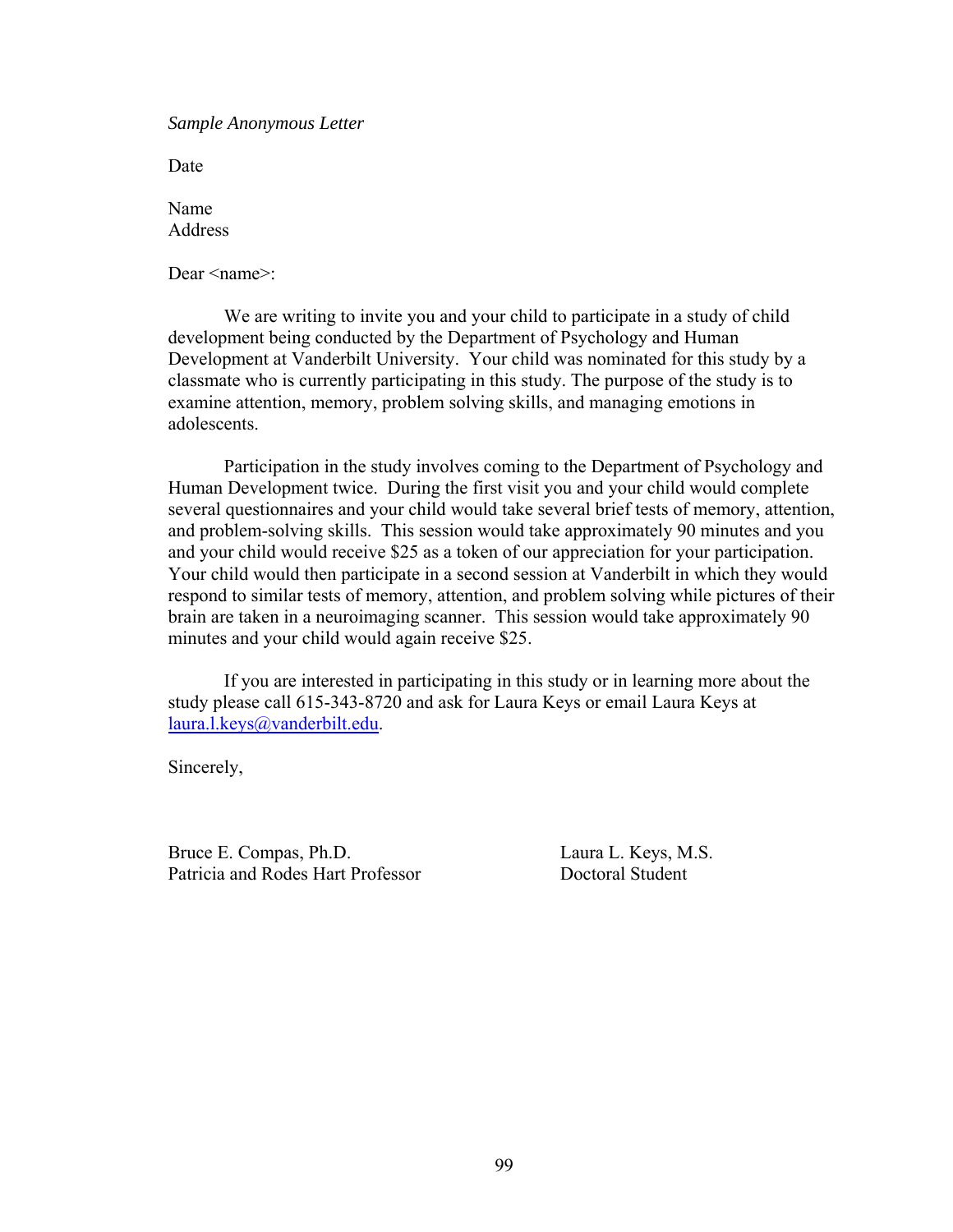## Appendix E

## Advertisement for Recruiting Healthy Control Participants

## **Neurocognitive Development in Children and Adolescents Study**

Children, adolescents, and young adults between the ages of 10 and 20 are needed for a research project to help us better understand the development of learning, memory, and problem-solving skills. We are also interested in how these areas of thinking are related to the ways in which young people handle stress and their emotions. There are two parts to this study which require two separate visits to Vanderbilt University Medical Center. The first part involves completing questionnaires and taking several tests of learning, memory, and problem-solving. The second part involves having images taken of your child's brain in a magnetic resonance scanner (MRI) while performing certain skills tests and watching two scenes from a movie. This will help us understand which parts of the brain are involved in the development of thinking and ability to handle emotions. Participants can choose to be in one or both parts of the study.

Compensation of \$25 each for the young participant and parent is provided for the first part of the study. For the second part of the study, the young participant will be compensated \$40. Parents will also be compensated an additional \$10 to help with the cost of travel.

Interested individuals should contact: Laura Keys, M.S. by telephone: (615) 343-8720 or email: laura.l.keys@vanderbilt.edu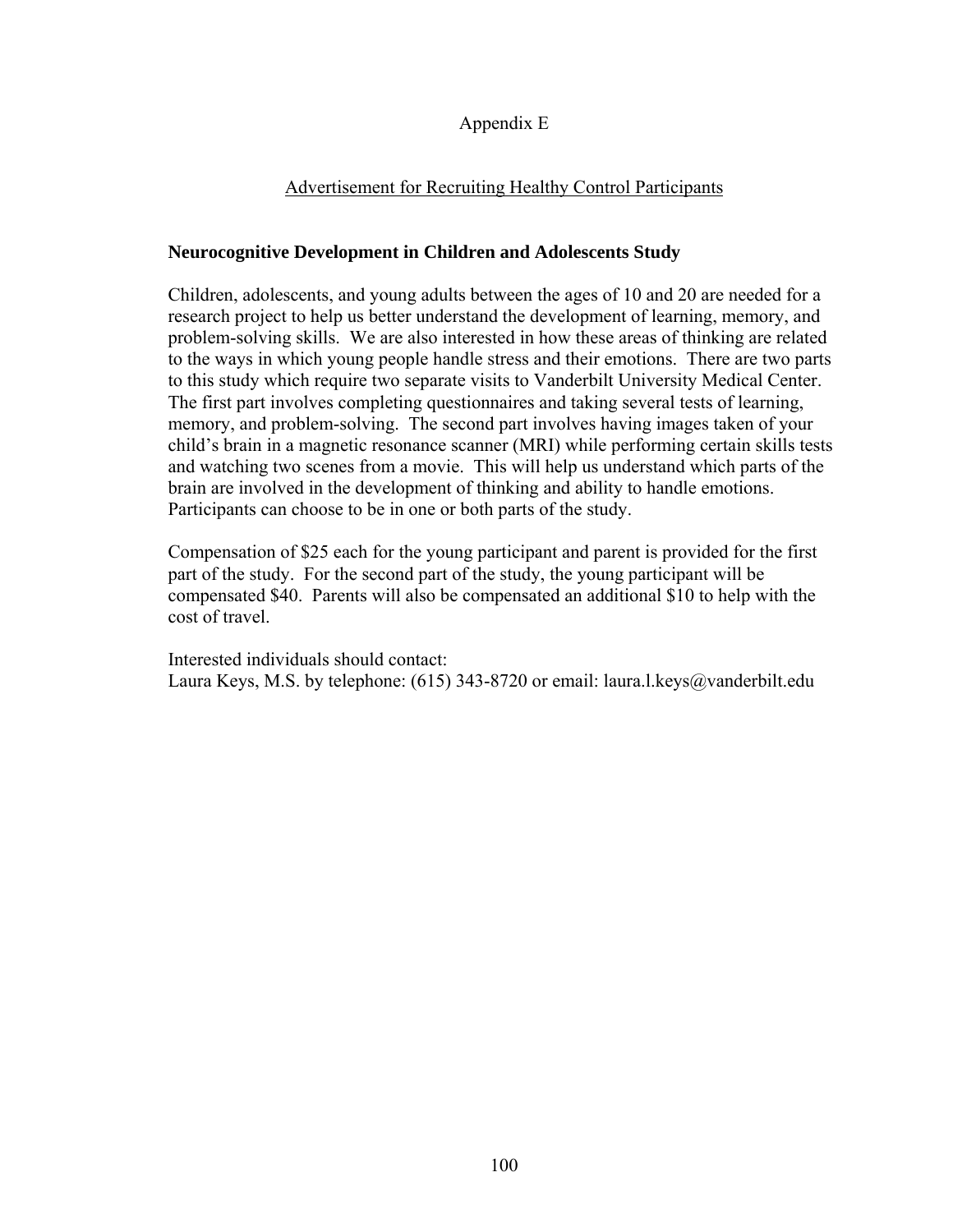## REFERENCES

- Achenbach, T. M. & Rescorla, L. A. (2001). *Manual for ASEBA school-age forms and profiles*. Burlington, VT: University of Vermont, Research Center for Children, Youth, and Families.
- Ahles, T.A., & Saykin, A.J. (2007). Candidate mechanisms for chemotherapy-induced cognitive changes. *Nature, 7,* 192-201.
- Ahles, T.A., Saykin, A.J., Noll, W.W., Furstenberg, C.T., Guernin, S., Cole, B., & Mott, L.A. (2003). The relationship of APOE genotype to neuropsychological performance in long-term cancer survivors treated with standard dose chemotherapy. *Psycho-Oncology, 12,* 612-619.
- American Cancer Society. (2006). *Cancer facts and figures.* Atlanta: American Cancer Society.
- Anderson, V.A., Anderson, P., Northam, E., Jacobs, R., & Catroppa, C. (2001). Development of executive functions through late childhood and adolescence in an Australian sample. *Developmental Neuropsychology, 20 (1),* 385-406.
- Anderson, V.A., Anderson, P., Northam, E., Jacobs, R., & Mikiewicz, O. (2002). Relationships between cognitive and behavioral measures of executive function in children with brain disease. *Child Neuropsychology, 8(4),* 231-240.
- Anderson, V., Godber, T., Smibert, E., & Ekert, H. (1997). Neurobehavioural sequelae following cranial irradiation and chemotherapy in children: An analysis of risk factors. *Pediatric Rehabilitation, 1,* 63-76.
- Anderson, V.A., Godber, T., Smibert, E., & Ekert, H. (2000). Cognitive and academic outcome following cranial irradiation and chemotherapy in children: A longitudinal study. *British Journal of Cancer, 82,* 255-262.
- Anderson-Hanley, C., Sherman, M.L., Riggs, R., Agocha, V.B., & Compas, B.E. (2003). Neuropsychological effects of treatments for adults with cancer: A meta-analysis and review of the literature. *Journal of the International Neuropsychological Society, 9,* 967-982*.*
- Ardila, A., Pineda, D., & Roselli, N. (2000). Correlation between intelligence test scores and executive function measures. *Archives of Clinical Neuropsychology, 15 (1),*  31-36.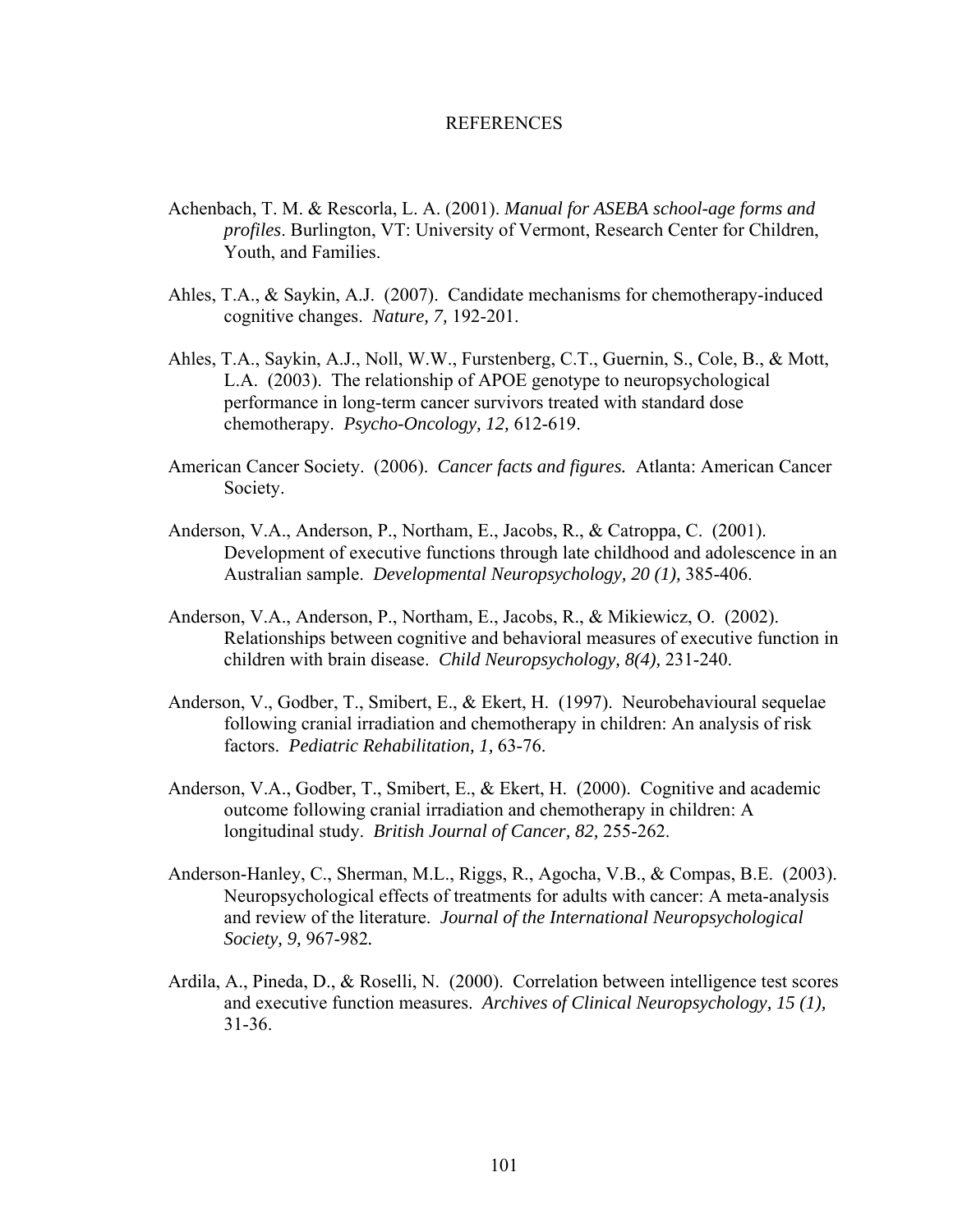- Barakat, L.P., Hetzke, J.D., Foley, B., Carey, M.E., Gyato, K., & Phillips, P.C. (2003). Evaluation of a social-skills training group intervention for children treated for brain tumors: A pilot study. *Journal of Pediatric Psychology, 28 (5),* 299-307.
- Barkley, R.A. (1997). Behavioral inhibition, sustained attention, and executive functions: constructing a unifying theory of ADHD. *Psychological Bulletin*, 121, 65-94.
- Baron, I.S. (2004). *Neuropsychological Evaluation of the Child.* New York: Oxford University Press.
- Baron, I.S. (2004). Test Review: Delis-Kaplan Executive Function System. *Child Neuropsychology, 10 (2),* 147-152.
- Baron, R.M., & Kenny, D.A. (1986). The moderator-mediator variable distinction in social psychological research: Conceptual, strategic, and statistical considerations. *Journal of Personality & Social Psychology*, 51, 1173-1182.
- Brocki, K.C., & Bohlin, G. (2004). Executive functions in children aged 6 to 13: A dimensional and developmental study. *Developmental Neuropsychology, 26 (2),*  571-593.
- Burgess, E.S., & Haaga, D.A.F. (1998). Appraisals, coping responses, and attributions as predictors of individual differences in negative emotions among pediatric cancer patients. *Cognitive Therapy and Research, 22 (5),* 457-473.
- Butler, R.W., & Copeland, D.R. (2002). Attentional processes and their remediation in children treated for cancer: A literature review and the development of a therapeutic approach. *Journal of the International Neuropsychological Society, 8,*  113-124.
- Butler, R.W., & Mulhern, R.K. (2005). Neurocognitive interventions for children and adolescents surviving cancer. *Journal of Pediatric Psychology, 30 (1),* 65-78.
- Buttsworth, D.L., Murdoch, B.E., & Ozanne, A.E. (1993). Acute lymphoblastic leukemia: Language deficits in children post-treatment. *Disability and Rehabilitation, 15,* 67-75.
- Campbell, L.K., Scaduto, M., Sharp, W., Dufton, L., Van Slyke, D., & Compas, B. (in press). A meta-analysis of the neurocognitive sequelae of treatment for childhood acute lymphocytic leukemia. *Pediatric Blood and Cancer.*
- Carey, M.E., Hockenberry, M.J., Moore, I.M., Hutter, J.J., Krull, K.R., Pasvogel, A., & Kaemingk, K.L. (2007). Brief report: Effect of intravenous methotrexate dose and infusion rate on neuropsychological function one year after diagnosis of acute lymphoblastic leukemia. *Journal of Pediatric Psychology, 32 (2),* 189-193.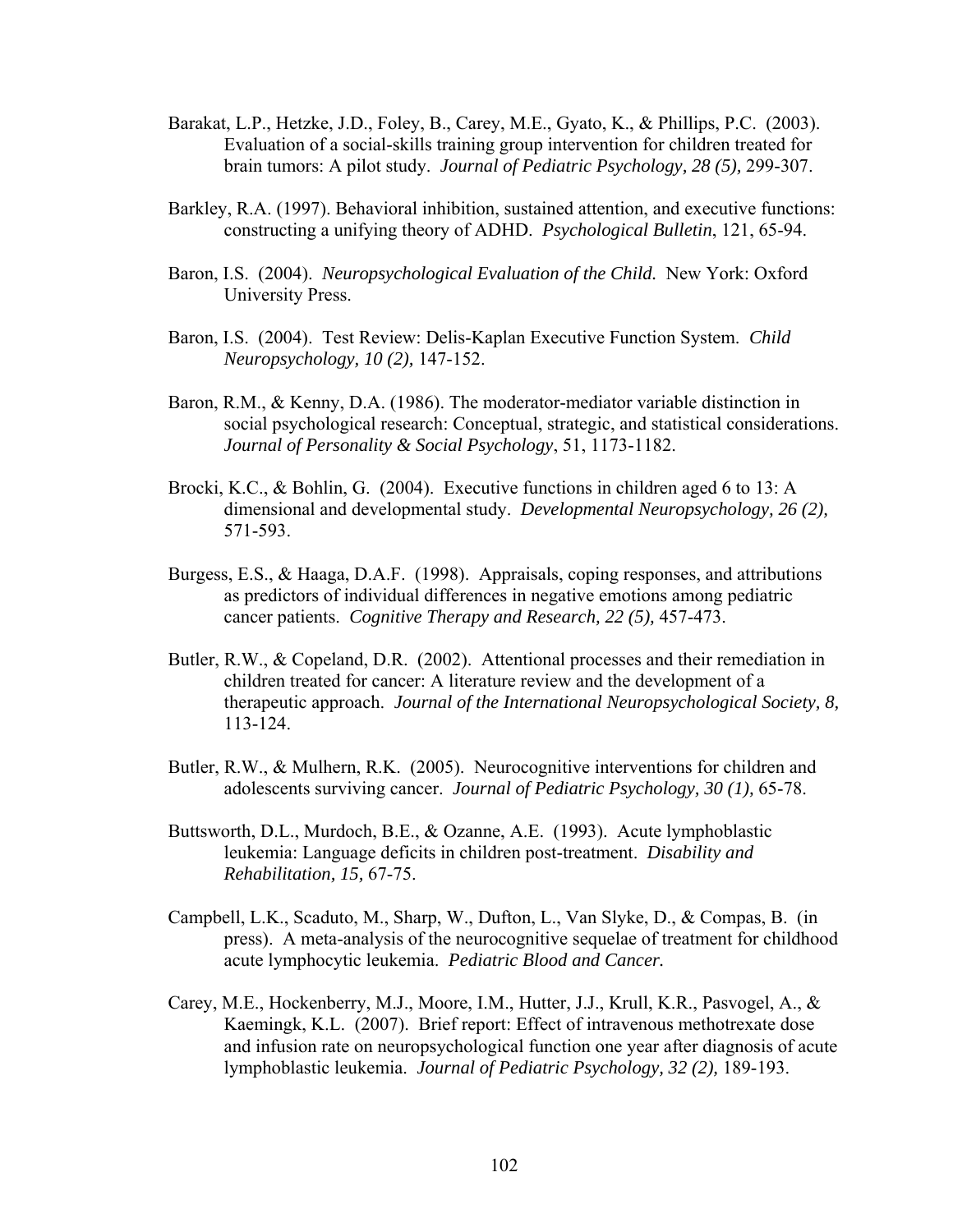- Carver, C.S., & Scheier, M.F. (1999) Stress, coping and self-regulatory processes. In L.A. Pervin & O.P. John (Eds.), *Handbook of Personality: Theory and Research (2nd Ed.* ). New York: Guilford Press.
- Cohen, J. (1988). Statistical power analysis for the behavioral sciences  $(2^{nd}$  ed.). Hillsdale, NJ: Lawrence Erlbaum & Associates.
- Compas, B.E., Connor-Smith, J.K., Saltzman, H., Harding Thomsen, A, & Wadsworth, M.E. (2001). Coping with stress during childhood and adolescence: Problems, progress, and potential in theory and research, *Psychological Bulletin*, 127, 87- 127.
- Compas, B.E. (2006). Psychobiological processes of stress and coping: Implications for resilience in childhood and adolescence. *Annals of the New York Academy of Sciences, 1094*, 226-234.
- Compas, B.E., Boyer, M.C., Stanger, C., Colletti, R.B., Thomsen, A.H., Dufton,, L.M., & Cole, D.A. (2006). Latent variable analysis of coping, anxiety/depression, and somatic symptoms in adolescents with chronic pain. *Journal of Consulting and Clinical Psychology, 74,* 1132-1142.
- Connor-Smith, J.K., Compas, B.E., Wadsworth, M.E., Thomsen, A.H., & Saltzman, H. (2000). Responses to stress in adolescence: Measurement of coping and involuntary stress responses. *Journal of Consulting and Clinical Psychology, 68,*  976-992.
- Copeland, W.E., & Compas, B.E. (2007). Neuropsychological correlates of coping: The role of executive inhibition. Manuscript submitted for publication.
- Cousens, P., Ungerer, J.A., Crawford, J.A., & Stevens, M.M. (1991). Cognitive effects of childhood leukemia therapy: A case of four specific deficits. *Journal of Pediatric Psychology, 16,* 475-488.
- Delis, D.C., Kaplan, E., & Kramer, J.H. (2001). *Examiner's Manual for the Delis-Kaplan Executive Function System.* San Antonio: The Psychological Corporation.
- Eiser, C., Hill, J.J., & Vance, Y.H. (2000). Examining the psychological consequences of surviving childhood cancer: Systematic review as research method in pediatric psychology. *Journal of Pediatric Psychology, 25 (6),* 449-460.
- Elkin, D.T., Phipps, S., Mulhern, R.K., & Fairclough, D. (1997). Psychological functioning of adolescent and young adult survivors of pediatric malignancy. *Medical and Pediatric Oncology, 29,* 582-588.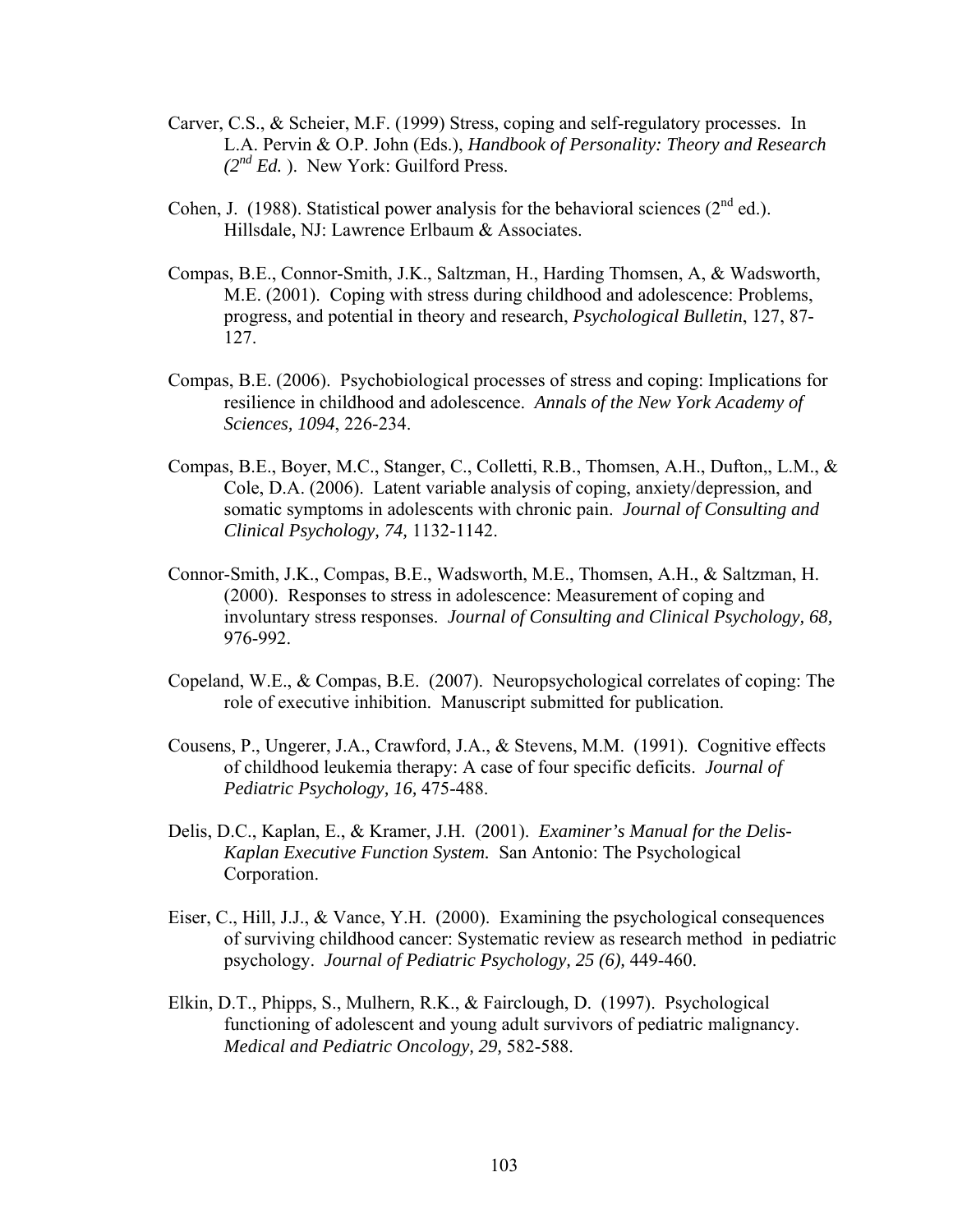- Frank, N.C., Blount, R.L., & Brown, R.T. (1997). Attributions, coping, and adjustment in children with cancer. *Journal of Pediatric Psychology, 22 (4),* 563-576.
- Frank, N.C., Brown, R.T., Blount, R.L., & Bunke, V. (2001). Predictors of affective responses of mothers and fathers of children with cancer. *Psycho-Oncology, 10,*  293-304.
- Gioia, G.A., Isquith, P.K., Guy, S.C., & Kenworthy, L. (2000). *Behavioral Rating of Executive Function*. Lutz, FL: Psychological Assessment Resources.
- Gioia, G.A., Isquith, P.K., Retzlaff, P.D., & Espy, K.A. (2002). Confirmatory factor analysis of the Behavioral Rating Inventory of Executive Function (BRIEF) in a clinical sample. *Child Neuropsychology, 8 (4)*, 249-257.
- Hill, D.E., Ciesielski, K.T., Sethre-Hofstad, L., Duncan, M.H., & Lorenzi, M. (1997). Visual and verbal short-term memory deficits in childhood leukemia survivors after intrathecal chemotherapy. *Journal of Pediatric Psychology, 22,* 861-870.
- Hudson, M.M., Mertens, A.C., Yasui, Y., Hobbie, W., Chen, H., Gurney, J.G., Yeazel, M., Recklitis, C.J., Marina, N., Robison, L.R., & Oeffinger, K.C. (2003). Health status of adult long-term survivors of childhood cancer: A report from the Childhood Cancer Survivor Study. *Journal of the American Medical Association, 290,* 1583-1592.
- Jacobs, R., & Anderson., V. (2002). Planning and problem solving skills following focal frontal brain lesions in childhood: Analysis using the Tower of London. *Child Neuropsychology, 8 (2),* 93-106.
- Kaleita, T.A., Reaman, G.H., MacLean, W.E., Sather, H.N., & Whitt, J.K. (1999) Neurodevelopmental outcome of infants with acute lymphoblastic leukemia: A children's cancer group report. *Cancer, 85,* 1859-1865.
- Kaplan, S.L., Busner, J., Weinhold, C., & Lenon, P. (1987). Depressive symptoms in children and adolescents with cancer: A longitudinal survey. *Journal of the*  American Academy of Child and Adolescent Psychiatry, 26, 782-787.
- Klinberg, T., Vaidya, C., Gabrieli, J., Mosley, M., & Hedehus, M. (1999). Myelination and organization of frontal white matter in children: A diffusion tensor imaging study. *NeuroReport, 10,* 2817-2821.
- Lazarus, R.S., & Folkman, S. (1984). *Stress, appraisal, and coping.* New York, NY: Springer.
- Lezak, M.D., Loring, D.W., & Howieson, D.B. (2004). *Neuropsychological Assessment*. New York, NY: Oxford University Press.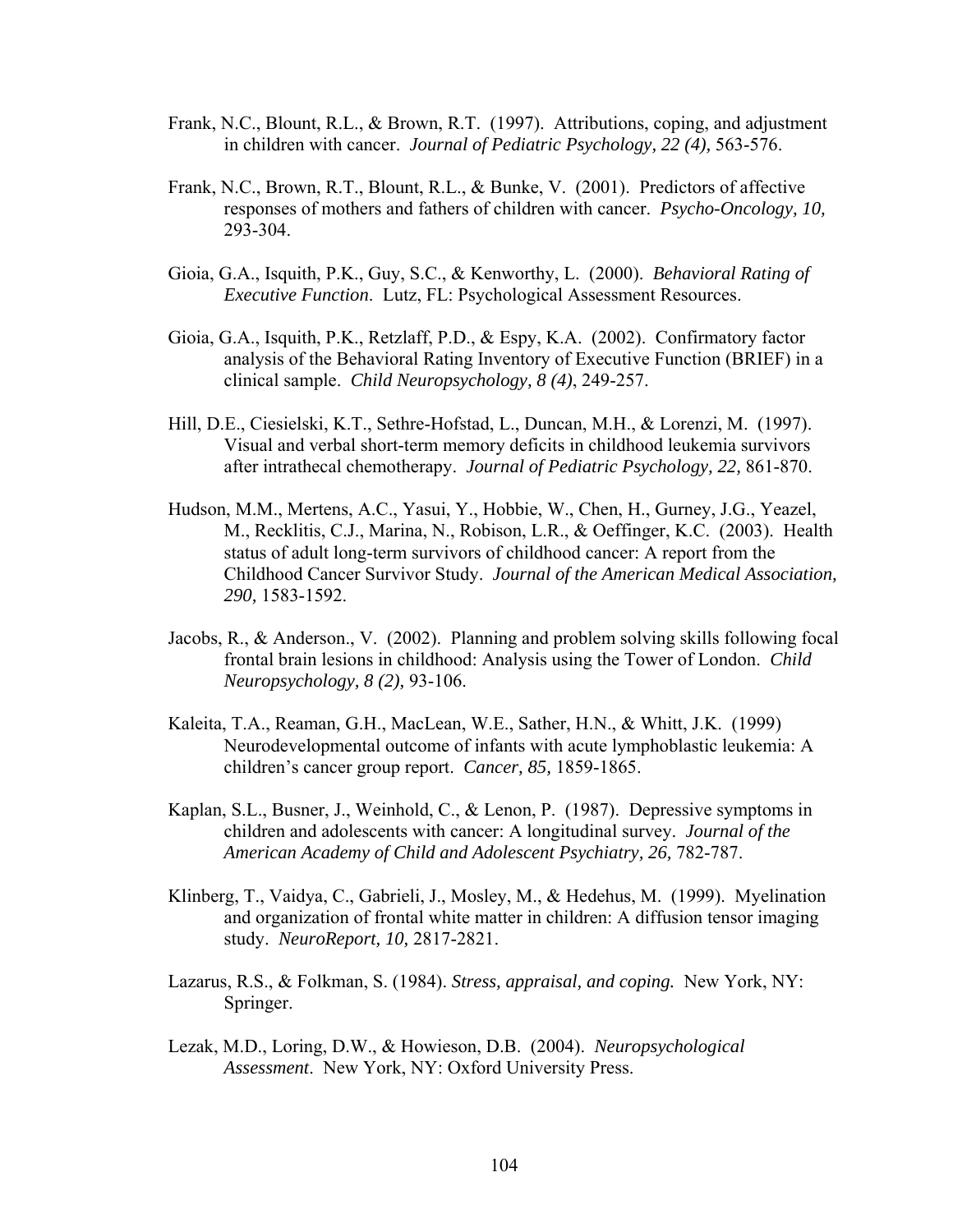- Lockwood, K.A., Bell, T.S., & Colegrove, Jr., R.W. (1999). Long-term effects of cranial radiation therapy on attention functioning in survivors of childhood leukemia. *Journal of Pediatric Psychology, 24,* 55-66.
- Moore, I., Glasser, M., & Ablin, A. (1987). The late psychosocial consequences of childhood cancer. *Journal of Pediatric Nursing, 3,* 150-158.
- Mulhern, R.K. (1994). Neuropsychological late effects. In D.J. Bearison & R.K. Mulhern (Eds.) *Pediatric psychooncology* (pp. 99-121). New York: Oxford University Press.
- Mulhern, R.K., Wasserman, A.L., Friedman, A.G., & Fairclough, D. (1989). Social competence and behavioral adjustment of children who are long-term survivors of cancer. *Pediatrics, 83,* 18-25.
- National Cancer Institute. (2004, August). Childhood acute lymphoblastic leukemia (PDQ®): Treatment. Retrieved November 23, 2004, from http://www.nci.nih.giv/ cancertopics/pdq/treatment/childALL.
- Ness, K.K., Mertens, A.C., Hudson, M.M., Wall, M.M., Leisenring, W.M., Oeffinger, K.C., et al. (2005). Limitations on physical performance and daily activities among long-term survivors of childhood cancer. *Annals of Internal Medicine, 143,* 639-647.
- Ochsner, K.N., Bunge, S.A., Gross, J.J., & Gabrieli, J.D.E. (2002). Rethinking feelings: An fMRI study of the cognitive regulation of emotions. *Journal of Cognitive Neuroscience, 14 (8),* 1215-1229.
- Pennington, B.F. (1997). Dimensions of executive functions in normal and abnormal development. In N.A. Krasnegor, G.R. Lyon, & P.S. Goldman-Rakic (Eds.), *Development of the prefrontal cortex: Evolution, neurobiology, and behavior (pp.* 265-281). Baltimore, MD: Paul H. Brookes Publishing Co.
- Phipps, S., Fairclough, D., & Mulhern, R.K. (1995). Avoidant coping in children with cancer. *Journal of Pediatric Psychology, 20(2),* 217-232.
- Phipps, S., & Srivastava, D.K. (1997). Repressive adaptation in children with cancer. *Health Psychology, 16(6),* 521-528.
- Phipps, S., & Steele, R. (2002). Repressive adaptive style in children with chronic illness. *Psychosomatic Medicine, 64,* 34-42.
- Phipps, S., Steele, R., Hall, K., & Leigh, L. (2001). Repressive adaptation in children with cancer: A replication and extension. *Health Psychology, 20 (6),* 445-451.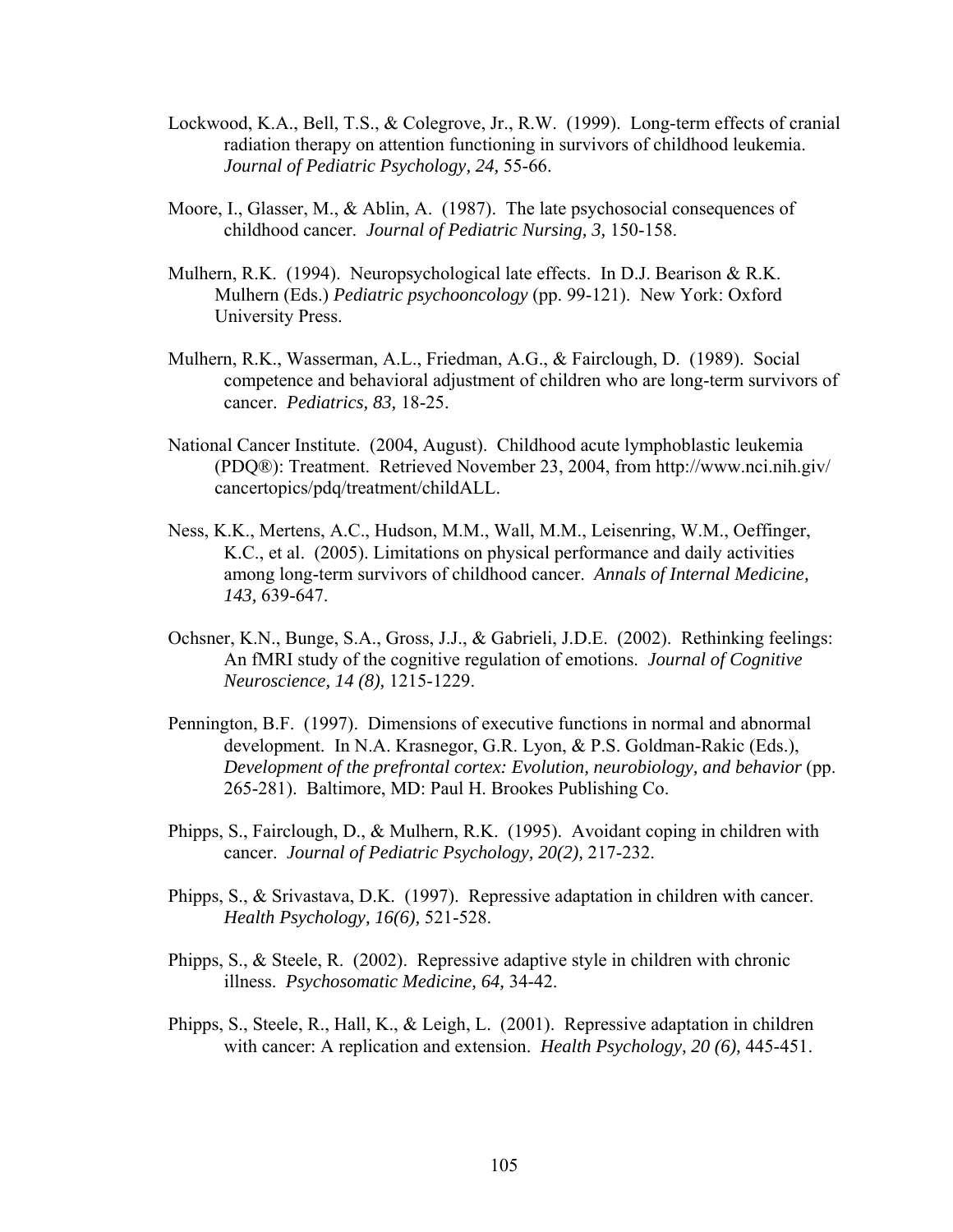- Recklitis, C.J., Parsons, S.K., Shih, M.C., Mertens, A., Robison, L.L., & Zeltzer, L. (2006). Factor structure of the Brief Symptoms Inventory—18 in adult survivors of childhood cancer: Results from the Childhood Cancer Survivor Study. *Psychological Assessment, 18 (1),* 22-32.
- Robert, R.J., & Pennington, B.F. (1996). An interactive framework for examining prefrontal cognitive processes. *Developmental Neuropsychology, 12,* 105-126.
- Robison, L.L., Green, D.M., Hudson, M., Meadows, A.T., Mertens, A.C. et al. (2005). Longer-term outcomes of adult survivors of childhood cancer: Results from the Childhood Cancer Survivor Study. *Cancer, 104 (11 Suppl),* 2557-2564.
- Schatz, J., Kramer, J.H., Ablin, A., & Matthay, K. (2000). Processing speed, working memory, and IQ: A developmental model of cognitive deficits following cranial radiation therapy. *Neuropsychology, 14 (2),* 189-200.
- Schmidt, H., Heimann, B., Djukic, M., Mazurek, C., Fels, C., Wallesch, C., & Nau, R. (2006). Neuropsychological sequelae of bacterial and viral meningitis. *Brain: A Journal of Neurology, 129,* 333-345.
- Shelby, M.D., Nagle, R.J., Barnett-Queen, L.L., Quattlebaum, P.D., Wuori, D.F. (1998). Parental reports of psychosocial adjustment and social competence in child survivors of acute lymphocytic leukemia. *Children's Healthcare, 27 (2),* 113- 129.
- Smith, M.A., Ries, L.A., Gurney, J.G., & Ross, J.A. (2004). Leukemia. In L.A. Ries, M.A., Smith, & J.G. Gurney (Eds.) *Cancer incidence and survival among children and adolescents*: United States SEER Program 1975-1995. Bethesda, MD: National Cancer Institute.
- Sobel, M. E. (1982). Asymptotic intervals for indirect effects in structural equations models. In S. Leinhart (Ed.), *Sociological methodology 1982* (pp.290-312). San Francisco: Jossey-Bass.
- Sorgen, K.E., & Manne, S.L. (2002). Coping in children with cancer: Examining the goodness-of-fit hypothesis. Children's Health Care, 31 (3), 191-207.
- Spreen, O., & Strauss, E. (1998). A compendium of neuropsychological tests: Administration, norms, and commentary (2nd ed.). New York, NY, US: Oxford University Press.
- Tebbi, C.K., Bromberg, C., & Mallon, J. (1988). Self-reported depression in adolescent cancer patients. *Journal of Pediatric Hematology Oncology, 10,* 185-190.
- Wechsler, D. (1997). *Wechsler Adult Intelligence Scale—Third Edition Technical and Interpretive Manual.* San Antonio, TX: The Psychological Corporation.